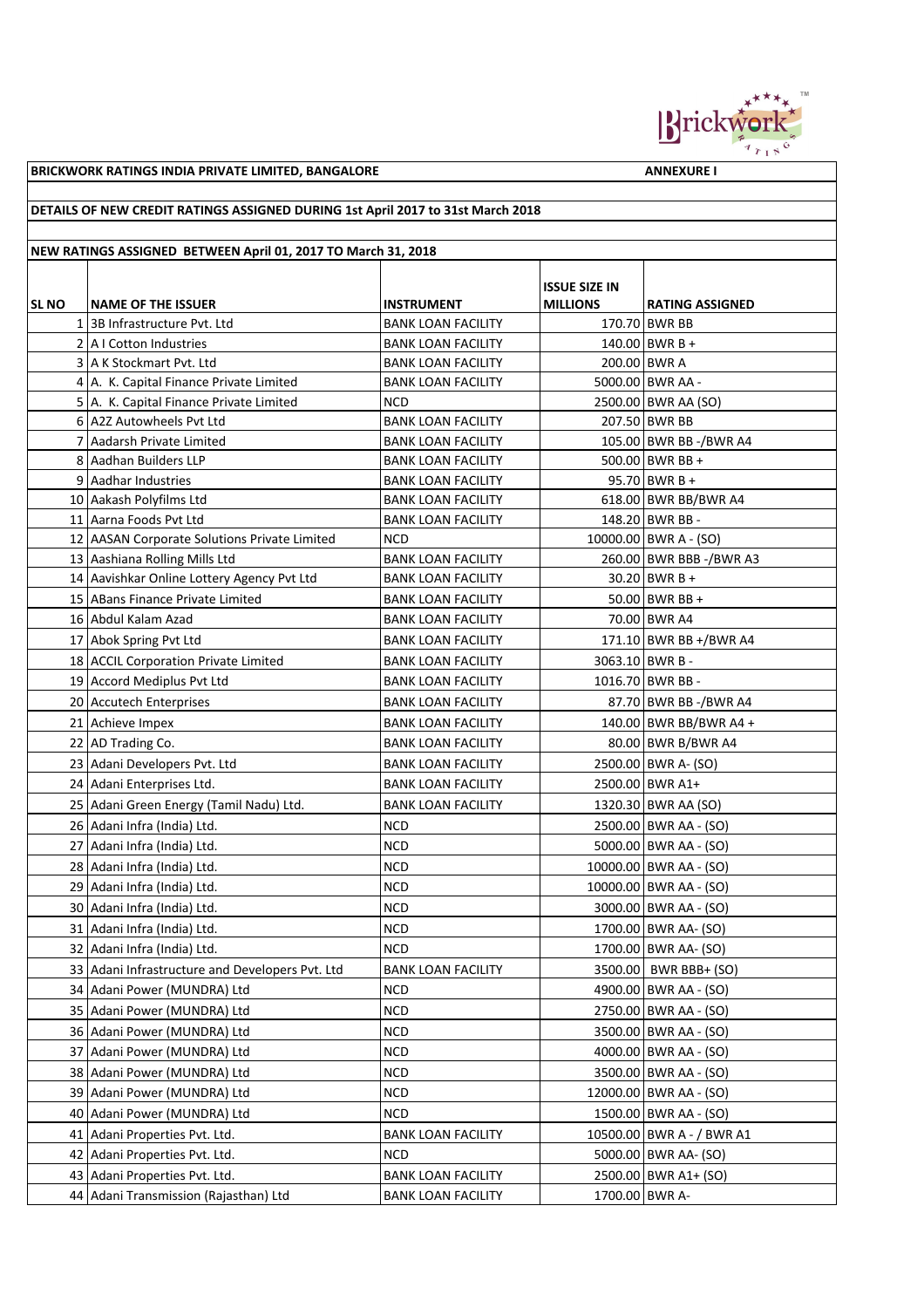| 45 Adani Transmission Ltd                        | <b>BANK LOAN FACILITY</b> | 2000.00 BWR A1 +/BWR AA +        |
|--------------------------------------------------|---------------------------|----------------------------------|
| 46 Adarsh Advisory Services Pvt. Ltd             | NCD                       | 5400.00 BWR A (SO)               |
| 47 Adarsha Global Build Projects Pvt Ltd.        | <b>BANK LOAN FACILITY</b> | 60.00 BWR B/BWR A4               |
| 48 Aditya Agro Godowns & Packaging               | <b>BANK LOAN FACILITY</b> | 70.00 BWR BB -/BWR A4            |
| 49 Aditya Birla Sun life - Dynamic Bond Fund     | Bonds                     | 0.00 BWR AAAmfs                  |
| 50 Aditya Hi-Tech Cold Storage                   | <b>BANK LOAN FACILITY</b> | $70.50$ BWR B +                  |
| 51 Aditya MotoCorp Pvt. Ltd                      | <b>BANK LOAN FACILITY</b> | $88.50$ BWR B +                  |
| 52 Aditya Nonwoven Fabrics Pvt Ltd               | <b>BANK LOAN FACILITY</b> | 120.00 BWR B/BWR A4              |
| 53 Adoratex                                      | <b>BANK LOAN FACILITY</b> | 390.80 BWR BB +/BWR A4 +         |
| 54 Adroit Industries (India) Ltd                 | <b>BANK LOAN FACILITY</b> | 327.90 BWR BBB/BWR A2            |
| 55 Advant IT Park Pvt. Ltd                       | <b>BANK LOAN FACILITY</b> | 2720.70 BWR BBB - (SO)/BWR BB/A4 |
| 56 Agarsen Re Rollers Pvt Ltd                    | <b>BANK LOAN FACILITY</b> | 72.80 BWR B +                    |
| 57 Agarwal & Associates Impex Pvt Ltd            | <b>BANK LOAN FACILITY</b> | 177.40 BWR BB -/BWR A4           |
| 58 Agarwal Agro Foods                            | <b>BANK LOAN FACILITY</b> | 111.20 BWR B +                   |
| 59 Agarwal Ferro Metallic Pvt Ltd                | <b>BANK LOAN FACILITY</b> | 291.30 BWR B -/BWR A4            |
| 60 Agarwal Polysacks Limited                     | <b>BANK LOAN FACILITY</b> | 141.00 BWR BB/BWR A4             |
| 61 Aggarwals Foods India                         | <b>BANK LOAN FACILITY</b> | 100.60 BWR B                     |
| 62 Agnivesh Enterprises                          | <b>BANK LOAN FACILITY</b> | 200.00 BWR B/BWR A4              |
| 63 Agra Infraland Developers Pvt. Ltd            | <b>BANK LOAN FACILITY</b> | 340.00 BWR BB                    |
| 64 Agrawal Iron & Industries                     | <b>BANK LOAN FACILITY</b> | 182.80 BWR B-                    |
| 65   Agrawal Oil & Biocheam                      | <b>BANK LOAN FACILITY</b> | 82.10 BWR B +                    |
| 66 Agtec Industries Pvt Ltd                      | <b>BANK LOAN FACILITY</b> | 66.80 BWR B/BWR A4               |
| 67 Ahlawat Research & Breeding Farm              | <b>BANK LOAN FACILITY</b> | 90.10 BWR B                      |
| 68 Aim Filtertech Pvt Ltd                        | <b>BANK LOAN FACILITY</b> | 198.70 BWR BB/BWR A4             |
| 69 Ainaj Industries                              | <b>BANK LOAN FACILITY</b> | $170.00$ BWR B +                 |
| 70 Aishwarya Technologies and Telecom Limited    | BANK LOAN FACILITY        | 175.00 BWR B +/BWR A4            |
| 71 Aishwaryagiri Constructions Pvt Ltd           | <b>BANK LOAN FACILITY</b> | 510.00 BWR BB-/BWR A4            |
| 72 AISHWARYAHEIGHTS INFRA PRIVATE LIMITED        | <b>BANK LOAN FACILITY</b> | 950.00 BWR BB -                  |
| 73 Ajay Agro Industries                          | <b>BANK LOAN FACILITY</b> | $85.00$ BWR B +                  |
| 74 Ajit Agro Industries                          | <b>BANK LOAN FACILITY</b> | $70.00$ BWR B +                  |
| 75 Ajmer Vidyut Vitran Nigam Limited             | <b>NCD</b>                | 41635.60   BWR A + (SO)          |
| 76 AK Capital Finance Private Limited            | <b>NCD</b>                | 1000.00 BWR AA (SO)              |
| 77 Akanksha Automobiles Private Limited          | <b>BANK LOAN FACILITY</b> | 266.40 BWR BB/BWR A4             |
| 78   Akbar International                         | <b>BANK LOAN FACILITY</b> | 148.00 BWR BB                    |
| 79 Akhshayaa Finance Bhaarath Limited            | <b>BANK LOAN FACILITY</b> | 90.00 BWR B +                    |
| 80 AKS Charitable Trust                          | <b>BANK LOAN FACILITY</b> | 117.50 BWR BB                    |
| 81 AKS Ventures Private Limited                  | <b>BANK LOAN FACILITY</b> | 150.00 BWR BB +/BWR A4 +         |
| 82 Akshar Fabrics Pvt Ltd                        | <b>BANK LOAN FACILITY</b> | 66.40 BWR BB -                   |
| 83 Akshara Operating Lease Private Limited       | <b>NCD</b>                | 1000.00 BWR AA - (SO)            |
| 84 Akshra Industrial Corporation                 | <b>BANK LOAN FACILITY</b> | 48.90 BWR B                      |
| 85   Al Jalil Exports                            | <b>BANK LOAN FACILITY</b> | 52.00 BWR B                      |
| 86 Alamelu Balaji Spinning Mills Private Limited | <b>BANK LOAN FACILITY</b> | 192.50 BWR B-/BWR A4             |
| 87 Alankar Apartments Pvt Ltd                    | <b>BANK LOAN FACILITY</b> | 10200.00   BWR BBB + (SO)        |
| 88 Alchemist Asset Reconstruction Company Ltd    | <b>BANK LOAN FACILITY</b> | 250.00 BWR BBB +                 |
| 89 Aliens Developers Private Limited             | NCD                       | 1850.00 BWR C -                  |
| 90 All India Bright Career Education Society     | <b>BANK LOAN FACILITY</b> | 77.60 BWR B +                    |
| 91   All Rich Dairy Pvt Ltd                      | <b>BANK LOAN FACILITY</b> | 98.20 BWR B +                    |
| 92 Allied Engineers                              | <b>BANK LOAN FACILITY</b> | 67.50 BWR B/BWR A4               |
| 93 Allied Recycling Limited                      | <b>BANK LOAN FACILITY</b> | 298.00 BWR BB -                  |
| 94   AL-Yasir Exports Pvt Ltd                    | <b>BANK LOAN FACILITY</b> | $80.00$ BWR B +                  |
| 95 AM Breweries Private Limited                  | <b>BANK LOAN FACILITY</b> | 1189.60 BWR BB +/BWR A4 +        |
| 96 Ama Industries Private Limited                | <b>BANK LOAN FACILITY</b> | 69.00 BWR B/BWR A4               |
| 97 Amar cold Storage                             | <b>BANK LOAN FACILITY</b> | 83.30 BWR B                      |
| 98 Amar Prakaash Developerss Private Limited     | <b>BANK LOAN FACILITY</b> | 4603.90 BWR BBB -                |
| 99 Ambal Bricks Pvt Ltd                          | <b>BANK LOAN FACILITY</b> | 71.50 BWR B                      |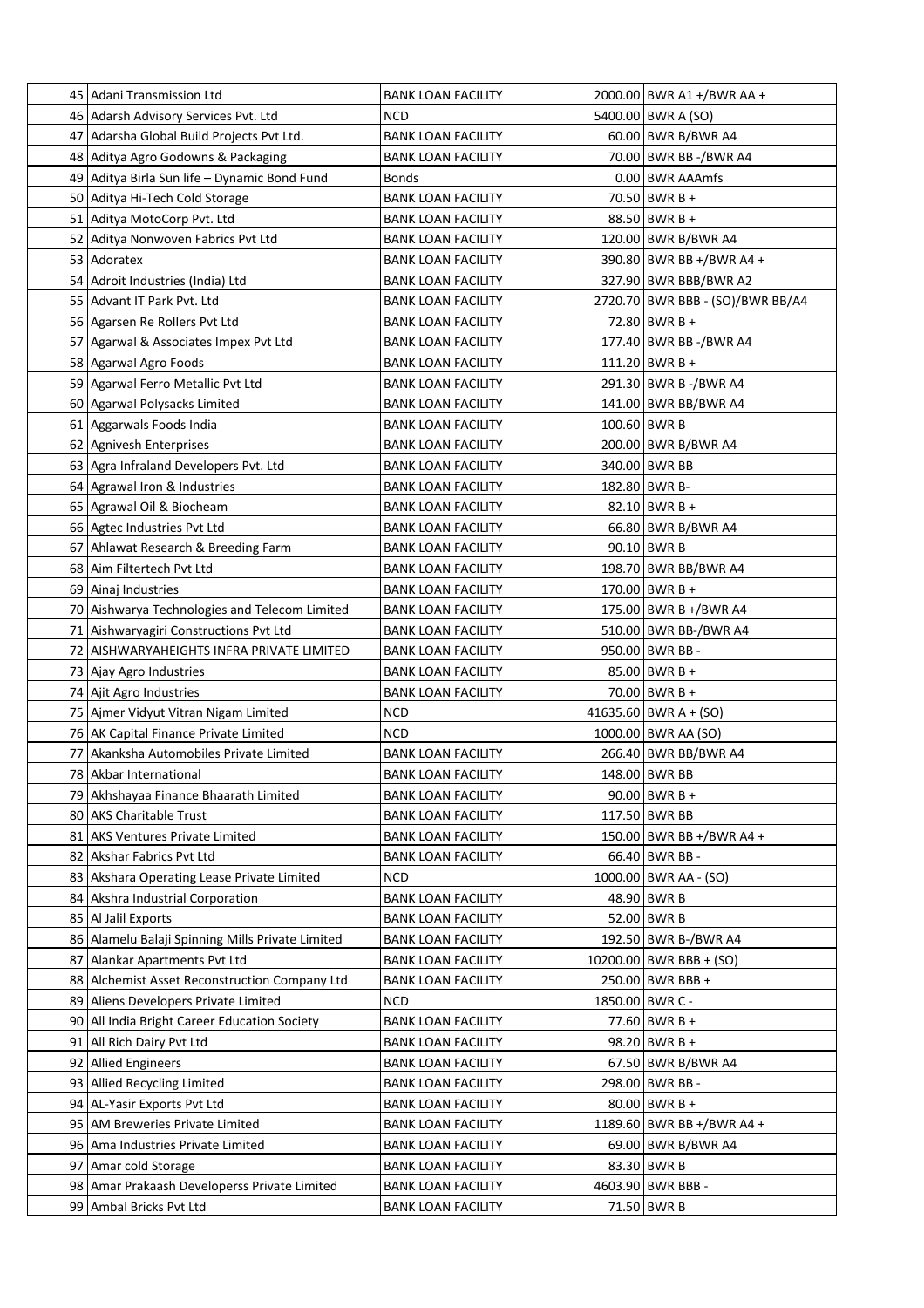| 100 Ambassador Hotel                                                   | <b>BANK LOAN FACILITY</b> |               | 75.00 BWR B +                    |
|------------------------------------------------------------------------|---------------------------|---------------|----------------------------------|
| 101 Ambica Cotseeds Limited                                            | <b>BANK LOAN FACILITY</b> |               | 157.50 BWR B+/BWR A4             |
| 102 Ambience Hotels & Resorts Pvt. Ltd.                                | <b>BANK LOAN FACILITY</b> |               | 4700.00 Provisional BWR BBB (SO) |
| 103   Ambuja Pipes Pvt Ltd                                             | <b>BANK LOAN FACILITY</b> |               | 289.70 BWR BB -/BWR A4           |
| 104 AMDD Foods Pvt. Ltd.                                               | <b>BANK LOAN FACILITY</b> |               | 2595.40 BWR BBB -/BWR A3         |
| 105   Ameya Perfomatt Pvt Ltd                                          | <b>BANK LOAN FACILITY</b> |               | 123.70 BWR BB -/BWR A4           |
| 106   Ami Riddhi Chem Pvt Ltd                                          | <b>BANK LOAN FACILITY</b> |               | 125.80 BWR BB -/BWR A4           |
| 107 Amit Autowheels Pvt. Ltd.                                          | <b>BANK LOAN FACILITY</b> |               | 250.00 BWR BB -                  |
| 108   Amitoj Textiles Limited                                          | <b>BANK LOAN FACILITY</b> |               | 102.00 BWR B+                    |
| 109 Ammadoes Consultants                                               | <b>NCD</b>                |               | 250.00 BWR BB -                  |
| 110   Ammanarul Spinners Pvt Ltd                                       | <b>BANK LOAN FACILITY</b> |               | 239.10 BWR D                     |
| 111 AMN Enterprises                                                    | <b>BANK LOAN FACILITY</b> |               | 250.00 BWR B +                   |
| 112 Amri Hospitals Ltd.                                                | <b>NCD</b>                |               | 1500.00 BWR AA - (SO)            |
| 113 Amritsar Development Authority                                     | <b>BANK LOAN FACILITY</b> |               | 551.50 BWR BB                    |
| 114 Amrutha Knit Fab                                                   | <b>BANK LOAN FACILITY</b> |               | 53.40 BWR B/BWR A4               |
| 115   Anand Duplex Limited                                             | <b>BANK LOAN FACILITY</b> |               | 240.00   BWR BB +/BWR A4 +       |
| 116 Anand Swaroop Arya Saraswati Vidya Mandir                          | <b>BANK LOAN FACILITY</b> |               | 65.30 BWR BB                     |
| 117   Ananda Foods                                                     | <b>BANK LOAN FACILITY</b> |               | 268.00 BWR BB -/BWR A4           |
| 118 Anandam Textiles                                                   | <b>BANK LOAN FACILITY</b> |               | 77.50 BWR BB -                   |
| 119 Anant Dudh Pvt Ltd                                                 | <b>BANK LOAN FACILITY</b> |               | 74.50 BWR BB/BWR A4 +            |
| 120 Andhra Pradesh Power Generation Corporation Ltd BANK LOAN FACILITY |                           |               | 3250.00 BWR A2 +                 |
| 121 Aneri Construction Pvt Ltd                                         | <b>BANK LOAN FACILITY</b> |               | 215.00 BWR BB/BWR A4             |
| 122 Anik Industries Limited                                            | <b>BANK LOAN FACILITY</b> |               | 1880.00 BWR BB+/BWR A4+          |
| 123   Anil Electricals & Santary Goods Stores                          | <b>BANK LOAN FACILITY</b> |               | 140.00 BWR A4 +                  |
| 124 Anjali Enterprises                                                 | <b>BANK LOAN FACILITY</b> |               | $60.00$ BWR B +                  |
| 125   Anjani Cotton Industries                                         | <b>BANK LOAN FACILITY</b> |               | 203.20   BWR BB -                |
| 126 Ankush Shikshan Sanstha                                            | <b>BANK LOAN FACILITY</b> |               | 190.00   BWR BB -                |
| 127 Anmol Cold Storage                                                 | <b>BANK LOAN FACILITY</b> |               | 71.50 BWR B +                    |
| 128 Annakut Biscuits Pvt Ltd                                           | <b>BANK LOAN FACILITY</b> |               | 55.30 BWR BB -/BWR A4            |
| 129 Annamalai Motors Pvt Ltd                                           | <b>BANK LOAN FACILITY</b> |               | 109.20 BWR B                     |
| 130 Ansal API Infrastructure Ltd                                       | <b>BANK LOAN FACILITY</b> | 2751.80 BWR B |                                  |
| 131 Ansal Properties & Infrastructure Ltd                              | <b>BANK LOAN FACILITY</b> |               | 2366.00 BWR BB-(SO)/BWR B+       |
| 132 Antarctic Industries Ltd                                           | <b>BANK LOAN FACILITY</b> |               | 142.50 BWR BB +/BWR A4 +         |
| 133 Anurag Enterprises                                                 | <b>BANK LOAN FACILITY</b> |               | 1300.00 BWR BBB -/BWR A3         |
| 134   Anusaya Auto Press Parts Pvt Ltd                                 | <b>BANK LOAN FACILITY</b> |               | 252.50 BWR BBB-/BWR A3+          |
| 135 Anusri Cashewes                                                    | <b>BANK LOAN FACILITY</b> |               | 298.70 BWR B                     |
| 136 Apex Structure Pvt Ltd                                             | <b>BANK LOAN FACILITY</b> |               | 70.00 BWR B +/BWR A4             |
| 137 APGoyal Charitable Trust                                           | <b>BANK LOAN FACILITY</b> |               | 538.10 BWR BB                    |
| 138 Apple Lifecare (I) Pvt Ltd                                         | <b>BANK LOAN FACILITY</b> |               | 50.00 BWR B+                     |
| 139 APS Hydro Pvt Ltd.                                                 | <b>BANK LOAN FACILITY</b> |               | 300.00   BWR BB -/BWR A4 +       |
| 140 Aquatech Infra Projects Private Limited                            | <b>BANK LOAN FACILITY</b> |               | 100.00 BWR BB +/BWR A4 +         |
| 141 Aquatech Solutions Private Limited                                 | <b>BANK LOAN FACILITY</b> |               | 200.00 BWR BB +/BWR A4 +         |
| 142   AR Dairy Food Private Limited                                    | <b>BANK LOAN FACILITY</b> |               | 387.00 BWR BBB -/BWR A3          |
| 143   AR Poultry Prop. Mr. Rudrappa A                                  | <b>BANK LOAN FACILITY</b> |               | 95.70 BWR B -                    |
| 144 Arasu Jewels                                                       | <b>BANK LOAN FACILITY</b> |               | 70.00 BWR B                      |
| 145 Arcon Project Pvt Ltd                                              | <b>BANK LOAN FACILITY</b> |               | 307.00 BWR BB -/BWR A4           |
| 146   Ardeshir B. Cursetjee & Sons                                     | <b>BANK LOAN FACILITY</b> |               | 120.00 BWR BB +/BWR A4 +         |
| 147 Ariando Infra Machines India Pvt Ltd                               | <b>BANK LOAN FACILITY</b> |               | 150.00   BWR B +/BWR A4          |
| 148 Aristocraft International Private Limited                          | <b>BANK LOAN FACILITY</b> |               | 207.50   BWR BB -/BWR A4 +       |
| 149 Aristocraft Papers Pvt Ltd                                         | <b>BANK LOAN FACILITY</b> |               | 94.10 BWR B +/BWR A4             |
| 150 ARK Builders                                                       | <b>BANK LOAN FACILITY</b> |               | 200.00 BWR BB -/BWR A4           |
| 151   Arkavathi Ventures                                               | <b>BANK LOAN FACILITY</b> |               | 122.00 BWR B +                   |
| 152   ARM Infra & Utilities Pvt. Ltd.                                  | <b>NCD</b>                |               | 500.00   BWR AA - (SO)           |
| 153 ARM Infra & Utilities Pvt. Ltd.                                    | <b>NCD</b>                |               | 1800.00   BWR A1 + (SO)          |
| 154 Arneja Carriers Pvt Ltd                                            | <b>BANK LOAN FACILITY</b> |               | 96.40 BWR B                      |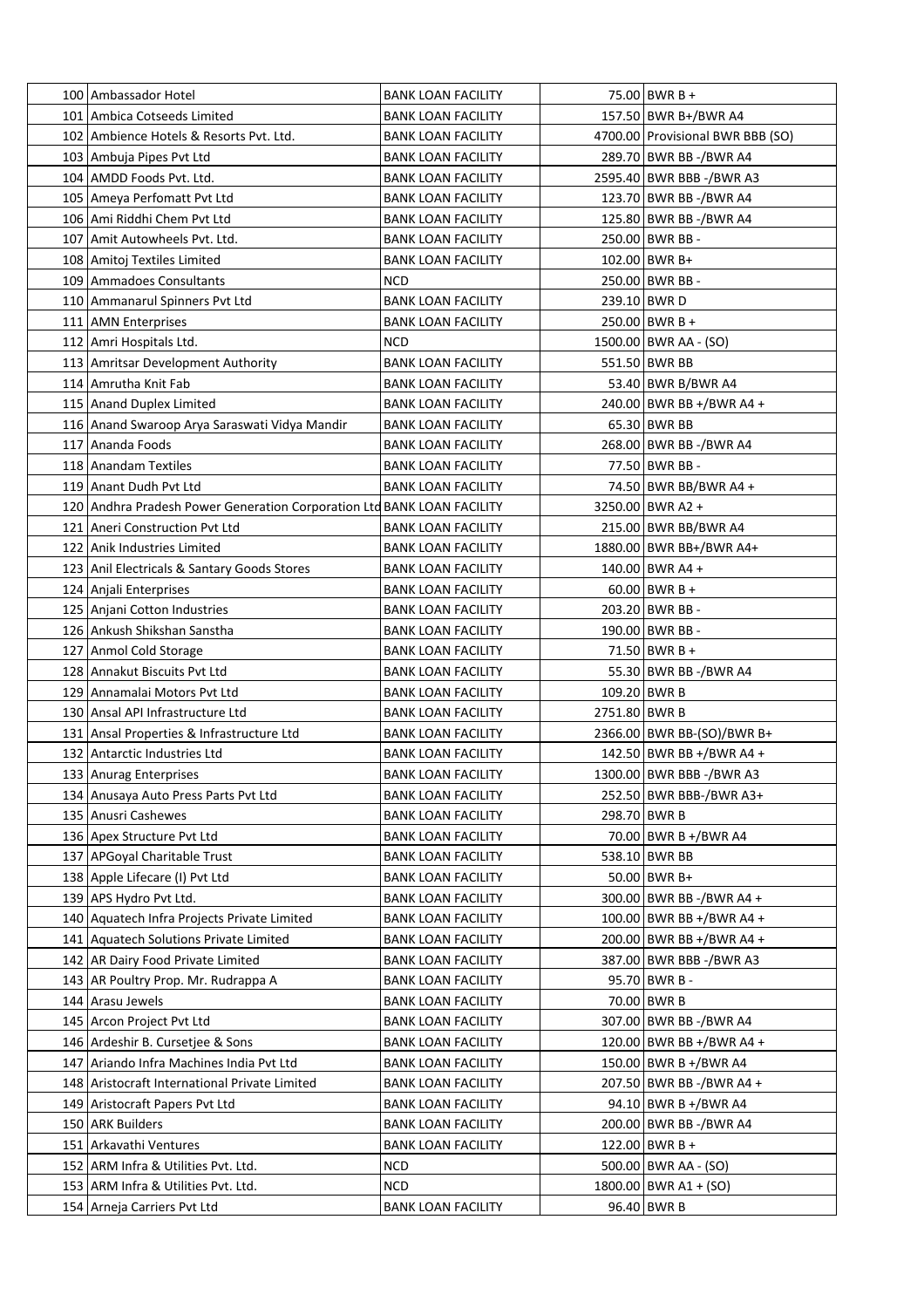| 155 Arochem Industries Private Limited                                   | <b>BANK LOAN FACILITY</b>                              |               | $158.50$ BWR BB +          |
|--------------------------------------------------------------------------|--------------------------------------------------------|---------------|----------------------------|
| 156 Aroma Agrotech Pvt. Ltd.                                             | <b>BANK LOAN FACILITY</b>                              |               | 1434.20 BWR BBB/BWR A3     |
| 157 Arrow Constructions Ltd                                              | <b>BANK LOAN FACILITY</b>                              |               | 110.00 BWR BB +/BWR A4 +   |
| 158 Arti Roller Flour Industries Private Ltd.                            | <b>BANK LOAN FACILITY</b>                              |               | 61.00 BWR B +/BWR A4       |
| 159 Artsy Homes Real Estate Private Limited                              | Deep Discount Bonds                                    |               | 251.80 BWR B-              |
| 160 Aruna Textile Processing Mills                                       | <b>BANK LOAN FACILITY</b>                              |               | 180.00 BWR B/BWR A4        |
| 161   Arunachala Trading Company                                         | <b>BANK LOAN FACILITY</b>                              |               | 60.00 BWR B/BWR A4         |
| 162 Aruppukottai Sri Jayavilas limited                                   | <b>BANK LOAN FACILITY</b>                              |               | 637.00 BWR B/BWR A4        |
| 163   Arya Steel Rolling India Ltd                                       | <b>BANK LOAN FACILITY</b>                              |               | 240.00 BWR BB/BWR A4 +     |
| 164   AS Rice Mills LLP                                                  | <b>BANK LOAN FACILITY</b>                              |               | 138.00 BWR B               |
| 165   Ashiana Ispat Limited                                              | <b>BANK LOAN FACILITY</b>                              |               | 340.00 BWR BB+/BWR A4+     |
| 166 Ashish Ship Breakers Pvt. Ltd                                        | <b>BANK LOAN FACILITY</b>                              |               | 500.00 BWR BB/BWR A4 +     |
| 167 Ashish Vessel Demolition Pvt. Ltd                                    | <b>BANK LOAN FACILITY</b>                              |               | 300.00 BWR B +/BWR A4      |
| 168 Ashritha Healthcare Pvt Ltd                                          | <b>BANK LOAN FACILITY</b>                              |               | 86.20 BWR D                |
| 169 Ashutosh Flour Mill                                                  | <b>BANK LOAN FACILITY</b>                              |               | 81.80   BWR B +            |
| 170 Ashutosh Foods                                                       | <b>BANK LOAN FACILITY</b>                              |               | 494.00 BWR BB/BWR A4 +     |
| 171 Asia Pacific Export                                                  | <b>BANK LOAN FACILITY</b>                              |               | $60.00$ BWR B +            |
| 172 Asian Satellite Broadcast Pvt. Ltd.                                  | <b>NCD</b>                                             |               | 500.00 BWR AA - (SO)       |
| 173 Asian Satellite Broadcast Pvt. Ltd.                                  | <b>NCD</b>                                             |               | 2500.00 BWR AA - (SO)      |
| 174 ASP Sealing Products Ltd                                             | <b>BANK LOAN FACILITY</b>                              |               | 207.30 BWR BB/BWR A4 +     |
| 175 Assay Ceramics & Chemicals Pvt Ltd                                   | <b>BANK LOAN FACILITY</b>                              |               | 70.00 BWR BB -             |
| 176 Assorted Plastics Pvt Ltd                                            | <b>BANK LOAN FACILITY</b>                              |               | 54.40 BWR BB +             |
| 177 Astha Rice Mill Pvt Ltd                                              | <b>BANK LOAN FACILITY</b>                              |               | 57.50 BWR B +/BWR A4       |
| 178 Astila Ceramic Pvt Ltd                                               | <b>BANK LOAN FACILITY</b>                              |               | 250.00 BWR BB-/BWR A4      |
| 179 Astonia Ceramic Pvt. Ltd                                             | <b>BANK LOAN FACILITY</b>                              |               | 124.00 BWR BB -/BWR A4     |
| 180 Astra Lighting Limited                                               | <b>BANK LOAN FACILITY</b>                              |               | 131.00 BWR D/BWR D         |
| 181 Astro India Automobile Private Limited                               | <b>BANK LOAN FACILITY</b>                              |               | 184.80 BWR BB -            |
| 182 ATC Telecom Infrastructure Private Limited                           | <b>NCD</b>                                             |               | 42000.00 BWR AA -          |
| 183 Atlas Export Enterprises                                             | <b>BANK LOAN FACILITY</b>                              |               | 343.50 BWR BB/BWR A4       |
| 184   Atlas Processing Mills                                             | <b>BANK LOAN FACILITY</b>                              |               | 218.90 BWR B +/BWR A4      |
| 185 Atluri Foods Pvt Ltd                                                 | <b>BANK LOAN FACILITY</b>                              |               | 5.60 BWR A4                |
| 186 Atmaram Auto Enterprises                                             | <b>BANK LOAN FACILITY</b>                              |               | 75.00 BWR BB-              |
| 187 Atri Papers Private Limited                                          |                                                        |               | $240.00$ BWR BBB + (SO)    |
|                                                                          | <b>BANK LOAN FACILITY</b>                              |               | 144.40 BWR BB              |
| 188   Autopal Industries                                                 | <b>BANK LOAN FACILITY</b><br><b>BANK LOAN FACILITY</b> |               | 100.00 BWR BB -/BWR A4     |
| 189 AV Science & Technologies Pvt. Ltd                                   |                                                        |               |                            |
| 190 Avadh Infratech                                                      | <b>BANK LOAN FACILITY</b>                              |               | $500.00$ BWR B +           |
| 191 Avanse Financial Services Limited (erstwhile Avanse NCD              |                                                        |               | 3000.00 BWR AA + (SO)      |
| 192 Avanse Financial Services Limited (erstwhile Avanse Subordinated NCD |                                                        |               | $250.00$ BWR AA + (SO)     |
| 193 Avanse Financial Services Limited (erstwhile Avanse NCD              |                                                        |               | $250.00$ BWR AA + (SO)     |
| 194 Aventura Components Pvt Ltd                                          | <b>BANK LOAN FACILITY</b>                              |               | 950.00 BWR BBB-(SO)/BWR A3 |
| 195   AVI Appliances Pvt Ltd                                             | <b>BANK LOAN FACILITY</b>                              |               | 150.00 BWR BB/BWR A4 +     |
| 196 Avon Fitness Machines Pvt. Ltd                                       | <b>BANK LOAN FACILITY</b>                              |               | 200.00 BWR BB/BWR A4+      |
| 197 AVR Marines Pvt Ltd                                                  | <b>BANK LOAN FACILITY</b>                              |               | 220.00 BWR B +/BWR A4      |
| 198 Avyaktt Oils Private Limited                                         | <b>BANK LOAN FACILITY</b>                              |               | 64.60 BWR B                |
| 199 Azim Premji Trust                                                    | <b>Commercial Paper</b>                                |               | 20000.00 BWR A1 +          |
| 200 B P Metal Packs Pvt Ltd                                              | <b>BANK LOAN FACILITY</b>                              |               | 70.00 BWR B/BWR A4         |
| 201   B T Industries Private Limited                                     | <b>BANK LOAN FACILITY</b>                              |               | 118.00 BWR B +             |
| 202 B. P. Alloys Limited                                                 | <b>BANK LOAN FACILITY</b>                              |               | 140.00 BWR B +/BWR A4      |
| 203 Baba Bearings Pvt Ltd                                                | <b>BANK LOAN FACILITY</b>                              |               | 59.90 BWR B-               |
| 204 Baba Budha Sahib Cardiac Centre Limited                              | <b>BANK LOAN FACILITY</b>                              |               | 174.40 BWR BB              |
| 205 Baba Kashmira Singh Jan Sewa Trust                                   | <b>BANK LOAN FACILITY</b>                              |               | 208.40 BWR BBB -           |
| 206 Babanraoji Shinde Sugar & Allied Industries Ltd                      | <b>BANK LOAN FACILITY</b>                              | 2300.00 BWR D |                            |
| 207 Babylon Agro Products Pvt Ltd.                                       | <b>BANK LOAN FACILITY</b>                              |               | 226.20 BWR BB              |
| 208 Bafna Realtors Pvt Ltd.                                              | <b>BANK LOAN FACILITY</b>                              |               | 150.00 BWR BB -            |
| 209 Bag Poly Enterprises                                                 | <b>BANK LOAN FACILITY</b>                              |               | $61.90$ BWR BB -           |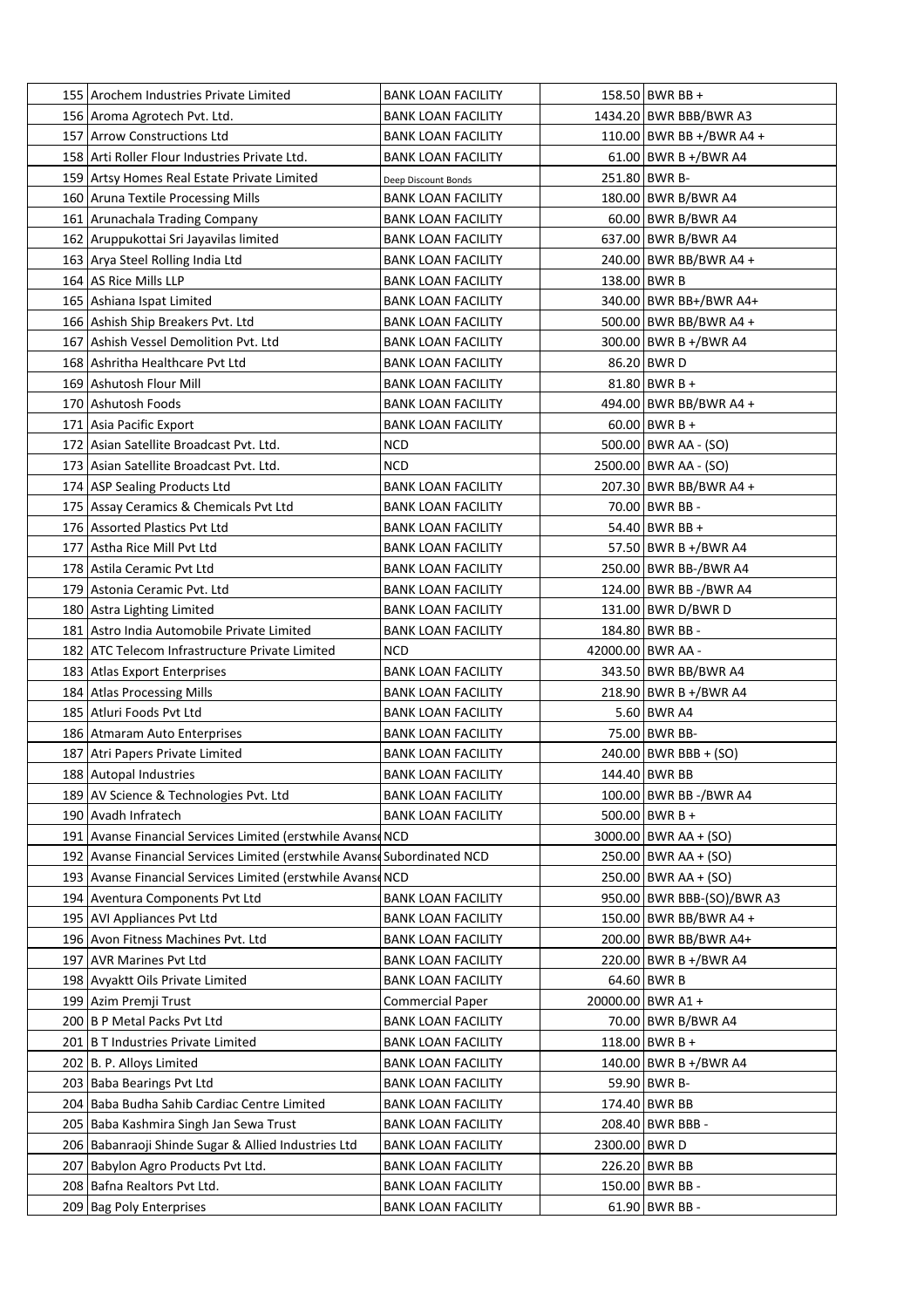| 210 Bakeri Project Pvt Ltd                     | <b>BANK LOAN FACILITY</b>           |               | 500.00 BWR BBB -         |
|------------------------------------------------|-------------------------------------|---------------|--------------------------|
| 211 Balaji Ispat                               | <b>BANK LOAN FACILITY</b>           |               | 235.00 BWR BB -/BWR A4   |
| 212 Balaji Machine Works Pvt Ltd               | <b>BANK LOAN FACILITY</b>           |               | 1145.10 BWR BBB -/BWR A3 |
| 213   Balarka Fabricon Pvt. Ltd.               | <b>BANK LOAN FACILITY</b>           |               | 104.00 BWR BB/BWR A4 +   |
| 214 Bali Steel Tubes                           | <b>BANK LOAN FACILITY</b>           |               | 130.00 BWR BB            |
| 215 Balson Polyplast Private Limited           | <b>BANK LOAN FACILITY</b>           |               | 282.50 BWR BB -/BWR A4 + |
| 216 Banerjee Auto Corporation                  | <b>BANK LOAN FACILITY</b>           |               | 113.50 BWR BB -/BWR A4   |
| 217 Bank of India                              | <b>Basel III Compliant Addition</b> |               | 5000.00 BWR AA -         |
| 218 Bansal Infra Projects Pvt Ltd              | <b>BANK LOAN FACILITY</b>           |               | 220.00 BWR BB +/BWR A4 + |
| 219 Barnala Builders and Property Consultants  | <b>BANK LOAN FACILITY</b>           |               | 397.00 BWR BB            |
| 220 Barota Finance Limited                     | BANK LOAN FACILITY                  |               | 75.00   BWR BBB (SO)     |
| 221 Baruapara SK Tea Factory Pvt Ltd, Siliguri | BANK LOAN FACILITY                  |               | 79.30 BWR BB -/BWR A4    |
| 222 Basant Agencies                            | <b>BANK LOAN FACILITY</b>           |               | 108.00 BWR BB -/BWR A4   |
| 223 Batot Hydro Power Limited                  | <b>BANK LOAN FACILITY</b>           |               | 175.10 BWR BBB (SO)      |
| 224 Bavas Mines and Minerals                   | <b>BANK LOAN FACILITY</b>           |               | 130.00 BWR D/BWR D       |
| 225 BB Enterprises                             | <b>BANK LOAN FACILITY</b>           |               | 107.90 BWR BB -/BWR A4   |
| 226 BD Corporates Pvt Ltd                      | <b>BANK LOAN FACILITY</b>           |               | 292.50 BWR B+/BWR A4     |
| 227 Bee Jay Industrial Corporation             | <b>BANK LOAN FACILITY</b>           |               | 200.00 BWR BB -          |
| 228 Bellissimo Crown Buildmart Pvt Ltd         | <b>BANK LOAN FACILITY</b>           | 6000.00 BWR A |                          |
| 229 Bellissimo Land Dwellers Ltd               | <b>BANK LOAN FACILITY</b>           |               | 3250.00   BWR BBB +      |
| 230 Bellissimo Land Dwellers Ltd               |                                     |               | 1000.00 BWR A - (SO)     |
|                                                | NCD                                 |               |                          |
| 231 Best Crop Science LLP                      | <b>BANK LOAN FACILITY</b>           |               | 281.50 BWR BB +/BWR A4 + |
| 232   Bhadora Industries Pvt Ltd               | <b>BANK LOAN FACILITY</b>           |               | 124.50 BWR B +/BWR A4    |
| 233 Bhadra Packaids Pvt Ltd                    | <b>BANK LOAN FACILITY</b>           |               | 150.00 BWR BBB -/BWR A3  |
| 234 Bhagwat Printing Press                     | <b>BANK LOAN FACILITY</b>           |               | 106.30 BWR B/BWR A4      |
| 235 Bhagwati Cotton & Spinning Mills Pvt Ltd   | <b>BANK LOAN FACILITY</b>           |               | 296.10 BWR B +/BWR A4    |
| 236 Bhagwati Steels                            | <b>BANK LOAN FACILITY</b>           |               | 200.00 BWR BB -          |
| 237 Bhagwati Techno Fab Pvt Ltd                | <b>BANK LOAN FACILITY</b>           |               | 165.60 BWR B +           |
| 238   Bhagyalakshmi Spintex Private Limited    | <b>BANK LOAN FACILITY</b>           |               | 328.00   BWR BBB- (S0)   |
| 239 Bhaktavatsalam Memorial Trust              | <b>BANK LOAN FACILITY</b>           |               | 512.90 BWR BBB +         |
| 240 Bhanu Vyapaar Pvt. Ltd.                    | NCD                                 |               | $600.00$ BWR AA - (SO)   |
| 241 Bharani Hi-Tech Agro Industries            | <b>BANK LOAN FACILITY</b>           |               | 68.20 BWR B              |
| 242 Bharat Wire Ropes Ltd                      | <b>BANK LOAN FACILITY</b>           |               | 5218.50 BWR BBB/BWR A3 + |
| 243 Bharti AXA General Insurance Company Ltd   | <b>NCD</b>                          |               | 2200.00 BWR AA           |
| 244 Bharti AXA Life Insurance Company Ltd      | <b>NCD</b>                          |               | $600.00$ BWR AA +        |
| 245   Bharti Research & Breeding Farm          | <b>BANK LOAN FACILITY</b>           |               | 119.00 BWR B +           |
| 246 Bhartiya Alloys and Steel Cast Limited     | <b>BANK LOAN FACILITY</b>           |               | 115.00 BWR B+/BWR A4     |
| 247 Bhola Nath Naresh Kumar                    | <b>BANK LOAN FACILITY</b>           |               | 88.50 BWR B              |
| 248 Bhola Nath Rakesh Kumar                    | <b>BANK LOAN FACILITY</b>           |               | 110.00 BWR B             |
| 249 Bhopal Garage & Service Station            | <b>BANK LOAN FACILITY</b>           |               | 148.80 BWR BB            |
| 250 Bhumi Enterprises                          | <b>BANK LOAN FACILITY</b>           |               | 70.00 BWR BB (SO)        |
| 251 Bhumi Yarn Pvt Ltd                         | <b>BANK LOAN FACILITY</b>           |               | 529.70 BWR BBB/BWR A3    |
| 252 Bidar Kissan Shakkar Karkhana Limited      | <b>BANK LOAN FACILITY</b>           |               | 1412.60 BWR BB-          |
| 253 Bimla Rice International                   | <b>BANK LOAN FACILITY</b>           |               | 113.00 BWR B +           |
| 254 Bioscope Cinemas Private Limited           | NCD                                 |               | 2500.00 BWR AA - (SO)    |
| 255 Bir Foods & Restaurants Pvt. Ltd           | <b>BANK LOAN FACILITY</b>           |               | 138.20 BWR B +           |
| 256 Birmi Impex Pvt Ltd.                       | <b>BANK LOAN FACILITY</b>           |               | 120.40 BWR BB -/BWR A4   |
| 257 Birmi International Pvt Ltd                | <b>BANK LOAN FACILITY</b>           |               | 166.00 BWR BB +/BWR A4 + |
| 258 Birthplace Healthcare Pvt Ltd              | <b>BANK LOAN FACILITY</b>           |               | 250.00 BWR BB -          |
| 259 Biscuit Basket Foods Pvt Ltd               | <b>BANK LOAN FACILITY</b>           |               | 50.00 BWR B              |
| 260 Bispa India                                | <b>BANK LOAN FACILITY</b>           |               | 95.30 BWR BB -/BWR A4    |
| 261 BK Steels                                  | <b>BANK LOAN FACILITY</b>           |               | 115.00 BWR B +           |
| 262 BLG Electronics Limited                    | <b>BANK LOAN FACILITY</b>           |               | 106.20 BWR BB-/BWR A4    |
| 263 Bliss Resort & Country Club Pvt Ltd        | <b>BANK LOAN FACILITY</b>           |               | $281.80$ BWR B +         |
| 264 Bloom Solutions Private Limited            | <b>BANK LOAN FACILITY</b>           |               | 90.00 BWR B/BWR A4       |
|                                                |                                     |               |                          |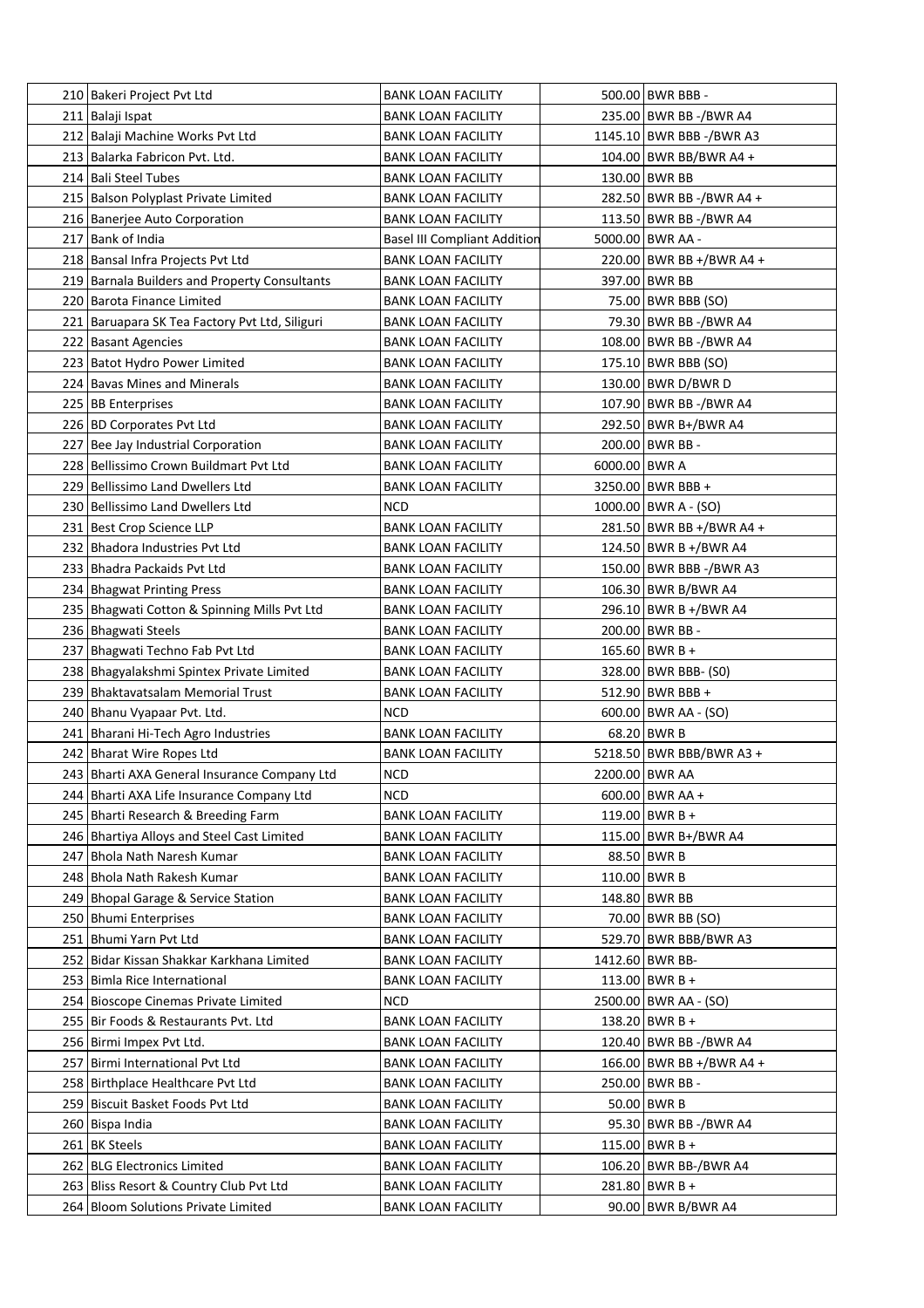| 265 Bloomflex Private Limited                                                         | <b>BANK LOAN FACILITY</b>   | 95.50 BWR BB -           |
|---------------------------------------------------------------------------------------|-----------------------------|--------------------------|
| 266 Blue Water Foods and Exports Private Limited                                      | <b>BANK LOAN FACILITY</b>   | 1650.00 BWR BBB -/BWR A3 |
| 267 Bluezone Vitrified Pvt Ltd                                                        | <b>BANK LOAN FACILITY</b>   | 417.00 BWR B +/BWR A4    |
| 268 Bochem Healthcare Pvt Ltd                                                         | <b>BANK LOAN FACILITY</b>   | 336.80 BWR D             |
| 269 Bombay Golden (India) Regd                                                        | <b>BANK LOAN FACILITY</b>   | 87.40 BWR BB-/BWR A4     |
| 270 Boutique International Pvt Ltd                                                    | <b>BANK LOAN FACILITY</b>   | 175.00 BWR A4            |
| 271 BP Construction                                                                   | <b>BANK LOAN FACILITY</b>   | 98.40 BWR BB -/BWR A4    |
| 272 BP International                                                                  | <b>BANK LOAN FACILITY</b>   | 98.60 BWR B/BWR A4       |
| 273 BR Overseas Limited                                                               | <b>BANK LOAN FACILITY</b>   | 117.30 BWR B +           |
| 274 Brahampuri Steels Limited                                                         | <b>BANK LOAN FACILITY</b>   | 160.00 BWR B/BWR A4      |
| 275   Brahmaputra Technologies                                                        | <b>BANK LOAN FACILITY</b>   | $67.50$ BWR B            |
| 276 Brajesh Automobiles Private Limited                                               | <b>BANK LOAN FACILITY</b>   | 265.00 BWR BBB -         |
| 277   BramhaCorp Ltd.                                                                 | <b>BANK LOAN FACILITY</b>   | 10.00 BWR A2             |
| 278 Breez Builders & Developers Pvt. Ltd                                              | <b>BANK LOAN FACILITY</b>   | 328.70 BWR BBB -/BWR A3  |
| 279 Brij Fabrics Private Limited.                                                     | <b>BANK LOAN FACILITY</b>   | 70.00 BWR BB/BWR A4      |
| 280 Brindha Cotton Mills Pvt Ltd                                                      | <b>BANK LOAN FACILITY</b>   | 121.50 BWR D             |
| 281 Bristol Tourist Complex                                                           | <b>BANK LOAN FACILITY</b>   | 669.00 BWR B/BWR A4      |
| 282 BTS Knitss Process Pvt Ltd                                                        | <b>BANK LOAN FACILITY</b>   | 44.10 BWR D/BWR D        |
| 283 Bush Tea Company Private Limited                                                  | <b>BANK LOAN FACILITY</b>   | 275.00 BWR BB            |
| 284 BVR Tech and Engineers                                                            | <b>BANK LOAN FACILITY</b>   | 55.00 BWR B              |
| 285   C G Chandrappa                                                                  | <b>BANK LOAN FACILITY</b>   | 122.50 BWR BB/BWR A4     |
|                                                                                       |                             | 320.00 BWR A3            |
| 286 C R Kothari and Sons Stock Broking Private Limited BANK LOAN FACILITY             |                             | 800.00 BWR B-            |
| 287 C&J Corporate Park Private Limited                                                | NCD                         |                          |
| 288 Canvas Integrated Cold Chain Services                                             | <b>BANK LOAN FACILITY</b>   | 118.90 BWR BB -          |
| 289 Capital Electech Pvt Ltd                                                          | <b>BANK LOAN FACILITY</b>   | 560.00 BWR BB +/BWR A4 + |
| 290 Capital First Home Finance Limited                                                | NCD                         | 3000.00 BWR AA +         |
| 291 Capital First Home Finance Limited                                                | <b>NCD</b>                  | 2000.00 BWR AA +         |
| 292 Capital First Ltd.                                                                | <b>BANK LOAN FACILITY</b>   | 1500.00 BWR AAA          |
| 293 Capital First Ltd.                                                                | Innovative Perpetual Debt I | 1000.00 BWR AA +         |
| 294 Capital First Ltd.                                                                | NCD                         | 5000.00 BWR AAA          |
| 295 Capital First Ltd.                                                                | <b>NCD</b>                  | 10000.00 BWR AAA         |
| 296 Capital First Ltd.                                                                | <b>NCD</b>                  | 5000.00 BWR AAA          |
| 297 Capital Small Finance Bank Ltd (Erstwhile: Capital Ld Upper Tier II Bonds         |                             | 250.00 BWR A +           |
| 298 Capital Small Finance Bank Ltd (Erstwhile:Capital Ld Basel III Compliant Addition |                             | $50.00$ BWR A -          |
| 299 Capital Square Advisors Pvt. Ltd                                                  | <b>BANK LOAN FACILITY</b>   | 250.00 BWR BB +          |
| 300 Catch Realty Pvt Ltd                                                              | <b>BANK LOAN FACILITY</b>   | 150.00 BWR BB -          |
| 301 Cavitak Marketing Pvt Ltd                                                         | <b>BANK LOAN FACILITY</b>   | 200.00 BWR BB/BWR A4+    |
| 302 CBS Publishers & Distributors Pvt. Ltd                                            | <b>BANK LOAN FACILITY</b>   | 300.00 BWR BB            |
| 303 Century 21 Town Planners Private Limited                                          | <b>BANK LOAN FACILITY</b>   | 750.00 BWR BB +          |
| 304 Ceramax Granito Pvt Ltd                                                           | <b>BANK LOAN FACILITY</b>   | 350.00 BWR BB -          |
| 305 Ceratune Ceramic                                                                  | <b>BANK LOAN FACILITY</b>   | 53.40 BWR B/BWR A4       |
| 306 Cesare Bonetti India Private Limited                                              | <b>BANK LOAN FACILITY</b>   | 150.00 BWR B +/BWR A4    |
| 307 CG Ispat Pvt Ltd                                                                  | <b>BANK LOAN FACILITY</b>   | 607.90 BWR BB -/BWR A4   |
| 308 Chahal Spintex Ltd                                                                | <b>BANK LOAN FACILITY</b>   | 1.00 BWR A4              |
| 309 Chaitanya Enterprises                                                             | <b>BANK LOAN FACILITY</b>   | 231.50 BWR BB -          |
| 310 Chalasani Hospitals Pvt. Ltd.                                                     | <b>BANK LOAN FACILITY</b>   | $1.00$ BWR A4 +          |
| 311 Chamak Holdings Limited                                                           | <b>BANK LOAN FACILITY</b>   | 300.00 BWR B+/BWR A4     |
| 312 Champo Carpets                                                                    | <b>BANK LOAN FACILITY</b>   | 250.00 BWR A4 +          |
| 313 Chanakya Dairy Products Limited                                                   | <b>BANK LOAN FACILITY</b>   | 430.00 BWR BBB           |
| 314 Chand Agro Pvt. Ltd                                                               | <b>BANK LOAN FACILITY</b>   | 200.10 BWR B/BWR A4      |
| 315 Chandra Shipping & Trading Services                                               | <b>BANK LOAN FACILITY</b>   | 40.00 BWR BB             |
| 316 Chemi Tech Engineers Pvt Ltd                                                      | <b>BANK LOAN FACILITY</b>   | 740.00 BWR BB/BWR A4     |
| 317 Chintpurni Steel Pvt. Ltd.                                                        | <b>BANK LOAN FACILITY</b>   | 472.50 BWR BB +/BWR A4 + |
| 318 Cholan Tours Pvt Ltd                                                              | <b>BANK LOAN FACILITY</b>   | 147.20 BWR B +/BWR A4    |
| 319 Chopra Strips Ltd                                                                 | <b>BANK LOAN FACILITY</b>   | 137.50 BWR B +/BWR A4    |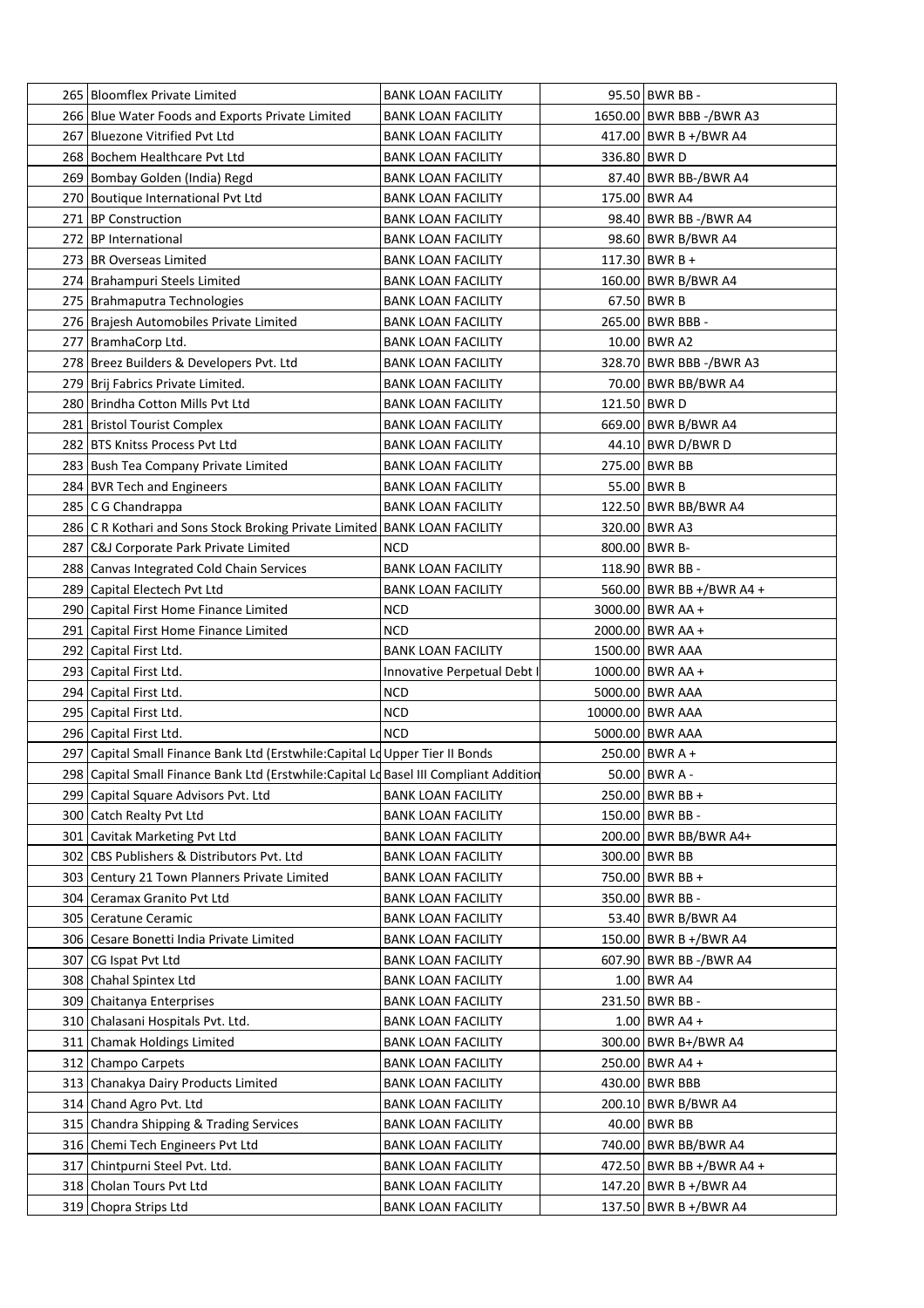| 320 Chunilal Chhaganlal                                    | <b>BANK LOAN FACILITY</b>            |                    | 73.00 BWR B                     |
|------------------------------------------------------------|--------------------------------------|--------------------|---------------------------------|
| 321 Cian Healthcare Private Limited                        | <b>BANK LOAN FACILITY</b>            |                    | 392.90 BWR BBB -/BWR A3         |
| 322 CIL Nova Petrochemicals Ltd.                           | <b>BANK LOAN FACILITY</b>            |                    | 286.00 BWR A + (SO)/BWR A1 (SO) |
| 323 Citra Real Estate Ltd                                  | <b>BANK LOAN FACILITY</b>            |                    | 136.60 BWR BBB - (SO)           |
| 324 City Alloys Pvt Ltd.                                   | <b>BANK LOAN FACILITY</b>            |                    | 200.00 BWR BB/BWR A4 +          |
| 325 CK Foods Industries                                    | <b>BANK LOAN FACILITY</b>            |                    | 152.90 BWR B/BWR A4             |
| 326 CK Rajan                                               | <b>BANK LOAN FACILITY</b>            |                    | 40.00 BWR A4                    |
| 327 Classy Tiles LLP                                       | <b>BANK LOAN FACILITY</b>            |                    | 326.50 BWR BB -/BWR A4          |
| 328 Cleena Industries Pyt Ltd                              | <b>BANK LOAN FACILITY</b>            |                    | 498.00 BWR BB/BWR A4            |
| 329 Cochin Glass House                                     | <b>BANK LOAN FACILITY</b>            |                    | $60.30$ BWR B -                 |
| 330 Coffee Day Enterprises Ltd (Formerly Coffee Day Rd NCD |                                      |                    | 1050.00 BWR AA- (SO)            |
| 331 Coffee Day Enterprises Ltd (Formerly Coffee Day Rd NCD |                                      |                    | 850.00 BWR AA- (SO)             |
| 332 Coffee Day Enterprises Ltd (Formerly Coffee Day Rd NCD |                                      |                    | 600.00 BWR AA- (SO)             |
| 333 Coffee Day Enterprises Ltd (Formerly Coffee Day Rd NCD |                                      |                    | 900.00 BWR AA- (S0)             |
| 334 Coffee Day Global Ltd                                  | <b>NCD</b>                           |                    | 1150.00 BWR A1+ (SO)            |
| 335 Coffee Day Resorts (MSM) Pvt Ltd                       | NCD                                  |                    | 850.00   BWR A - (SO)           |
| 336 Commtrade Metals                                       | <b>BANK LOAN FACILITY</b>            |                    | 150.00 BWR B +/BWR A4           |
| 337 Connect Cargo Pvt Ltd                                  | <b>BANK LOAN FACILITY</b>            |                    | 55.00 BWR B                     |
| 338 Continental Drug Company Pvt Ltd                       | <b>NCD</b>                           |                    | $850.00$ BWR A + (SO)           |
| 339 Corna Infra Ltd                                        | <b>BANK LOAN FACILITY</b>            |                    | 105.00 BWR BB (SO)/BWR A4       |
| 340 Corporation Bank                                       | <b>Basel III Compliant Addition</b>  | $10000.00$ BWR A + |                                 |
| 341 Corporation Bank                                       | <b>BASEL III Compliant Tier II B</b> |                    | 7000.00 BWR AA                  |
| 342 Corrtech International Pvt Ltd                         | <b>BANK LOAN FACILITY</b>            |                    | 3281.00 BWR B/BWR A4            |
| 343 Cosmic Power Solutions Ltd.                            |                                      |                    |                                 |
|                                                            | <b>BANK LOAN FACILITY</b>            |                    | 190.40 BWR B                    |
| 344 Cosy World Resorts Ltd                                 | <b>BANK LOAN FACILITY</b>            |                    | 180.00 BWR B                    |
| 345 Cox & Kings Ltd                                        | Commercial Paper                     |                    | 2500.00   BWR A1 +              |
| 346 Cox & Kings Ltd                                        | <b>Commercial Paper</b>              |                    | 17720.00 BWR A1 +               |
| 347 CP Industries                                          | <b>BANK LOAN FACILITY</b>            |                    | 150.00 BWR B                    |
| 348   Creative M Portals Private Limited                   | <b>BANK LOAN FACILITY</b>            |                    | 145.00 BWR B +                  |
| 349 Crescent Amity Realtors Private Limited                | NCD                                  |                    | 900.00 BWR B                    |
| 350 Crown Solutions India Private Limited                  | <b>BANK LOAN FACILITY</b>            |                    | 115.00 BWR BB +                 |
| 351 Crown Steel Co                                         | <b>BANK LOAN FACILITY</b>            |                    | 475.00 BWR B +/BWR A4           |
| 352 Cruise Appliances Pvt Ltd                              | <b>BANK LOAN FACILITY</b>            |                    | 126.50 BWR B/BWR A4             |
| 353   Cyamopsis Biotech (India) Private Limited            | <b>BANK LOAN FACILITY</b>            |                    | 100.00 BWR BB -                 |
| 354 Cymbio Pharma Pvt Ltd                                  | <b>BANK LOAN FACILITY</b>            |                    | 58.00 BWR BB -                  |
| 355   Cyquator Media Services Pvt. Ltd                     | <b>NCD</b>                           |                    | 2000.00 BWR A1 + (SO)           |
| 356 Cyquator Media Services Pvt. Ltd                       | <b>NCD</b>                           |                    | $2500.00$ BWR A1 + (SO)         |
| 357 Cyquator Media Services Pvt. Ltd                       | <b>NCD</b>                           |                    | $2500.00$   BWR A1 + (SO)       |
| 358 D P Dhar Memorial Trust                                | <b>BANK LOAN FACILITY</b>            |                    | $190.70$ BWR B +                |
| 359 D2D International                                      | <b>BANK LOAN FACILITY</b>            |                    | 147.90 BWR BB -/BWR A4          |
| 360 Dara Construction Company                              | <b>BANK LOAN FACILITY</b>            |                    | 90.00 BWR BB +                  |
| 361 Dara Construction Company                              | <b>BANK LOAN FACILITY</b>            |                    | 60.00 BWR A4+                   |
| 362 Daron Engineering Pvt Ltd                              | <b>BANK LOAN FACILITY</b>            |                    | 57.00 BWR BB -                  |
| 363 Darshan Cotton Industries                              | <b>BANK LOAN FACILITY</b>            |                    | 83.30 BWR B-                    |
| 364 Dashmesh Agro Industries                               | <b>BANK LOAN FACILITY</b>            |                    | 380.00 BWR BB -/BWR A4          |
| 365 Dashmesh Rice Mills                                    | <b>BANK LOAN FACILITY</b>            |                    | 450.00 BWR BB -/BWR A4          |
| 366 Dawn Motors Pvt. Ltd                                   | <b>BANK LOAN FACILITY</b>            |                    | 190.60 BWR BB-/BWR A4           |
| 367 Dayal Energy & Proteins Pvt. Ltd.                      | <b>BANK LOAN FACILITY</b>            |                    | 450.00 BWR BBB -/BWR A3         |
| 368 Dayal Hi Tech Engineers Pvt Ltd                        | <b>BANK LOAN FACILITY</b>            |                    | 105.80 BWR BB -/BWR A4          |
| 369 DD Agro Industries Ltd                                 | <b>BANK LOAN FACILITY</b>            |                    | 171.40 BWR BB/BWR A4 +          |
| 370 DD International Pvt. Ltd.                             | <b>BANK LOAN FACILITY</b>            |                    | 8170.00 BWR BBB -/BWR A3        |
| 371 Dee Tee Industries Ltd                                 | <b>BANK LOAN FACILITY</b>            |                    | 261.00 BWR BBB/BWR A3           |
| 372 Deeksha Woolen Mills                                   | <b>BANK LOAN FACILITY</b>            |                    | 53.30 BWR BB -                  |
| 373 Deepak Galvanising & Engineering Private Limited       | <b>BANK LOAN FACILITY</b>            |                    | 110.00 BWR B +/BWR A4           |
| 374 Deepak International Ltd                               | <b>BANK LOAN FACILITY</b>            |                    | 327.30 BWR BB+/BWR A4+          |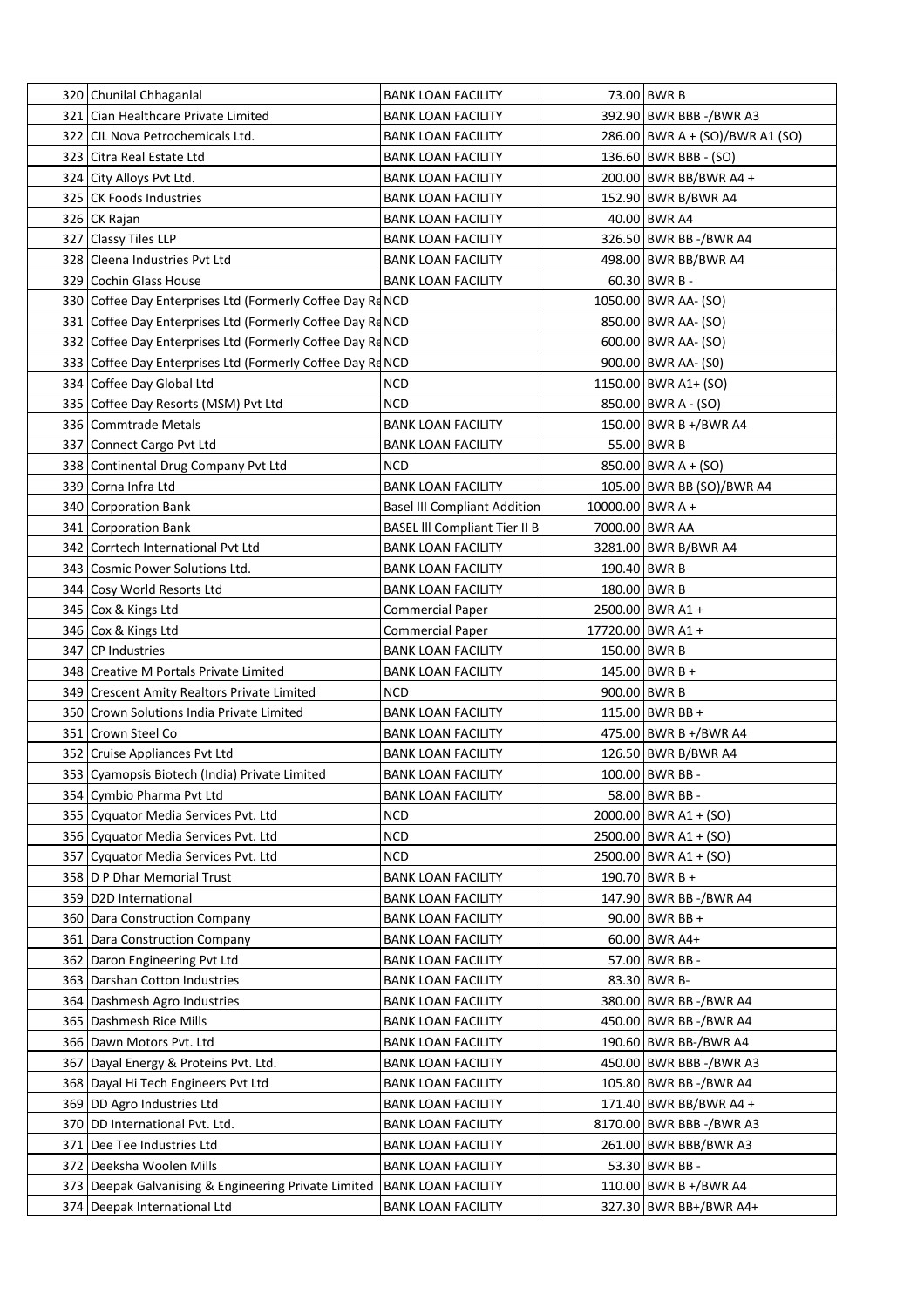| 375   Delta Ceramics                                   | <b>BANK LOAN FACILITY</b>            | 290.00 BWR BB-/BWR A4      |
|--------------------------------------------------------|--------------------------------------|----------------------------|
| 376 Desai and Company                                  | <b>BANK LOAN FACILITY</b>            | 85.80 BWR BB -/BWR A4      |
| 377 Desai Farm Equipment                               | <b>BANK LOAN FACILITY</b>            | $60.00$ BWR B +/BWR A4     |
| 378 Design Classics Exports Private Limited            | <b>BANK LOAN FACILITY</b>            | 98.50 BWR B+/BWR A4        |
| 379 Designco                                           | <b>BANK LOAN FACILITY</b>            | 1428.30 BWR BBB +/BWR A3 + |
| 380 Devdeep Cotton Industries                          | <b>BANK LOAN FACILITY</b>            | $140.00$ BWR B +           |
| 381 Devee Biologicals Private Limited                  | <b>BANK LOAN FACILITY</b>            | 80.00 BWR BB/BWR A4 +      |
| 382 Devee Nutri International                          | <b>BANK LOAN FACILITY</b>            | 61.00 BWR BB -/BWR A4      |
| 383 Devendiran.S                                       | <b>BANK LOAN FACILITY</b>            | 15.00 BWR A4               |
| 384 Devson Private Limited                             | <b>BANK LOAN FACILITY</b>            | $80.00$ BWR B +            |
| 385   Dewan Housing Finance Corporation Ltd.           | <b>Fixed Deposit</b>                 | 30000.00 BWR FAAA          |
| 386 Dewan Housing Finance Corporation Ltd.             | Innovative Perpetual Debt I          | 5000.00 BWR AA +           |
| 387 DG Cold Storage Pvt Ltd                            | <b>BANK LOAN FACILITY</b>            | 123.60 BWR B+/BWR A4       |
| 388 Dhaja Ram Jai Dev                                  | <b>BANK LOAN FACILITY</b>            | 200.00 BWR B               |
| 389 Dhan Laxmi Agromills Ltd                           | <b>BANK LOAN FACILITY</b>            | 84.70 BWR BB -             |
| 390 Dhanalakshmi Sri Sai Rama Trading Company          | <b>BANK LOAN FACILITY</b>            | 70.00 BWR B-/BWR A4        |
| 391 Dhanlakshmi Biochem Pvt Ltd                        | <b>BANK LOAN FACILITY</b>            | 115.00 BWR BB -/BWR A4     |
| 392 Dhanlaxmi Bank Ltd                                 | <b>BASEL III Compliant Tier II B</b> | 1500.00 BWR BB             |
| 393 Dharti Spinning Mill Pvt Ltd                       | <b>BANK LOAN FACILITY</b>            | 303.80 BWR BB -/BWR A4     |
| 394 Dhaval Agri Exports LLP                            | <b>BANK LOAN FACILITY</b>            | 788.80 BWR BB +/BWR A4 +   |
| 395 DHFL Vysya Housing Finance Ltd                     | NCD                                  | $2000.00$ BWR AA + (SO)    |
| 396 Dhwani Polyprints Private Limited                  | <b>BANK LOAN FACILITY</b>            | 140.80 BWR BB -/BWR A4     |
| 397 Diamond Chicken Products Pvt Ltd                   |                                      | 131.20 BWR B +             |
|                                                        | <b>BANK LOAN FACILITY</b>            |                            |
| 398   Didwania Spinning Mills Pvt. Ltd                 | <b>BANK LOAN FACILITY</b>            | 100.00 BWR B+/BWR A4       |
| 399 Diehard Dies Pvt Ltd                               | <b>BANK LOAN FACILITY</b>            | 143.20 BWR B +/BWR A4      |
| 400   Digamber Capfin Limited                          | <b>BANK LOAN FACILITY</b>            | 1100.00 BWR BBB -          |
| 401   Digital Integrated Technologies Private Limited  | <b>BANK LOAN FACILITY</b>            | 110.00 BWR BB -/BWR A4     |
| 402 Din Dayal Purushottam Lal                          | <b>BANK LOAN FACILITY</b>            | 750.00 BWR BB -/BWR A4     |
| 403   Dindayal Jalan Textile Limited                   | <b>BANK LOAN FACILITY</b>            | 140.00 BWR BB -            |
| 404 Dinodia Education Society                          | <b>BANK LOAN FACILITY</b>            | 100.60 BWR D               |
| 405 Discoy                                             | <b>BANK LOAN FACILITY</b>            | 56.50 BWR B +/BWR A4       |
| 406 Divine Board Pvt Ltd                               | <b>BANK LOAN FACILITY</b>            | 109.40 BWR B +/BWR A4      |
| 407 Divya Prabha Spinning Mills                        | <b>BANK LOAN FACILITY</b>            | 64.80 BWR B/BWR A4         |
| 408 Divyanshu Enterprises                              | <b>BANK LOAN FACILITY</b>            | 90.00 BWR B+               |
| 409 Diwakar Vinyog Pvt. Ltd.                           | <b>NCD</b>                           | 350.00 BWR AA - (SO)       |
| 410 DLF Home Developers Limited                        | <b>NCD</b>                           | 10000.00 BWR A (SO)        |
| 411 DMR Builders Pvt Ltd                               | <b>BANK LOAN FACILITY</b>            | 540.00 BWR BB +/BWR A4 +   |
| 412   DMS Electronics Private Limited                  | <b>BANK LOAN FACILITY</b>            | 53.70 BWR B +/BWR A4       |
| 413 DNH Land Developers                                | <b>BANK LOAN FACILITY</b>            | $100.00$ BWR BB + (SO)     |
| 414   Doon Modern Education Society                    | <b>BANK LOAN FACILITY</b>            | 49.40 BWR B                |
| 415 DPJ Bidar Chincholi (Annuity) Road Project Pvt Ltd | <b>BANK LOAN FACILITY</b>            | 1797.90 BWR BBB -/BWR A3   |
| 416   Drav Engineering Services Private Limited        | <b>BANK LOAN FACILITY</b>            | $150.00$ BWR B +           |
| 417   DS Ductofab Systems Pvt Ltd                      | <b>BANK LOAN FACILITY</b>            | 155.60 BWR BB-             |
| 418 DS Toll Road Limited                               | <b>BANK LOAN FACILITY</b>            | 3022.70 BWR BBB +          |
| 419 Dunac Automobiles Pvt. Ltd                         | <b>BANK LOAN FACILITY</b>            | $140.00$ BWR B +           |
| 420 Dunac Motors Pvt Ltd                               | <b>BANK LOAN FACILITY</b>            | $150.00$ BWR B +           |
| 421 Durga Processors Pvt Ltd                           | <b>BANK LOAN FACILITY</b>            | 239.40 BWR BBB-/BWR A3     |
| 422 Dynamic Fine Paper Mill Pvt. Ltd.                  | <b>BANK LOAN FACILITY</b>            | 295.70 BWR B +             |
| 423 Eagle Infra India Limited                          | <b>BANK LOAN FACILITY</b>            | 7000.00 BWR A -/ BWR A2 +  |
| 424 Eagle Steels Rolling Mills Pvt Ltd                 | <b>BANK LOAN FACILITY</b>            | 400.00 BWR BB/BWR A4       |
| 425 Eapro Global Limited                               | <b>BANK LOAN FACILITY</b>            | 55.30 BWR BB-              |
| 426 Eastern Navigation Pvt Ltd                         | <b>BANK LOAN FACILITY</b>            | 156.80 BWR BBB -/BWR A3    |
| 427 ECap Equities Limited                              | <b>Principal Protected Market</b>    | 5000.00 BWR PP-MLD AA +    |
| 428 ECap Equities Limited                              | <b>Principal Protected Market</b>    | 3500.00 BWR PP-MLD AA +    |
| 429 ECap Equities Limited                              | <b>NCD</b>                           | 3000.00 BWR AA +           |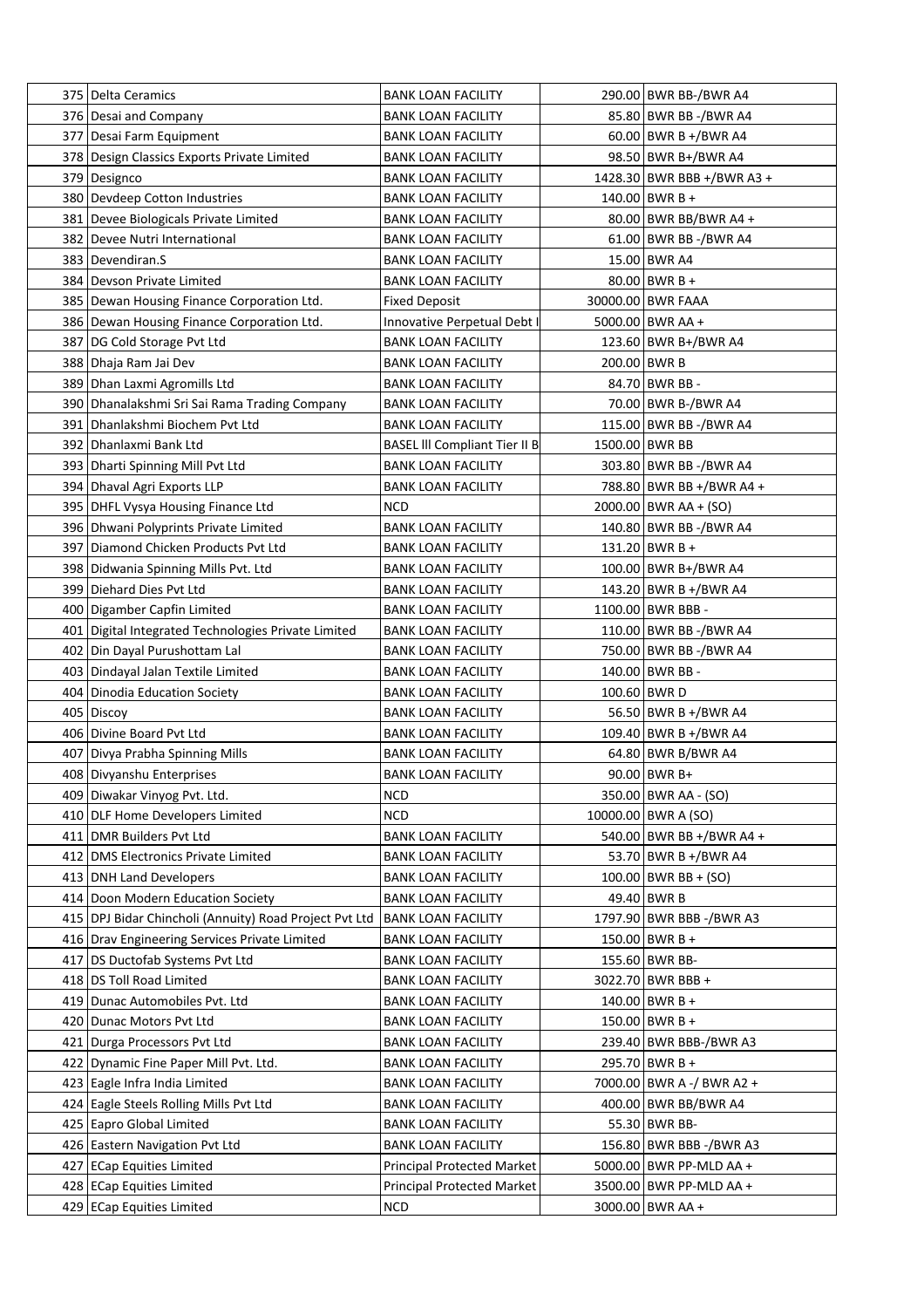| 430 ECL Finance Limited                                   | Innovative Perpetual Debt I |                  | 3000.00 BWR AA           |
|-----------------------------------------------------------|-----------------------------|------------------|--------------------------|
| 431 ECL Finance Limited                                   | NCD                         |                  | 1500.00 BWR AA+          |
| 432 Eco Cements Limited                                   | <b>BANK LOAN FACILITY</b>   |                  | 196.00 BWR BB +          |
| 433 Edelweiss Finvest Pvt Ltd                             | <b>NCD</b>                  |                  | 3000.00 BWR AA +         |
| 434 Edelweiss Housing Finance Ltd.                        | Innovative Perpetual Debt I |                  | 1000.00 BWR AA           |
| 435 Edelweiss Retail Finance Ltd.                         | Innovative Perpetual Debt I |                  | 1000.00 BWR AA           |
| 436 Edisons Infrapower & Multiventures Private Limite NCD |                             |                  | $500.00$ BWR A + (SO)    |
| 437 EK Engineering & Steels Pvt Ltd                       | <b>BANK LOAN FACILITY</b>   |                  | 52.30 BWR B-/BWR A4      |
| 438 Elegance Food Processing and Impex Pvt.Ltd.           | <b>BANK LOAN FACILITY</b>   |                  | 132.50 BWR B +/BWR A4    |
| 439 Elite Engineering & Construction                      | <b>BANK LOAN FACILITY</b>   |                  | 554.60 BWR BBB-/BWR A3   |
| 440 Emami Agrotech Limited                                | NCD                         |                  | 1500.00 BWR AA - (SO)    |
| 441 Emami Frank Ross Limited                              | NCD                         |                  | 1000.00 BWR AA-(SO)      |
| 442 Emami Frank Ross Limited                              | <b>NCD</b>                  |                  | 1250.00 BWR AA - (SO)    |
| 443 Emami Infrastructure Limited (erstwhile Emami Rea NCD |                             |                  | 1500.00 BWR AA - (SO)    |
| 444 Emami Infrastructure Limited (erstwhile Emami Re NCD  |                             |                  | 1000.00 BWR AA - (SO)    |
| 445 Emerald Industries                                    | <b>BANK LOAN FACILITY</b>   |                  | 297.80 BWR BB/BWR A4     |
| 446 Emerging Projects Pvt. Ltd                            | <b>BANK LOAN FACILITY</b>   |                  | 95.70 BWR BB             |
| 447 Emgee Cables and Communications Limited               | <b>BANK LOAN FACILITY</b>   |                  | 450.00 BWR BB+/BWR A4+   |
| 448 EMI Transmission Ltd                                  | <b>BANK LOAN FACILITY</b>   |                  | 8246.90 BWR BBB +/BWR A2 |
| 449 Eminent Dealers Pvt. Ltd                              | <b>BANK LOAN FACILITY</b>   |                  | 227.40 BWR BB/BWR A4     |
|                                                           | <b>BANK LOAN FACILITY</b>   |                  | 190.00 BWR BB-/BWR A4    |
| 450 Emson Tools Manufacturing Corp Ltd                    | <b>BANK LOAN FACILITY</b>   |                  |                          |
| 451 Energy Pack Pvt Ltd                                   |                             |                  | 70.00 BWR BB -/BWR A4    |
| 452 Enginemates Heat Transfer Private Limited             | <b>BANK LOAN FACILITY</b>   |                  | 218.00 BWR BB/BWR A4     |
| 453 Entertainment City Limited                            | <b>BANK LOAN FACILITY</b>   |                  | 8000.00 BWR BBB+ (SO)    |
| 454 Entry India Projects Pvt. Ltd.                        | NCD                         |                  | 250.00 BWR BB -          |
| 455   Eram Scientific Solutions Pvt Ltd                   | <b>BANK LOAN FACILITY</b>   |                  | 80.00 BWR BB -/BWR A4    |
| 456 ESAF Small Finance Bank Limited                       | <b>NCD</b>                  |                  | 250.00 BWR A -           |
| 457 ESAF Small Finance Bank Limited                       | <b>NCD</b>                  |                  | 250.00 BWR A -           |
| 458 ESAF Small Finance Bank Limited                       | <b>BANK LOAN FACILITY</b>   | 11117.40 BWR A - |                          |
| 459 Eshwar Trust (Coimbatore)                             | <b>BANK LOAN FACILITY</b>   |                  | 216.80 BWR BB            |
| 460 Eshwarr Steel Tech Pvt Limited                        | <b>BANK LOAN FACILITY</b>   |                  | 52.20 BWR B +            |
| 461 ESS Kay Fincorp Limited                               | <b>NCD</b>                  | 3000.00 BWR A    |                          |
| 462 Essel Corporate Resources Pvt. Ltd.                   | <b>NCD</b>                  |                  | 5000.00 BWR AA - (SO)    |
| 463 Essel Corporate Resources Pvt. Ltd.                   | <b>NCD</b>                  |                  | 2500.00 BWR AA - (SO)    |
| 464 Essel Urja Private Limited                            | NCD                         |                  | 6900.00 BWR AA (SO)      |
| 465 ESSI Integrated Technologies Pvt Ltd.                 | <b>BANK LOAN FACILITY</b>   |                  | 100.00 BWR B/BWR A4      |
| 466 Ethix Clothing                                        | <b>BANK LOAN FACILITY</b>   |                  | 475.00 BWR BBB -/BWR A3  |
| 467 Everbest Consultancy Services Pvt. Ltd.               | <b>NCD</b>                  |                  | 2000.00 BWR A (SO)       |
| 468 Exotic Fruits Private Limited                         | <b>BANK LOAN FACILITY</b>   |                  | 1226.20 BWR BBB/BWR A3   |
| 469 Ezeego One Travels & Tour Ltd.                        | <b>BANK LOAN FACILITY</b>   |                  | 5000.00   BWR BBB - (SO) |
| 470 Fab Distributors                                      | <b>BANK LOAN FACILITY</b>   |                  | 331.80 BWR BB -/BWR A4   |
| 471 Fabworth Promoters Private Limited                    | <b>BANK LOAN FACILITY</b>   |                  | 100.00 BWR A3            |
| 472 Fantasy Drugs Pvt Ltd                                 | <b>BANK LOAN FACILITY</b>   |                  | 93.50 BWR BB -           |
| 473 Featherlite Buildcon Pvt. Ltd                         | <b>BANK LOAN FACILITY</b>   |                  | 119.40 BWR BB-           |
| 474 Fie Refineries & Chemical Ltd                         | <b>BANK LOAN FACILITY</b>   |                  | 170.00 BWR BB -          |
| 475   Fine Tools (India) Pvt Ltd                          | <b>BANK LOAN FACILITY</b>   |                  | 59.00 BWR BB/BWR A4      |
| 476 Firstwave Developers LLP                              | <b>BANK LOAN FACILITY</b>   |                  | 260.00 BWR A4+           |
| 477 Flexifoil Packaging Pvt Ltd                           | <b>BANK LOAN FACILITY</b>   |                  | 79.40 BWR B              |
| 478 FLIC Microwaves Pvt Ltd                               | <b>BANK LOAN FACILITY</b>   |                  | 139.80 BWR B +/BWR A4    |
| 479 Fontus Water Pvt Ltd                                  | <b>BANK LOAN FACILITY</b>   |                  | 1660.00 BWR BBB/BWR A3+  |
| 480 Foodville Overseas Pvt. Ltd                           | <b>BANK LOAN FACILITY</b>   |                  | 79.50 BWR B              |
| 481   Fortune Integrated Assets Finance Limited           | <b>BANK LOAN FACILITY</b>   |                  | 280.00 BWR BB            |
| 482 Friends Alloys                                        | <b>BANK LOAN FACILITY</b>   |                  | 186.30 BWR BB/BWR A4 +   |
| 483 Frontier Warehousing Private Limited                  | <b>BANK LOAN FACILITY</b>   |                  | 747.70 BWR BBB- (S0)     |
| 484 FSD Building Material Pvt Ltd                         | <b>BANK LOAN FACILITY</b>   |                  | 300.00 BWR BB-/BWR A4    |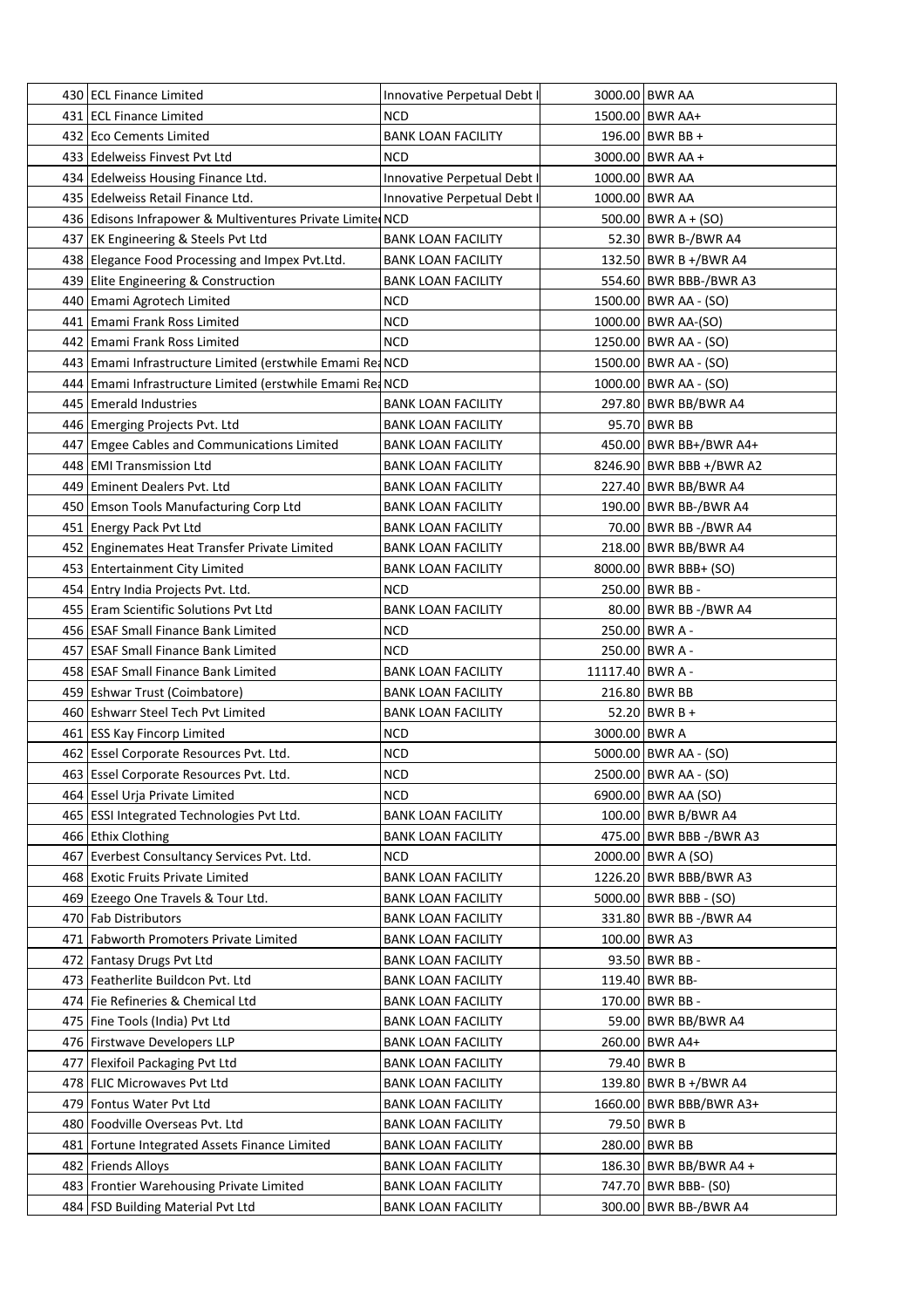| 485 Fuso Glass India Private Limited                                        | <b>BANK LOAN FACILITY</b> |               | 377.50 BWR BB +/BWR A4 + |
|-----------------------------------------------------------------------------|---------------------------|---------------|--------------------------|
| 486 Future Cars Private Limited                                             | <b>BANK LOAN FACILITY</b> |               | 87.90 BWR B-             |
| 487 Future Enterprises Limited (erstwhile Future Retail NCD                 |                           |               | 250.00 BWR AA -          |
| 488 Future Enterprises Limited (erstwhile Future Retail NCD                 |                           |               | 2500.00 BWR AA (SO)      |
| 489 Future Enterprises Limited (erstwhile Future Retail                     | NCD                       |               | 3000.00 BWR AA (SO)      |
| 490 Future Lifestyle Fashions Limited                                       | <b>Commercial Paper</b>   |               | 200.00 BWR A1 +          |
| 491 Future Retail Limited                                                   | NCD                       |               | 250.00 BWR AA            |
| 492 Future Retail Limited                                                   | <b>Commercial Paper</b>   |               | 1000.00 BWR A1 +         |
| 493 G H Raisoni Educational And Medical Foundation                          | <b>BANK LOAN FACILITY</b> |               | 140.00 BWR BB -          |
| 494 G L Jain Button Store Pvt Ltd.                                          | <b>BANK LOAN FACILITY</b> |               | 200.00 BWR BB -          |
| 495 G R Gupta & Bros                                                        | <b>BANK LOAN FACILITY</b> |               | 320.00 BWR BB +          |
| 496 G R Minerals and Industries Pvt. Ltd.                                   | <b>BANK LOAN FACILITY</b> |               | 30.00 BWR A4+            |
| 497 Gagan Polycot India Ltd                                                 | <b>BANK LOAN FACILITY</b> |               | 185.40 BWR BB/BWR A4 +   |
| 498 Gagan Wine Trade & Financers Ltd                                        | <b>BANK LOAN FACILITY</b> |               | 155.00 BWR BB-           |
| 499 Gajanan Siddhivinayak Foods Pvt Ltd                                     | <b>BANK LOAN FACILITY</b> |               | 233.40 BWR B -           |
| 500 Gajanana Traders                                                        | <b>BANK LOAN FACILITY</b> |               | 100.00 BWR B +/BWR A4    |
| 501 Gajanand Cottex Pvt Ltd                                                 | <b>BANK LOAN FACILITY</b> |               | 112.50 BWR B +           |
| 502 Gallops Autolink Pvt Ltd                                                | <b>BANK LOAN FACILITY</b> |               | 150.00 BWR BB -          |
| 503 Ganesh Agro Udyog Pvt. Ltd.                                             | <b>BANK LOAN FACILITY</b> |               | 90.00 BWR BB             |
| 504 Ganga Dairy Ltd                                                         | <b>BANK LOAN FACILITY</b> |               | 134.00 BWR BB            |
| 505 Ganga Diagnostic & Medical Centre Private Limited BANK LOAN FACILITY    |                           |               | 82.50 BWR BB -           |
| 506 Gangadeep Industries                                                    | <b>BANK LOAN FACILITY</b> |               | 56.70 BWR B +/BWR A4     |
| 507 Ganpati Industries Ltd                                                  | <b>BANK LOAN FACILITY</b> |               | $60.00$ BWR B+           |
| 508 Ganpati Natural Products                                                | <b>BANK LOAN FACILITY</b> |               | $61.40$ BWR B +          |
| 509 Gateway Fabrics                                                         | <b>BANK LOAN FACILITY</b> |               | 20.00 BWR A4             |
| 510 Gati Motors Pvt Ltd                                                     | <b>BANK LOAN FACILITY</b> |               | $120.00$ BWR B +         |
| 511 Gaursons Realtech Pvt Ltd                                               | <b>BANK LOAN FACILITY</b> |               | 5061.00 BWR BBB - (SO)   |
| 512 Gautam Cement Works                                                     | <b>BANK LOAN FACILITY</b> |               | 88.90 BWR B +/BWR A4     |
| 513 Gayatri Educational Development Society                                 | <b>BANK LOAN FACILITY</b> |               | 131.10 BWR BB -          |
| 514 Gayatri Iron and Steels                                                 | <b>BANK LOAN FACILITY</b> |               | 233.00 BWR B +           |
| 515 GD Dyestuff Industries Ltd                                              | <b>BANK LOAN FACILITY</b> |               | 130.00 BWR BB +/BWR A4 + |
| 516 Gee Cee Hydro Power Private Limited                                     | <b>BANK LOAN FACILITY</b> |               | $140.00$ BWR BB +        |
| 517 Gee International                                                       | <b>BANK LOAN FACILITY</b> |               | 115.00 BWR A4 +          |
| 518 Geeta Glass Works                                                       | <b>BANK LOAN FACILITY</b> |               | 120.00 BWR BB/BWR A4 +   |
| 519 Geetanjali Traders                                                      | <b>BANK LOAN FACILITY</b> |               | 98.00 BWR B +            |
| 520 Genesis Institute of Medical Science Private Limited BANK LOAN FACILITY |                           |               | 780.00 BWR BB-/BWR A4    |
| 521 Geo Foundations & Structures Pvt Ltd                                    | <b>BANK LOAN FACILITY</b> |               | 450.00 BWR BB +/BWR A4 + |
| 522 GG Oils & Fats Pvt. Ltd                                                 | <b>BANK LOAN FACILITY</b> |               | 250.00 BWR BB/BWR A4 +   |
| 523 Ghanaram Infra Engineers Pvt. Ltd                                       | <b>BANK LOAN FACILITY</b> |               | 1000.00 BWR A3           |
| 524 Ghanshyam Dall Mill                                                     | <b>BANK LOAN FACILITY</b> |               | 100.00 BWR BB -          |
| 525 Ghanshyam Pulses                                                        | <b>BANK LOAN FACILITY</b> |               | 87.50 BWR BB -           |
| 526 Ghatge Patil Industries Limited                                         | <b>Fixed Deposit</b>      |               | 650.00 BWR FBB +         |
| 527 Ghodawat Textiles                                                       | <b>BANK LOAN FACILITY</b> |               | 20.00 BWR A4 +           |
| 528 Gita Textiles                                                           | <b>BANK LOAN FACILITY</b> |               | 75.00 BWR B +            |
| 529 GK Continental Trades Pvt. Ltd                                          | <b>BANK LOAN FACILITY</b> |               | 320.00 BWR BB +/BWR A4 + |
| 530 GK Dairy & Milk Products Pvt Ltd                                        | <b>BANK LOAN FACILITY</b> |               | 383.90 BWR BBB -         |
| 531 GK Exim                                                                 | <b>BANK LOAN FACILITY</b> |               | 350.00 BWR BB +/BWR A4 + |
| 532 GKR Infratech Pvt. Ltd                                                  | <b>BANK LOAN FACILITY</b> |               | 120.00 BWR B+/BWR A4     |
| 533 Global Autowheels Pvt Ltd                                               | <b>BANK LOAN FACILITY</b> |               | 87.30 BWR B              |
| 534 Global Health Research and Management Institute BANK LOAN FACILITY      |                           |               | 1633.00 BWR BB+/BWR A4   |
| 535 Global Mega Ventures Pvt Ltd                                            | <b>BANK LOAN FACILITY</b> |               | 245.00 BWR BB +          |
| 536 Global Powersource (India) Private Limited                              | <b>BANK LOAN FACILITY</b> |               | 865.00 BWR BBB-/BWR A3   |
| 537 Global Tech Park Pvt. Ltd.                                              | <b>BANK LOAN FACILITY</b> |               | $4823.60$ BWR BBB + (SO) |
| 538 Globuse Realtors Private Limited                                        | <b>BANK LOAN FACILITY</b> |               | 390.00 BWR BB -/BWR A4   |
| 539 Gluhend India Pvt Ltd                                                   | <b>NCD</b>                | 3175.00 BWR B |                          |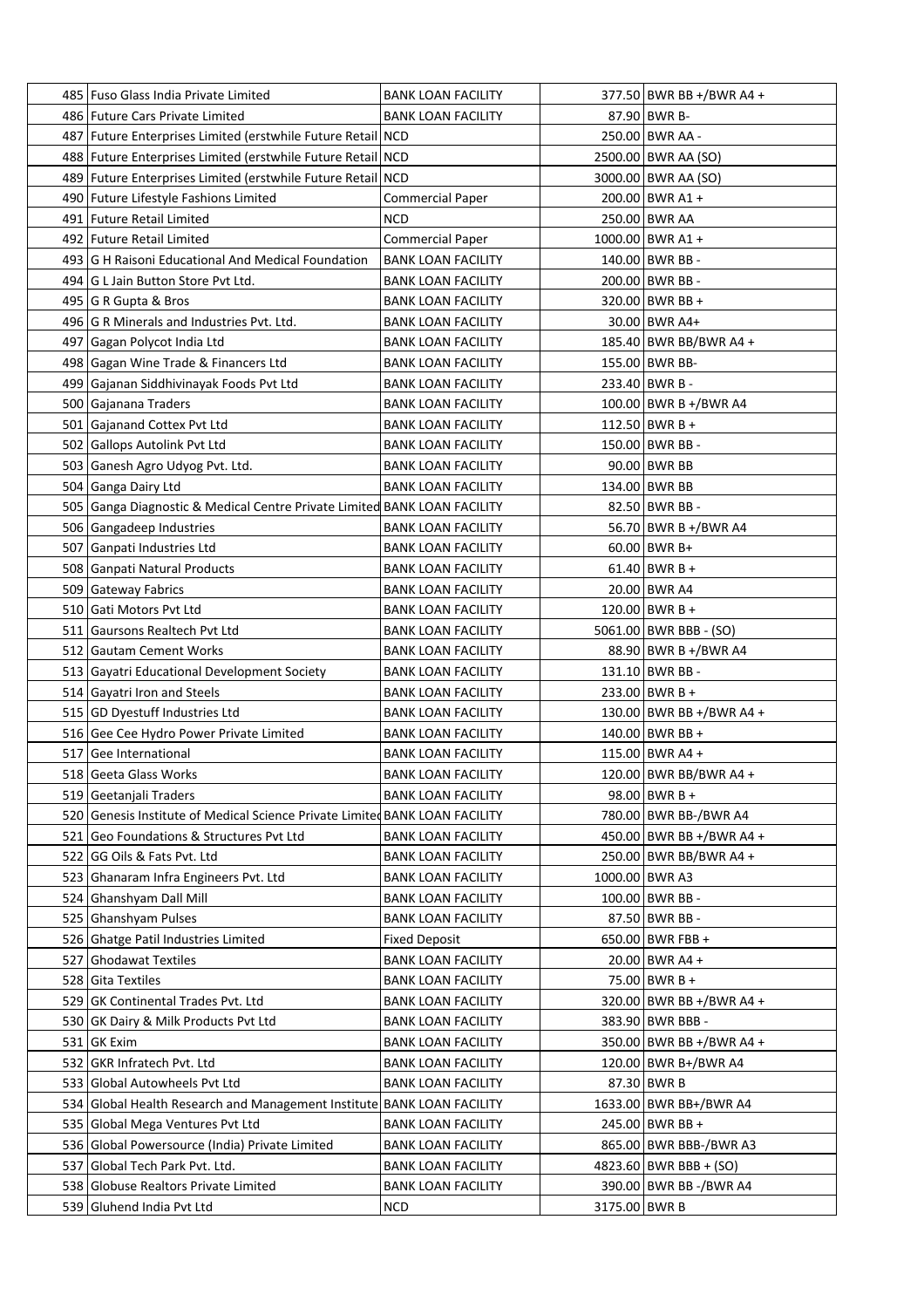| 540 GMC International                                   | <b>BANK LOAN FACILITY</b> |                | 95.00 BWR B                |
|---------------------------------------------------------|---------------------------|----------------|----------------------------|
| 541 GMR Enterprises Pvt. Ltd (merged from GMR Holdi NCD |                           |                | 1000.00 BWR BB (SO)        |
| GMR Enterprises Pvt. Ltd (merged from GMR               |                           |                |                            |
| 542   Holdings)                                         | <b>BANK LOAN FACILITY</b> |                | 1807.30 BWR BBB-(SO)       |
| 543 GMR Highways Ltd                                    | <b>BANK LOAN FACILITY</b> |                | 7500.00 BWR BBB - (SO)     |
| 544 GNA Udyog Ltd                                       | <b>BANK LOAN FACILITY</b> |                | 190.00 BWR B +/BWR A4      |
| 545 Gnanam Tex                                          | <b>BANK LOAN FACILITY</b> |                | 144.70 BWR B/BWR A4        |
| 546 GNRC Limited                                        | <b>BANK LOAN FACILITY</b> |                | 654.30 BWR BB              |
| 547 Gobind Industries Pvt Ltd                           | <b>BANK LOAN FACILITY</b> |                | 230.90 BWR BB -            |
| 548 Goddess Textiles                                    | <b>BANK LOAN FACILITY</b> |                | 64.70 BWR BB -             |
| 549 Goel Ganga Infrastructure and Real Estate Pvt. Ltd  | BANK LOAN FACILITY        |                | 2250.00 BWR BBB - (SO)     |
| 550 Goel Lightings                                      | <b>BANK LOAN FACILITY</b> |                | 50.00 BWR A4               |
| 551 Gogoal Energo Pvt Ltd.                              | <b>BANK LOAN FACILITY</b> |                | 125.00 BWR BB -/BWR A4     |
| 552 Gogoal Hydro Pvt Ltd                                | <b>BANK LOAN FACILITY</b> |                | 445.00 BWR BB +/BWR A4 +   |
| 553 Gold Star Fabrics Private Limited                   | <b>BANK LOAN FACILITY</b> |                | 49.60 BWR B                |
| 554 Golfgreen Residency Private Limited                 | <b>BANK LOAN FACILITY</b> |                | 312.00 BWR D               |
| 555 Gomatha International                               | <b>BANK LOAN FACILITY</b> |                | 50.00 BWR A4               |
| 556 Good Greens India Pvt Ltd                           | <b>BANK LOAN FACILITY</b> |                | 79.40 BWR B +/BWR A4       |
| 557 Good Morning India Media Pvt. Ltd.                  | <b>BANK LOAN FACILITY</b> |                | 75.00 BWR BB +             |
| 558 Goodluck Packaging Private Limited                  | <b>BANK LOAN FACILITY</b> |                | 132.80 BWR B +/BWR A4      |
| 559 Goodwatts Solar Modasa Pvt Ltd                      | <b>BANK LOAN FACILITY</b> |                | 156.00 BWR BBB - (SO)      |
| 560 Goodwill Tea and Industries Limited                 | <b>BANK LOAN FACILITY</b> |                | 72.30 BWR B -/BWR A4       |
| 561 Goodwill Trans and Logistics Co                     | <b>BANK LOAN FACILITY</b> |                | 120.00 BWR BB -            |
| 562 Gourishanker Polymers                               | <b>BANK LOAN FACILITY</b> |                | 450.00 BWR BB/BWR A4 +     |
| 563 Gourmet Empire Pvt Ltd.                             | <b>BANK LOAN FACILITY</b> |                | 116.40 BWR BB-             |
| 564 Goverdhannathji Energies LLP                        | <b>BANK LOAN FACILITY</b> |                | 125.00 BWR B +             |
| 565 Govinda Impex Trade LLP                             | <b>BANK LOAN FACILITY</b> |                | 200.00 BWR B +/BWR A4      |
| 566 Goyal Feed Suppliers                                | <b>BANK LOAN FACILITY</b> |                | 67.90 BWR B +/BWR A4       |
| 567 Grace International                                 | <b>BANK LOAN FACILITY</b> |                | 110.00 BWR BB -/BWR A4     |
| 568 Graceworks Realty & Leisure Pvt. Ltd.               | <b>BANK LOAN FACILITY</b> |                | 1250.00 BWR BB+            |
| 569 Graffiti India Pvt Ltd                              | <b>BANK LOAN FACILITY</b> |                | 150.00 BWR B -/BWR A4      |
| 570 Grandhi Theatres Pvt Ltd                            | <b>BANK LOAN FACILITY</b> |                | 330.90 BWR D               |
| 571 Graphic Era Education Society                       | <b>BANK LOAN FACILITY</b> |                | 3272.60 BWR BBB +/BWR A3 + |
| 572 Gravity India Technologies Pvt Ltd                  | <b>BANK LOAN FACILITY</b> |                | 47.20 BWR B +/BWR A4       |
| 573 Greater Chennai Corporation                         | <b>BANK LOAN FACILITY</b> | 23059.40 BWR A |                            |
| 574 Greencare Agrovet                                   | <b>BANK LOAN FACILITY</b> |                | 155.50 BWR B+              |
| 575 Greenfields Derivatives Pvt Ltd                     | <b>BANK LOAN FACILITY</b> |                | 86.30 BWR B+/BWR A4        |
| 576 Greenglobe Fuel Solutions                           | <b>BANK LOAN FACILITY</b> |                | 263.10 BWR BB/BWR A4       |
| 577 Grihith Trade Ventures Private Limited              | NCD                       |                | 500.00   BWR AA - (SO)     |
| 578 GRR Industries Private Limited                      | <b>BANK LOAN FACILITY</b> |                | 80.00 BWR BB -             |
| 579 GS Autoworld Pvt Ltd                                | <b>BANK LOAN FACILITY</b> |                | 155.00 BWR B +             |
| 580 GS Bansal and Company                               | <b>BANK LOAN FACILITY</b> |                | 110.00 BWR B +/BWR A4      |
| 581 GS Malhotra                                         | <b>BANK LOAN FACILITY</b> |                | 55.00 BWR BB -/BWR A4      |
| 582 GSPC Pipavav Power Company Ltd                      | <b>BANK LOAN FACILITY</b> |                | 20106.00 BWR A - (SO)      |
| 583 GSR Eco Bricks Private Limited                      | <b>BANK LOAN FACILITY</b> |                | 259.10 BWR D               |
| 584 Gujarat Aluminium Extrusion Pvt Ltd                 | <b>BANK LOAN FACILITY</b> |                | 54.00 BWR B+               |
| 585 Gujarat Cotton Corporation                          | <b>BANK LOAN FACILITY</b> |                | 250.00 BWR BB -            |
| 586 Gujarat State Energy Generation Ltd                 | <b>BANK LOAN FACILITY</b> |                | 9031.40 BWR A - (SO)       |
| 587 Gulmohar Park Mall Pvt Ltd                          | <b>BANK LOAN FACILITY</b> |                | 470.00 BWR BB (SO)         |
| 588 Gulzar Educational and Charitable Trust             | <b>BANK LOAN FACILITY</b> |                | $1.00$ BWR A4 +            |
| 589 Gulzar Motors Private Limited                       | <b>BANK LOAN FACILITY</b> |                | 160.00 BWR BB/BWR A4+      |
| 590 Gulzar Trading Company                              | <b>BANK LOAN FACILITY</b> |                | 122.50 BWR B +             |
| 591 Guna Infrastructure Limited                         | <b>BANK LOAN FACILITY</b> |                | 433.60 BWR BBB - (SO)      |
| 592 Gupta Syntex Pvt. Ltd.                              | <b>BANK LOAN FACILITY</b> |                | 167.80 BWR BB -            |
| 593 Gurbachan Singh Contractor                          | <b>BANK LOAN FACILITY</b> |                | 65.50 BWR BB -             |
|                                                         |                           |                |                            |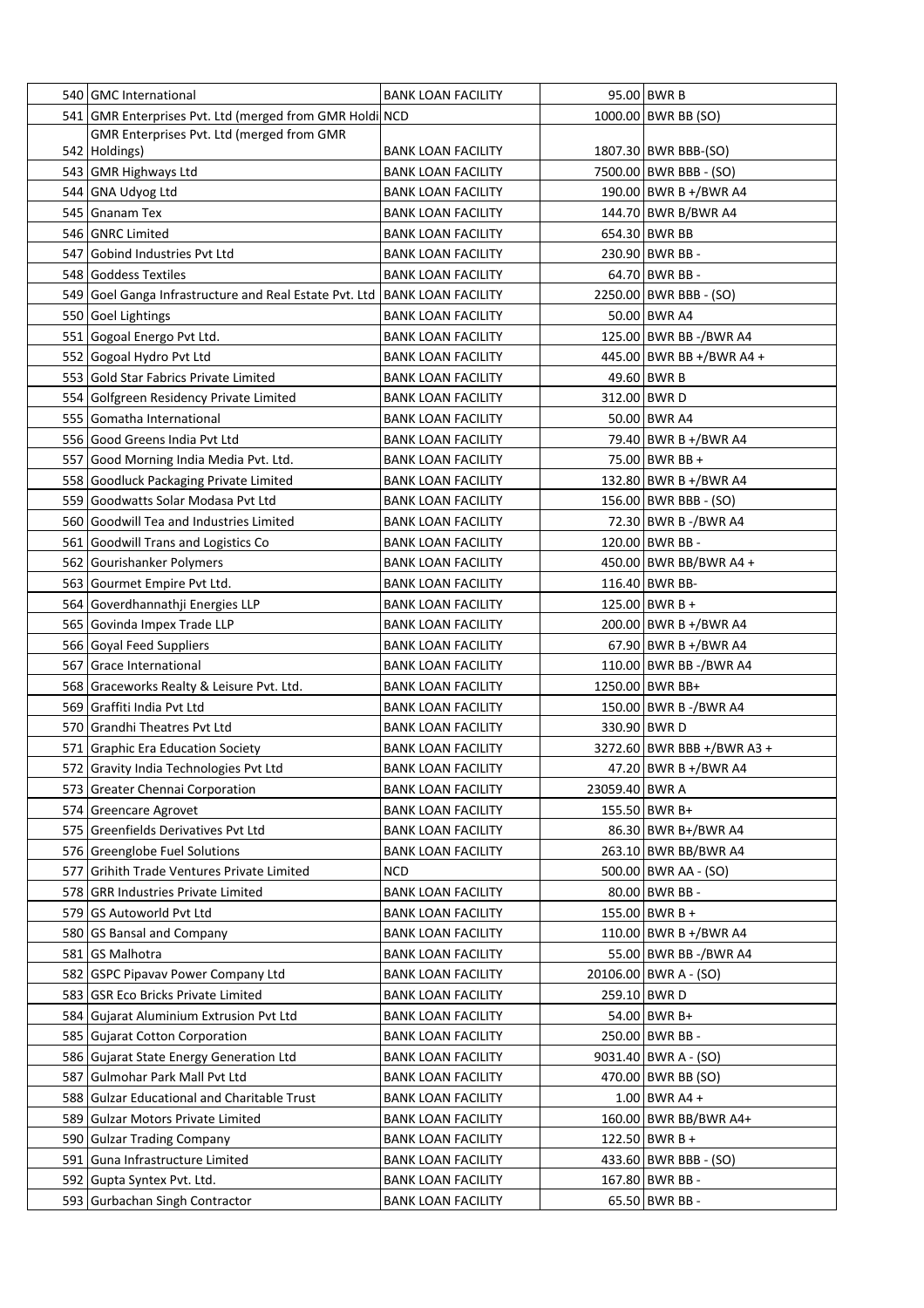| 594 Gurdas Exports                                                        | <b>BANK LOAN FACILITY</b> |                | 840.00 BWR BBB -/BWR A3         |
|---------------------------------------------------------------------------|---------------------------|----------------|---------------------------------|
| 595 Gurdaspur Solvex Pvt. Ltd                                             | <b>BANK LOAN FACILITY</b> |                | 55.10 BWR B                     |
| 596 Guru Kirpa Rice Mills                                                 | <b>BANK LOAN FACILITY</b> |                | 180.00 BWR B +                  |
| 597 Guru Nanak Agro Industries                                            | <b>BANK LOAN FACILITY</b> |                | 138.50 BWR B +                  |
| 598 Guru Ramdas Ji Stone Crusher                                          | <b>BANK LOAN FACILITY</b> |                | $60.90$ BWR B +                 |
| 599 Gurukripa Conveyors                                                   | <b>BANK LOAN FACILITY</b> |                | 100.80 BWR B/BWR A4             |
| 600 Gurukul Foundation                                                    | <b>BANK LOAN FACILITY</b> |                | 134.00 BWR B +                  |
| 601 GV Sutaria Construction                                               | <b>BANK LOAN FACILITY</b> |                | 150.00 BWR BB +/BWR A4 +        |
| 602 GVR Infra Projects Limited                                            | OCD                       | 3383.20 BWR B- |                                 |
| 603 Habitech Infrastructure Limited                                       | <b>BANK LOAN FACILITY</b> |                | 100.00 BWR B                    |
| 604 Hadoti Rice Mill                                                      | <b>BANK LOAN FACILITY</b> |                | 55.80 BWR B                     |
| 605 Handicraft Nation                                                     | <b>BANK LOAN FACILITY</b> |                | $150.00$ BWR B +                |
| 606 Handloom Bhandar                                                      | <b>BANK LOAN FACILITY</b> |                | 101.30 BWR B/BWR A4             |
| 607 Hanuman Rice and General Mills                                        | <b>BANK LOAN FACILITY</b> |                | 140.00 BWR BB -/BWR A4          |
| 608 Hanwant Fastners Pvt Ltd                                              | <b>BANK LOAN FACILITY</b> |                | 70.90 BWR B +                   |
| 609 Happy Home Corporation                                                | <b>BANK LOAN FACILITY</b> |                | 13000.00 BWR BBB                |
| 610 Hari Narayan Khandelwal                                               | <b>BANK LOAN FACILITY</b> |                | 200.00 BWR BB-/BWR A4+          |
| 611 Hari Om Cold Storage                                                  | <b>BANK LOAN FACILITY</b> |                | 75.60 BWR B                     |
| 612 Haris Marine Products                                                 | <b>BANK LOAN FACILITY</b> |                | 80.00 BWR BB                    |
| 613 Hariyappa Bukkappa Granaries Pvt Ltd                                  | <b>BANK LOAN FACILITY</b> |                | 81.00 BWR BB-                   |
| 614 Harshna Fruits                                                        | <b>BANK LOAN FACILITY</b> |                | $60.00$ BWR B +                 |
| 615 Harshna Ice & Cold Storage Pvt Ltd                                    | <b>BANK LOAN FACILITY</b> |                | 90.80 BWR B                     |
| 616 Hasham Investment & Trading Company Pvt Ltd                           | Commercial Paper          |                | 10000.00 BWR A1 +               |
| 617 Hasham Traders                                                        | <b>BANK LOAN FACILITY</b> |                | 10000.00 BWR AAA/BWR A1 +       |
| 618   Hazel Realty Private Limited                                        | <b>BANK LOAN FACILITY</b> |                | 500.00 BWR BBB                  |
| 619 Heaven On Ocean Tourism Pvt Ltd.                                      | <b>BANK LOAN FACILITY</b> |                | 56.40 BWR B +                   |
| 620 Heenal Operating Lease Co. Private Limited                            | <b>NCD</b>                |                | 1000.00 BWR AA - (SO)           |
| 621 Hemen Deka                                                            | <b>BANK LOAN FACILITY</b> |                | 269.50 BWR BB/BWR A4            |
| 622 Hemodiaz Lifesciences Pvt Ltd                                         | <b>BANK LOAN FACILITY</b> |                | 68.00 BWR B +/BWR A4            |
| 623 Heritage Hospitals Limited                                            | <b>BANK LOAN FACILITY</b> |                | 2403.30 BWR BBB -/BWR A3        |
| 624 Hi Tech Lift Movers India Pvt Ltd                                     | <b>BANK LOAN FACILITY</b> |                | 60.00 BWR B/BWR A4              |
| 625 Hicotronics Devices Pvt Ltd                                           | <b>BANK LOAN FACILITY</b> |                | 140.00 BWR BB/BWR A4 +          |
| 626 Hike Shoe Pvt. Ltd.                                                   | <b>BANK LOAN FACILITY</b> |                | 115.30 BWR B +                  |
| 627 Hillways Hospitality LLP                                              | <b>BANK LOAN FACILITY</b> |                | 78.20 BWR BBB (SO)              |
| 628 Him Teknoforge Ltd                                                    | <b>BANK LOAN FACILITY</b> |                | 1539.20 BWR BBB/BWR A3          |
| 629 Himachal Pradesh State Electricity Board Limited                      | <b>BANK LOAN FACILITY</b> |                | 7135.00 BWR BBB +/BWR A (SO)    |
| 630 Himadri Foods Ltd                                                     | <b>BANK LOAN FACILITY</b> |                | 423.00 BWR BBB -/BWR A3         |
| 631 Himalaya Education Society                                            | <b>BANK LOAN FACILITY</b> |                | 150.00 BWR BB -                 |
| 632 Himalayan Heli Services Pvt Ltd                                       | <b>BANK LOAN FACILITY</b> |                | 165.10 BWR BB +/BWR A4 +        |
| 633 HIMSKAF SYSTEMS PRIVATE LIMITED                                       | <b>BANK LOAN FACILITY</b> |                | 113.20 BWR B +/BWR A4           |
| 634 Hinduja Healthcare Limited                                            | <b>BANK LOAN FACILITY</b> |                | 1500.00 PROVISIONAL BWR A+ (SO) |
| 635 Hinduja Ventures Ltd                                                  | <b>BANK LOAN FACILITY</b> |                | 2500.00 BWR A1                  |
| 636 Hindustan Organic Chemicals Ltd.                                      | <b>BANK LOAN FACILITY</b> |                | 1000.00 BWR B/BWR A4            |
| 637 Hindustan Saw Mill                                                    | <b>BANK LOAN FACILITY</b> |                | 88.50 BWR B +/BWR A4            |
| 638 Hindusthan Infrastructure Projects & Engineering P BANK LOAN FACILITY |                           |                | 1257.50 BWR BBB -/BWR A3        |
| 639 Hitech Extrusion LLP                                                  | <b>BANK LOAN FACILITY</b> |                | 271.60 BWR BB+/BWR A4+          |
| 640 Hi-Tech Metals & Tubes                                                | <b>BANK LOAN FACILITY</b> |                | 80.00 BWR B +/BWR A4            |
| 641 Hitkari Gram Udyog Sangh                                              | <b>BANK LOAN FACILITY</b> |                | 60.00 BWR BB                    |
| 642 Hollis Vitrified Private Limited                                      | <b>BANK LOAN FACILITY</b> |                | 587.20 BWR BB -/BWR A4          |
| 643 Home Credit India Finance Pvt. Ltd.                                   | <b>Commercial Paper</b>   |                | 1000.00 BWR A1                  |
| 644 Home Flooring and Decor Pvt Ltd                                       | <b>BANK LOAN FACILITY</b> |                | 245.00 BWR A4 +                 |
| 645 HQ Lamps Manufacturing Co Pvt. Ltd                                    | <b>BANK LOAN FACILITY</b> |                | $650.00$ BWR BB +/BWR A4 +      |
| 646 Hridyanshu Multitrade Private Limited                                 | <b>NCD</b>                |                | 700.00   BWR AA - (SO)          |
| 647   HS Sandhu Builders Pvt. Ltd                                         | <b>BANK LOAN FACILITY</b> |                | 125.00 BWR BB -/BWR A4          |
| 648 Hubli Electricity Supply Company Limited                              | <b>BANK LOAN FACILITY</b> |                | 9834.30 BWR BB/BWR A4           |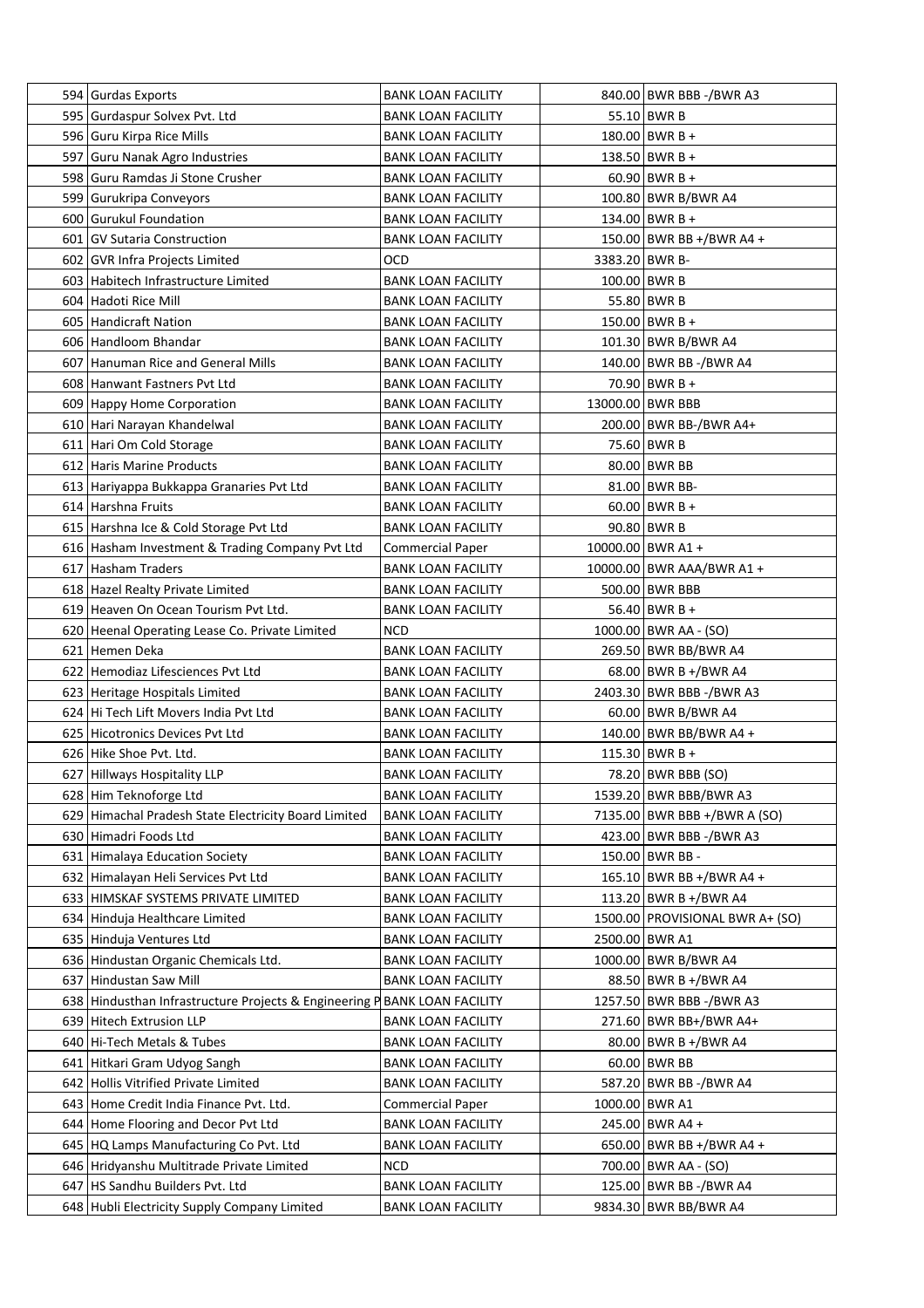| 649 HVS Construction Materials Pvt Ltd                                      | <b>BANK LOAN FACILITY</b>   |                 | 77.50 BWR BB -/BWR A4         |
|-----------------------------------------------------------------------------|-----------------------------|-----------------|-------------------------------|
| 650   Knit Fab                                                              | <b>BANK LOAN FACILITY</b>   |                 | 60.00 BWR B +/BWR A4          |
| 651   I V County Pvt Ltd                                                    | <b>BANK LOAN FACILITY</b>   |                 | 4300.00 BWR BBB -             |
| 652   IBC Knowledge Park Private Limited                                    | <b>BANK LOAN FACILITY</b>   |                 | 9656.50 BWR A -               |
| 653   IBC Knowledge Park Private Limited                                    | <b>BANK LOAN FACILITY</b>   |                 | 627.10 BWR A -                |
| 654 Icon Cables Limited                                                     | <b>BANK LOAN FACILITY</b>   |                 | 85.00 BWR B/BWR A4            |
| 655 Idea Cellular Limited                                                   | <b>NCD</b>                  |                 | 15000.00 BWR AA +             |
| 656 Idea Cellular Limited                                                   | <b>NCD</b>                  |                 | 5000.00 BWR AA +              |
| 657 Idea Cellular Limited                                                   | <b>NCD</b>                  |                 | 5000.00 BWR AA+               |
| 658 Ideal Carpet Industries                                                 | <b>BANK LOAN FACILITY</b>   |                 | 120.00 BWR BB                 |
| 659 Ideal Hotel and Industries Ltd                                          | <b>BANK LOAN FACILITY</b>   |                 | 150.00 BWR BB -               |
| 660   IIFL Facilities Services Limited                                      | <b>Commercial Paper</b>     |                 | 50000.00 BWR A1 +             |
| 661   IL& FS Financial Services Limited                                     | Innovative Perpetual Debt I |                 | 2000.00 BWR AA +              |
| 662 IL&FS Maritime Infrastructure Company Limited                           | <b>BANK LOAN FACILITY</b>   |                 | 9677.50 BWR BBB +             |
| 663   IL&FS Transportation Networks Ltd.                                    | <b>Commercial Paper</b>     | 10000.00 BWR A1 |                               |
| 664   IL&FS Transportation Networks Ltd.                                    | NCD                         |                 | 30000.00 BWR AA+(SO)          |
| 665   Ilasakaa Steels Limited                                               | <b>BANK LOAN FACILITY</b>   |                 | 310.00 BWR BB/BWR A4          |
| 666 Impex India                                                             | <b>BANK LOAN FACILITY</b>   |                 | 85.00 BWR B +                 |
| 667   Incom Cables Pvt Ltd                                                  | <b>BANK LOAN FACILITY</b>   |                 | 1250.80 BWR BB +/BWR A4 +     |
| 668   Inderdeep Construction Company                                        | <b>BANK LOAN FACILITY</b>   |                 | 1000.00 BWR BBB-              |
| 669 India Infoline Housing Finance Ltd.                                     | NCD                         |                 | 2000.00 BWR AA +              |
| 670 India Steel Works Ltd                                                   | <b>BANK LOAN FACILITY</b>   |                 | 330.00 BWR BBB -/BWR A3       |
| 671   Indiabulls Commercial Credit Ltd.                                     | <b>Subordinated NCD</b>     |                 | 7500.00 BWR AAA               |
|                                                                             | <b>NCD</b>                  |                 |                               |
| 672   Indiabulls Housing Finance Ltd.<br>673 Indiabulls Real Estate Limited | <b>NCD</b>                  |                 | 30000.00 BWR AAA              |
|                                                                             |                             |                 | 5000.00 BWR AA -              |
| 674   Indiabulls Real Estate Limited                                        | <b>Commercial Paper</b>     |                 | 5000.00 BWR A1 +              |
| 675 Indiabulls Real Estate Limited                                          | <b>NCD</b>                  |                 | 15000.00 BWR AA -             |
| 676 Indian Clothing League Pvt Ltd.                                         | <b>BANK LOAN FACILITY</b>   |                 | 350.00 BWR BBB -              |
| 677 Indian Sugar Exim Corporation Ltd.                                      | <b>BANK LOAN FACILITY</b>   |                 | 2300.00 BWR A2                |
| 678 Indica Conveyors Ltd                                                    | <b>BANK LOAN FACILITY</b>   |                 | 300.00 BWR BB/BWR A4 +        |
| 679 Indo Kaf International                                                  | <b>BANK LOAN FACILITY</b>   |                 | 91.70 BWR B                   |
| 680 Indore Table Tennis Trust.                                              | <b>BANK LOAN FACILITY</b>   |                 | 76.00 BWR B +                 |
| 681 Indore Treasure Island Private Limited                                  | <b>BANK LOAN FACILITY</b>   |                 | 1566.60 BWR A - (SO)          |
| 682   Indsur Gears Limited                                                  | <b>BANK LOAN FACILITY</b>   |                 | 324.10 BWR BBB -/BWR A3       |
| 683   Indus Sor Urja Private Limited                                        | <b>BANK LOAN FACILITY</b>   |                 | 231.00 BWR BB +               |
| 684 Indyagro Foods Pvt Ltd                                                  | <b>BANK LOAN FACILITY</b>   |                 | $62.20$ BWR B                 |
| 685   Inox World Industries Pvt Ltd                                         | <b>BANK LOAN FACILITY</b>   |                 | 394.00 BWR BB -/BWR A4        |
| 686 Integrated Caps Pvt Ltd                                                 | <b>BANK LOAN FACILITY</b>   |                 | 278.00 BWR C/BWR A4           |
| 687 Integrated Electric Co Pvt Ltd                                          | <b>BANK LOAN FACILITY</b>   |                 | 182.50 BWR B +/BWR A4         |
| 688 Intergold Jewellery                                                     | <b>BANK LOAN FACILITY</b>   |                 | $200.00$ BWR B +              |
| 689 Interlink Project Developers Private Limited                            | <b>BANK LOAN FACILITY</b>   |                 | 150.00 BWR B                  |
| 690 IPM India Wholesale Trading Pvt Ltd                                     | <b>BANK LOAN FACILITY</b>   |                 | $10060.00$ BWR A - (SO)       |
| 691 Iris Knitwears                                                          | <b>BANK LOAN FACILITY</b>   |                 | 91.00 BWR BB -                |
| 692   Irrilink Drip Irrigation Industries                                   | <b>BANK LOAN FACILITY</b>   |                 | 59.30 BWR B                   |
| 693   Ishaan Clubs & Hotels Pvt Ltd                                         | <b>BANK LOAN FACILITY</b>   |                 | 1100.00 BWR BBB - (SO)/BWR A3 |
| 694 Isko Strip Pvt Ltd                                                      | <b>BANK LOAN FACILITY</b>   |                 | $101.00$ BWR B +              |
| 695   Itacon Granito Pvt. Ltd                                               | <b>BANK LOAN FACILITY</b>   |                 | 372.00 BWR BB -/BWR A4        |
| 696   ITriangle Infotech Pvt Ltd                                            | <b>BANK LOAN FACILITY</b>   |                 | 129.70 BWR BB                 |
| 697   IVL Finance Limited                                                   | <b>Commercial Paper</b>     |                 | 3500.00 BWR A1 +              |
| 698 J J Fine Spun Pvt Ltd                                                   | <b>BANK LOAN FACILITY</b>   |                 | 383.20 BWR BB/BWR A4 +        |
| 699 J K Agro Food Industries                                                | <b>BANK LOAN FACILITY</b>   |                 | 112.60 BWR B                  |
| 700 Jabalpur Motors Ltd                                                     | <b>BANK LOAN FACILITY</b>   |                 | 99.90 BWR BB -                |
| 701 Jagdambay Exports                                                       | <b>BANK LOAN FACILITY</b>   |                 | 105.30 BWR BB/BWR A4          |
| 702 Jagdish Ispat Private Limited                                           | <b>BANK LOAN FACILITY</b>   |                 | 95.20 BWR BB -                |
| 703 Jahir Impex                                                             | <b>BANK LOAN FACILITY</b>   |                 | 130.00 BWR B +/BWR A4         |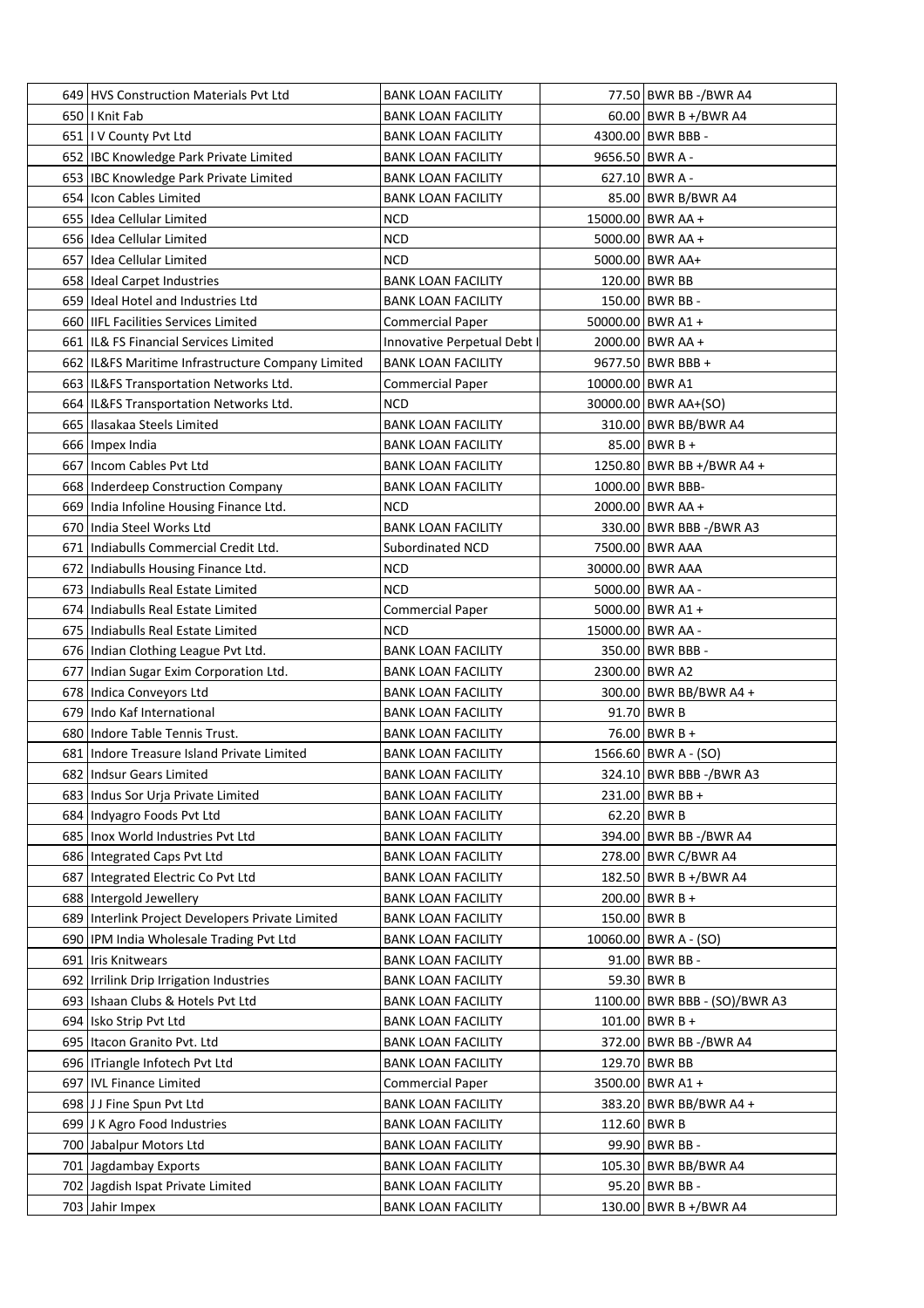| 704 Jai Bajrangi Rice Mills                                              | BANK LOAN FACILITY        | $90.00$ BWR B           |
|--------------------------------------------------------------------------|---------------------------|-------------------------|
| 705 Jai Bharat Industries                                                | BANK LOAN FACILITY        | 82.80 BWR B +/BWR A4 +  |
| 706 Jai Durga Frozen Foods                                               | <b>BANK LOAN FACILITY</b> | 99.30 BWR B             |
| 707 Jai Durga Industries                                                 | <b>BANK LOAN FACILITY</b> | 59.00 BWR BB -/BWR A4 + |
| 708 Jai Handloom Pvt. Ltd.                                               | <b>BANK LOAN FACILITY</b> | $50.00$ BWR B           |
| 709 Jai Hanuman Construction                                             | BANK LOAN FACILITY        | 80.00 BWR B +/BWR A4    |
| 710 Jai Jagdamba Metalloys Ltd                                           | BANK LOAN FACILITY        | 142.00 BWR B            |
| 711 Jai Mata Dee Construction                                            | <b>BANK LOAN FACILITY</b> | 166.30 BWR BB -/BWR A4  |
| 712 Jai Mata Di Foods                                                    | <b>BANK LOAN FACILITY</b> | $60.00$ BWR B           |
| 713 Jai Pawansut Polyte Pvt Ltd                                          | <b>BANK LOAN FACILITY</b> | 70.60 BWR B             |
| 714 Jaidayal Hitex Private Limited                                       | BANK LOAN FACILITY        | 274.50 BWR B            |
| 715 Jaideep Shiksha Utthan Samiti                                        | <b>BANK LOAN FACILITY</b> | 82.50 BWR B +/BWR A4    |
| 716 Jain Traders                                                         | <b>BANK LOAN FACILITY</b> | $100.00$ BWR B +        |
| 717 Jain Steels Inc                                                      | <b>BANK LOAN FACILITY</b> | 150.00 BWR B/BWR A4     |
| 718 Jainam Ornament Pvt Ltd                                              | <b>BANK LOAN FACILITY</b> | $60.00$ BWR B +         |
| 719 Jaipur National University                                           | BANK LOAN FACILITY        | 2670.00 BWR BBB +       |
| 720 Jaipur Vidyut Vitran Nigam Limit                                     | NCD                       | 40133.40   BWR A + (SO) |
| 721 Jalan Synthetics                                                     | <b>BANK LOAN FACILITY</b> | 140.00 BWR BB           |
| 722 Jamakhandi Sugars Limited                                            | <b>BANK LOAN FACILITY</b> | 2405.90 BWR B +         |
| 723 Jamkash Vehicleades (Kashmir) Private Limited                        | <b>BANK LOAN FACILITY</b> | 431.10 BWR BB/BWR A4    |
| 724 Jan Shakti Charitable Trust                                          | <b>BANK LOAN FACILITY</b> | 104.80 BWR BB -/BWR A4  |
| 725 Janaki Traders                                                       | <b>BANK LOAN FACILITY</b> | 121.90 BWR BB -/BWR A4  |
| 726 Janpath Estates Pvt Ltd                                              | <b>BANK LOAN FACILITY</b> | 150.00 BWR BB -         |
| 727 Janta Rice Mill                                                      | <b>BANK LOAN FACILITY</b> | 123.90 BWR B +          |
| 728 Jassar Dental Medical Education Health Foundation BANK LOAN FACILITY |                           | 25.00 BWR A4            |
| 729 Javi Home Pvt. Ltd                                                   | BANK LOAN FACILITY        | 593.50 BWR BB/BWR A4    |
| 730 Javitri Devi Sheetgrah Pvt Ltd                                       | <b>BANK LOAN FACILITY</b> | 85.30 BWR B             |
| 731 Jay Dwarkadhish Ginning and Oil Industries                           | <b>BANK LOAN FACILITY</b> | 89.10 BWR BB -          |
| 732 Jay Properties Private Limited                                       | NCD                       | 2500.00 BWR AA - (SO)   |
| 733 Jayanachiar Textile Mills Pvt Ltd                                    | <b>BANK LOAN FACILITY</b> | 57.00 BWR B/BWR A4      |
| 734 Jayant K Furnishers                                                  | BANK LOAN FACILITY        | 130.00 BWR BB/BWR A4 +  |
| 735 Jayashree Jewellers                                                  | <b>BANK LOAN FACILITY</b> | 200.00 BWR BB/BWR A4+   |
| 736 JBR Processors Pvt Ltd                                               | <b>BANK LOAN FACILITY</b> | 150.00 BWR B            |
| 737 JG Foundry Limited                                                   | <b>BANK LOAN FACILITY</b> | 126.00 BWR BB -         |
| 738 Jhanwar Rice & Dall Mill                                             | <b>BANK LOAN FACILITY</b> | 131.10 BWR BB-          |
| 739 Jindal Denifin Line Private Limited                                  | <b>BANK LOAN FACILITY</b> | 420.00 BWR A - (SO)     |
| 740 Jindal Nickel & Alloys Ltd                                           | <b>BANK LOAN FACILITY</b> | 223.20 BWR BB -/BWR A4  |
| 741 Jindal Refineries Ltd                                                | <b>BANK LOAN FACILITY</b> | 278.20 BWR BB           |
| 742 Jindal Spinning Mills Ltd                                            | <b>BANK LOAN FACILITY</b> | 105.00 BWR B +/BWR A4   |
| 743 JJ Exports                                                           | <b>BANK LOAN FACILITY</b> | 150.00 BWR BB/BWR A4 +  |
| 744 JK Associates                                                        | <b>BANK LOAN FACILITY</b> | 135.00 BWR BB -/BWR A4  |
| 745 JK Construction                                                      | <b>BANK LOAN FACILITY</b> | 121.20 BWR B +/BWR A4   |
| 746 JKS Infrastructure Pvt Ltd                                           | <b>BANK LOAN FACILITY</b> | 820.00 BWR BBB -        |
| 747 JMK Jewels Pvt. Ltd                                                  | <b>BANK LOAN FACILITY</b> | $100.00$ BWR B          |
| 748 Jnanabandhu Education Trust                                          | <b>BANK LOAN FACILITY</b> | 54.50 BWR B+            |
| 749 Jodhpur RBU Infrabuild Pvt. Ltd.                                     | <b>BANK LOAN FACILITY</b> | $219.80$ BWR BB +       |
| 750 Jodhpur Vidyut Vitran Nigam Limited                                  | NCD                       | 40383.90 BWR A + (SO)   |
| 751 Jorawar Engineering and Foundry Forge Pvt Ltd                        | <b>BANK LOAN FACILITY</b> | 386.70 BWR B +          |
| 752 Joyshree Cement Industries                                           | <b>BANK LOAN FACILITY</b> | 148.40 BWR BB -         |
|                                                                          |                           |                         |
| 753 JP Clothings Private Limited                                         | <b>BANK LOAN FACILITY</b> | 70.00 BWR B/BWR A4      |
| 754 JP Copper Alloys                                                     | <b>BANK LOAN FACILITY</b> | 71.40 BWR B+/BWR A4     |
| 755 JP Rice Mills                                                        | <b>BANK LOAN FACILITY</b> | 87.50 BWR B +           |
| 756 JPC Infra Pvt Ltd                                                    | <b>BANK LOAN FACILITY</b> | $115.50$ BWR B          |
| 757 JR Agritech Pvt Ltd.                                                 | <b>BANK LOAN FACILITY</b> | 105.00 BWR B            |
| 758 JR Housing Developers Pvt. Ltd.                                      | <b>BANK LOAN FACILITY</b> | 1163.50 BWR BB          |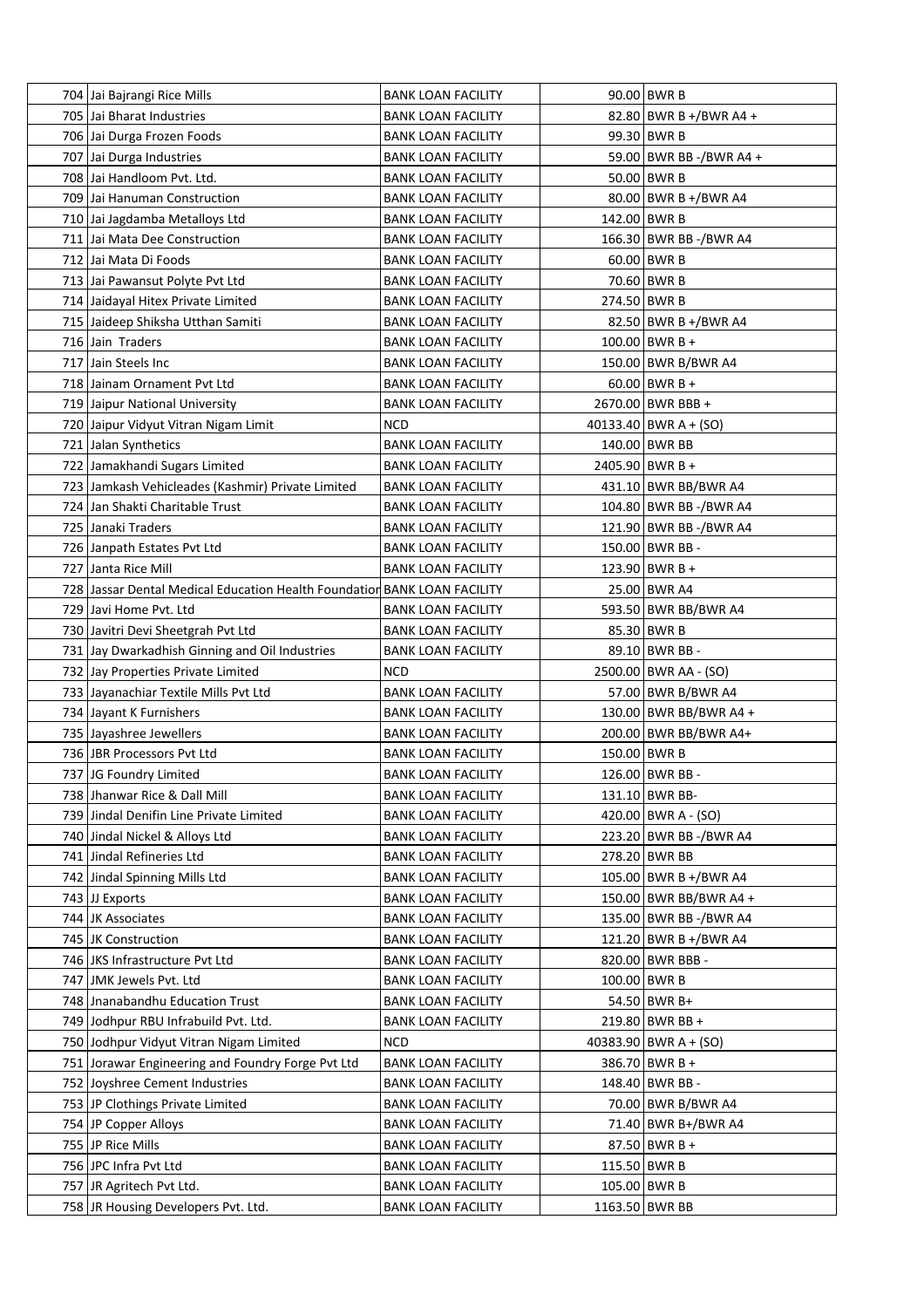| 759 JRK Industries Pvt. Ltd                    | <b>BANK LOAN FACILITY</b> | 118.60 BWR B +/BWR A4     |
|------------------------------------------------|---------------------------|---------------------------|
| 760 JRM Foods Pvt. Ltd                         | <b>BANK LOAN FACILITY</b> | 477.70 BWR BBB -/BWR A3   |
| 761 JSW Projects Limited                       | <b>NCD</b>                | 2000.00 BWR A (SO)        |
| 762 JSW Projects Limited                       | <b>NCD</b>                | 6500.00 BWR A (SO)        |
| 763 Jupiter Capital Pvt. Ltd.                  | <b>BANK LOAN FACILITY</b> | 861.00 BWR BBB +          |
| 764 JV Strips Ltd                              | <b>BANK LOAN FACILITY</b> | 640.00 BWR BBB -/BWR A3   |
| 765 Jyot Overseas Private Limited              | <b>BANK LOAN FACILITY</b> | 417.00 BWR BB +/BWR A4 +  |
| 766 Jyoti General Industries                   | <b>BANK LOAN FACILITY</b> | 150.00 BWR BB-            |
| 767 Jyotindra International                    | <b>BANK LOAN FACILITY</b> | 609.20 BWR BB/BWR A4      |
| 768 Jyotirmayee Foods Pvt. Ltd                 | <b>BANK LOAN FACILITY</b> | 200.00 BWR B              |
| 769 K Karuppa Gounder & others                 | <b>BANK LOAN FACILITY</b> | $68.80$ BWR B +           |
| 770 K Koteswara Reddy                          | <b>BANK LOAN FACILITY</b> | 120.00 BWR BB -/BWR A4    |
| 771 K P Textiles (Coimbatore) Pvt Ltd          | <b>BANK LOAN FACILITY</b> | 10.00 BWR A3              |
| 772 K Rajani Reddy                             | <b>BANK LOAN FACILITY</b> | $66.40$ BWR B +           |
| 773   K Ramachandra Raju                       | <b>BANK LOAN FACILITY</b> | 65.70 BWR B +/BWR A4      |
| 774 K. T. Ravi                                 | <b>BANK LOAN FACILITY</b> | 200.00 BWR BB/BWR A4      |
| 775   K.K.P. Garments Pvt Ltd                  | <b>BANK LOAN FACILITY</b> | 55.80 BWR BB              |
| 776 Kalco Alu Systems Private Limited          | <b>BANK LOAN FACILITY</b> | 59.10 BWR B +/BWR A4      |
| 777 Kalika Steel Alloys Private Limited        | <b>BANK LOAN FACILITY</b> | 1179.20 BWR BBB/BWR A3    |
| 778 Kalinagar Tea & Agro Co. Private Limited   | <b>BANK LOAN FACILITY</b> | 87.70 BWR B/BWR A4        |
| 779 Kallam Spinning Mills Ltd                  | <b>BANK LOAN FACILITY</b> | 3591.30 BWR BBB -/BWR A3  |
| 780 Kalyan Aqua & Marine Exports India Pvt Ltd | <b>BANK LOAN FACILITY</b> | 518.70 BWR BB+/BWR A4+    |
| 781 Kalyan Grand Stay Private Limited          | <b>BANK LOAN FACILITY</b> | 259.10 BWR B/BWR A4       |
| 782 Kalyan Infratech Private Limited           | <b>BANK LOAN FACILITY</b> | 1480.00   BWR BBB- (S0)   |
| 783 Kalyan Keti Toll Private Limited           | <b>BANK LOAN FACILITY</b> | 2467.10 BWR BBB - (SO)    |
| 784 Kalyan Toll Highways Private Limited       | <b>BANK LOAN FACILITY</b> | 1289.40   BWR BBB - (SO)  |
| 785   Kamadhenu Food Processing Industries     | <b>BANK LOAN FACILITY</b> | 100.00 BWR B+             |
| 786 Kamal & Sons                               | <b>BANK LOAN FACILITY</b> | 67.20 BWR A4              |
| 787 Kamarhatty Co Ltd                          | <b>BANK LOAN FACILITY</b> | 347.80 BWR BBB -/BWR A3   |
| 788 Kam-Avida Enviro Engineers Pvt. Ltd        | <b>BANK LOAN FACILITY</b> | 315.00 BWR B-/BWR A4      |
| 789 Kamdhenu Cotton and Spinning Mills Pvt Ltd | <b>BANK LOAN FACILITY</b> | 267.30 BWR BB -/BWR A4    |
| 790 Kamuthi Solar Power Ltd                    | <b>BANK LOAN FACILITY</b> | 2070.00 BWR AA - (SO)     |
| 791 Kanak Tiles & Sanitary                     | <b>BANK LOAN FACILITY</b> | 50.00 BWR B +             |
| 792 Kanakia Hotels & Resorts Pvt. Ltd          |                           | 3400.00 BWR A -           |
| 793 Kanhaiya Lal                               | <b>BANK LOAN FACILITY</b> | 54.00 BWR B +             |
|                                                | <b>BANK LOAN FACILITY</b> |                           |
| 794 Kanpur Edibles Pvt Ltd                     | <b>BANK LOAN FACILITY</b> | 5680.00 BWR A -/BWR A2    |
| 795   Kanwhizz Industries Limited              | <b>BANK LOAN FACILITY</b> | 60.00 BWR BB-             |
| 796   Kapoor Cotsyn Exports                    | <b>BANK LOAN FACILITY</b> | 108.10 BWR B +/BWR A4     |
| 797 Kapoor Cotsyn India                        | <b>BANK LOAN FACILITY</b> | 120.00 BWR B+/BWR A4      |
| 798 Karam Multipack Pvt Ltd                    | <b>BANK LOAN FACILITY</b> | 120.00 BWR BB -           |
| 799 Karam Steel Corporation                    | <b>BANK LOAN FACILITY</b> | 150.00 BWR B/BWR A4       |
| 800 Karamveer Electronics Pvt. Ltd             | <b>BANK LOAN FACILITY</b> | $60.00$ BWR BB -          |
| 801   Karnataka Agro Chemicals                 | <b>BANK LOAN FACILITY</b> | 350.00 BWR BB +/BWR A4 +  |
| 802   Karnataka Automats Pvt Ltd               | <b>BANK LOAN FACILITY</b> | 150.00 BWR B -            |
| 803   Karni Textile Mill Pvt Ltd               | <b>BANK LOAN FACILITY</b> | 40.00 BWR B +             |
| 804   Karp Impex Limited                       | <b>BANK LOAN FACILITY</b> | 11900.00 BWR BBB +        |
| 805   Karur Textile Park Private Limited       | <b>BANK LOAN FACILITY</b> | 387.80 BWR BB             |
| 806   Kasatex Home Furnishing Pvt Ltd.         | <b>BANK LOAN FACILITY</b> | 475.20 BWR BB/BWR A4 +    |
| 807   Katalyst Technologies, Inc               | <b>BANK LOAN FACILITY</b> | 260.00 BWR BBB +          |
| 808   Kathpal Solvex Pvt. Ltd.                 | <b>BANK LOAN FACILITY</b> | 150.00 BWR B +/BWR A4     |
| 809 Kaysons India                              | <b>BANK LOAN FACILITY</b> | $60.00$ BWR B +           |
| 810 KC (India) Limited                         | <b>BANK LOAN FACILITY</b> | 885.70 BWR BBB -/BWR A3 + |
| 811 KC Jain Oil Mills                          | <b>BANK LOAN FACILITY</b> | 53.10 BWR B +             |
| 812 KC Toolroom Pvt. Ltd                       | <b>BANK LOAN FACILITY</b> | 155.80 BWR BB/BWR A4      |
| 813 KD Fabrics & Apparels                      | <b>BANK LOAN FACILITY</b> | $151.50$ BWR B +          |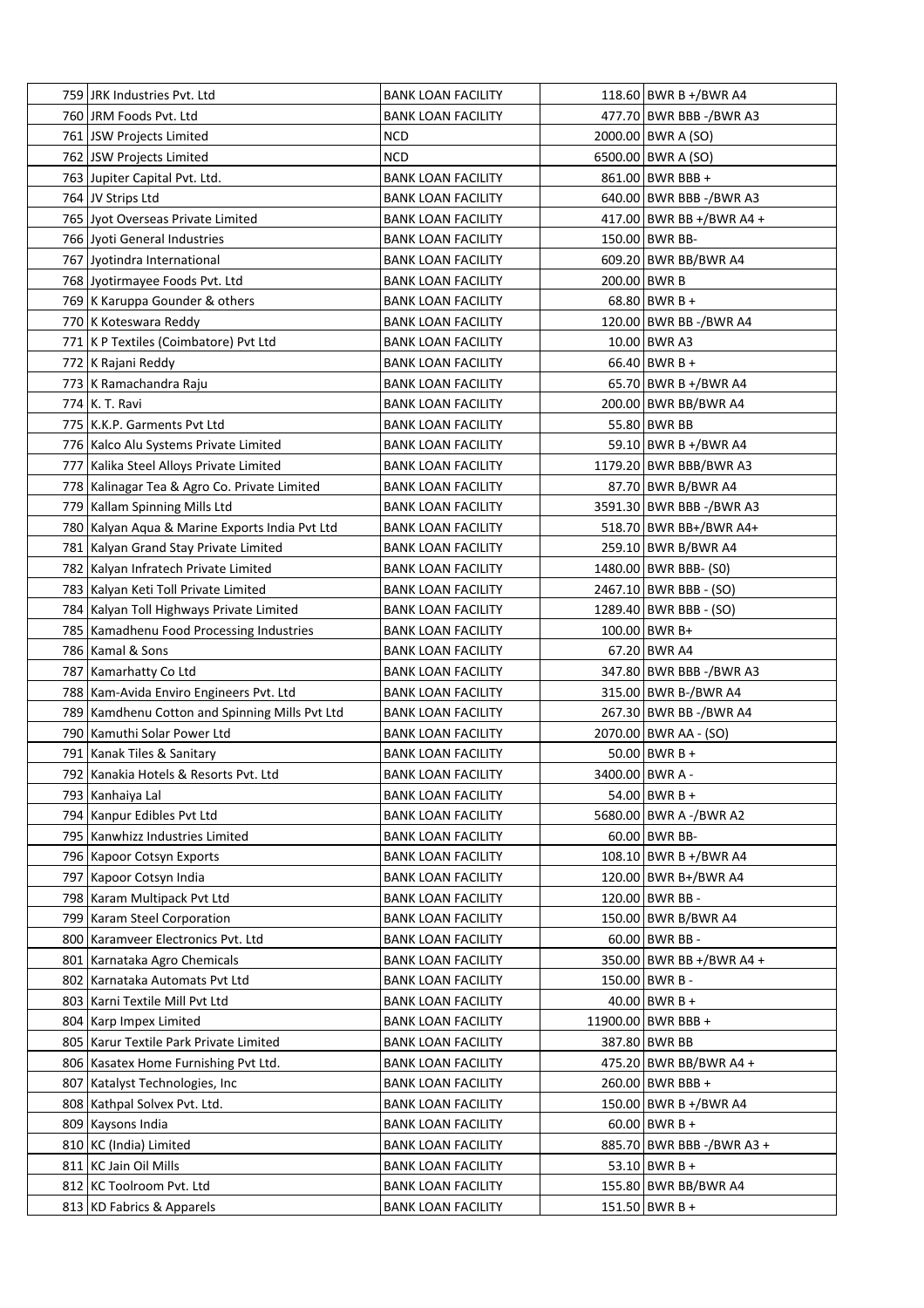|     | 814 Keaa International Pvt. Ltd.                                       | <b>BANK LOAN FACILITY</b>                              |                  | 177.50 BWR BB/BWR A4                         |
|-----|------------------------------------------------------------------------|--------------------------------------------------------|------------------|----------------------------------------------|
|     | 815   Kerala Financial Corporation                                     | NCD                                                    |                  | 2500.00 BWR AA (SO)                          |
|     | 816   Kerala Financial Corporation                                     | <b>BANK LOAN FACILITY</b>                              | 13251.50 BWR A - |                                              |
|     | 817 Kerala State Backward Classes Development Corpo BANK LOAN FACILITY |                                                        |                  | 1500.00 BWR BBB +                            |
|     | 818   Kesani Ferro Alloys                                              | <b>BANK LOAN FACILITY</b>                              |                  | 130.00 BWR B +                               |
|     | 819 Kesar Alanta                                                       | <b>BANK LOAN FACILITY</b>                              |                  | 132.50 BWR BB-                               |
|     | 820 Kesari Roller Flour Mills Pvt Ltd                                  | <b>BANK LOAN FACILITY</b>                              |                  | 271.70 BWR BB +/BWR A4 +                     |
|     | 821 Keshav Publication Pvt Ltd                                         | <b>BANK LOAN FACILITY</b>                              |                  | 86.30 BWR BB/BWR A4 +                        |
|     | 822 Keti Sangam Infrastructure (India) Limite                          | <b>BANK LOAN FACILITY</b>                              |                  | 3130.00   BWR BBB- (SO)                      |
|     | 823 Key Locks (India)                                                  | <b>BANK LOAN FACILITY</b>                              |                  | 60.00 BWR C                                  |
|     | 824 Keystone Realtors Pvt Ltd                                          | NCD                                                    |                  | 1300.00 BWR BBB +                            |
|     | 825   Kgeyes Residency Private Limited                                 | BANK LOAN FACILITY                                     |                  | 538.10 BWR BB                                |
|     | 826 KH Foges PTE Ltd                                                   | <b>BANK LOAN FACILITY</b>                              |                  | 487.40 BWR BBB -                             |
|     | 827 Khandelwal Distributors Pvt. Ltd                                   | BANK LOAN FACILITY                                     |                  | 67.00 BWR B +/BWR A4                         |
|     | 828 Khedut Cotex Pvt Ltd                                               | <b>BANK LOAN FACILITY</b>                              |                  | 87.70   BWR BB -                             |
|     | 829   Khurana Constructions                                            | <b>BANK LOAN FACILITY</b>                              |                  | 60.00 BWR BB/BWR A4                          |
|     | 830 Kings Canyon SEZ Pvt Ltd                                           | <b>BANK LOAN FACILITY</b>                              |                  | 1750.00   BWR BBB + (SO)                     |
|     | 831 Kinsey Knitt International                                         | <b>BANK LOAN FACILITY</b>                              |                  | 183.10 BWR B/BWR A4                          |
|     | 832 Kirti Stampings Pvt. Ltd                                           | <b>BANK LOAN FACILITY</b>                              |                  | 117.30 BWR BB -/BWR A4 +                     |
|     | 833 Kisaan Steels Pvt Ltd                                              | <b>BANK LOAN FACILITY</b>                              |                  | 112.30 BWR BB/BWR A4                         |
|     | 834 Kissan Poultry India Pvt Ltd                                       | <b>BANK LOAN FACILITY</b>                              |                  | 103.50 BWR B -                               |
|     | 835 KKP Hi Tech Weaving India Pvt Ltd                                  | <b>BANK LOAN FACILITY</b>                              |                  | 121.80 BWR BBB -                             |
|     | 836 KKP Textiles Pvt Ltd                                               | <b>BANK LOAN FACILITY</b>                              |                  | 1160.60 BWR BBB/BWR A3 +                     |
|     | 837 KKP Weaving and Processing Mills Pvt Ltd                           |                                                        |                  |                                              |
|     | 838 KM Toll Road Private Limited                                       | <b>BANK LOAN FACILITY</b><br><b>BANK LOAN FACILITY</b> |                  | 230.10 BWR BBB -/BWR A3<br>6490.60 BWR BBB - |
|     | 839 KNK Chemicals                                                      |                                                        |                  | $150.00$ BWR B +                             |
|     |                                                                        | <b>BANK LOAN FACILITY</b>                              |                  |                                              |
|     | 840 Kohinoor CTNL Infrastructure Company Pvt Ltd                       | NCD                                                    |                  | 4750.00 BWR B -                              |
|     | 841 Kokila Engineering Enterprises                                     | <b>BANK LOAN FACILITY</b>                              |                  | 100.00 BWR B-/BWR A4                         |
|     | 842 Kongunadu Road Lines                                               | <b>BANK LOAN FACILITY</b>                              |                  | 107.90 BWR BB -<br>47.50 BWR A4              |
|     | 843   Koshal Poly Pack<br>844 KP Solvex Pvt Ltd                        | BANK LOAN FACILITY                                     |                  |                                              |
|     |                                                                        | BANK LOAN FACILITY                                     |                  | 320.00 BWR BB/BWR A4 +                       |
|     | 845   KPC Flexi Tubes Pvt. Ltd                                         | <b>BANK LOAN FACILITY</b>                              |                  | 141.80 BWR BB-/BWR A4                        |
|     | 846 KPG Enterprise                                                     | <b>BANK LOAN FACILITY</b>                              |                  | 550.80 BWR BB -/BWR A4 +                     |
|     | 847 KRG Associates                                                     | <b>BANK LOAN FACILITY</b>                              |                  | 120.00 BWR B                                 |
|     | 848 Krishna Farm                                                       | <b>BANK LOAN FACILITY</b>                              |                  | 152.90 BWR BB                                |
|     | 849 Krishna Timber Co.                                                 | BANK LOAN FACILITY                                     |                  | 130.00 BWR BB -/BWR A4                       |
|     | 850 Krishnapatnam Infratech Ltd                                        | <b>BANK LOAN FACILITY</b>                              |                  | 2000.00 BWR A - (SO)                         |
|     | 851 Krishnapatnam Port Company Limited                                 | <b>Commercial Paper</b>                                |                  | 1000.00 BWR A1                               |
|     | 852 Krishnapatnam Port Company Limited                                 | <b>Commercial Paper</b>                                |                  | 2000.00 BWR A1                               |
|     | 853 Krishu Motor Craft Pvt. Ltd.                                       | <b>BANK LOAN FACILITY</b>                              |                  | $81.40$ BWR B +                              |
|     | 854 Krushi Cotton Industries                                           | <b>BANK LOAN FACILITY</b>                              |                  | 80.00 BWR B+                                 |
|     | 855 KS Enterprises Pvt Ltd                                             | <b>BANK LOAN FACILITY</b>                              |                  | 350.00 BWR BB -/BWR A4                       |
|     | 856 KSD Zonne Energie LLP                                              | <b>BANK LOAN FACILITY</b>                              |                  | 124.90 BWR B +                               |
|     | 857   Kumar AS Construction                                            | <b>BANK LOAN FACILITY</b>                              |                  | 50.00 BWR D/BWR D                            |
|     | 858   Kumar Electricals                                                | BANK LOAN FACILITY                                     |                  | 400.00 BWR BB +/BWR A4                       |
|     | 859 Kunal Exports & Infrastructure                                     | <b>BANK LOAN FACILITY</b>                              |                  | 440.00 BWR BB +/BWR A4 +                     |
| 860 | Kundan Care Products Ltd                                               | <b>BANK LOAN FACILITY</b>                              |                  | 850.00 BWR BBB -/BWR A3                      |
| 861 | Kundan Singh Prem Singh Jamnal                                         | <b>BANK LOAN FACILITY</b>                              |                  | 60.00 BWR B/BWR A4                           |
|     | 862 Kundlas Loh Udyog                                                  | <b>BANK LOAN FACILITY</b>                              |                  | 220.00 BWR BB -/BWR A4                       |
|     | 863   Kundur Constructions Private Limited                             | <b>BANK LOAN FACILITY</b>                              |                  | 100.00 BWR BB/BWR A4                         |
| 864 | Kunj Bihari Lal Radhey Shyam Metals Pvt. Ltd                           | <b>BANK LOAN FACILITY</b>                              |                  | 75.00 BWR B +                                |
|     | 865 Kushal Fiber                                                       | <b>BANK LOAN FACILITY</b>                              |                  | 200.00 BWR BB -                              |
|     | 866 KVC Infrastructures                                                | <b>BANK LOAN FACILITY</b>                              |                  | 90.00 BWR B/BWR A4                           |
|     | 867 Lahoti Motors Pvt Ltd                                              | <b>BANK LOAN FACILITY</b>                              |                  | 95.00 BWR B +/BWR A4                         |
|     | 868   Lakshay Industries                                               | <b>BANK LOAN FACILITY</b>                              |                  | 57.60 BWR B                                  |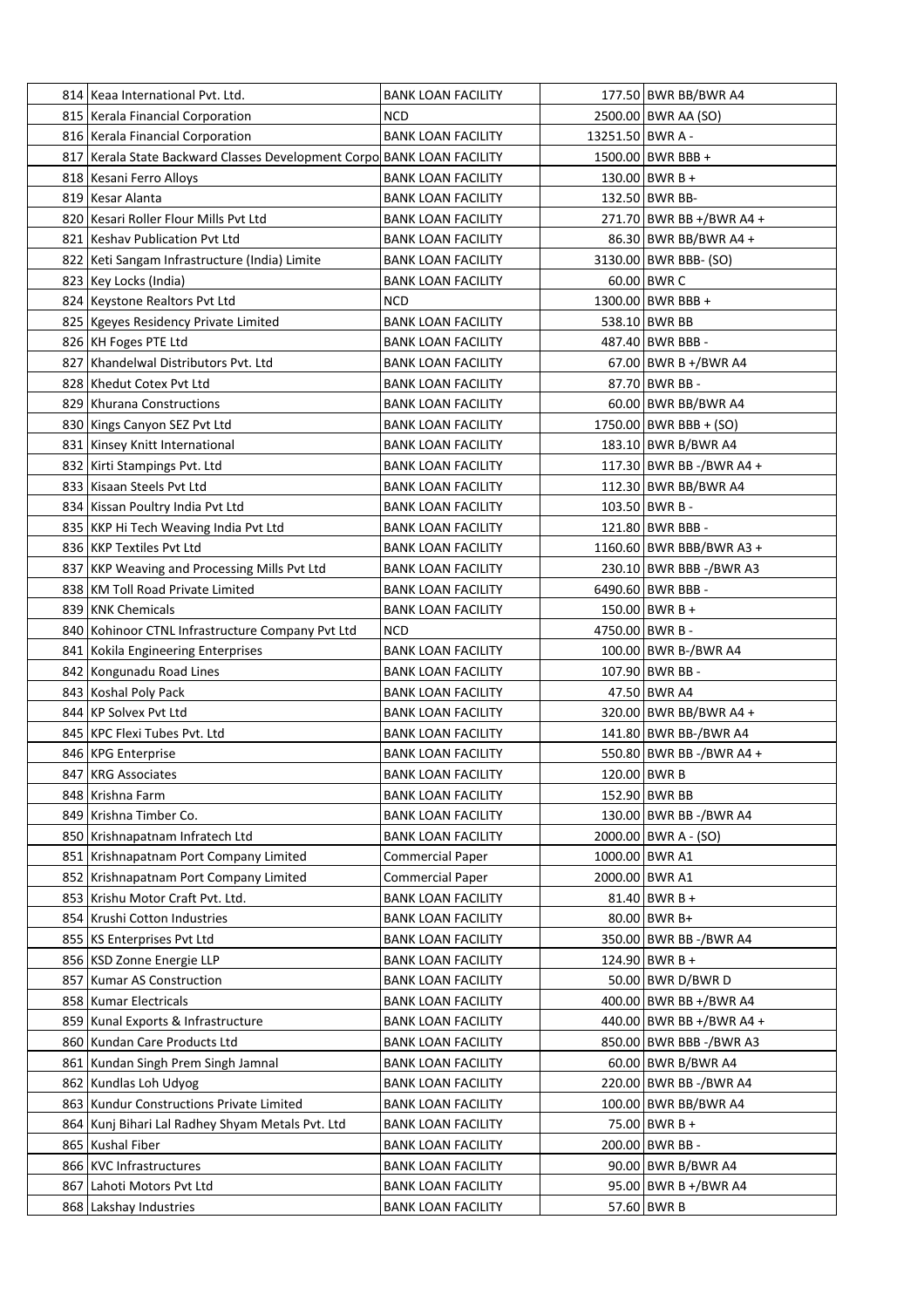| 869 Lakshmi Cot-Gin Pvt. Ltd.                                               | <b>BANK LOAN FACILITY</b> |                | $220.00$ BWR B +         |
|-----------------------------------------------------------------------------|---------------------------|----------------|--------------------------|
| 870 Lakshmi Transformers & Electricals                                      | <b>BANK LOAN FACILITY</b> |                | 430.00 BWR BB -/BWR A4   |
| 871 Lal Ji Gopinath Ji Industries                                           | <b>BANK LOAN FACILITY</b> |                | 137.90 BWR B +/BWR A4    |
| 872 Lala Lilu Ram Educational Trust                                         | <b>BANK LOAN FACILITY</b> |                | 261.50 BWR B             |
| 873 Lalitha Cotton Traders                                                  | <b>BANK LOAN FACILITY</b> |                | 70.00 BWR B +            |
| 874 Lamane Infrastructure Pvt Ltd                                           | <b>BANK LOAN FACILITY</b> |                | 200.00 BWR BB -          |
| 875 Lark Projects Pvt Ltd                                                   | <b>BANK LOAN FACILITY</b> |                | 200.00 BWR BB -          |
| 876 Lavanya Finvest Private Limited                                         | <b>BANK LOAN FACILITY</b> |                | 152.90 BWR D             |
| 877 Lavanya Purefood Pvt. Ltd                                               | <b>BANK LOAN FACILITY</b> |                | 94.40 BWR D              |
| 878 Laxmi Foods and Storages Pvt Ltd                                        | <b>BANK LOAN FACILITY</b> |                | 66.60 BWR B +/BWR A4     |
| 879 LB Kunjir                                                               | <b>BANK LOAN FACILITY</b> |                | 357.10 BWR BB +/BWR A4 + |
| 880 Leaspin Textile LLP                                                     | <b>BANK LOAN FACILITY</b> |                | 826.00 BWR BB-/BWR A4    |
| 881 LGF Vitrified Private Limited                                           | <b>BANK LOAN FACILITY</b> |                | 276.80 BWR BB-/BWR A4    |
| 882 Liberty Trendz Pvt Ltd                                                  | <b>BANK LOAN FACILITY</b> |                | 100.00 BWR BB+/BWR A4+   |
| 883 Lingraj Steel & Power Pvt Ltd                                           | <b>BANK LOAN FACILITY</b> |                | 50.00 BWR A3             |
| 884 Lion Engineering Consultants                                            | <b>BANK LOAN FACILITY</b> |                | 150.00   BWR B+/BWR A4   |
| 885 Litchica Products Pvt Ltd                                               | <b>BANK LOAN FACILITY</b> |                | 105.00 BWR B             |
| 886 LMD Education & Research Foundation                                     | <b>BANK LOAN FACILITY</b> |                | 88.50 BWR BB             |
| 887 Lodha Group - Jawala Real Estate Pvt. Ltd.                              | <b>BANK LOAN FACILITY</b> | 5000.00 BWR A  |                          |
| 888 Lodha Group - Lodha Crown Buildmart Pvt. Ltd.                           | <b>BANK LOAN FACILITY</b> | 5000.00 BWR A  |                          |
| 889 Lodha Group - Lodha Developers Pvt. Ltd.                                | <b>BANK LOAN FACILITY</b> | 2000.00 BWR A  |                          |
| 890 Lodha Group - Lodha Developers Pvt. Ltd.                                | <b>NCD</b>                | 6250.00 BWR A  |                          |
| 891 Lodha Group - Lodha Developers Pvt. Ltd.                                | <b>BANK LOAN FACILITY</b> |                | 2000.00 BWR A/BWR A2 +   |
| 892 Lodha Group - Lodha Developers Pvt. Ltd.                                | <b>BANK LOAN FACILITY</b> |                | 1900.00 BWR A (SO)       |
| 893 Lodha Group - Microtec Constructions Pvt. Ltd.                          | <b>BANK LOAN FACILITY</b> |                | 5000.00 BWR A -/BWR A2 + |
| 894   Lodha Group - Shree Sainath Enterprises Construct BANK LOAN FACILITY  |                           |                | 2000.00   BWR BBB + (SO) |
| 895 Lodha Group - Shreeniwas Cotton Mills Ltd.                              | <b>BANK LOAN FACILITY</b> |                | 4500.00 BWR A - (SO)     |
| 896   Lodha Group - Shreeniwas Cotton Mills Ltd.                            | <b>BANK LOAN FACILITY</b> |                | 6500.00   BWR A- (SO)    |
| 897 Lord Shiva Construction Company Private Limited                         | <b>BANK LOAN FACILITY</b> |                | 220.80 BWR BB -/BWR A4   |
| 898 Lords Chloro Alkali Ltd.                                                | <b>BANK LOAN FACILITY</b> |                | 55.90 BWR BBB -          |
| 899 Lorence Vitrified LLP                                                   | <b>BANK LOAN FACILITY</b> |                | 225.00 BWR BB -/BWR A4   |
| 900 Lovely International Trust                                              | <b>BANK LOAN FACILITY</b> | 4503.60 BWR A- |                          |
| 901 LSR Forge Pvt Ltd.                                                      | <b>BANK LOAN FACILITY</b> |                | 99.70 BWR BB +           |
| 902 LTG Infrastructure Ltd                                                  | <b>BANK LOAN FACILITY</b> |                | 70.00 BWR BB -/BWR A4    |
| 903 Ludhiana Steel Rolling Mills                                            | <b>BANK LOAN FACILITY</b> |                | 470.00 BWR BBB -/BWR A3  |
| 904 Luna Chemicals Industries Private Limited                               | <b>BANK LOAN FACILITY</b> |                | 752.70 BWR BBB -/BWR A3  |
| 905 Luxmi Premium Grains India Private Limited                              | <b>BANK LOAN FACILITY</b> |                | 160.50 BWR B +/BWR A4    |
| 906 Luxora Infrastructure Pvt Ltd                                           | <b>NCD</b>                |                | 600.00 BWR B             |
| 907 Lyrus Life Sciences Pvt Ltd.                                            | <b>BANK LOAN FACILITY</b> |                | 290.00 BWR BB/BWR A4     |
| 908   M Mohan Doss                                                          | <b>BANK LOAN FACILITY</b> |                | 70.00 BWR B/BWR A4       |
| 909   M Nagaraj                                                             | <b>BANK LOAN FACILITY</b> |                | 243.60 BWR BB            |
| 910   M Nagireddy & Co.                                                     | <b>BANK LOAN FACILITY</b> |                | 150.00 BWR B/BWR A4      |
| 911   M Ramsingh Agro Foods Private Limited                                 | <b>BANK LOAN FACILITY</b> |                | $105.50$ BWR B +         |
| 912 M.R Hi-Tech Engineers Pvt Ltd                                           | <b>BANK LOAN FACILITY</b> |                | 87.00 BWR B +/BWR A4     |
| 913   MA Agrovet & Gelatines Private Limited                                | <b>BANK LOAN FACILITY</b> |                | 61.00 BWR B              |
| 914   Ma Multi Trade Pvt. Ltd. (erstwhile Ma Dairy Produ NCD                |                           |                | $1500.00$ BWR A + (SO)   |
| 915   MA Steel Tube Company                                                 | <b>BANK LOAN FACILITY</b> |                | 65.00 BWR B +/BWR A4     |
| 916 Maa Annapurna Agritech Pvt Ltd                                          | <b>BANK LOAN FACILITY</b> |                | 40.00 BWR B              |
| 917 Maa Durga Steel                                                         | <b>BANK LOAN FACILITY</b> |                | 5.00 BWR A4              |
| 918   Maa Kaila Devi Cold Storage                                           | <b>BANK LOAN FACILITY</b> |                | 44.70 BWR B              |
| 919 Maa Kamakhya Coke Industries                                            | <b>BANK LOAN FACILITY</b> |                | 170.00 BWR BB +/BWR A4 + |
| 920   Maa Tarini Automobiles                                                | <b>BANK LOAN FACILITY</b> |                | 69.40   BWR B +          |
| 921 Maan Aluminium Limited                                                  | <b>BANK LOAN FACILITY</b> |                | 320.00 BWR BB+/BWR A4+   |
| 922 Mabood International                                                    | <b>BANK LOAN FACILITY</b> |                | $60.00$ BWR BB -         |
| 923   Maccaferri Environmental Solutions Private Limited BANK LOAN FACILITY |                           |                | 1210.00 BWR BBB/BWR A3   |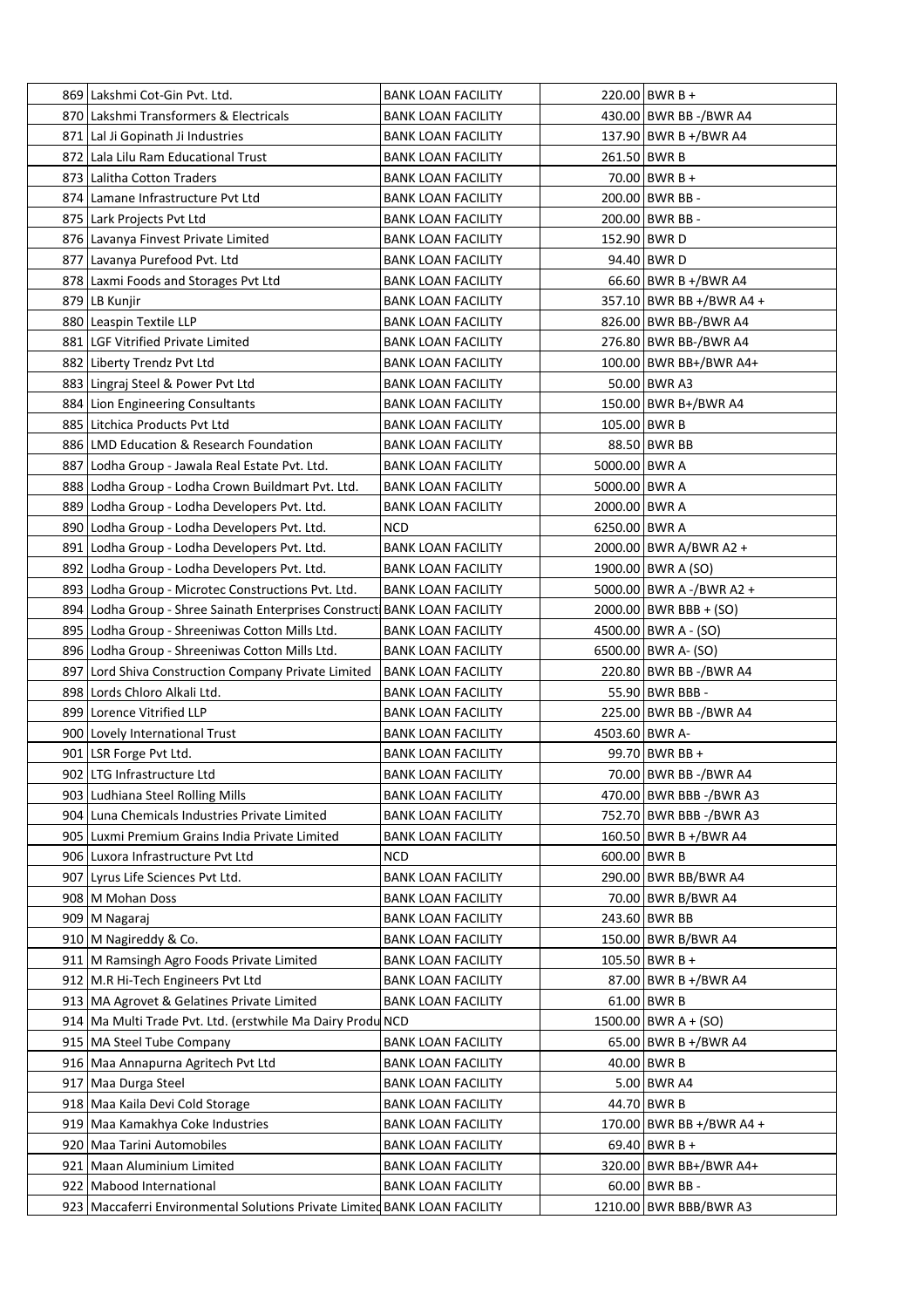| 924   Machhalandpur Simlon Agro Pvt Ltd                  | <b>BANK LOAN FACILITY</b>                              | 89.30 BWR B +/BWR A4         |
|----------------------------------------------------------|--------------------------------------------------------|------------------------------|
| 925 Macro Linkers                                        | <b>BANK LOAN FACILITY</b>                              | 85.00 BWR BB -               |
| 926 Madhuram Industries Pyt Ltd                          | <b>BANK LOAN FACILITY</b>                              | 153.40 BWR BB-               |
| 927   Magic Wires Pvt Ltd                                | <b>BANK LOAN FACILITY</b>                              | $150.00$ BWR BB +            |
| 928   Magma Fincorp Ltd.                                 | <b>NCD</b>                                             | 1000.00 BWR AA               |
| 929 Maha Maruti Logistics Pvt. Ltd                       | <b>BANK LOAN FACILITY</b>                              | 92.50 BWR B +/BWR A4         |
| 930   Mahakali Motors Private Limited                    | <b>BANK LOAN FACILITY</b>                              | 366.00 BWR BB/BWR A4         |
| 931   Mahalasa Silver Shoppy Pvt Ltd                     | <b>BANK LOAN FACILITY</b>                              | $60.00$ BWR BB -             |
| 932   Mahalaxmi Crafts & Tissues Pvt. Ltd.               | <b>BANK LOAN FACILITY</b>                              | $31.30$ BWR A4 +             |
| 933   Mahaluxmi Seeds                                    | <b>BANK LOAN FACILITY</b>                              | 81.00 BWR B/BWR A4           |
| 934   Mahaluxmi Steels                                   | <b>BANK LOAN FACILITY</b>                              | $60.00$ BWR B +              |
| 935   Mahendra Feeds & Foods                             | <b>BANK LOAN FACILITY</b>                              | 110.00 BWR BB -              |
| 936   Maheshwari Cotton Industries                       | <b>BANK LOAN FACILITY</b>                              | 114.70 BWR B+                |
| 937 Mahila Kalyan Shiksha Prasar Samiti                  | <b>BANK LOAN FACILITY</b>                              | 55.00 BWR D                  |
| 938   Mahima Real Estate Private Limited                 | <b>BANK LOAN FACILITY</b>                              | $1352.10$ BWR BBB +          |
| 939 Mahindra and Mahindra Financial Services Ltd.        | NCD                                                    | 20000.00 BWR AAA             |
| 940 Maitree Associates                                   | <b>BANK LOAN FACILITY</b>                              | 130.00 BWR BB/BWR A4         |
| 941   Majestic Maharaja                                  | <b>BANK LOAN FACILITY</b>                              | 190.00 BWR B                 |
| 942 MAK Plywood Industries Pvt Ltd                       | <b>BANK LOAN FACILITY</b>                              | 530.00 BWR BB+/BWR A4+       |
| 943   Maksat Technologies Pvt. Ltd                       | <b>BANK LOAN FACILITY</b>                              | 70.00 BWR BB                 |
| 944   Malar Textiles                                     | <b>BANK LOAN FACILITY</b>                              | $90.90$ BWR B +              |
| 945 Malwa Hospitality Pvt Ltd                            | <b>BANK LOAN FACILITY</b>                              | 215.20 BWR BB +              |
| 946   Manakamna Flour Mills Pvt Ltd                      | <b>BANK LOAN FACILITY</b>                              | 105.00 BWR BB/BWR A4 +       |
| 947 Mangalam Metals & Ores Ltd                           | <b>BANK LOAN FACILITY</b>                              | 120.00 BWR BB +              |
| 948   Mangla Sons                                        | <b>BANK LOAN FACILITY</b>                              | 500.00 BWR BBB -/BWR A3      |
| 949   Manidhari Oils Private Limited                     | <b>BANK LOAN FACILITY</b>                              | 100.00 BWR BB +/BWR A4 +     |
| 950 Manipal Housing Finance Syndicate Ltd                | <b>BANK LOAN FACILITY</b>                              | 3350.00 BWR BBB +            |
| 951   Manipal Housing Finance Syndicate Ltd              | <b>Fixed Deposit</b>                                   | 240.00 BWR FBBB +            |
| 952 Manorama Super Speciality Hospital                   | <b>BANK LOAN FACILITY</b>                              | 180.00 BWR B +               |
| 953 Mansha Agro                                          | <b>BANK LOAN FACILITY</b>                              | 56.50 BWR B                  |
| 954 Mantri Cornerstone Holding Private Limited           | <b>BANK LOAN FACILITY</b>                              | 4000.00 BWR BBB -            |
| 955   Manu Electrical Pvt Ltd                            | <b>BANK LOAN FACILITY</b>                              | 250.00 BWR BB -/BWR A4 +     |
| 956 Maps Granito Pvt Ltd                                 | <b>BANK LOAN FACILITY</b>                              | 625.00 BWR BB -/BWR A4       |
| 957   Marathon India Ltd                                 | <b>BANK LOAN FACILITY</b>                              | 105.00 BWR BB-/BWR A4        |
| 958 Margdarshak Financial Services Ltd                   | NCD                                                    | 400.00 BWR BBB               |
| 959 Mars Houseware Industries Private Limited            | <b>BANK LOAN FACILITY</b>                              | 147.50 BWR B +               |
| 960 Marshal Infradevelopers India Pvt Ltd                | <b>BANK LOAN FACILITY</b>                              | 126.40 BWR BB/BWR A4         |
| 961   Marut Nandan Paryatan Ltd                          | <b>BANK LOAN FACILITY</b>                              | $100.00$ BWR B +             |
|                                                          | <b>BANK LOAN FACILITY</b>                              | 75.00 BWR B/BWR A4           |
| 962 Maruthi Motors<br>963   Maruti Films Private Limited |                                                        | 180.00 BWR B                 |
| 964   Maruti Inox (India) Pvt. Ltd                       | <b>BANK LOAN FACILITY</b><br><b>BANK LOAN FACILITY</b> | 232.30 BWR BB/BWR A4 +       |
| 965   Marutinandan Electric Works Private Limited        | <b>BANK LOAN FACILITY</b>                              | $60.00$ BWR B +              |
|                                                          |                                                        | $60.00$ BWR B                |
| 966   Marutisut Contractors Pvt Ltd                      | <b>BANK LOAN FACILITY</b>                              |                              |
| 967 Mash Agro Foods Ltd                                  | <b>BANK LOAN FACILITY</b>                              | 1006.70 BWR BBB/BWR A3 +     |
| 968 Master Nihal Singh Memorial Education Society        | <b>BANK LOAN FACILITY</b>                              | 750.00 BWR BB                |
| 969 Matrix Agro Private Limited                          | <b>BANK LOAN FACILITY</b>                              | 384.70 BWR D                 |
| 970 Matrix Bizcom Services Private Limited               | <b>BANK LOAN FACILITY</b>                              | 250.00 BWR BB-               |
| 971   Matrix Boilers Pvt Ltd                             | <b>BANK LOAN FACILITY</b>                              | 70.00 BWR B-/BWR A4          |
| 972 Mauria Udyog Limited                                 | <b>BANK LOAN FACILITY</b>                              | 3200.00 BWR BBB -/BWR A3     |
| 973   Maxgrow Agri Commodities Pvt Ltd                   | <b>BANK LOAN FACILITY</b>                              | 345.00 BWR BBB - (SO)/BWR A3 |
| 974   Maxheal Pharmaceuticals (India) Ltd.               | <b>BANK LOAN FACILITY</b>                              | 338.70 BWR BB -/BWR A4       |
| 975 Maxis Motors Pvt Ltd                                 | <b>BANK LOAN FACILITY</b>                              | 161.30 BWR B +               |
| 976   Maya NutriFoods Pvt Ltd                            | <b>BANK LOAN FACILITY</b>                              | 148.40 BWR B +/BWR A4        |
| 977   Mayura Industries                                  | <b>BANK LOAN FACILITY</b>                              | 146.50 BWR B+/BWR A4         |
| 978   MB Garments (India) Pvt. Ltd.                      | <b>BANK LOAN FACILITY</b>                              | 81.30 BWR BB-                |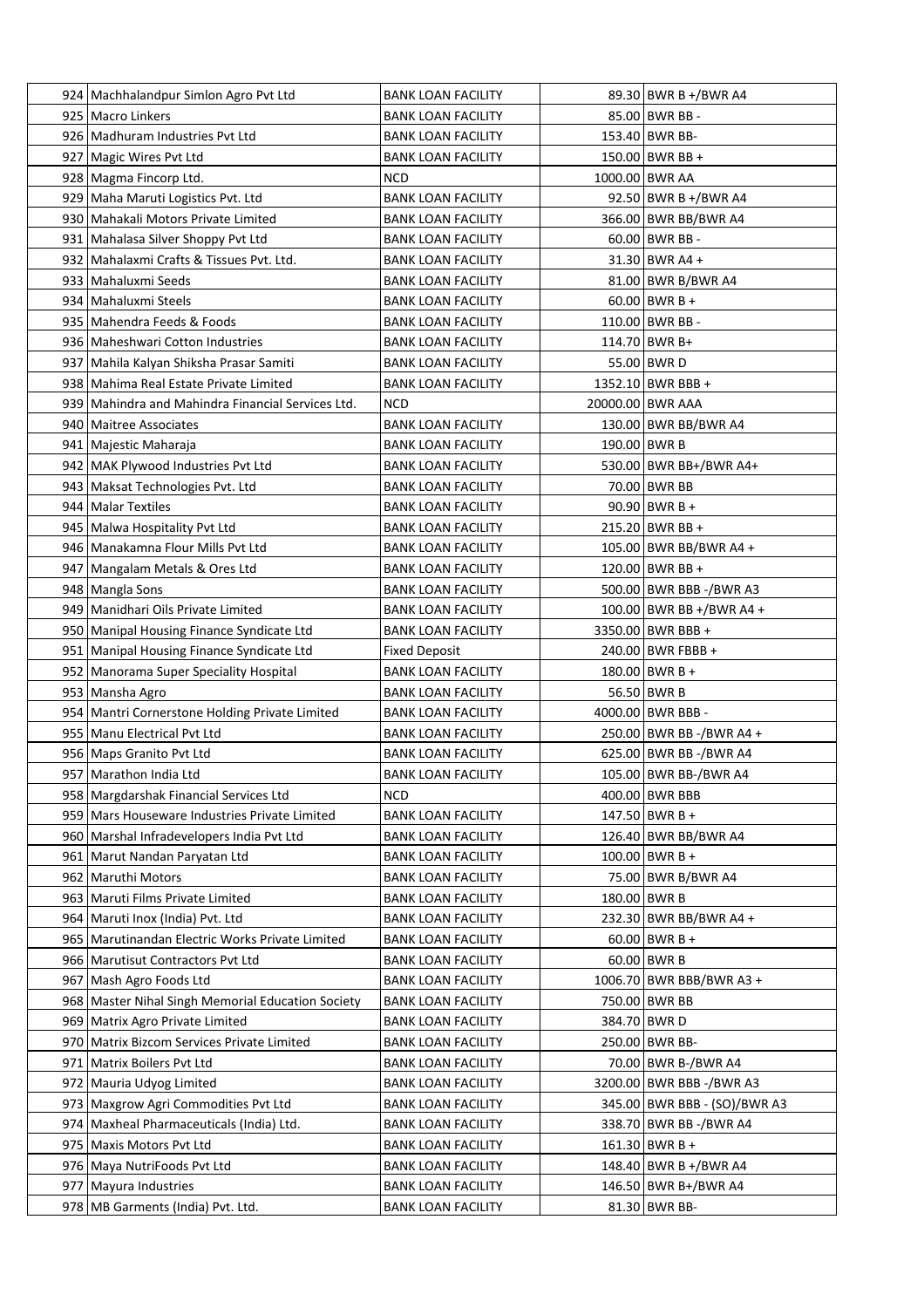| 979 MBH Enterprises                                                | <b>BANK LOAN FACILITY</b>                              | 50.00 BWR BB (SO)                        |
|--------------------------------------------------------------------|--------------------------------------------------------|------------------------------------------|
| 980   McNally Bharat Engineering Company Ltd.                      | <b>BANK LOAN FACILITY</b>                              | 48637.80 BWR B/BWR A4                    |
| 981   MD Associates                                                | <b>BANK LOAN FACILITY</b>                              | 117.20 BWR B +/BWR A4                    |
| 982 Mec Shot Blasting Equipments Pvt. Ltd                          | <b>BANK LOAN FACILITY</b>                              | 100.00 BWR B -/BWR A4                    |
| 983 Mediline Pharmaceuticals (I) Pvt Ltd                           | <b>BANK LOAN FACILITY</b>                              | $60.00$ BWR B                            |
| 984   Meenakshi Auto Zone Private Limited                          | <b>BANK LOAN FACILITY</b>                              | $100.00$ BWR B +                         |
| 985 Meenakshi Infrastructures Pvt Ltd                              | <b>BANK LOAN FACILITY</b>                              | 1100.00 BWR BB/BWR A4                    |
| 986   Meerut Roller Flour Mills Pvt. Ltd                           | <b>BANK LOAN FACILITY</b>                              | 18.00 BWR A4                             |
| 987   Megamiles Bearing Cups Pvt Ltd                               | <b>BANK LOAN FACILITY</b>                              | 92.00 BWR BB -/BWR A4                    |
| 988 Mehar Tableware Pvt Ltd                                        | <b>BANK LOAN FACILITY</b>                              | 122.00 BWR BB -/BWR A4                   |
| 989 Mehrab Logistics and Aviation Ltd                              | <b>BANK LOAN FACILITY</b>                              | 591.30 BWR BB +                          |
| 990 Melford Pavithra Technologies Pvt. Ltd                         | <b>BANK LOAN FACILITY</b>                              | 80.00 BWR B                              |
| 991   MEP Infrastructure Private Limited                           | <b>BANK LOAN FACILITY</b>                              | 23396.00 BWR BB -                        |
| 992 Meriton Infotech Pvt Ltd                                       | <b>BANK LOAN FACILITY</b>                              | 2110.00 BWR BBB - (SO)                   |
| 993   Metal Masters                                                | <b>BANK LOAN FACILITY</b>                              | 115.00 BWR B                             |
| 994 Metalloy Impex                                                 | <b>BANK LOAN FACILITY</b>                              | 90.00 BWR B +/BWR A4                     |
| 995 MFAR Hotels & Resorts Pvt Ltd                                  | <b>BANK LOAN FACILITY</b>                              | 1000.00 BWR B/BWR A4                     |
| 996 MG Housing Pvt. Ltd.                                           | <b>BANK LOAN FACILITY</b>                              | 493.00 BWR BBB -                         |
| 997 MG Oils                                                        | <b>BANK LOAN FACILITY</b>                              | 288.50 BWR BB                            |
| 998 MGM Edible Oils Private Limited                                | <b>BANK LOAN FACILITY</b>                              | 237.50 BWR BB -/BWR A4 +                 |
| 999   MGM Realtors Pvt. Ltd.                                       | NCD                                                    | 318.00 Prov BWR B                        |
| 1000 MI Industries India Pvt Ltd                                   | <b>BANK LOAN FACILITY</b>                              | 907.70 BWR BB +/BWR A4                   |
| 1001 Mico Plast Industries Private Limited                         | <b>BANK LOAN FACILITY</b>                              | 192.50 BWR B/BWR A4                      |
| 1002 Middha Industries                                             | <b>BANK LOAN FACILITY</b>                              | 70.00 BWR B +                            |
| 1003 MIH Constructions Private Limited                             | <b>BANK LOAN FACILITY</b>                              | 150.00 BWR B +/BWR A4                    |
| 1004 Mihit Solar Power Pvt Ltd                                     | <b>BANK LOAN FACILITY</b>                              | 4346.30 BWR BBB+ (SO)/BWR A2             |
| 1005 Miku Traders                                                  | <b>BANK LOAN FACILITY</b>                              | 977.50 BWR BB+/BWR A4+                   |
| 1006 Milan Cottex                                                  | <b>BANK LOAN FACILITY</b>                              | 79.10 BWR BB -                           |
| 1007 Milap Tradelink Private Limited                               | <b>BANK LOAN FACILITY</b>                              | 109.00 BWR B+                            |
| 1008 MilkFood Ltd.                                                 |                                                        |                                          |
| 1009 Millenium Exim Pvt Ltd                                        | <b>BANK LOAN FACILITY</b><br><b>BANK LOAN FACILITY</b> | 780.00 BWR BBB -/BWR A3                  |
| 1010 Million Exporter Pvt Ltd                                      |                                                        | 104.10 BWR B +/BWR A4                    |
|                                                                    | <b>BANK LOAN FACILITY</b>                              | 131.50 BWR BB -                          |
| 1011 Miraj Dairy Private Limited                                   | <b>BANK LOAN FACILITY</b>                              | 140.00 BWR BBB- (SO)                     |
| 1012 Mishrilal Associates Pvt Ltd.                                 | <b>BANK LOAN FACILITY</b>                              | 200.00 BWR BB -/BWR A4<br>279.00 BWR BB- |
| 1013 Mishtann Foods Ltd                                            | <b>BANK LOAN FACILITY</b>                              |                                          |
| 1014 Mistry Construction Company                                   | <b>BANK LOAN FACILITY</b>                              | 490.00 BWR C                             |
| 1015 Mistry Enterprises Ltd                                        | <b>BANK LOAN FACILITY</b>                              | 305.00 BWR C/BWR A4                      |
| 1016 Mithila Plywood Pvt Ltd                                       | <b>BANK LOAN FACILITY</b>                              | 180.00 BWR BB -/BWR A4                   |
| 1017 Mittal Pigment Pvt Ltd                                        | <b>BANK LOAN FACILITY</b>                              | 300.00 BWR B+/BWR A4                     |
| 1018 Mittal Polycot Gujarat LLP                                    | <b>BANK LOAN FACILITY</b>                              | 140.00 BWR B+/BWR A4                     |
| 1019 MK Builders and Developers                                    | <b>BANK LOAN FACILITY</b>                              | 400.00 BWR BB -                          |
| 1020 MK Profiles                                                   | <b>BANK LOAN FACILITY</b>                              | 134.60 BWR B                             |
| 1021 MKR Enterprises                                               | <b>BANK LOAN FACILITY</b>                              | $60.00$ BWR B +                          |
| 1022 ML Kushwah Ice & Cold Storage Pvt Ltd                         | <b>BANK LOAN FACILITY</b>                              | 55.80 BWR B                              |
| 1023   MM SHAWL ENGINEERS & CONTRACTORS PRIVATE BANK LOAN FACILITY |                                                        | 120.00 BWR BB/BWR A4                     |
| 1024 MMG Impex                                                     | <b>BANK LOAN FACILITY</b>                              | 140.00 BWR BB                            |
| 1025 MN Agro Industries                                            | <b>BANK LOAN FACILITY</b>                              | $23.90$ BWR BB +                         |
| 1026   Model Rag Exports                                           | <b>BANK LOAN FACILITY</b>                              | $70.00$ BWR B +                          |
| 1027 Modern Agro Tech Industries                                   | <b>BANK LOAN FACILITY</b>                              | 53.20 BWR BB -/BWR A4                    |
| 1028 Modern Laminators Ltd.                                        | <b>BANK LOAN FACILITY</b>                              | 180.00 BWR BB +/BWR A4 +                 |
| 1029 Modern Power Services                                         | <b>BANK LOAN FACILITY</b>                              | 49.90 BWR BB -/BWR A4                    |
| 1030 Modi Timber Store                                             | <b>BANK LOAN FACILITY</b>                              | 125.00 BWR B+/BWR A4                     |
| 1031 Modicon Pvt Ltd                                               | <b>BANK LOAN FACILITY</b>                              | 195.00 BWR BB/BWR A4 +                   |
| 1032 Modulo Ceramics Private Limited                               | <b>BANK LOAN FACILITY</b>                              | 750.00 BWR BB -/BWR A4                   |
| 1033 Mohan Milk Processing Plant                                   | <b>BANK LOAN FACILITY</b>                              | 41.60 BWR B -                            |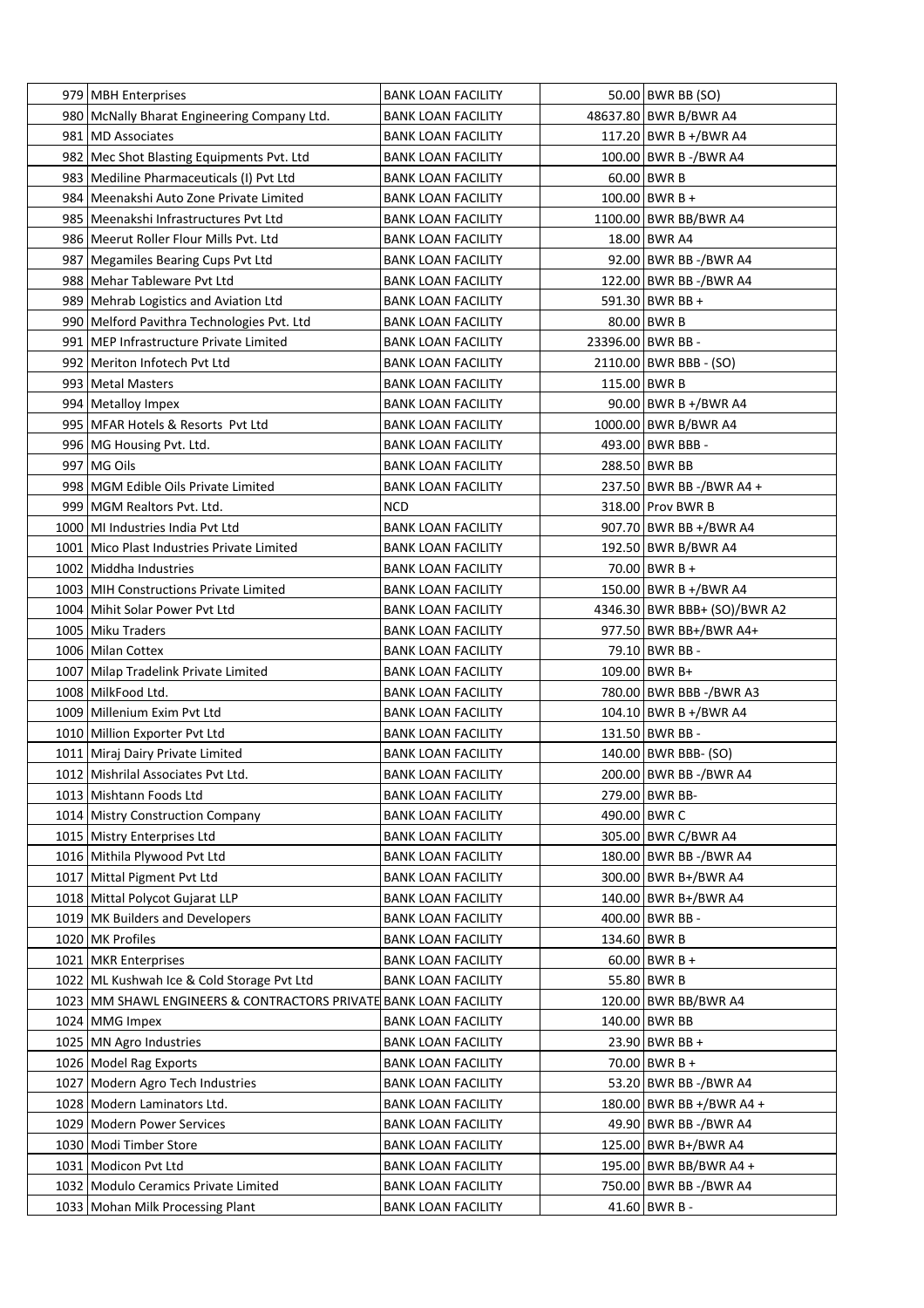| 1034   Mohit Petrochemicals Pvt. Ltd.                                         | <b>BANK LOAN FACILITY</b>   |               | 10.00 BWR A4             |
|-------------------------------------------------------------------------------|-----------------------------|---------------|--------------------------|
| 1035   Mohtadevinarshinha Sugar & Agro Products LLP                           | <b>BANK LOAN FACILITY</b>   |               | 550.00 BWR BBB - (SO)    |
| 1036 Monga Brothers                                                           | <b>BANK LOAN FACILITY</b>   |               | 140.70 BWR BB-/BWR A4    |
| 1037 Moraceae Pharmaceuticals Pvt Ltd                                         | <b>BANK LOAN FACILITY</b>   |               | 2.50 BWR A4              |
| 1038 Mount Everest Hotels Private Limited                                     | <b>BANK LOAN FACILITY</b>   |               | 118.00 BWR B-            |
| 1039 Mox Tiles LLP                                                            | <b>BANK LOAN FACILITY</b>   |               | 115.50 BWR BB -/BWR A4   |
| 1040 MP Agro BRK Energy Foods Limited                                         | <b>BANK LOAN FACILITY</b>   |               | 97.20 BWR BB+            |
| 1041 Mridula Health Care Pvt. Ltd                                             | <b>BANK LOAN FACILITY</b>   |               | 178.50 BWR B +           |
| 1042   MSP Knit Garments                                                      | <b>BANK LOAN FACILITY</b>   |               | 140.00 BWR BB-/BWR A4    |
| 1043   Mudra Denim Private Limited (Erstwhile Tulip Silk N BANK LOAN FACILITY |                             |               | 1374.90 BWR BBB-/BWR A3  |
| 1044 Mudremane Coffee Curers                                                  | <b>BANK LOAN FACILITY</b>   |               | $100.00$ BWR BB +        |
| 1045 Mukand Ltd.                                                              | <b>Fixed Deposit</b>        |               | 321.80 BWR FBB +         |
| 1046 Mukka Sea Food Industries Pvt Ltd                                        | <b>BANK LOAN FACILITY</b>   |               | 564.00 BWR A4 +          |
| 1047 Mundhra Jewellers                                                        | <b>BANK LOAN FACILITY</b>   |               | 250.00 BWR BBB -/BWR A3  |
| 1048 Mundra Solar Technopark Pvt. Ltd                                         | <b>BANK LOAN FACILITY</b>   |               | 4000.00 BWR A3           |
| 1049 Muthoot Fincorp Ltd.                                                     | Innovative Perpetual Debt I | 1200.00 BWR A |                          |
| 1050 Muthoot Fincorp Ltd.                                                     | <b>NCD</b>                  |               | 7000.00 BWR A +          |
| 1051   MV Infra Services Pvt Ltd                                              | <b>BANK LOAN FACILITY</b>   |               | 125.00 BWR BB -/BWR A4   |
| 1052 MV Waghadkar and Sons Jewellers Pvt Ltd                                  | <b>BANK LOAN FACILITY</b>   |               | 91.60 BWR B +            |
| 1053 My Home Collection Pvt Ltd                                               | <b>BANK LOAN FACILITY</b>   |               | 245.00 BWR BB -/BWR A4   |
| 1054 Mylar Sugars Ltd                                                         | <b>BANK LOAN FACILITY</b>   |               | $850.00$ BWR B +         |
| 1055 Mymo Wireless Technology Pvt Ltd                                         | <b>BANK LOAN FACILITY</b>   |               | 120.00 BWR BB            |
| 1056 Naagaamii Infratech Pvt Ltd                                              | <b>BANK LOAN FACILITY</b>   |               | 100.00 BWR BB -          |
| 1057 Nachiar Healthcare Fabrics Pvt Ltd                                       | <b>BANK LOAN FACILITY</b>   |               | 71.00 BWR A4             |
| 1058 Nachiar Spinning Mills Pvt Ltd                                           | <b>BANK LOAN FACILITY</b>   |               | 172.00 BWR B +/BWR A4    |
| 1059 Naga Hanuman Agro Oils Pvt. Ltd.                                         | <b>BANK LOAN FACILITY</b>   |               | 30.00 BWR A4             |
| 1060 Nakul Enterprise                                                         | <b>BANK LOAN FACILITY</b>   |               | 300.00 BWR B +/BWR A4    |
| 1061 Nalari Ferro Alloys Pvt Ltd                                              | <b>BANK LOAN FACILITY</b>   |               | 134.50 BWR B/BWR A4      |
| 1062 Nand Lal Hotels and Infrastructures Pvt. Ltd.                            | <b>BANK LOAN FACILITY</b>   |               | 89.00 BWR B              |
| 1063 Nandan Terry Pvt. Ltd.                                                   | <b>BANK LOAN FACILITY</b>   |               | 4330.00 BWR BBB -        |
| 1064 Nandi International Pvt. Ltd                                             | <b>BANK LOAN FACILITY</b>   |               | 145.00 BWR B             |
| 1065 Nanjappa Trust                                                           | <b>BANK LOAN FACILITY</b>   |               | 241.90 BWR BBB -         |
| 1066 Narayana S Singade                                                       | <b>BANK LOAN FACILITY</b>   |               | 100.00 BWR BB -/BWR A4   |
| 1067 Narender Dev (Railways)                                                  | <b>BANK LOAN FACILITY</b>   |               | 465.80 BWR BB +/BWR A4 + |
| 1068   Narendra Dev Girraj Ji Constructions (J.V)                             | <b>BANK LOAN FACILITY</b>   |               | 75.00 BWR B +/BWR A4     |
| 1069 Narmada Extrusions Limited                                               | <b>BANK LOAN FACILITY</b>   |               | 827.40 BWR BB/BWR A4     |
| 1070 NatarajSai Hotels LLP                                                    | <b>BANK LOAN FACILITY</b>   |               | 185.00 BWR B+            |
| 1071 Nav Jyoti Agro Foods Pvt. Ltd                                            | <b>BANK LOAN FACILITY</b>   |               | 1530.00 BWR BB           |
| 1072 Nava Jeevan Medical Foundations Pvt Ltd.                                 | <b>BANK LOAN FACILITY</b>   |               | 50.60 BWR B              |
| 1073 Navayuga Engineering Company Ltd                                         | <b>BANK LOAN FACILITY</b>   |               | 3500.00 BWR A -          |
| 1074 Navayuga Infra Projects Pvt Ltd                                          | <b>BANK LOAN FACILITY</b>   |               | $6000.00$ BWR BBB + (SO) |
| 1075 Navin Meditech Private Limited                                           | <b>BANK LOAN FACILITY</b>   |               | 140.00 BWR B             |
| 1076 Navratna Org & Dev Pvt Ltd                                               | <b>BANK LOAN FACILITY</b>   |               | 790.00 BWR BB            |
| 1077 NCML Finance Pvt. Ltd.                                                   | <b>Commercial Paper</b>     |               | 1000.00 BWR A1+ (SO)     |
| 1078 ND Gupta and Sons                                                        | <b>BANK LOAN FACILITY</b>   |               | 80.00 BWR B/BWR A4       |
| 1079 Neccon Power & Infra Ltd                                                 | <b>BANK LOAN FACILITY</b>   |               | 5351.40 BWR BBB/BWR A3   |
| 1080 NEED Livelihood Microfinance Pvt Ltd                                     | <b>BANK LOAN FACILITY</b>   |               | 150.00 BWR BB            |
| 1081 Neeharika Oils                                                           | <b>BANK LOAN FACILITY</b>   |               | 220.00 BWR BB +/BWR A4 + |
| 1082 Neer Irrigations Pvt Ltd                                                 | <b>BANK LOAN FACILITY</b>   |               | 70.00 BWR B/BWR A4       |
| 1083 Neev Infrastructure Pvt Ltd                                              | <b>BANK LOAN FACILITY</b>   |               | 1300.00 BWR BB/BWR A4    |
| 1084 New Haryana Overseas                                                     | <b>BANK LOAN FACILITY</b>   |               | 120.00 BWR B +/BWR A4    |
| 1085 New India Roadways                                                       | <b>BANK LOAN FACILITY</b>   |               | 500.00 BWR BB -/BWR A4   |
| 1086 New Jehlum Construction Company                                          | <b>BANK LOAN FACILITY</b>   |               | 70.00 BWR B+             |
| 1087 New Light Art Exports                                                    | <b>BANK LOAN FACILITY</b>   |               | 84.70 BWR B +            |
| 1088 New Majha Rice and General Mills                                         | <b>BANK LOAN FACILITY</b>   |               | $100.50$ BWR B +         |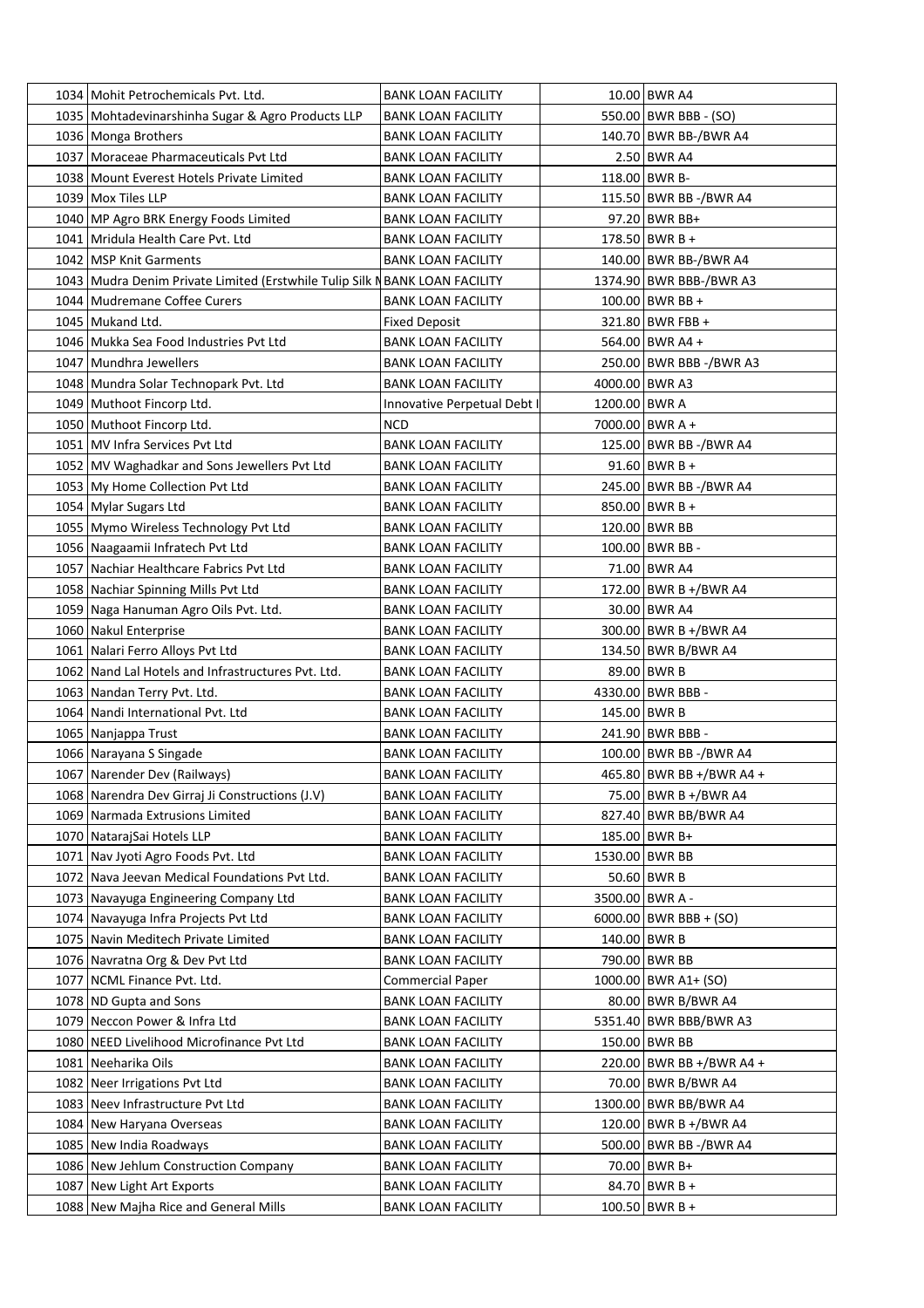| 1089 New Wonderwash Laundry Services Pvt. Ltd                          | <b>BANK LOAN FACILITY</b>                              | 72.50 BWR B                    |
|------------------------------------------------------------------------|--------------------------------------------------------|--------------------------------|
| 1090 Nexus Feeds Limited                                               | <b>BANK LOAN FACILITY</b>                              | 1301.20 BWR BBB/BWR A3 +       |
| 1091 NF Infratech Service Pvt Ltd.                                     | <b>BANK LOAN FACILITY</b>                              | 55.00 BWR BB -/BWR A4 +        |
| 1092 NHB Ball & Roller.Ltd                                             | <b>BANK LOAN FACILITY</b>                              | 1344.60 BWR BBB-/BWR A3        |
| 1093 Nibber Castings Pvt Ltd                                           | <b>BANK LOAN FACILITY</b>                              | 123.00 BWR BB/BWR A4           |
| 1094 Nik San Engineering Company Ltd                                   | <b>BANK LOAN FACILITY</b>                              | 420.40 BWR B-/BWR A4           |
| 1095 Nilkanth Cotton Industries                                        | <b>BANK LOAN FACILITY</b>                              | $68.10$ BWR B +                |
| 1096 Nilkanth Ferro Limited                                            | <b>BANK LOAN FACILITY</b>                              | 672.10 BWR BBB-/BWR A3         |
| 1097   Nimai Kar                                                       | <b>BANK LOAN FACILITY</b>                              | 54.90 BWR A4                   |
| 1098   Nira Bhima Sahakari Sakhar Karkhana Ltd                         | <b>BANK LOAN FACILITY</b>                              | $1000.00$ BWR B +              |
| 1099 Nirman Infra Steel Pyt Ltd.                                       | <b>BANK LOAN FACILITY</b>                              | 166.30 BWR B +/BWR A4          |
| 1100 Niros Ispat Private Limited                                       | BANK LOAN FACILITY                                     | 783.00 BWR BB +/BWR A4         |
| 1101 Nirvan Fashions                                                   | <b>BANK LOAN FACILITY</b>                              | 60.00 BWR BB -/BWR A4          |
| 1102 Nishi Egg Poultry Product Private Limited                         | <b>BANK LOAN FACILITY</b>                              | 80.00 BWR BB-                  |
| 1103 Nitya Electrocontrols Pvt Ltd                                     | <b>BANK LOAN FACILITY</b>                              | 282.80 BWR BB/BWR A4           |
| 1104 Nivia SyntheticsPvt. Ltd                                          | <b>BANK LOAN FACILITY</b>                              | 80.00 BWR BBB                  |
| 1105 Niyati Construction Co                                            | <b>BANK LOAN FACILITY</b>                              | 250.00 BWR BB +/BWR A4         |
| 1106 NJK Enterprises                                                   | <b>BANK LOAN FACILITY</b>                              | 332.00 BWR BB +/BWR A4 +       |
| 1107 NK International                                                  | <b>BANK LOAN FACILITY</b>                              | 92.40 BWR B/BWR A4             |
| 1108 NM FoodImpex Pvt. Ltd.                                            | <b>BANK LOAN FACILITY</b>                              | 149.70 BWR BB -/BWR A4         |
| 1109 NMS Enterprises Limited                                           | <b>BANK LOAN FACILITY</b>                              | 60.00 BWR B +/BWR A4           |
| 1110 Nokha Cold Store Pvt. Ltd                                         | <b>BANK LOAN FACILITY</b>                              | 247.50 BWR B+/BWR A4           |
| 1111 Nokha Timber Store                                                | <b>BANK LOAN FACILITY</b>                              | 110.00 BWR B                   |
| 1112 North Bengal Food Products Private Limited                        | <b>BANK LOAN FACILITY</b>                              | 61.10 BWR B +/BWR A4           |
| 1113 North East Plantations & Commercial Pvt Ltd                       | <b>BANK LOAN FACILITY</b>                              | 150.00 BWR BB -/BWR A4         |
| 1114 North Eastern Cables Pvt Ltd                                      | <b>BANK LOAN FACILITY</b>                              | 100.00 BWR BB -/BWR A4         |
|                                                                        | <b>BANK LOAN FACILITY</b>                              | 165.00 BWR BB/BWR A4           |
| 1115 Novelty Reddy and Reddy Motors Pvt Ltd<br>1116 NRC Industries Ltd |                                                        | 550.00 BWR BB/BWR A4           |
| 1117 NRI Agritech Pvt. Ltd                                             | <b>BANK LOAN FACILITY</b><br><b>BANK LOAN FACILITY</b> | $100.00$ BWR B +               |
| 1118   NS Software                                                     |                                                        | 1050.00 BWR BB + (SO)/BWR A4 + |
| 1119 Nu-Chem Oils Pvt. Ltd                                             | <b>BANK LOAN FACILITY</b>                              | 147.90 BWR BB                  |
| 1120 Nufarm Foods                                                      | <b>BANK LOAN FACILITY</b>                              | $90.00$ BWR B +                |
|                                                                        | <b>BANK LOAN FACILITY</b>                              | $56.10$ BWR B -                |
| 1121 Nutave Stone Crushers                                             | <b>BANK LOAN FACILITY</b>                              | 203.70 BWR BB -/BWR A4         |
| 1122 Nutech Engineering Technologies Ltd.                              | <b>BANK LOAN FACILITY</b>                              |                                |
| 1123 Nutech Jetting Equipments India Pvt. Ltd                          | <b>BANK LOAN FACILITY</b>                              | 173.50 BWR BB-/BWR A4          |
| 1124 Nutrients Agro Fruits Private Limited<br>1125 Nuwood Industries   | <b>BANK LOAN FACILITY</b>                              | 100.00 BWR B                   |
|                                                                        | <b>BANK LOAN FACILITY</b>                              | 90.00 BWR BB -/BWR A4          |
| 1126 NV Realty Pvt. Ltd                                                | <b>BANK LOAN FACILITY</b>                              | 1901.00 BWR BBB(SO)/BWR A3     |
| 1127 O P Kandoi & Co Pvt Ltd                                           | <b>BANK LOAN FACILITY</b>                              | 150.00 BWR B +/BWR A4          |
| 1128 Octal Sales Pvt Ltd                                               | <b>BANK LOAN FACILITY</b>                              | 70.00 BWR B -                  |
| 1129 Octorich Dairy Products                                           | <b>BANK LOAN FACILITY</b>                              | 98.60 BWR B                    |
| 1130 Odhavjibhai B Contractor & Company                                | <b>BANK LOAN FACILITY</b>                              | 62.00 BWR B/BWR A4             |
| 1131 Ojovati Projects Private Limited                                  | <b>BANK LOAN FACILITY</b>                              | $92.60$ BWR B +                |
| 1132 Oliver Fresh Fruits & Vegetables Pvt. Ltd.                        | <b>BANK LOAN FACILITY</b>                              | 135.00 BWR BB -/BWR A4         |
| 1133 Om Construction                                                   | <b>BANK LOAN FACILITY</b>                              | 54.00 BWR B +/BWR A4           |
| 1134 Om Shivam Constructions                                           | <b>BANK LOAN FACILITY</b>                              | 207.60 BWR BB                  |
| 1135 Om Welfare and Educational Trust                                  | <b>BANK LOAN FACILITY</b>                              | 91.90 BWR BB -                 |
| 1136 Om Yarn Plus Pvt Ltd                                              | <b>BANK LOAN FACILITY</b>                              | 459.90 BWR BB/BWR A4           |
| 1137 Omar Cold Storage Pvt Ltd                                         | <b>BANK LOAN FACILITY</b>                              | 210.00 BWR BB -                |
| 1138 Omax Minerals Pvt Ltd                                             | <b>BANK LOAN FACILITY</b>                              | 200.00 BWR BBB + (SO)/BWR A3 + |
| 1139 Omkar Realtors Projects Pvt. Ltd                                  | <b>BANK LOAN FACILITY</b>                              | 11000.00 BWR BB +              |
| 1140 OP Chains Co                                                      | <b>BANK LOAN FACILITY</b>                              | 120.00 BWR BB                  |
| 1141 OPJ Trading Pvt. Ltd.                                             | <b>NCD</b>                                             | 1750.00 BWR A - (SO)           |
| 1142 Orbit Resorts Limited                                             | <b>BANK LOAN FACILITY</b>                              | 2280.00 BWR BB -               |
| 1143 Orchids Apartments Private Limited                                | <b>NCD</b>                                             | 1400.00 BWR BB +               |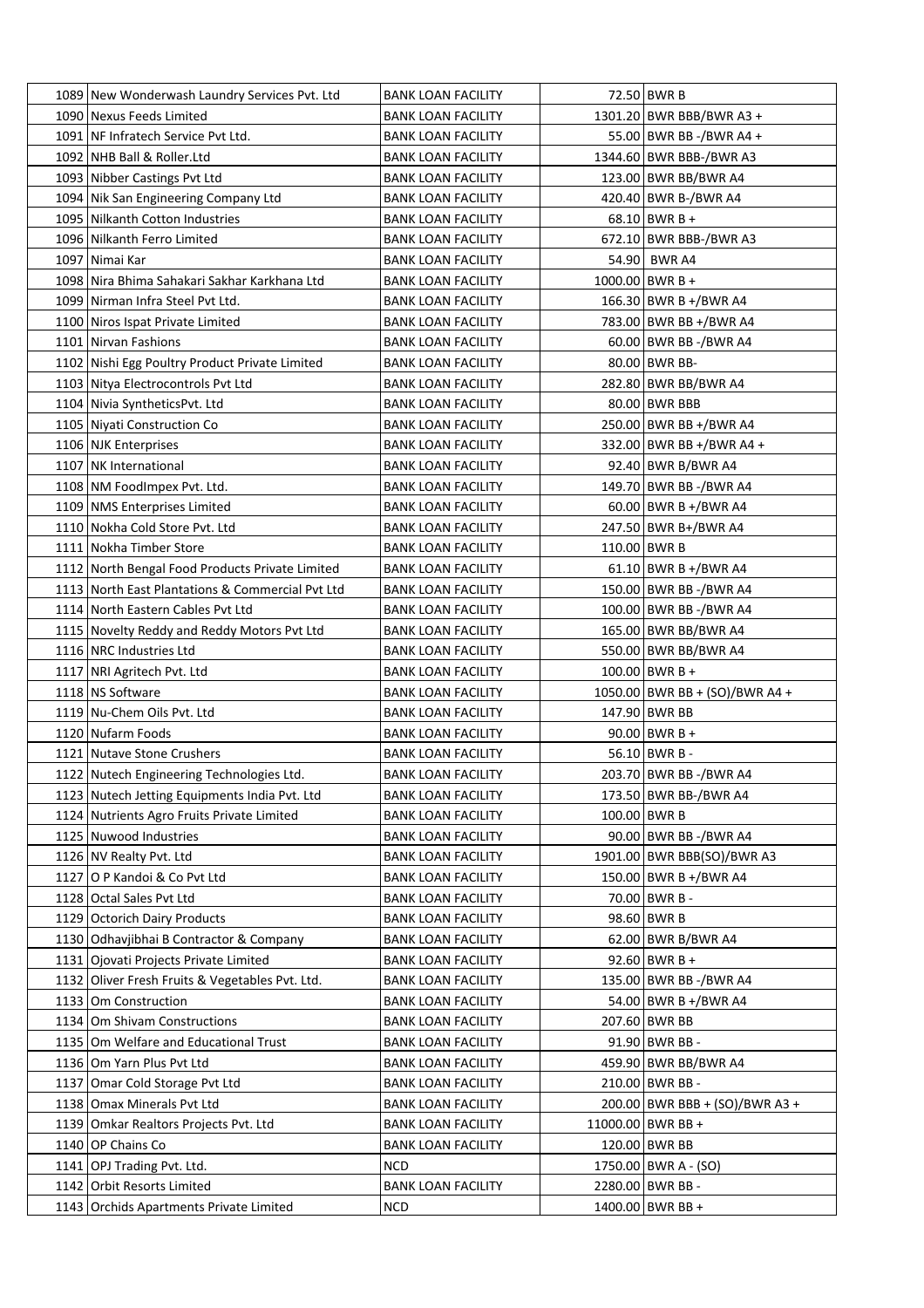| 1144   Orient Poles                                                       | <b>BANK LOAN FACILITY</b> |               | 130.00 BWR BB -/BWR A4     |
|---------------------------------------------------------------------------|---------------------------|---------------|----------------------------|
| 1145 Oriental Pathways (Nagpur) Pvt. Ltd.                                 | <b>BANK LOAN FACILITY</b> |               | 634.10 BWR B +             |
| 1146 Orion Security Solutions Pvt Ltd                                     | <b>BANK LOAN FACILITY</b> |               | 600.00 BWR BBB -/BWR A3    |
| 1147 Osaw Agro Industries Pvt Ltd                                         | <b>BANK LOAN FACILITY</b> |               | 217.40 BWR BB +/BWR A4 +   |
| 1148 Oswal Arts Pvt Ltd                                                   | <b>BANK LOAN FACILITY</b> |               | 411.70 BWR BB +            |
| 1149 Oswal Cables Pvt. Ltd.                                               | <b>BANK LOAN FACILITY</b> |               | 1287.50   BWR BBB -/BWR A3 |
| 1150 Oswal Motels & Resorts Ltd                                           | <b>BANK LOAN FACILITY</b> |               | 332.30 BWR B +             |
| 1151 Oswal Pumps Ltd                                                      | <b>BANK LOAN FACILITY</b> |               | 500.00 BWR BBB -/BWR A3    |
| 1152 Oswal Traders & Travels Pvt Ltd                                      | <b>BANK LOAN FACILITY</b> |               | 340.00 BWR BBB -/BWR A3    |
| 1153   P Rajesh Ship Breaking Pvt Ltd                                     | <b>BANK LOAN FACILITY</b> |               | 515.00 BWR BB -/BWR A4     |
| 1154   P Ravishankar                                                      | <b>BANK LOAN FACILITY</b> |               | 108.00 BWR B+/BWR A4       |
| 1155 Pace Infratech Private Limited                                       | <b>BANK LOAN FACILITY</b> |               | 150.00 BWR BB-             |
| 1156 Pal Agro                                                             | <b>BANK LOAN FACILITY</b> |               | $140.00$ BWR B +           |
| 1157   Palai Developments Private Limited                                 | <b>NCD</b>                |               | 1350.00 BWR B -            |
| 1158 Palai Developments Private Limited                                   | <b>NCD</b>                |               | 1250.00 BWR B -            |
| 1159 Palak Infra Pyt Ltd                                                  | <b>BANK LOAN FACILITY</b> |               | 160.90 BWR BB -/BWR A4     |
| 1160 Palanadu Paraboiled Rice Mill                                        | <b>BANK LOAN FACILITY</b> |               | 64.80 BWR B                |
| 1161   Paliwal and Sons                                                   | <b>BANK LOAN FACILITY</b> |               | 132.50 BWR BB-             |
| 1162   Palm Flex                                                          | <b>BANK LOAN FACILITY</b> |               | 57.80 BWR B +              |
| 1163 Palm Street Infrastructure & Developers Pvt Ltd                      | <b>BANK LOAN FACILITY</b> |               | 100.00 BWR B               |
| 1164   Panara Ceramic Pvt Ltd                                             | <b>BANK LOAN FACILITY</b> |               | 94.50 BWR BB -/BWR A4      |
| 1165   Pankaj Ispat Ltd                                                   | <b>BANK LOAN FACILITY</b> |               | 150.00 BWR BB -            |
| 1166   Pankaj Jewellers                                                   | <b>BANK LOAN FACILITY</b> |               | 183.50 BWR B +/BWR A4      |
| 1167 Pargati Feeds                                                        | <b>BANK LOAN FACILITY</b> |               | 121.40 BWR B               |
| 1168 Parthas Textiles                                                     | <b>BANK LOAN FACILITY</b> |               | 179.00 BWR BB+/BWR A4+     |
| 1169 Parul Arogya Seva Mandal                                             | <b>BANK LOAN FACILITY</b> |               | 1483.80 BWR BBB/BWR A3     |
| 1170 Pashupati Extrusions Pvt Ltd.                                        | <b>BANK LOAN FACILITY</b> |               | 148.50 BWR BB -/BWR A4     |
| 1171 Pashupati Nath International                                         | <b>BANK LOAN FACILITY</b> |               | 57.50 BWR B                |
| 1172 Pasura Crop Care Private Limited                                     | <b>BANK LOAN FACILITY</b> |               | 60.00 BWR BB               |
| 1173 Paswara Papers Ltd                                                   | <b>BANK LOAN FACILITY</b> |               | 2135.00 BWR BB +           |
| 1174 Patanjali Yogpeeth (Trust)                                           | <b>BANK LOAN FACILITY</b> |               | 2645.00 BWR BBB            |
| 1175   Patchala Spintex Private Limited                                   | <b>BANK LOAN FACILITY</b> |               | 869.20 BWR BBB -/BWR A3    |
| 1176 Patel Cotton                                                         | <b>BANK LOAN FACILITY</b> |               | 163.90 BWR BB -            |
| 1177   Patel Cotton Industries                                            | <b>BANK LOAN FACILITY</b> |               | 139.20 BWR BB -            |
| 1178 Patel Hospital Pvt. Ltd.                                             | <b>BANK LOAN FACILITY</b> |               | 362.20 BWR BBB/BWR A3      |
| 1179 Patna Iron Private Limited                                           | <b>BANK LOAN FACILITY</b> |               | $156.80$ BWR BB +          |
| 1180 Patson Global Limited                                                | <b>BANK LOAN FACILITY</b> |               | 146.00 BWR BB              |
| 1181 Patson Steels Private Limited                                        | <b>BANK LOAN FACILITY</b> |               | 210.00 BWR BB              |
| 1182 Payal Polyplast Pvt Ltd                                              | <b>BANK LOAN FACILITY</b> |               | 1914.50 BWR BBB -/BWR A3   |
| 1183   PBS Foods (Sugar) Private Limited                                  | <b>BANK LOAN FACILITY</b> |               | 604.90 BWR BB +            |
| 1184 PD Agarwal                                                           | <b>BANK LOAN FACILITY</b> |               | 250.00 BWR BBB -/BWR A3    |
| 1185 PD Plastics                                                          | <b>BANK LOAN FACILITY</b> |               | 132.10 BWR B +             |
| 1186 Peaks Agro Warehousing Pvt Ltd                                       | <b>BANK LOAN FACILITY</b> |               | 431.70 BWR B               |
| 1187 Peaks Auto Pvt Ltd                                                   | <b>BANK LOAN FACILITY</b> |               | 1293.10 BWR BB +/BWR A4 +  |
| 1188 Pearl Beverages Ltd                                                  | <b>BANK LOAN FACILITY</b> |               | 1091.80 BWR A4/BWR BB      |
| 1189 Pearl Drinks Ltd                                                     | <b>BANK LOAN FACILITY</b> |               | 60.00 BWR BB               |
| 1190 Pelicans Automotive & Promotional Products Pvt LI BANK LOAN FACILITY |                           |               | 250.00 BWR BB+/BWR A4+     |
| 1191 Peninsula Land Ltd.                                                  | <b>NCD</b>                | 1000.00 BWR A |                            |
| 1192 Pentech Metals Pvt Ltd                                               |                           |               | 100.00 BWR BB-             |
|                                                                           | <b>BANK LOAN FACILITY</b> |               |                            |
| 1193 Perfect Alloy Components Pvt Limited                                 | <b>BANK LOAN FACILITY</b> |               | 372.10 BWR BBB/BWR A3      |
| 1194 Perfect Electricals                                                  | <b>BANK LOAN FACILITY</b> |               | 72.50 BWR B/BWR A4         |
| 1195 Periwinkle Constructions Pvt. Ltd                                    | <b>BANK LOAN FACILITY</b> |               | 200.00 BWR BB              |
| 1196 PGH International Private Limited                                    | <b>BANK LOAN FACILITY</b> |               | 730.60 BWR B               |
| 1197   Phagu Resorts Pvt Ltd                                              | <b>BANK LOAN FACILITY</b> |               | 57.30 BWR C                |
| 1198 Phooltas Transrail Ltd                                               | <b>BANK LOAN FACILITY</b> |               | 505.00 BWR B -/BWR A4      |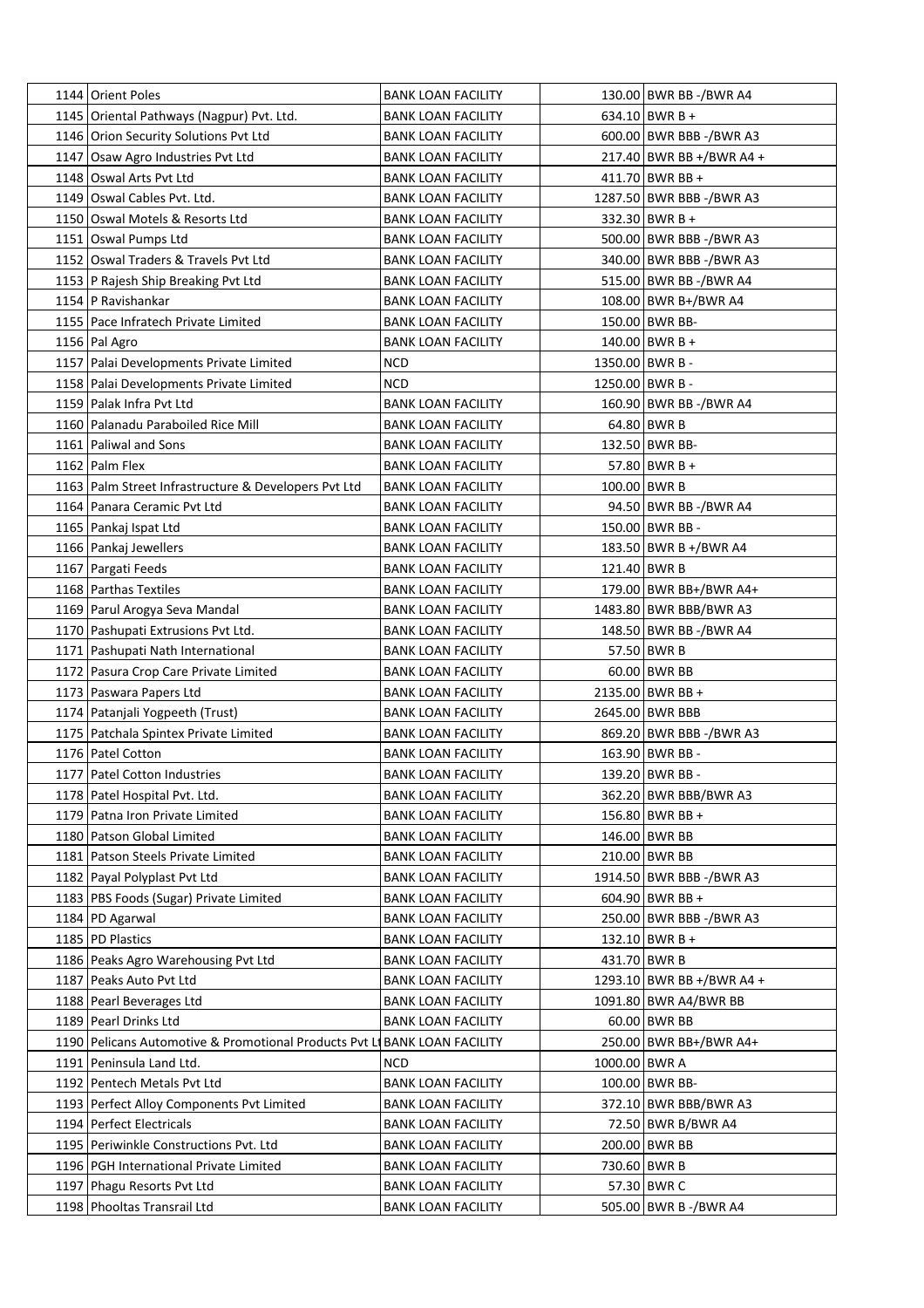| 1199 Pivot Fabrique                                                          | BANK LOAN FACILITY        | 58.80 BWR BB-            |
|------------------------------------------------------------------------------|---------------------------|--------------------------|
| 1200 Piyarrano Kniits Company                                                | BANK LOAN FACILITY        | 50.00 BWR A4             |
| 1201   PJR Project Constructions Private Limited                             | <b>BANK LOAN FACILITY</b> | 450.00 BWR BB/BWR A4     |
| 1202   PJS Overseas Ltd                                                      | <b>BANK LOAN FACILITY</b> | 350.00 BWR BBB -         |
| 1203 PK Laxmi Mill India Pvt Ltd                                             | <b>BANK LOAN FACILITY</b> | 333.40 BWR BB +/BWR A4 + |
| 1204 PK Overseas Pvt Ltd                                                     | BANK LOAN FACILITY        | 450.00 BWR BB +/BWR A4 + |
| 1205   PL Associates                                                         | <b>BANK LOAN FACILITY</b> | 77.50 BWR B +/BWR A4     |
| 1206 Platinum Infradevelopment Private Limited                               | NCD                       | 1450.00 BWR BB -         |
| 1207   PMS Construction Company                                              | <b>BANK LOAN FACILITY</b> | 70.00 BWR BB-/BWR A4     |
| 1208 Pooja Finelease Ltd.                                                    | <b>BANK LOAN FACILITY</b> | 500.00 BWR BBB -         |
| 1209   Pooja Plywood                                                         | BANK LOAN FACILITY        | 58.30 BWR B +            |
| 1210 Poomika Infra Developers                                                | <b>BANK LOAN FACILITY</b> | 57.90 BWR B -            |
| 1211 Power Company of Karnataka Ltd                                          | BANK LOAN FACILITY        | 37668.10 BWR AA - (SO)   |
| 1212 Powercon Cement Limited                                                 | <b>BANK LOAN FACILITY</b> | 73.60 BWR B +            |
| 1213 Poysha Packaging Private Limited                                        | <b>BANK LOAN FACILITY</b> | 130.00 BWR BB -/BWR A4 + |
| 1214 Prabhakar Viniyog Pvt Ltd                                               | NCD                       | 500.00 BWR AA - (SO)     |
| 1215 Prabhakar Viniyog Pvt Ltd                                               | NCD                       | 500.00   BWR AA - (SO)   |
| 1216 Prabhat Rotopack Pvt Ltd                                                | <b>BANK LOAN FACILITY</b> | 72.60 BWR BB -/BWR A4    |
| 1217 Pragati Agencies                                                        | <b>BANK LOAN FACILITY</b> | 96.00 BWR B              |
| 1218 Pragati Marine Services Pvt Ltd                                         | BANK LOAN FACILITY        | 200.00 BWR B/BWR A4      |
| 1219 Pragati Spinners Pvt Ltd                                                | <b>BANK LOAN FACILITY</b> | 393.20 BWR BBB -/BWR A3  |
| 1220 Pragati Tobacco Traders (India) Private Limited                         | <b>BANK LOAN FACILITY</b> | 250.00 BWR BB            |
| 1221 Prasad Seeds Corporation                                                |                           |                          |
|                                                                              | <b>BANK LOAN FACILITY</b> | 120.00 BWR B +/BWR A4    |
| 1222 Prem Cotton Ginning Factory                                             | <b>BANK LOAN FACILITY</b> | 118.00 BWR B +           |
| 1223 Premier Solar Systems Pvt Ltd                                           | BANK LOAN FACILITY        | 1150.00 BWR BBB +/BWR A2 |
| 1224 Premium Pressure Vessels Pvt Ltd                                        | BANK LOAN FACILITY        | 88.30 BWR B +/BWR A4     |
| 1225 Press Form Industries                                                   | <b>BANK LOAN FACILITY</b> | $0.20$ BWR A4            |
| 1226 Priapus Infrastructure Limited                                          | <b>BANK LOAN FACILITY</b> | 136.60 BWR BBB - (SO)    |
| 1227 Primary Agriculture Co-operative Society Limited -   BANK LOAN FACILITY |                           | 300.00 BWR BB -          |
| 1228 Primary Agriculture Credit Co-operative Society Lin BANK LOAN FACILITY  |                           | 103.10 BWR BB -          |
| 1229 Primary Agriculture Credit Co-operative Society Lin BANK LOAN FACILITY  |                           | $60.00$ BWR B            |
| 1230 Primary Agriculture Credit Co-operative Society Lin BANK LOAN FACILITY  |                           | 45.20 BWR B              |
| 1231 Primat Infrapower & Multiventures Private Limited NCD                   |                           | $500.00$ BWR A + (SO)    |
| 1232 Primat Infrapower & Multiventures Private Limited NCD                   |                           | 2000.00 BWR AA - (SO)    |
| 1233 Prime Industry                                                          | <b>BANK LOAN FACILITY</b> | 100.00 BWR B/BWR A4      |
| 1234 Prime Retail India Pvt Ltd                                              | <b>BANK LOAN FACILITY</b> | 317.50 BWR BBB-/BWR A3   |
| 1235 Prince Yarnn India Limited                                              | <b>BANK LOAN FACILITY</b> | 200.10 BWR BB -/BWR A4   |
| 1236 Prism Feeds India Pvt Ltd                                               | <b>BANK LOAN FACILITY</b> | 69.00 BWR B              |
| 1237 Priti Gems Exports Private Limited                                      | <b>BANK LOAN FACILITY</b> | 500.00 BWR BBB -         |
| 1238 Pritika Autocast Ltd                                                    | <b>BANK LOAN FACILITY</b> | 235.00 BWR BB/BWR A4 +   |
| 1239 Pritika Industries Ltd                                                  | <b>BANK LOAN FACILITY</b> | 183.90 BWR BB            |
| 1240 Priya Motors Private Limited                                            | <b>BANK LOAN FACILITY</b> | 95.00 BWR BB -/BWR A4    |
| 1241 Priyanka Infra Pvt Ltd                                                  | <b>BANK LOAN FACILITY</b> | 150.00 BWR BB -/BWR A4   |
| 1242 Pro Body Balance Pvt Ltd                                                | <b>BANK LOAN FACILITY</b> | 1500.00 BWR BB +         |
| 1243 Protocol Marine Services Pvt. Ltd                                       | <b>BANK LOAN FACILITY</b> | 115.00 BWR BB            |
| 1244 ProVaaSys Nutrients India Pvt Ltd                                       | <b>BANK LOAN FACILITY</b> | 65.00 BWR BB -           |
| 1245 Proview Rishabh Infra Pvt Ltd                                           | <b>BANK LOAN FACILITY</b> | 336.00 BWR D/BWR D       |
| 1246 Proviso Builders and Developers                                         | <b>BANK LOAN FACILITY</b> | 600.00 BWR BB            |
| 1247 PRS Timbers                                                             | <b>BANK LOAN FACILITY</b> | 102.50 BWR B/BWR A4      |
| 1248 Prudent Arc Ltd                                                         | <b>BANK LOAN FACILITY</b> | 1000.00 BWR BBB -        |
| 1249 Prymari Agriculture Co-Op Rative Society Limited                        | <b>BANK LOAN FACILITY</b> | 152.40 BWR BB -          |
| 1250 Prymari Agriculture Co-Op Rative Society Limited                        | <b>BANK LOAN FACILITY</b> | 91.60 BWR BB -           |
| 1251 Prymari Agriculture Co-Op Rative Society Limited -                      | <b>BANK LOAN FACILITY</b> | 62.00 BWR B              |
| 1252 Prymari Agriculture Co-Op Rative Society Limited -                      | <b>BANK LOAN FACILITY</b> | 94.60 BWR B -            |
| 1253 Prymari Agriculture Co-Op Rative Society Limited C BANK LOAN FACILITY   |                           | 45.20 BWR B +            |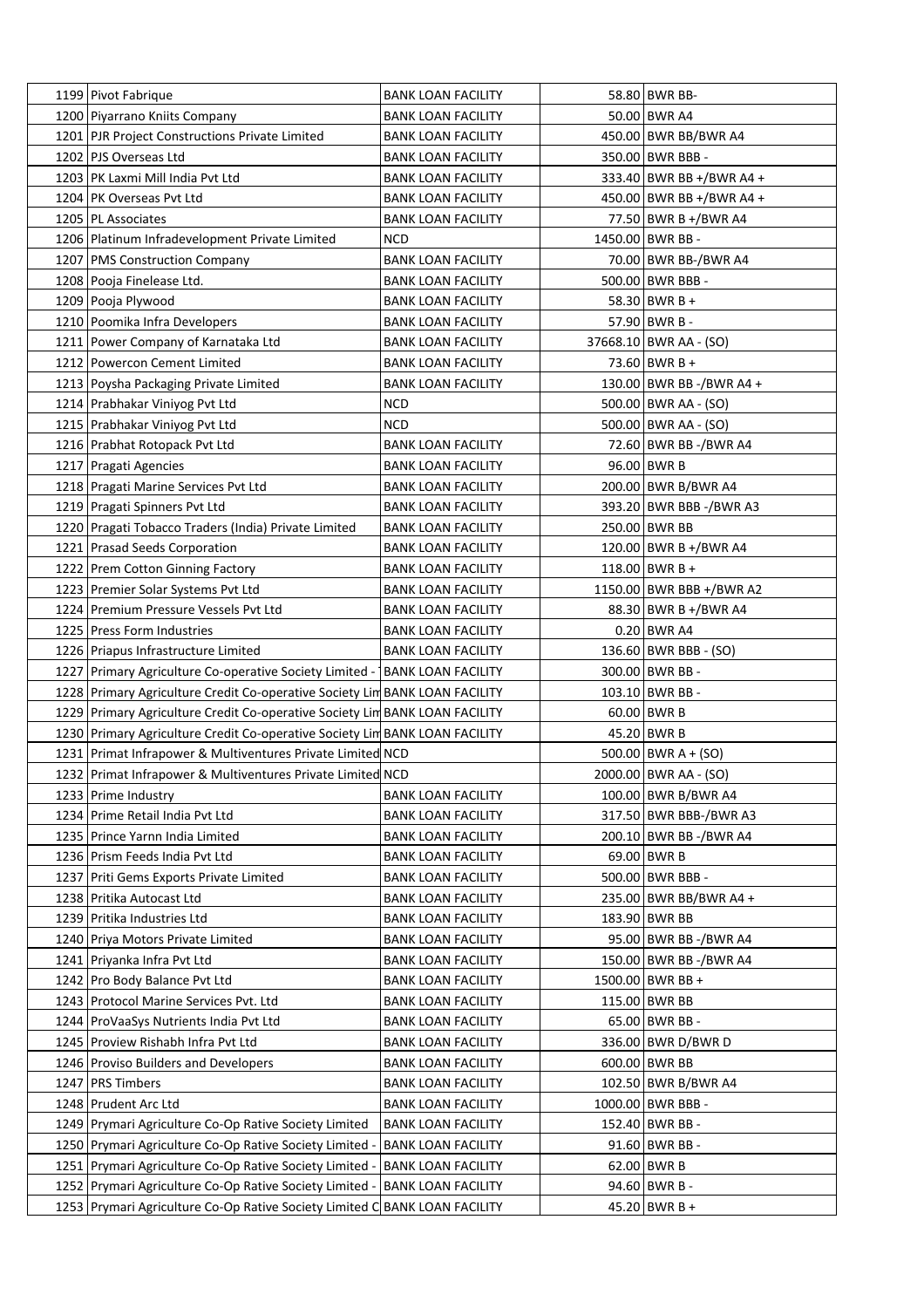| 1254 PSR Infrastructures                    | <b>BANK LOAN FACILITY</b>           | 150.00 BWR BB -          |
|---------------------------------------------|-------------------------------------|--------------------------|
| 1255   PSR Metals Pvt Ltd                   | <b>BANK LOAN FACILITY</b>           | 50.70 BWR B +            |
| 1256 PTS Limited                            | <b>BANK LOAN FACILITY</b>           | 120.00 BWR BB -          |
| 1257 Punjab National Bank                   | <b>Basel III Compliant Addition</b> | 30000.00 BWR AA +        |
| 1258 Purva Enterprises                      | <b>BANK LOAN FACILITY</b>           | 100.00 BWR B -           |
| 1259 Pushpak Rail Construction Pvt Ltd      | <b>BANK LOAN FACILITY</b>           | 60.00 BWR BB -/BWR A4    |
| 1260 PVP Ventures Limited                   | <b>NCD</b>                          | 1950.00 BWR BBB-         |
| 1261 Pyramid Townships Pvt Ltd              | <b>BANK LOAN FACILITY</b>           | 250.00 BWR BB            |
| 1262 Quality Woven Sacks Pvt Ltd            | <b>BANK LOAN FACILITY</b>           | 154.00 BWR BB-/BWR A4    |
| 1263 R K Agarwal Agro Seeds Ltd             | <b>BANK LOAN FACILITY</b>           | 176.00 BWR BB            |
| 1264 R K Pharmaceuticals                    | <b>BANK LOAN FACILITY</b>           | 150.00 BWR B +/BWR A4    |
| 1265   R S Melgiri & Co                     | <b>BANK LOAN FACILITY</b>           | 150.00 BWR BB -          |
| 1266 R Vinudhanu Commerce                   | <b>BANK LOAN FACILITY</b>           | 100.00 BWR B             |
| 1267 R.B. Knit Exports (Export Wing)        | <b>BANK LOAN FACILITY</b>           | 107.10 BWR BB+/BWR A4+   |
| 1268 Radhalaxmi Spintex Pvt Ltd             | <b>BANK LOAN FACILITY</b>           | 784.90 BWR BB/BWR A4     |
| 1269 Radhika Transmission Private Limited   | <b>BANK LOAN FACILITY</b>           | 79.50 BWR BB-/BWR A4     |
| 1270 Radiant Textiles Ltd                   | <b>BANK LOAN FACILITY</b>           | 500.00 BWR BB/BWR A4     |
| 1271   Radika Exim                          | <b>BANK LOAN FACILITY</b>           | 87.50 BWR B+/BWR A4      |
| 1272 Radius & Deserve Builders LLP          | <b>BANK LOAN FACILITY</b>           | 5000.00 BWR BBB - (SO)   |
| 1273 Rafbrix Private Limited                | <b>BANK LOAN FACILITY</b>           | 160.00 BWR BB -/BWR A4 + |
| 1274 Raghunath Laxminarayan Spices Pvt Ltd  | <b>BANK LOAN FACILITY</b>           | 109.10 BWR B             |
| 1275 Rahul Cars India Pvt Ltd               | <b>BANK LOAN FACILITY</b>           | 90.00 BWR B+             |
| 1276 Rainbow Grains Private Limited         | <b>BANK LOAN FACILITY</b>           | 90.00 BWR B +/BWR A4     |
| 1277 Rainbow Texfab Private Limited         | <b>BANK LOAN FACILITY</b>           | 86.10 BWR BB -           |
| 1278 Raine Aluminium Private Limited        | <b>BANK LOAN FACILITY</b>           | 68.60 BWR B +/BWR A4     |
| 1279 Raitani Engg Works Pvt Ltd             | <b>BANK LOAN FACILITY</b>           | 370.00 BWR B +/BWR A4    |
| 1280 Raj Infrastructure Private Limited     | <b>BANK LOAN FACILITY</b>           | 386.60 BWR BB+           |
| 1281 Raj Rajeshwari Sugar Pvt Ltd           | <b>BANK LOAN FACILITY</b>           | $170.00$ BWR B +         |
| 1282 Raja Texspin LLP                       | <b>BANK LOAN FACILITY</b>           | 1283.50 BWR BB/BWR A4    |
| 1283 Rajagiri Healthcare & Education Trust  | <b>BANK LOAN FACILITY</b>           | 4980.80 BWR BBB +/BWR A2 |
| 1284 Rajalaxmi Petrochem Private Limited    | <b>BANK LOAN FACILITY</b>           | 540.00 BWR BB-/BWR A4    |
| 1285 Rajamahal International Pvt Ltd        | <b>BANK LOAN FACILITY</b>           | 120.00 BWR BB -/BWR A4   |
| 1286 Rajaram Jewels                         | <b>BANK LOAN FACILITY</b>           | 115.00 BWR B +           |
| 1287 Rajasekar Textile                      | <b>BANK LOAN FACILITY</b>           | 90.00 BWR A4             |
| 1288 Rajasree Motors Pvt. Ltd               | <b>BANK LOAN FACILITY</b>           | 55.00 BWR A4             |
| 1289 Rajasthan Ispat Udyog                  | <b>BANK LOAN FACILITY</b>           | 200.00 BWR BB +          |
| 1290 Rajasthan Mechanical Works Ltd         | <b>BANK LOAN FACILITY</b>           | 66.00 BWR B +/BWR A4     |
| 1291 Rajendra & Company                     | <b>BANK LOAN FACILITY</b>           | 70.00 BWR BB -           |
| 1292 Rajendra Singh                         | <b>BANK LOAN FACILITY</b>           | 158.70 BWR D/BWR D       |
| 1293 Rajeshwari Ginning Factory             | <b>BANK LOAN FACILITY</b>           | 200.00 BWR BB -/BWR A4   |
| 1294 Rajgaria Brothers Pvt Limited          | <b>BANK LOAN FACILITY</b>           | 150.00 BWR B+            |
| 1295 Rajhans Infrabuild LLP                 | <b>BANK LOAN FACILITY</b>           | 1500.00 BWR BB           |
| 1296 Rajhans Infratech Private Limited      | <b>BANK LOAN FACILITY</b>           | 300.00 BWR B -           |
| 1297 Rajkamal Carpets                       | <b>BANK LOAN FACILITY</b>           | 99.00 BWR B +            |
| 1298 Rajshree Educational Trust             | <b>BANK LOAN FACILITY</b>           | 1379.70 BWR B-/BWR A4    |
| 1299 Rajshree Milk Products                 | <b>BANK LOAN FACILITY</b>           | $67.60$ BWR B +          |
| 1300 Raju Spinning Mills Pvt. Ltd.          | <b>BANK LOAN FACILITY</b>           | $1.30$ BWR A4            |
| 1301 Rajya Lakshmi Marine Exports           | <b>BANK LOAN FACILITY</b>           | 60.00 BWR A4             |
| 1302 Ram Kishore Nagarmal Marketing Pvt Ltd | <b>BANK LOAN FACILITY</b>           | 200.00 BWR BB -/BWR A4   |
| 1303 Ram Meher InfraDevelopers Pvt Ltd      | <b>BANK LOAN FACILITY</b>           | 65.70 BWR C              |
| 1304 Rama Krishna Rice Mills                | <b>BANK LOAN FACILITY</b>           | 147.10 BWR BB -          |
| 1305 Ramakrishna Poultry Farm               | <b>BANK LOAN FACILITY</b>           | 173.50 BWR B +           |
| 1306 Ramco International                    | <b>BANK LOAN FACILITY</b>           | 167.50 BWR BB -/BWR A4   |
| 1307 Ramdhan Spintex                        | <b>BANK LOAN FACILITY</b>           | 265.00 BWR B+/BWR A4     |
| 1308 Rameshwar Udhyog Pvt Ltd               | <b>BANK LOAN FACILITY</b>           | 617.50 BWR BB-/BWR A4    |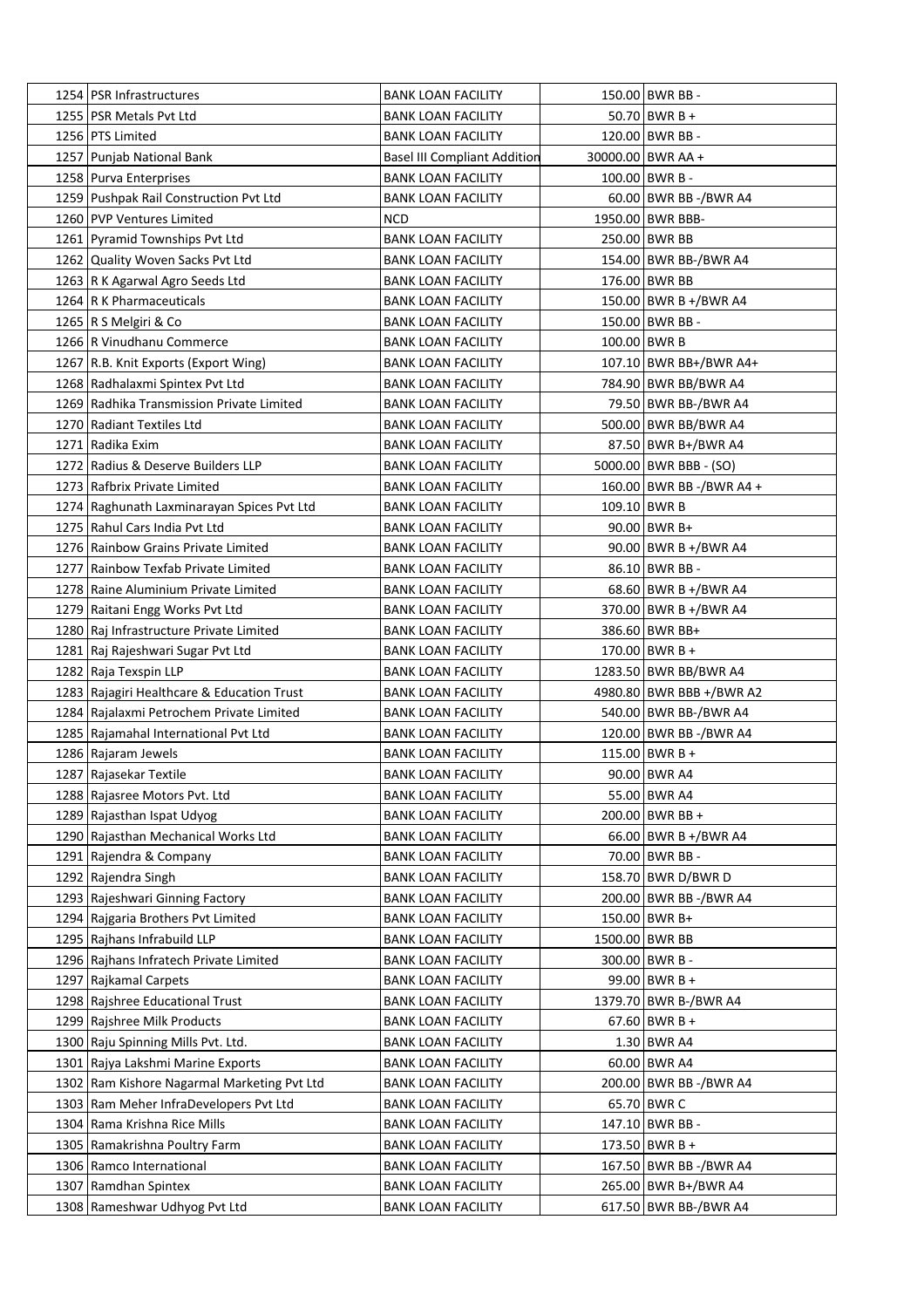|          | 1309 Ramest Granito LLP                                                   | BANK LOAN FACILITY                | 460.00 BWR BB-/BWR A4      |
|----------|---------------------------------------------------------------------------|-----------------------------------|----------------------------|
|          | 1310 Ramji Acro Ltd                                                       | <b>BANK LOAN FACILITY</b>         | 145.90 BWR BB              |
|          | 1311 Ramkrishna Motors Pvt Ltd                                            | <b>BANK LOAN FACILITY</b>         | 140.00 BWR B               |
|          | 1312 Ramkrishna Tea Factory                                               | <b>BANK LOAN FACILITY</b>         | 50.30 BWR B +/BWR A4       |
|          | 1313 Ramraja Multispecialty Hospital & Trauma Centre F BANK LOAN FACILITY |                                   | 385.00 BWR BB -            |
|          | 1314 Ramsons Garment Finishing Equipments Pvt Ltd                         | BANK LOAN FACILITY                | 290.00 BWR BB/BWR A4       |
|          | 1315 Ran India Steels Private Limited                                     | <b>BANK LOAN FACILITY</b>         | 1054.80 BWR BB -/BWR A4 +  |
|          | 1316 Rangoli Industries Pvt. Ltd                                          | <b>BANK LOAN FACILITY</b>         | 129.30 BWR B+/BWR A4       |
|          | 1317 Rani Sati Marketing Private Limited                                  | BANK LOAN FACILITY                | 76.50 BWR B +/BWR A4       |
|          | 1318 Rarewala Steels & Alloys Pvt Ltd                                     | <b>BANK LOAN FACILITY</b>         | 65.00 BWR B +/BWR A4       |
|          | 1319 Rashi Sales                                                          | BANK LOAN FACILITY                | 55.00 BWR B+/BWR A4+       |
|          | 1320 Rashmi Ispat Limited                                                 | <b>BANK LOAN FACILITY</b>         | 940.00 BWR BB+/BWR A4+     |
|          | 1321 Ratan Buildtech Pvt. Ltd.                                            | <b>BANK LOAN FACILITY</b>         | 450.00 BWR BB -            |
|          | 1322 Ratan Housing Development Ltd                                        | <b>BANK LOAN FACILITY</b>         | 1595.10 BWR BBB -          |
|          | 1323 Ratan Lal Rajendra Prasad Khandsari Limited                          | <b>BANK LOAN FACILITY</b>         | 51.80 BWR B                |
|          | 1324 Rausheena Udyog Ltd                                                  | <b>BANK LOAN FACILITY</b>         | 779.60 BWR BBB -/BWR A3    |
|          | 1325 Ravi Construction                                                    | <b>BANK LOAN FACILITY</b>         | 90.00 BWR BB/BWR A4        |
|          | 1326 Ravi Infrabuild Projects Pvt Ltd                                     | <b>BANK LOAN FACILITY</b>         | 2200.00 BWR BBB + / BWR A2 |
|          | 1327 Ravindranath                                                         | <b>BANK LOAN FACILITY</b>         | 250.00 BWR BB +/BWR A4 +   |
|          | 1328 Raviraj Hi-Tech Pvt Ltd.                                             | <b>BANK LOAN FACILITY</b>         | 111.30 BWR BB -            |
|          |                                                                           |                                   | 500.00 BWR AA - (SO)       |
|          | 1329 Raviraj Viniyog Pvt. Ltd. (Erstwhile Emami Enclave NICD              |                                   |                            |
|          | 1330 Raviraj Viniyog Pvt. Ltd. (Erstwhile Emami Enclave NICD              |                                   | 500.00 BWR AA - (SO)       |
|          | 1331 Ravitej Projects                                                     | <b>BANK LOAN FACILITY</b>         | 123.10 BWR B+/BWR A4       |
|          | 1332 Rawalwasia Steel Plant Pvt. Ltd                                      | <b>BANK LOAN FACILITY</b>         | $80.00$ BWR B +            |
|          | 1333 Rayappan Mariapushpam Educational & Public Cha BANK LOAN FACILITY    |                                   | 59.10 BWR B +              |
|          | 1334 RB Gears Pvt Ltd                                                     | BANK LOAN FACILITY                | 86.90 BWR BB -/BWR A4      |
|          | 1335 RBA Power Private Limited                                            | <b>BANK LOAN FACILITY</b>         | 90.00 BWR B/BWR A4         |
|          | $1336$ RC Patel                                                           | <b>BANK LOAN FACILITY</b>         | 180.00 BWR BB/BWR A4       |
| 1337 RCF |                                                                           | <b>BANK LOAN FACILITY</b>         | 66.00 BWR B                |
|          | 1338 RE Infra Pvt Ltd.                                                    | BANK LOAN FACILITY                | 912.00   BWR BB/BWR A4 +   |
|          | 1339 Reaghan Fashions Pvt Ltd                                             | BANK LOAN FACILITY                | 128.30 BWR BB+/BWR A4+     |
|          | 1340 Real Gold Developers LLP                                             | <b>BANK LOAN FACILITY</b>         | 750.00 BWR BB              |
|          | 1341 Real Grow EximsPvt Ltd                                               | <b>BANK LOAN FACILITY</b>         | 318.00 BWR BB-/BWR A4      |
|          | 1342 REALKNIT FASHION                                                     | <b>BANK LOAN FACILITY</b>         | 102.70 BWR B -/BWR A4      |
|          | 1343 Reckon Organics Pvt Ltd                                              | <b>BANK LOAN FACILITY</b>         | 76.20 BWR B/BWR A4         |
|          | 1344 Red Alupanel India Pvt Ltd                                           | <b>BANK LOAN FACILITY</b>         | 88.40 BWR B +/BWR A4       |
|          | 1345 Reddy and Reddy Imports and Exports                                  | <b>BANK LOAN FACILITY</b>         | 150.00 BWR BB -/BWR A4     |
|          | 1346 Reddy and Reddy Motors                                               | <b>BANK LOAN FACILITY</b>         | 160.00 BWR BB/BWR A4       |
|          | 1347 Redkite Capital Ltd.                                                 | <b>NCD</b>                        | 2500.00 BWR BB -           |
|          | 1348 Reeshav Automobiles Private Limited                                  | <b>BANK LOAN FACILITY</b>         | 195.80 BWR BB +            |
|          | 1349 Regal Trading Pvt Ltd                                                | <b>BANK LOAN FACILITY</b>         | 350.00 BWR BB+/BWR A4+     |
|          | 1350 Reliance Asset Reconstruction Company Ltd.                           | <b>Principal Protected Market</b> | 1000.00 BWR PP-MLD AA -    |
| 1351     | Reliance Big Entertainment Pvt Ltd                                        | <b>BANK LOAN FACILITY</b>         | $5000.00$ BWR AA + (SO)    |
|          | 1352 Reliance Big Private Limited                                         | <b>NCD</b>                        | 5750.00 BWR AA - (SO)      |
|          | 1353 Reliance Capital Ltd.                                                | <b>Commercial Paper</b>           | 40000.00 BWR A1 +          |
|          | 1354 Reliance Capital Ltd.                                                | NCD                               | 10000.00 BWR AAA           |
|          | 1355   Reliance Capital Ltd.                                              | <b>NCD</b>                        | 10000.00 BWR AAA           |
|          | 1356 Reliance Commercial Finance Limited                                  | <b>NCD</b>                        | 5000.00 BWR AA +           |
|          | 1357 Reliance Commercial Finance Limited                                  | <b>Commercial Paper</b>           | 30000.00 BWR A1 +          |
|          | 1358 Reliance Commercial Finance Limited                                  | NCD                               | 10000.00 BWR AA+           |
|          | 1359 Reliance Commercial Finance Limited                                  | Subordinated Debt                 | 5000.00 BWR AA+            |
|          | 1360 Reliance Home Finance Ltd.                                           | <b>Commercial Paper</b>           | 30000.00 BWR A1 +          |
|          | 1361 Reliance Home Finance Ltd.                                           | <b>NCD</b>                        | 10000.00 BWR AA +          |
|          | 1362 Reliance Home Finance Ltd.                                           | Principal Protected Market        | 1000.00 BWR PP-MLD AA +    |
|          | 1363 Reliance Home Finance Ltd.                                           | <b>NCD</b>                        | 20000.00 BWR AA +          |
|          |                                                                           |                                   |                            |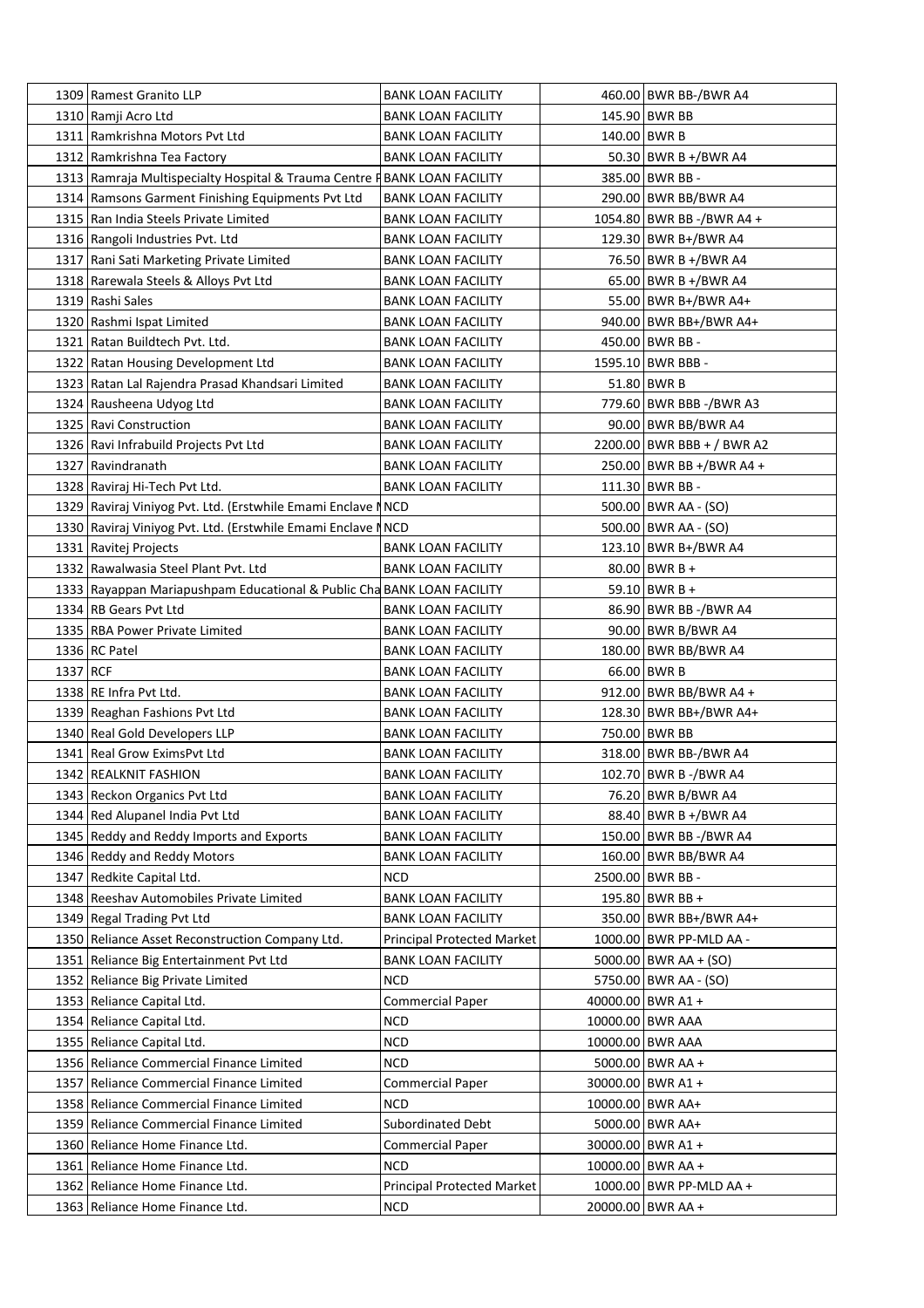| 1364 Reliance Infrastructure Consulting and Engineers PINCD |                           | 6500.00 BWR AA - (SO)    |
|-------------------------------------------------------------|---------------------------|--------------------------|
| 1365 Reliance Infrastructure Ltd                            | Commercial Paper          | $500.00$ BWR A1 + (SO)   |
| 1366 Reliance Infrastructure Ltd                            | <b>Commercial Paper</b>   | 10000.00 BWR A1 +        |
| 1367 Reliance Infrastructure Ltd                            | <b>Commercial Paper</b>   | 11500.00 BWR A1 +        |
| 1368 Reliance Infrastructure Ltd                            | <b>Commercial Paper</b>   | $2000.00$ BWR A1 + (SO)  |
| 1369 Reliance Infrastructure Ltd                            | <b>BANK LOAN FACILITY</b> | 17500.00 BWR AA -        |
| 1370 Reliance Infrastructure Ltd                            | <b>Commercial Paper</b>   | $500.00$ BWR A1 + (SO)   |
| 1371 Reliance Infrastructure Ltd                            | <b>BANK LOAN FACILITY</b> | 5000.00 BWR A1+          |
| 1372 Reliance Infrastructure Ltd                            | <b>Commercial Paper</b>   | $2000.00$ BWR A1 + (SO)  |
| 1373 Reliant Aluminium Private Limited                      | <b>BANK LOAN FACILITY</b> | 80.00 BWR B +/BWR A4     |
| 1374 Rex Sewing Machine Company Pvt. Ltd                    | BANK LOAN FACILITY        | 117.00 BWR BB-           |
| 1375 Rexon Laboratories Limited                             | <b>BANK LOAN FACILITY</b> | 80.00 BWR B +/BWR A4     |
| 1376 Riddhi Steel and Tube Ltd                              | <b>BANK LOAN FACILITY</b> | 493.50 BWR BBB -/BWR A3  |
| 1377   Rihanna Industries                                   | <b>BANK LOAN FACILITY</b> | $109.70$ BWR B +         |
| 1378 Risely Feeds Pvt. Ltd.                                 | <b>BANK LOAN FACILITY</b> | 150.00 BWR A4            |
| 1379 Rivaa Exports Ltd                                      | <b>BANK LOAN FACILITY</b> | 100.00 BWR BB +          |
| 1380 Rivaaz Trade Ventures Private Limited                  | <b>BANK LOAN FACILITY</b> | 4000.00 BWR AA - (SO)    |
| 1381 Riverina Oils & Bio Energy Pvt Ltd                     | <b>BANK LOAN FACILITY</b> | 342.80 BWR BB+/BWR A4+   |
| 1382 RK Grover & Co                                         | <b>BANK LOAN FACILITY</b> | 62.50 BWR B/BWR A4       |
| 1383 RK Lumbers Pvt. Ltd                                    | BANK LOAN FACILITY        | 410.00 BWR BB/BWR A4     |
| 1384 RK Mahajan Enterprises                                 | BANK LOAN FACILITY        | $80.00$ BWR B +          |
| 1385 RK Pulses Private Limited                              | <b>BANK LOAN FACILITY</b> | 90.00 BWR B              |
| 1386 RK Steel Industries                                    | <b>BANK LOAN FACILITY</b> | 200.00 BWR BB            |
| 1387 RKEC Projects Ltd                                      | <b>BANK LOAN FACILITY</b> | 1350.00 BWR BBB -/BWR A3 |
| 1388 RKG International Private Limited                      | BANK LOAN FACILITY        | 200.00 BWR BB -/BWR A4   |
| 1389 RLJ Infracement Private Limited                        | BANK LOAN FACILITY        | 98.30 BWR D              |
| 1390 RM Dairy Products LLP                                  | <b>BANK LOAN FACILITY</b> | 229.00 BWR BB -          |
| 1391 RM Mittal Steels Pvt Ltd.                              | <b>BANK LOAN FACILITY</b> | 20.00 BWR BB -           |
| 1392 Rocks Forever                                          | <b>BANK LOAN FACILITY</b> | 165.00 BWR BB -/BWR A4   |
| 1393 Rocky Dhar                                             | <b>BANK LOAN FACILITY</b> | 350.00 BWR B+/BWR A4     |
| 1394 Rohits Heritage Jewellers Private Limited              | <b>BANK LOAN FACILITY</b> | 110.00 BWR B +           |
| 1395 Romell Real Estate Pyt. Ltd.                           | <b>BANK LOAN FACILITY</b> | $600.00$ BWR A+ (SO)     |
| 1396 Roopa Electricals                                      | <b>BANK LOAN FACILITY</b> | 61.20 BWR B/BWR A4       |
| 1397 Rosemerry Solvent Pvt Ltd                              | <b>BANK LOAN FACILITY</b> | 220.70 BWR BB -          |
| 1398 Roton Vitrified Pvt. Ltd                               | <b>BANK LOAN FACILITY</b> | 366.80 BWR BB-/BWR A4    |
| 1399 Royal Refinery Pvt. Ltd                                | <b>BANK LOAN FACILITY</b> | 475.00 BWR B/BWR A4      |
| 1400 Royale Concorde Educational Trust                      | <b>BANK LOAN FACILITY</b> | 472.60 BWR BB -          |
| 1401   RPL Projects Ltd.                                    | <b>BANK LOAN FACILITY</b> | 391.00 BWR BB -/BWR A4   |
| 1402 RR Industries                                          | <b>BANK LOAN FACILITY</b> | $61.70$ BWR B +          |
| 1403 RS Agro Seeds                                          | <b>BANK LOAN FACILITY</b> | 56.70 BWR B -            |
| 1404 RS Associates                                          | <b>BANK LOAN FACILITY</b> | 80.00 BWR B-/BWR A4      |
| 1405 RS Rice Mill Pvt Ltd (UP)                              | <b>BANK LOAN FACILITY</b> | 50.80 BWR B              |
| 1406 RSD Overseas                                           | <b>BANK LOAN FACILITY</b> | 180.00 BWR B +/BWR A4    |
| 1407 RSG Foods Pvt Ltd.                                     | <b>BANK LOAN FACILITY</b> | 225.80 BWR BB -          |
| 1408 RST Infocom Pvt. Ltd                                   | <b>BANK LOAN FACILITY</b> | 77.50 BWR B +/BWR A4     |
| 1409 RubyKon Manufacturing Company                          | <b>BANK LOAN FACILITY</b> | 285.10 BWR BB/BWR A4     |
| 1410 Ruchi Exports                                          | <b>BANK LOAN FACILITY</b> | 70.00 BWR A4+            |
| 1411 Rudraksh Club and Resort (A Unit of RSM and Com        | <b>BANK LOAN FACILITY</b> | 96.70 BWR B +            |
| 1412 Runwal Developers Pvt Ltd                              | <b>BANK LOAN FACILITY</b> | 333.20 BWR BB +          |
| 1413 Rusan Pharma Ltd                                       | <b>BANK LOAN FACILITY</b> | 636.30 BWR BBB/BWR A3 +  |
| 1414 Rushabhdev Infraprojects Pvt Ltd                       | <b>BANK LOAN FACILITY</b> | 560.00 BWR BB            |
| 1415 Rustomjee Realty Pvt. Ltd.                             | <b>BANK LOAN FACILITY</b> | 2050.00 BWR BBB          |
| 1416 S and T Machinery Private Limited                      | <b>BANK LOAN FACILITY</b> | 90.00 BWR BB/BWR A4      |
| 1417 S M Calchem Industries                                 | <b>BANK LOAN FACILITY</b> | 10.00 BWR A4             |
| 1418 S N Dairy Foods Private Limited                        | <b>BANK LOAN FACILITY</b> | 80.00 BWR BB -           |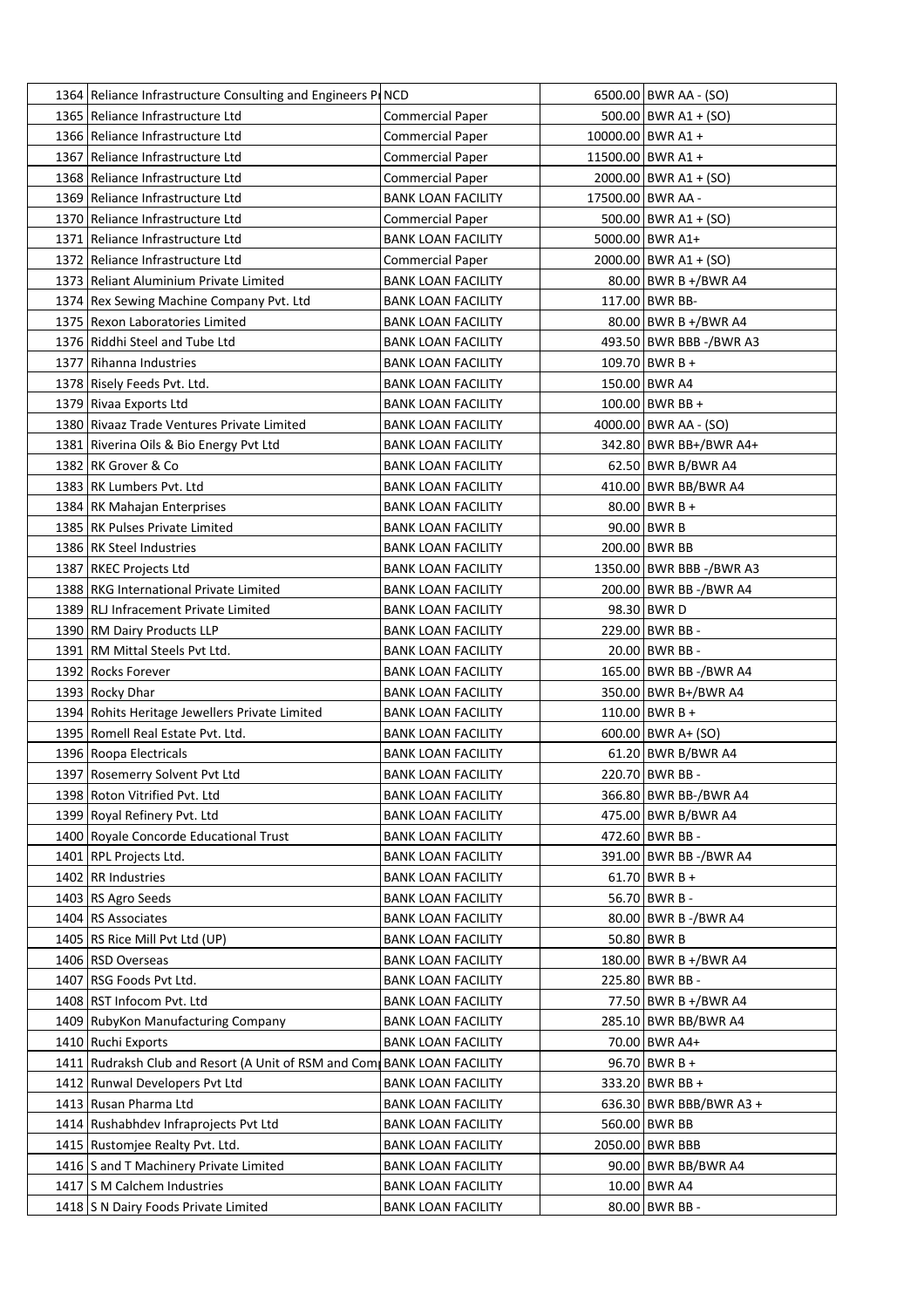| 1419 S.M. Fish Meal and Oil Co                         | <b>BANK LOAN FACILITY</b> | 60.00 BWR B +/BWR A4                        |
|--------------------------------------------------------|---------------------------|---------------------------------------------|
| 1420 S.S. Agro                                         | <b>BANK LOAN FACILITY</b> | $250.00$ BWR B +                            |
| 1421 Saakaar Constructions Private Limited             | <b>BANK LOAN FACILITY</b> | 110.00 BWR BB                               |
| 1422 Saanvi Industries.                                | <b>BANK LOAN FACILITY</b> | 60.80 BWR B +/BWR A4                        |
| 1423   Sadaf International LLP                         | <b>BANK LOAN FACILITY</b> | 64.60 BWR B +/BWR A4                        |
| 1424 Safal Engineers & Realties LLP                    | <b>BANK LOAN FACILITY</b> | 975.00 BWR BB                               |
| 1425 Safeco Hygiene Films Pvt Ltd                      | <b>BANK LOAN FACILITY</b> | 366.40 BWR BB -/BWR A4                      |
| 1426 Sagar Agro Inputs                                 | <b>BANK LOAN FACILITY</b> | 80.00 BWR BB -                              |
| 1427 Sahaj Corporation                                 | <b>BANK LOAN FACILITY</b> | 150.00 BWR BB                               |
| 1428 Sahyadri Agencies Ltd.                            | <b>NCD</b>                | 750.00 BWR A (SO)                           |
| 1429 Sahyog Ginning & Pressing Pvt Ltd                 | <b>BANK LOAN FACILITY</b> | 150.00 BWR BB/BWR A4                        |
| 1430 Sahyog Jankalyan Samiti                           | <b>BANK LOAN FACILITY</b> | 971.20 BWR BBB -                            |
| 1431 Sai Advertisers                                   | <b>BANK LOAN FACILITY</b> | 100.00 BWR BB -/BWR A4                      |
| 1432 Sai Infraconstructions Pvt Ltd                    | <b>BANK LOAN FACILITY</b> | 135.00 BWR BB -/BWR A4 +                    |
| 1433 Saipau Cold Storage                               | <b>BANK LOAN FACILITY</b> | $60.40$ BWR B                               |
| 1434 Sakthi Accumulators Pvt Ltd                       | <b>BANK LOAN FACILITY</b> | 269.90 BWR B +/BWR A4                       |
| 1435 Sakthi Fertilizers Corporation                    | <b>BANK LOAN FACILITY</b> | 76.00 BWR B/BWR A4                          |
| 1436 Sakthi Tarpaulin Company                          | <b>BANK LOAN FACILITY</b> | 195.00 BWR B +/BWR A4                       |
| 1437 Salasar Food                                      | <b>BANK LOAN FACILITY</b> | 780.00 BWR BB +/BWR A4 +                    |
| 1438 Samainia Industries LLP                           | <b>BANK LOAN FACILITY</b> | 91.50 BWR B +/BWR A4                        |
| 1439 Sambhy Sponge Power Pvt Ltd                       | <b>BANK LOAN FACILITY</b> | 390.00 BWR BB -/BWR A4                      |
| 1440 Samdariya Abhushan Pvt Ltd                        | <b>BANK LOAN FACILITY</b> | 395.00 BWR BB                               |
| 1441 Samrat Namkeen Pvt Ltd                            |                           | 270.10 BWR BB                               |
|                                                        | <b>BANK LOAN FACILITY</b> |                                             |
| 1442 Samruddha Food Products Private Limited           | <b>BANK LOAN FACILITY</b> | 113.60 BWR B -                              |
| 1443 Samsung Overseas Ltd                              | <b>BANK LOAN FACILITY</b> | 1278.80 BWR BB +/BWR A4 +                   |
| 1444 Sangam (India) Limited                            | <b>Commercial Paper</b>   | 1500.00 BWR A1+                             |
| 1445 Sangotra Fashions Private Limited                 | <b>BANK LOAN FACILITY</b> | 95.00 BWR BB +                              |
| 1446 Sanjay Commercial Company                         | <b>BANK LOAN FACILITY</b> | 257.50 BWR BB+/BWR A4+                      |
| 1447 Sanjay Industrial Steels (Bhopal) Private Limited | <b>BANK LOAN FACILITY</b> | $100.00$ BWR B +                            |
| 1448 Sanjay Rice Mills Pvt Ltd                         | <b>BANK LOAN FACILITY</b> | 61.80 BWR B/BWR A4                          |
| 1449 Sanjay Sales Private Limited                      | <b>BANK LOAN FACILITY</b> | 325.30 BWR BB +/BWR A4 +                    |
| 1450 Sankhla Vinyl Pvt Ltd                             | <b>BANK LOAN FACILITY</b> | 407.50 BWR BBB (SO)/BWR A3                  |
| 1451 Sanmaan Agro Industries                           | <b>BANK LOAN FACILITY</b> | 139.30 BWR B                                |
| 1452 Santhi Fisheries                                  | <b>BANK LOAN FACILITY</b> | 81.30 BWR BB -                              |
| 1453 Santhi Processing Unit Pvt Ltd                    | <b>BANK LOAN FACILITY</b> | 155.00 BWR BB +                             |
| 1454 Santladevi Resorts                                | <b>BANK LOAN FACILITY</b> | 213.10 BWR B -                              |
| 1455   Santokba Durlabhji Trust                        | <b>BANK LOAN FACILITY</b> | 540.00 BWR BBB +                            |
| 1456 Sanvi Education Society                           | <b>BANK LOAN FACILITY</b> | 61.60 BWR BB -                              |
| 1457 Sanvijay Rolling and Engineering Limited          | <b>BANK LOAN FACILITY</b> | 3700.00 BWR BBB +/BWR A3 +                  |
| 1458 Sanwariya Packaging Pvt Ltd                       | <b>BANK LOAN FACILITY</b> | 84.30 BWR BB/BWR A4                         |
| 1459 Sara Estates Pvt Ltd                              | <b>NCD</b>                | 219.00 BWR A4+                              |
| 1460 Sara Estates Pvt Ltd                              | <b>NCD</b>                | 395.00 BWR BB+                              |
| 1461 Sara Estates Pvt Ltd                              | <b>NCD</b>                | 693.00 BWR BB+                              |
| 1462 Sara Estates Pvt Ltd                              | <b>NCD</b>                | 693.00 BWR BB+                              |
| 1463 Saraswati Udyog India Ltd                         | <b>BANK LOAN FACILITY</b> | 940.10 BWR BB -/BWR A4                      |
| 1464 Sarathy Export Fabrics                            | <b>BANK LOAN FACILITY</b> | 123.80 BWR B +/BWR A4                       |
| 1465 Sarda Bio Polymers Pvt Ltd                        | <b>BANK LOAN FACILITY</b> | 147.70 BWR B/BWR A4                         |
| 1466 Sardar Jewellers                                  | <b>BANK LOAN FACILITY</b> | 90.00 BWR B                                 |
| 1467 Sarguja Rail Corridor Pvt. Ltd                    | <b>BANK LOAN FACILITY</b> | 12000.00 BWR BBB -                          |
| 1468 Saroj Agro Industries                             | <b>BANK LOAN FACILITY</b> | 92.40 BWR B +                               |
| 1469 Sarthak Ispat Private Limited                     | <b>BANK LOAN FACILITY</b> | 480.00 BWR BBB                              |
| 1470 Sarup Industries Ltd                              | <b>BANK LOAN FACILITY</b> | 220.10 BWR BB/BWR A4                        |
| 1471 Sarv India Home Furnishing                        | <b>BANK LOAN FACILITY</b> | 70.20 BWR BB                                |
| 1472 Sarvoday Advisory Services Pvt. Ltd               | NCD                       | 4000.00 BWR A (SO)                          |
| 1473 Sasan Power Limited                               | <b>BANK LOAN FACILITY</b> | 179407.10 Provisional BWR A (SO) / BWR A2 + |
|                                                        |                           |                                             |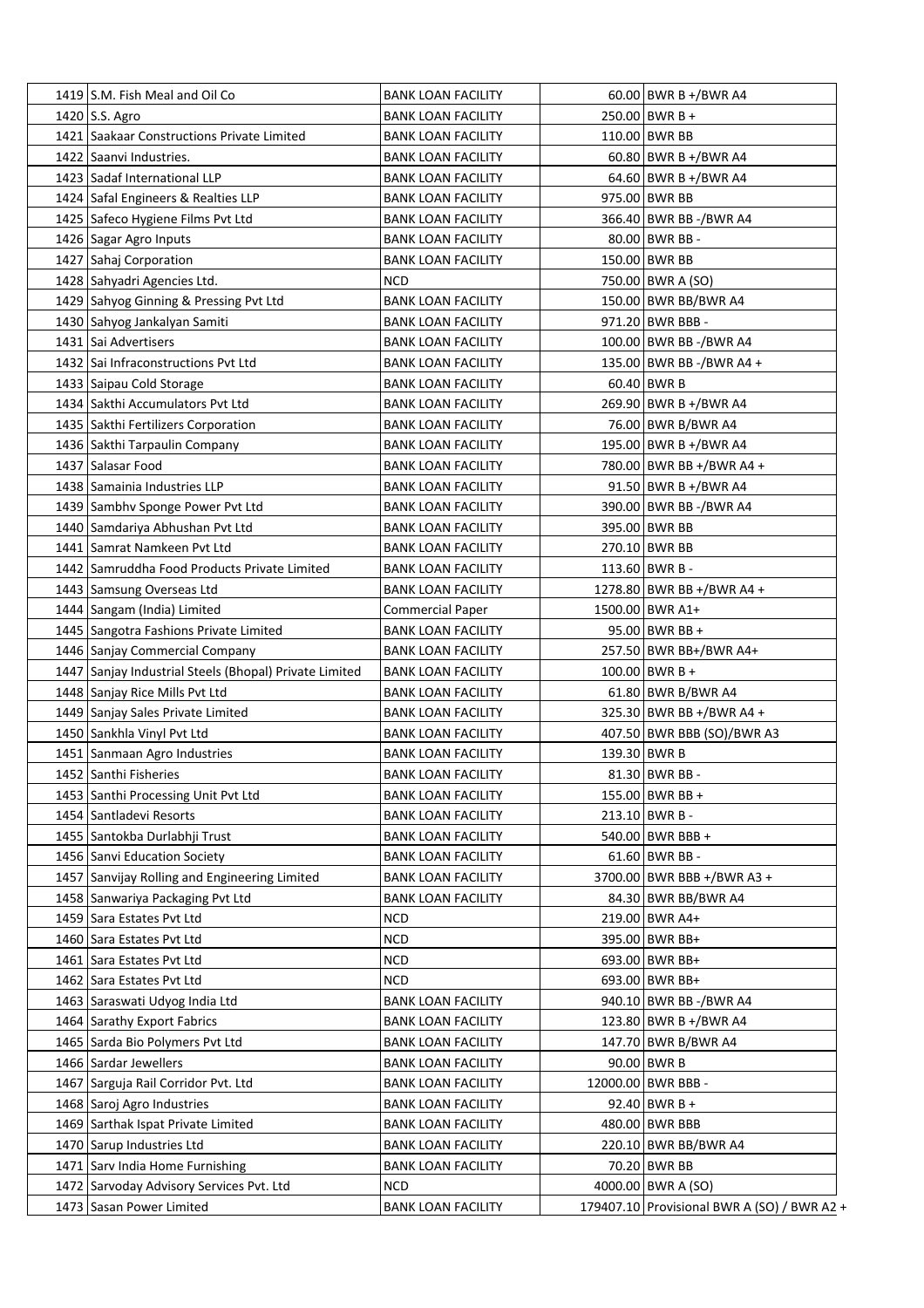| 1474 SAT Industries Ltd.                           | <b>BANK LOAN FACILITY</b> | 200.00 BWR BBB -                                |
|----------------------------------------------------|---------------------------|-------------------------------------------------|
| 1475   Satia Synthetics Ltd                        | <b>BANK LOAN FACILITY</b> | 1400.00 BWR B -/BWR A4                          |
| 1476 Satidadi Agro Manufacturers Private Limited   | <b>BANK LOAN FACILITY</b> | 113.00 BWR BB/BWR A4                            |
| 1477 Satish Chand Rajesh Kumar Pvt Ltd             | <b>BANK LOAN FACILITY</b> | 70.00 BWR BB -/BWR A4                           |
| 1478 Satkar Paper Mills Pvt. Ltd.                  | <b>BANK LOAN FACILITY</b> | 199.80 BWR B +                                  |
| 1479 Satyam Industries                             | <b>BANK LOAN FACILITY</b> | 171.80 BWR D/BWR D                              |
| 1480 Satyam Polyplast                              | <b>BANK LOAN FACILITY</b> | 147.50 BWR BB -/BWR A4                          |
| 1481 Saurabh International                         | <b>BANK LOAN FACILITY</b> | 239.10 BWR B +/BWR A4                           |
| 1482 Savaria Industries (P) Ltd                    | <b>BANK LOAN FACILITY</b> | 190.00 BWR BB +                                 |
| 1483 Savitri Telecom Services                      | <b>BANK LOAN FACILITY</b> | 120.00 BWR BB +/BWR A4 +                        |
| 1484 SB Mineral Industries                         | <b>BANK LOAN FACILITY</b> | $50.00$ BWR B +/BWR A4                          |
| 1485 SBP Commercial Pvt Ltd                        | <b>BANK LOAN FACILITY</b> | 250.00 BWR BB-/BWR A4                           |
| 1486 SC Jain Construction Pvt Ltd                  | <b>BANK LOAN FACILITY</b> | 77.50 BWR B+/BWR A4                             |
| 1487 Schevaran Laboratories Pvt Ltd                | <b>BANK LOAN FACILITY</b> | 59.00 BWR B +                                   |
| 1488 Scholars International Educational Foundation | <b>BANK LOAN FACILITY</b> | 86.60 BWR D                                     |
| 1489 SD Infra                                      | <b>BANK LOAN FACILITY</b> | 150.00 BWR B +/BWR A4                           |
| 1490 Sea Sindhu Green Energy Private Limited       | <b>BANK LOAN FACILITY</b> | 66.00 BWR B                                     |
| 1491 Seagull Cooling Pvt Ltd                       | <b>BANK LOAN FACILITY</b> | 116.00 BWR BB/BWR A4                            |
| 1492 Searock International Pvt Ltd                 | <b>BANK LOAN FACILITY</b> | 180.00 BWR BBB -/BWR A3                         |
| 1493 Seethal Constructions                         | <b>BANK LOAN FACILITY</b> | 110.00 BWR B +/BWR A4                           |
| 1494 Sejraj Financial Services LLP                 | <b>BANK LOAN FACILITY</b> | 230.00 BWR BB                                   |
| 1495 Senate Laboratories                           | <b>BANK LOAN FACILITY</b> | 65.00 BWR B                                     |
| 1496 Sendoz Commercials Pvt Ltd                    | <b>BANK LOAN FACILITY</b> | 300.00 BWR BBB -/BWR A3                         |
| 1497 Sepset Construction Ltd                       | <b>BANK LOAN FACILITY</b> | 2386.60 BWR BBB - (SO)/BWR A3                   |
| 1498 Seron Granito Pvt Ltd                         | BANK LOAN FACILITY        | 640.00 BWR BB -/BWR A4                          |
| 1499 Seth Roshan Lal Jain Trust                    |                           | 250.00 BWR BBB                                  |
|                                                    | <b>BANK LOAN FACILITY</b> |                                                 |
| 1500 Sethi Seeds India Pvt Ltd                     | <b>BANK LOAN FACILITY</b> | 130.00 BWR BB/BWR A4                            |
| 1501 Setu Joy Pvt Ltd<br>1502 Sevenza Ceramic      | <b>BANK LOAN FACILITY</b> | 147.50 BWR B +/BWR A4<br>140.00 BWR BB -/BWR A4 |
|                                                    | <b>BANK LOAN FACILITY</b> |                                                 |
| 1503 Sevoke Motors Pvt Ltd                         | <b>BANK LOAN FACILITY</b> | 205.00 BWR BB                                   |
| 1504 SH Infratech Pvt Ltd                          | <b>BANK LOAN FACILITY</b> | 120.00 BWR BB -/BWR A4 +                        |
| 1505 Shaheen Agro Fresh Private Limited            | <b>BANK LOAN FACILITY</b> | 414.80 BWR B +                                  |
| 1506 Shakti Cot Fibers                             | <b>BANK LOAN FACILITY</b> | 77.10 BWR B                                     |
| 1507 Shakti India                                  | <b>BANK LOAN FACILITY</b> | 111.40 BWR BB -/BWR A4                          |
| 1508 Shakti Industries                             | <b>BANK LOAN FACILITY</b> | $150.00$ BWR B +                                |
| 1509 Shakti Tex Coaters Pvt Ltd                    | <b>BANK LOAN FACILITY</b> | 172.50 BWR BB/BWR A4 +                          |
| 1510 Shakti Trans Infra                            | <b>BANK LOAN FACILITY</b> | 72.50 BWR B+/BWR A4                             |
| 1511 Shakumbari Automobiles Pvt Ltd                | <b>BANK LOAN FACILITY</b> | 340.30 BWR BB +                                 |
| 1512 Shakumbari Autowheel Pvt Ltd                  | <b>BANK LOAN FACILITY</b> | 128.20 BWR BB +                                 |
| 1513 Shaleen Healthcare Pvt. Ltd.                  | <b>BANK LOAN FACILITY</b> | 174.10 BWR BB -/BWR A4                          |
| 1514 Shalimar Corp Limited                         | <b>BANK LOAN FACILITY</b> | 2709.60 BWR BBB -/BWR A3                        |
| 1515 Shalimar Malls Pvt Limited (SMPL)             | <b>BANK LOAN FACILITY</b> | 1650.80 BWR BB +/BWR A4 +                       |
| 1516 Sham Sunder Sharma                            | <b>BANK LOAN FACILITY</b> | 70.00 BWR A4                                    |
| 1517 Shankare Gowda                                | <b>BANK LOAN FACILITY</b> | 75.00 BWR B/BWR A4                              |
| 1518 Shanti Metalfab Pvt Ltd                       | <b>BANK LOAN FACILITY</b> | 150.00 BWR BB -/BWR A4 +                        |
| 1519 Shanti Sons                                   | <b>BANK LOAN FACILITY</b> | 136.00 BWR B +                                  |
| 1520 Sharada Erectors Private Limited              | <b>BANK LOAN FACILITY</b> | 1533.20 BWR BB+/BWR A4+                         |
| 1521 Sharma Orthopedic India Pvt Ltd               | <b>BANK LOAN FACILITY</b> | 204.80 BWR BB/BWR A4                            |
| 1522 Sharp Agricom Ltd                             | <b>BANK LOAN FACILITY</b> | 957.90 BWR BBB-                                 |
| 1523 Sharu Steels Pvt. Ltd.                        | <b>BANK LOAN FACILITY</b> | 340.00 BWR B +/BWR A4                           |
| 1524 Sharvari Electricals                          | <b>BANK LOAN FACILITY</b> | 100.00 BWR BB -/BWR A4                          |
| 1525 Shashi Foods India Pvt. Ltd.                  | <b>BANK LOAN FACILITY</b> | 100.00 BWR B                                    |
| 1526 Shell Life Sciences Private Limited           | <b>BANK LOAN FACILITY</b> | 80.00 BWR B +/BWR A4                            |
| 1527 Shelton Infrastructure Pvt Ltd                | <b>BANK LOAN FACILITY</b> | 350.00 BWR BB                                   |
| 1528 Sheltrex Karjat Pvt. Ltd                      | <b>NCD</b>                | 900.00 BWR BB+                                  |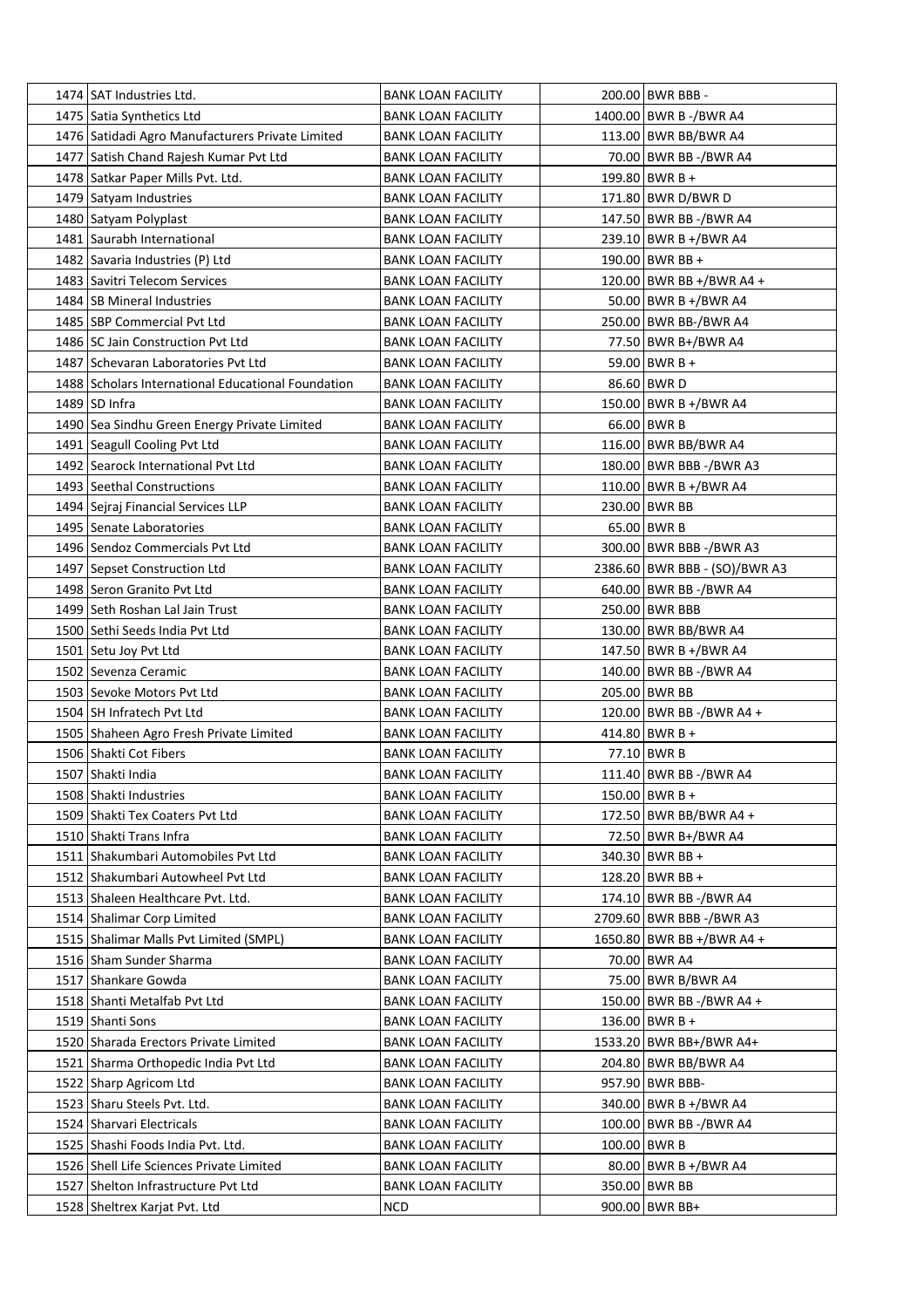| 1529 Shillong Ispat & Rolling Mills                 | <b>BANK LOAN FACILITY</b> | 75.00 BWR B+             |
|-----------------------------------------------------|---------------------------|--------------------------|
| 1530 Shilpi Cable Technologies Limited              | <b>NCD</b>                | 1000.00 BWR A (SO)       |
| 1531 Shilpi Cable Technologies Limited              | <b>BANK LOAN FACILITY</b> | 12500.00 BWR A-/BWR A2+  |
| 1532 Shipra Leasing Private Limited                 | <b>BANK LOAN FACILITY</b> | 750.00 BWR BB-           |
| 1533 Shiv Lal Trading Company                       | <b>BANK LOAN FACILITY</b> | $168.00$ BWR B +         |
| 1534 Shiv Sai Metal Products Pvt Ltd                | <b>BANK LOAN FACILITY</b> | 130.00 BWR B/BWR A4      |
| 1535 Shiv Shakti Khadya Pvt Ltd.                    | <b>BANK LOAN FACILITY</b> | 100.00 BWR B             |
| 1536 Shiv shakti Weavtex Pvt Ltd                    | <b>BANK LOAN FACILITY</b> | 375.00 BWR A - (SO)      |
| 1537 Shiv Shivam Developers Pvt Ltd.                | <b>BANK LOAN FACILITY</b> | 250.00 BWR BBB -         |
| 1538 Shiva Balaji Constructions                     | <b>BANK LOAN FACILITY</b> | 46.70 BWR BB/BWR A4      |
| 1539 Shiva Transport Co                             | <b>BANK LOAN FACILITY</b> | 90.00 BWR BB -           |
| 1540 Shivakar Infra Pvt Ltd                         | <b>NCD</b>                | 2500.00 BWR BBB- (SO)    |
| 1541 Shivali Udyog India Ltd                        | <b>BANK LOAN FACILITY</b> | 100.00 BWR BB-           |
| 1542 Shivam Cotex                                   | <b>BANK LOAN FACILITY</b> | 211.50 BWR BB -          |
| 1543 Shivam Energytech Private Limited              | <b>BANK LOAN FACILITY</b> | 60.00 BWR BB -/BWR A4    |
| 1544 Shivam Oils and Protines Industry              | <b>BANK LOAN FACILITY</b> | 110.00 BWR BB            |
| 1545 Shivam Traders                                 | <b>BANK LOAN FACILITY</b> | 50.00 BWR A4             |
| 1546 Shivangi Metal Industries Pvt Ltd              | <b>BANK LOAN FACILITY</b> | 365.00 BWR BB/BWR A4 +   |
| 1547 Shivprasad Foods & Milk Products               | <b>BANK LOAN FACILITY</b> | 218.60 BWR BB            |
| 1548 Shiw Prasad Jyoti Prasad                       | <b>BANK LOAN FACILITY</b> | 80.00 BWR BB             |
| 1549 Shree Agarwal Dal & Masala Udyog               | <b>BANK LOAN FACILITY</b> | $200.00$ BWR B +         |
| 1550 Shree Ashtvinayak Roller Flour Mills Pvt. Ltd  | <b>BANK LOAN FACILITY</b> | 112.60 BWR B             |
| 1551 Shree Bala Jee Stone Industries                | <b>BANK LOAN FACILITY</b> | 70.00 BWR BB -           |
| 1552 Shree Balaji Alumnicast Private Limited        | <b>BANK LOAN FACILITY</b> | 1440.40 BWR BBB -/BWR A3 |
| 1553 Shree Balaji Associates                        | <b>BANK LOAN FACILITY</b> | 72.00 BWR BB -           |
| 1554 Shree Balaji Engicons Pvt Ltd                  | BANK LOAN FACILITY        | 2420.00 BWR A -/BWR A2 + |
| 1555 Shree Balaji Exports                           | <b>BANK LOAN FACILITY</b> | 90.00 BWR B/BWR A4       |
| 1556 Shree Balaji Exports (GG Group)                | <b>BANK LOAN FACILITY</b> | 450.00 BWR BB/BWR A4     |
| 1557   Shree Balaji Sugar Sales                     | <b>BANK LOAN FACILITY</b> | 120.00 BWR B+            |
| 1558 Shree CB Goyal Cotton Industries               | <b>BANK LOAN FACILITY</b> | 75.60   BWR B            |
| 1559 Shree Durga Cashews                            | <b>BANK LOAN FACILITY</b> | 84.00 BWR B +/BWR A4     |
| 1560 Shree Gajanan Industries                       | <b>BANK LOAN FACILITY</b> | 567.00 BWR B/BWR A4      |
| 1561 Shree Ganesh Feed Industries                   | <b>BANK LOAN FACILITY</b> | 206.00 BWR BB            |
| 1562 Shree Ganesh Pulse Mills                       | <b>BANK LOAN FACILITY</b> | 61.50 BWR B +/BWR A4     |
| 1563 Shree Gita Cot-Oils Pvt Ltd                    | <b>BANK LOAN FACILITY</b> | 70.00 BWR BB -           |
| 1564 Shree Gita Ginning and Oil Industries          | <b>BANK LOAN FACILITY</b> | 500.00 BWR BB/BWR A4     |
| 1565 Shree Hans Rice & General Mills                | <b>BANK LOAN FACILITY</b> | 748.90 BWR BB -/BWR A4   |
| 1566 Shree Harekrishna Cotton Industries            | <b>BANK LOAN FACILITY</b> | 96.20   BWR B +          |
| 1567 Shree Hari Industries                          | <b>BANK LOAN FACILITY</b> | 680.00 BWR BB +/BWR A4 + |
| 1568 Shree Ji Cotfab Limited                        | <b>BANK LOAN FACILITY</b> | 132.50 BWR BB            |
| 1569 Shree Kanha Jee Coke Industries LLP            | <b>BANK LOAN FACILITY</b> | 165.00 BWR BB -          |
| 1570 Shree Krishna Abodes Pvt Ltd                   | <b>BANK LOAN FACILITY</b> | 50.00 BWR D              |
| 1571 Shree Krishna Cold Storage & Allied Industries | <b>BANK LOAN FACILITY</b> | 72.50 BWR B              |
| 1572 Shree Metalloys Ltd                            | <b>BANK LOAN FACILITY</b> | 80.00 BWR BB -           |
| 1573 Shree Naina Packaging Inc                      | <b>BANK LOAN FACILITY</b> | 66.90 BWR BB -           |
| 1574 Shree Nakoda Ispat Limited                     | <b>BANK LOAN FACILITY</b> | 3185.60 BWR BB/BWR A4    |
| 1575 Shree Narsing Dev Sugar Private Limited        | <b>BANK LOAN FACILITY</b> | 366.30 BWR B             |
| 1576 Shree Rajendra Kumar Gupta Memorial Trust      | <b>BANK LOAN FACILITY</b> | 102.70 BWR BB +          |
| 1577 Shree Ram Ashiana Pvt Ltd                      | <b>BANK LOAN FACILITY</b> | 96.80 BWR B -            |
| 1578 Shree Ram Cold Storage                         | <b>BANK LOAN FACILITY</b> | 55.80 BWR B              |
| 1579 Shree Ram Proteins Pvt Ltd                     | <b>BANK LOAN FACILITY</b> | 311.00 BWR BB/BWR A4     |
| 1580 Shree Sai Lifestyles                           | <b>BANK LOAN FACILITY</b> | 100.00 BWR BB -          |
| 1581 Shree Salasar Industries Private Limited       | <b>BANK LOAN FACILITY</b> | 139.20 BWR D             |
| 1582 Shree Satsangi Saketdham " Ram Ashram"         | <b>BANK LOAN FACILITY</b> | 96.60 BWR B -/BWR A4     |
| 1583 Shree Shanta Synfab LLP                        | <b>BANK LOAN FACILITY</b> | 53.30 BWR B              |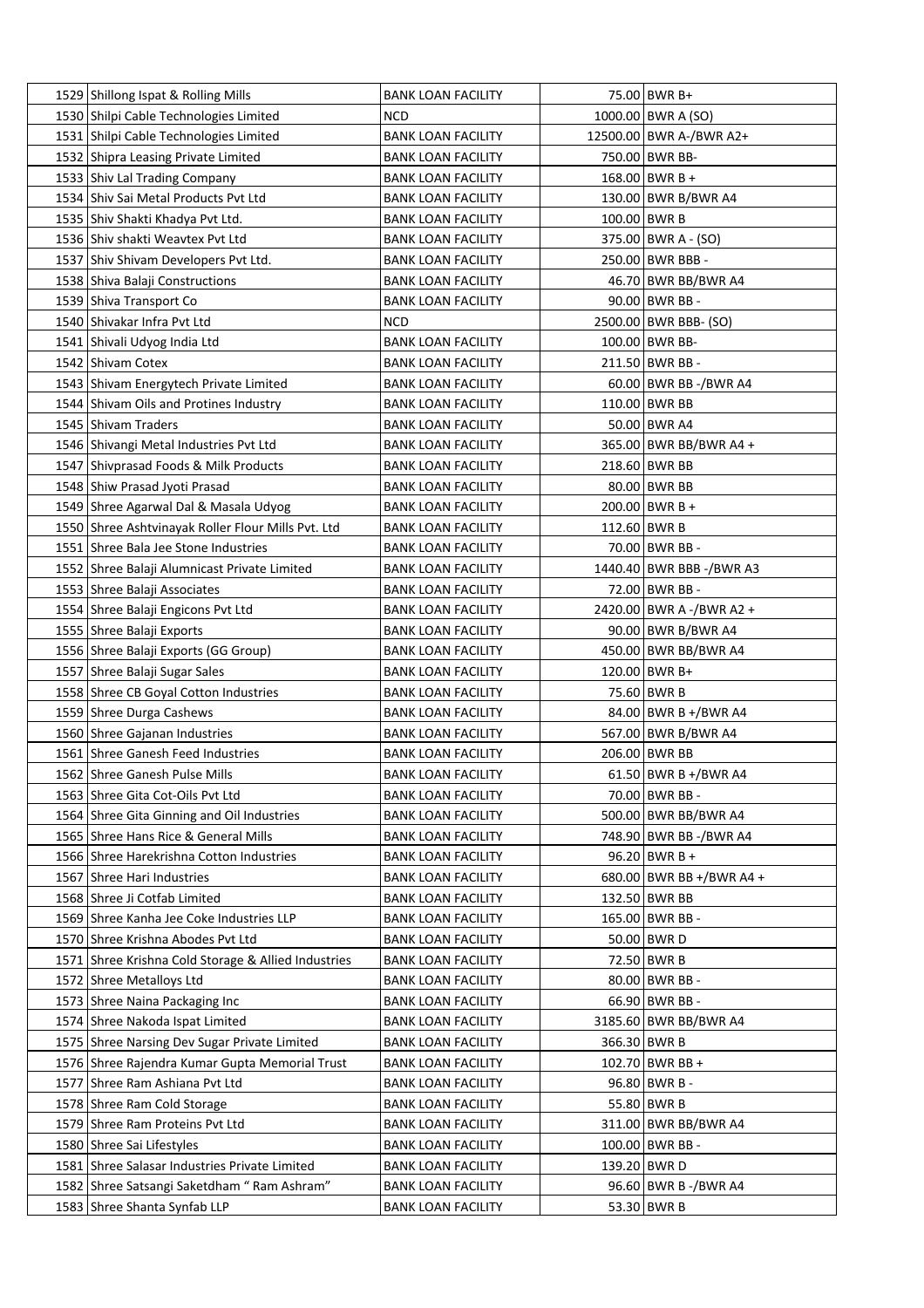| 1584 Shree Siddhnath Cotex Pvt. Ltd                                          | BANK LOAN FACILITY        | 365.60 BWR BB-           |
|------------------------------------------------------------------------------|---------------------------|--------------------------|
| 1585 Shree Uttam Food Products (India) Pvt Ltd                               | <b>BANK LOAN FACILITY</b> | 135.90 BWR B +           |
| 1586 Shree Vali Metals Pvt Ltd                                               | <b>BANK LOAN FACILITY</b> | $60.00$ BWR B +          |
| 1587 Shreenathji Cotgin Pvt Ltd                                              | <b>BANK LOAN FACILITY</b> | 80.00 BWR B+             |
| 1588 Shreyas Cottons (erstwhile Shreyas Cottons Ginnin BANK LOAN FACILITY    |                           | 6.50 BWR A4              |
| 1589 SHRI BAJRANG SEEDS                                                      | BANK LOAN FACILITY        | $120.00$ BWR B +         |
| 1590 Shri Balaji Industries                                                  | <b>BANK LOAN FACILITY</b> | 200.00 BWR B             |
| 1591 Shri Balaji Rollings Private Limited                                    | <b>BANK LOAN FACILITY</b> | 255.00 BWR BB +/BWR A4 + |
| 1592 Shri Ganesh Rice Mill                                                   | <b>BANK LOAN FACILITY</b> | 166.70 BWR B +           |
| 1593 Shri Ganga Traders                                                      | <b>BANK LOAN FACILITY</b> | 90.00 BWR BB -/BWR A4    |
| 1594 Shri Gurudatt Sugars Marketing Pvt Ltd                                  | <b>BANK LOAN FACILITY</b> | 600.00   BWR BBB - (SO)  |
| 1595 Shri Hamika Poultry Farm                                                | BANK LOAN FACILITY        | 53.40 BWR B              |
| 1596 Shri Hiramani Cold Storage Pvt Ltd                                      | <b>BANK LOAN FACILITY</b> | 55.70 BWR B              |
| 1597 Shri Jagannath Sita Educational & Social Developm BANK LOAN FACILITY    |                           | 76.80 BWR BB +           |
| 1598 Shri Kedareshwar Khandsari Udyog                                        | <b>BANK LOAN FACILITY</b> | 70.00 BWR BB             |
| 1599 Shri Khatushyamji Cold Storage LLP                                      | BANK LOAN FACILITY        | 50.30 BWR B              |
| 1600 Shri Krishnakripa Jewellers Pvt Ltd                                     | <b>BANK LOAN FACILITY</b> | $60.00$ BWR B +          |
| 1601 Shri Lakshmi Venkataramana Yajamana Industries                          | <b>BANK LOAN FACILITY</b> | 145.00 BWR BB-           |
| 1602 Shri Lal Bahadur Shastri Research and Training Insti BANK LOAN FACILITY |                           | 65.00 BWR BB -           |
| 1603 Shri Mahavir Bright Steel Udyog                                         | <b>BANK LOAN FACILITY</b> | 80.00 BWR B              |
| 1604 Shri Ram Foods                                                          | BANK LOAN FACILITY        | $100.00$ BWR B +         |
| 1605 Shri Ram Polymers                                                       | <b>BANK LOAN FACILITY</b> | $60.60$ BWR B+           |
| 1606 Shri Ram Rolling Mill                                                   | <b>BANK LOAN FACILITY</b> | 180.80 BWR BB -          |
| 1607 Shri Saptashrungi Company                                               | <b>BANK LOAN FACILITY</b> | 200.00 BWR BB            |
| 1608 Shri Satguru Metalloys Pvt Ltd                                          | <b>BANK LOAN FACILITY</b> | $100.00$ BWR B +         |
| 1609 Shri Shri Maa Educational Charitable Society                            | BANK LOAN FACILITY        | 153.40 BWR BB -          |
| 1610 Shri Shriniwas Traders                                                  | <b>BANK LOAN FACILITY</b> | 150.00 BWR B +           |
| 1611 Shri Vardhman Rice Mills Pvt. Ltd                                       | <b>BANK LOAN FACILITY</b> | 163.10 BWR B             |
| 1612 Shriman Enterprises                                                     | <b>BANK LOAN FACILITY</b> | 360.00 BWR BB -          |
| 1613   Shrinathji Tube Industries                                            | <b>BANK LOAN FACILITY</b> | 55.00 BWR B +            |
| 1614 Shrinathnagri Hospitals Pvt. Ltd                                        | <b>BANK LOAN FACILITY</b> | 55.40 BWR B+             |
| 1615 Shripaper Product (Indore) Private Limited                              | <b>BANK LOAN FACILITY</b> | 140.30 BWR BB -/BWR A4   |
| 1616 Shristi Hotel Private Limited                                           | <b>BANK LOAN FACILITY</b> | 4000.00 BWR BBB          |
| 1617 Shriyan Polymers                                                        | <b>BANK LOAN FACILITY</b> | 57.30 BWR B              |
| 1618 Shubh Arya Steel Pvt Ltd                                                | <b>BANK LOAN FACILITY</b> | 906.50 BWR BB -/BWR A4 + |
| 1619 Shubh Laxmi Ferrum Pvt Ltd                                              | <b>BANK LOAN FACILITY</b> | 130.00 BWR B/BWR A4      |
| 1620 Shubham Cotton Mills Pvt. Ltd                                           | <b>BANK LOAN FACILITY</b> | 161.70 BWR B             |
| 1621 Shubhang Oils Pvt Ltd                                                   | <b>BANK LOAN FACILITY</b> | $85.00$ BWR B +          |
| 1622 Shyam Coal Corporation                                                  | <b>BANK LOAN FACILITY</b> | 140.00 BWR B +           |
| 1623 SIBI Polymers                                                           | <b>BANK LOAN FACILITY</b> | 47.10 BWR BB -/BWR A4    |
| 1624 SIBin Group                                                             | <b>BANK LOAN FACILITY</b> | 65.00 BWR BB             |
| 1625 Sidhivinayak Exports                                                    | <b>BANK LOAN FACILITY</b> | 450.00 BWR BB/BWR A4     |
| 1626 Sifti Rice Mills                                                        | <b>BANK LOAN FACILITY</b> | 219.60 BWR B +/BWR A4    |
| 1627 Signet Industries Ltd                                                   | <b>BANK LOAN FACILITY</b> | 3483.50 BWR BBB+/BWR A2  |
| 1628 Silicon Components Pvt Ltd                                              | <b>BANK LOAN FACILITY</b> | 80.00 BWR B +/BWR A4     |
| 1629 Silk Winds International                                                | <b>BANK LOAN FACILITY</b> | 101.50 BWR B/BWR A4      |
| 1630 Silver Estate Resort                                                    | <b>BANK LOAN FACILITY</b> | 69.90 BWR B              |
| 1631 Silver Spring Spinners India (P) Ltd                                    | <b>BANK LOAN FACILITY</b> | 131.00 BWR B/BWR A4      |
| 1632 Silver Touch Technologies Ltd                                           | <b>BANK LOAN FACILITY</b> | $5.00$ BWR A3+           |
| 1633 Simanto Vitrified LLP                                                   | <b>BANK LOAN FACILITY</b> | 450.00 BWR BB -/BWR A4   |
| 1634 Simpolo Vitrified Private Limited                                       | <b>BANK LOAN FACILITY</b> | 840.00 BWR A -/BWR A2 +  |
| 1635 Sims Ceramic Pvt Ltd                                                    | <b>BANK LOAN FACILITY</b> | 846.40 BWR A-/BWR A2+    |
| 1636 Singh Enterprises                                                       | <b>BANK LOAN FACILITY</b> | 110.00 BWR BB -/BWR A4   |
| 1637 Singhal Industries Pvt Ltd                                              | <b>BANK LOAN FACILITY</b> | 328.80 BWR BB +/BWR A4 + |
| 1638 Singhania Enterprises                                                   | <b>BANK LOAN FACILITY</b> | 240.00 BWR BB -/BWR A4   |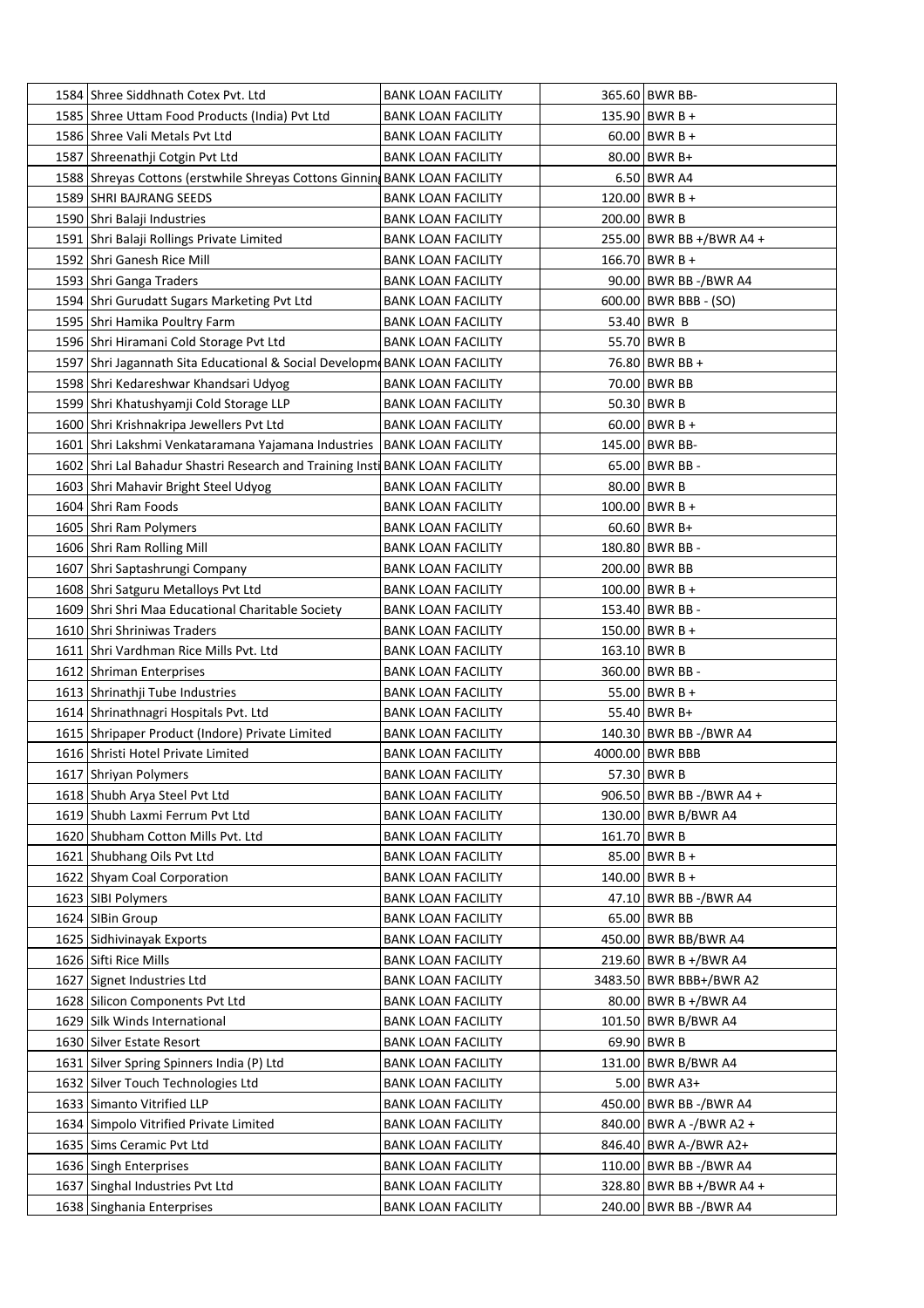| 1639 Singhvi Fashions Pvt Ltd                                              | <b>BANK LOAN FACILITY</b> | $223.00$ BWR B +           |
|----------------------------------------------------------------------------|---------------------------|----------------------------|
| 1640 Singla Industries                                                     | <b>BANK LOAN FACILITY</b> | 111.40 BWR B +             |
| 1641 Sintex Industries Limited                                             | <b>BANK LOAN FACILITY</b> | 67990.50 BWR A/BWR A1      |
| 1642 Sintex-BAPL Ltd                                                       | <b>BANK LOAN FACILITY</b> | 22191.30 BWR AA -/BWR A1 + |
| 1643 Sintex-BAPL Ltd                                                       | <b>NCD</b>                | 2000.00 BWR AA -           |
| 1644 Sintex-BAPL Ltd                                                       | <b>NCD</b>                | 7000.00 BWR AA -           |
| 1645 Siva Automotive Trading Pvt. Ltd                                      | <b>BANK LOAN FACILITY</b> | 193.60 BWR B               |
| 1646 Sivanta Infratech                                                     | <b>BANK LOAN FACILITY</b> | 200.00 BWR B +             |
| 1647 SJ Transformers                                                       | <b>BANK LOAN FACILITY</b> | 200.00 BWR BB-/BWR A4      |
| 1648 SKS Spiral Pipes                                                      | <b>BANK LOAN FACILITY</b> | 101.70 BWR BB -/BWR A4     |
| 1649 SL Oberai Minerals Private Limited                                    | <b>BANK LOAN FACILITY</b> | $105.00$ BWR B +           |
| 1650 Slylandro Power Private Limited                                       | <b>BANK LOAN FACILITY</b> | $87.00$ BWR B +            |
| 1651 SM Dyeing Works                                                       | <b>BANK LOAN FACILITY</b> | 79.60 BWR B                |
| 1652 SM Rolling Works                                                      | <b>BANK LOAN FACILITY</b> | 87.50 BWR BB+/BWR A4+      |
| 1653 SM Shivajirao Narayanrao Nagawade Sahakari Sakh BANK LOAN FACILITY    |                           | 284.50 BWR BBB -           |
| 1654 SMP Textiles Mills Private Limited                                    | <b>BANK LOAN FACILITY</b> | 239.10 BWR BB/BWR A4 +     |
| 1655 SMV Agencies Pvt. Ltd.                                                | <b>BANK LOAN FACILITY</b> | 650.00 BWR A4+             |
| 1656 SN Milk Products Pvt Ltd.                                             | <b>BANK LOAN FACILITY</b> | 576.00 BWR BB +/BWR A4 +   |
| 1657 Sneha Marketing                                                       | <b>BANK LOAN FACILITY</b> | 99.50 BWR B/BWR A4         |
| 1658 Snoozer Bedding Ltd                                                   | <b>BANK LOAN FACILITY</b> | $66.00$ BWR B +            |
|                                                                            |                           | 500.00 BWR C -             |
| 1659 Social Change and Development Trust                                   | <b>BANK LOAN FACILITY</b> |                            |
| 1660 Society Distributors Pvt. Ltd.                                        | <b>BANK LOAN FACILITY</b> | 145.00 BWR BB +/BWR A4 +   |
| 1661 Soham Leisure Venture Pvt Ltd                                         | <b>BANK LOAN FACILITY</b> | 1166.50 BWR BB/BWR A4      |
| 1662 Sohan Industries                                                      | <b>BANK LOAN FACILITY</b> | $82.30$ BWR B +            |
| 1663 Sohan Lal Aggarwal & Sons                                             | <b>BANK LOAN FACILITY</b> | 67.50 BWR B +/BWR A4       |
| 1664 Sonatani Food Industries Pvt Ltd                                      | <b>BANK LOAN FACILITY</b> | 59.50 BWR BB -/BWR A4      |
| 1665 Sony Aircon                                                           | <b>BANK LOAN FACILITY</b> | 120.00 BWR BB -            |
| 1666 South India Bromine and Allied Chemicals Pvt Ltd                      | <b>BANK LOAN FACILITY</b> | 104.20 BWR B/BWR A4        |
| 1667 Sparsh Infratech Pvt. Ltd.                                            | <b>BANK LOAN FACILITY</b> | 898.60 BWR BBB (SO)        |
| 1668 SPL Motors Private Limited                                            | <b>BANK LOAN FACILITY</b> | 145.00 BWR BB              |
| 1669 Sportina Exim Pvt. Ltd                                                | <b>BANK LOAN FACILITY</b> | 100.00 BWR BB -            |
| 1670 Sprit Textiles Pvt. Ltd.                                              | <b>NCD</b>                | $2000.00$ BWR A1 + (SO)    |
| 1671 Sprit Textiles Pvt. Ltd.                                              | <b>NCD</b>                | 15000.00 BWR A (SO)        |
| 1672 Sprit Textiles Pvt. Ltd.                                              | <b>NCD</b>                | 2500.00 BWR AA - (SO)      |
| 1673 Sprit Textiles Pvt. Ltd.                                              | <b>NCD</b>                | 2500.00 BWR AA - (SO)      |
| 1674 Sprit Textiles Pvt. Ltd.                                              | <b>NCD</b>                | 1500.00 BWR AA - (SO)      |
| 1675 Sprit Textiles Pvt. Ltd.                                              | <b>NCD</b>                | $2500.00$ BWR A1 + (SO)    |
| 1676 SR Chaddha Industries Limited                                         | <b>BANK LOAN FACILITY</b> | 1855.00 BWR BBB/BWR A3 +   |
| 1677 SR Transport                                                          | <b>BANK LOAN FACILITY</b> | $120.00$ BWR B +           |
| 1678 Sree Astalaxmi Spinning Mills Private Limited                         | <b>BANK LOAN FACILITY</b> | 420.00 BWR BB +/BWR A4 +   |
| 1679 Sree Enterprises                                                      | <b>BANK LOAN FACILITY</b> | 50.00 BWR BB -             |
| 1680 Sree Siddaganga Hospitals Pvt. Ltd.                                   | <b>BANK LOAN FACILITY</b> | 215.00 BWR BB -            |
| 1681 SREI Equipment Finance Pvt. Ltd.                                      | <b>NCD</b>                | 11000.00 BWR AA+           |
| 1682 SREI Equipment Finance Pvt. Ltd.                                      | <b>NCD</b>                | 11000.00 BWR AA+           |
| 1683 SREI Equipment Finance Pvt. Ltd.                                      | <b>NCD</b>                | 10000.00 BWR AA +          |
| 1684 SREI Infrastructure Finance Ltd.                                      | <b>Commercial Paper</b>   | 25000.00 BWR A1 +          |
| 1685   SREI Infrastructure Finance Ltd.                                    | <b>NCD</b>                | 5000.00 BWR AA +           |
| 1686   SREI Infrastructure Finance Ltd.                                    | <b>NCD</b>                | 15000.00 BWR AA +          |
| 1687 SRG Housing Finance Ltd                                               | <b>NCD</b>                | 250.00 BWR BBB -           |
| 1688 Sri Bala Tripura Sundari Health Care Ltd.                             | <b>BANK LOAN FACILITY</b> | $150.00$ BWR B +           |
| 1689 Sri Duraiappa Enterprises                                             | <b>BANK LOAN FACILITY</b> | $60.00$ BWR B +            |
| 1690 Sri Ganapathy Enterprises                                             | <b>BANK LOAN FACILITY</b> | 202.50 BWR BB              |
| 1691 Sri Ganesh Saw Mill                                                   | <b>BANK LOAN FACILITY</b> | 203.00 BWR B +/BWR A4      |
| 1692 Sri Gayathri Modern Raw & Boiled Rice Mill Private BANK LOAN FACILITY |                           | 265.20 BWR BB              |
| 1693   Sri Guru Ragavendra Enterprises                                     | <b>BANK LOAN FACILITY</b> | 150.00 BWR BB/BWR A4       |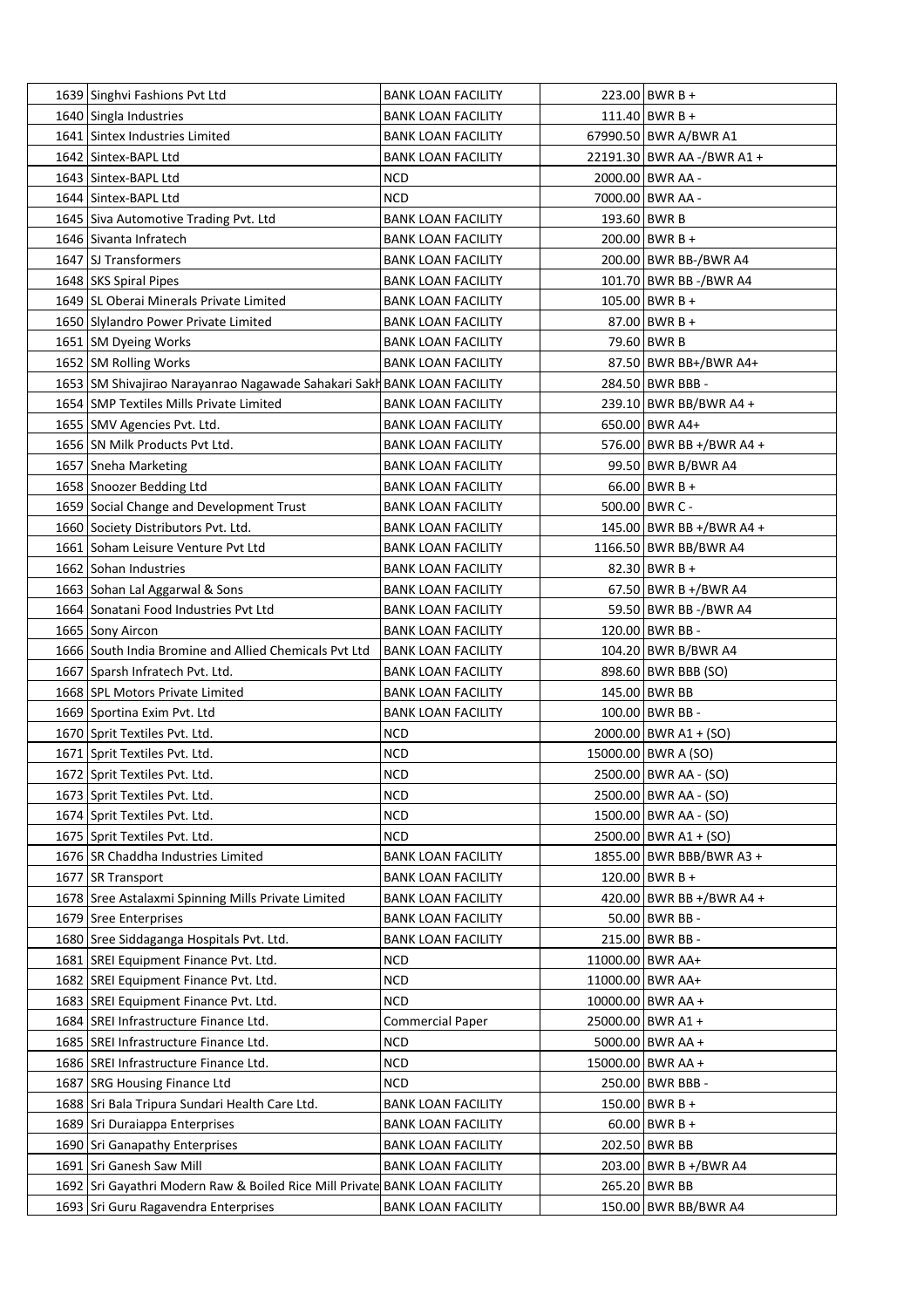| 1695 Sri Jagannath Steel Company<br>450.00 BWR BB/BWR A4<br><b>BANK LOAN FACILITY</b><br>$172.50$ BWR B +<br>1696 Sri Karigiri Food Industries<br><b>BANK LOAN FACILITY</b><br>1697 Sri Koduri Enterprises Pvt Ltd<br>175.00 BWR B+/BWR A4<br><b>BANK LOAN FACILITY</b><br>189.10 BWR B+<br>1698 Sri Krishna Agro Industries<br><b>BANK LOAN FACILITY</b><br>1699 Sri Lakshmi Agencies<br>100.00 BWR B<br><b>BANK LOAN FACILITY</b><br>1700 Sri Lakshmi Educational Foundation<br>$31.60$ BWR B +<br><b>BANK LOAN FACILITY</b><br>115.80 BWR B+<br>1701 Sri Lakshmi Ganapathi Suryateja Modern Rice Mill<br> BANK LOAN FACILITY<br>1702 Sri Lakshmi Saraswathi Cotspin Pvt Limited<br>605.00 BWR BB -/BWR A4<br><b>BANK LOAN FACILITY</b><br>1703 Sri Lakshmi Saraswathi Spintex Limited<br>397.20 BWR BB/BWR A4 +<br>BANK LOAN FACILITY<br>1704 Sri Loganayaki Timber<br>79.00 BWR B +/BWR A4<br><b>BANK LOAN FACILITY</b><br>1705 Sri Meher Chaitanya Modern Rice Mill<br>$60.30$ BWR B +<br>BANK LOAN FACILITY<br>1706 Sri Murali Krishna Traders<br>120.00 BWR A4<br><b>BANK LOAN FACILITY</b><br>1707 Sri Rama Modern & Paraboiled Rice Mill<br>298.30 BWR BB<br><b>BANK LOAN FACILITY</b><br>1708 Sri Ranganatha Enterprises<br><b>BANK LOAN FACILITY</b><br>85.50 BWR B +/BWR A4<br>1709 Sri Siddheshwar Engineers India Pvt Ltd<br>270.00 BWR BB -/BWR A4 +<br><b>BANK LOAN FACILITY</b><br>1710 Sri Venkateshwar Engineering Contractors<br>120.00 BWR B-/BWR A4<br>BANK LOAN FACILITY<br>1711 Sri Venkateswara Exports<br>140.00 BWR A4<br><b>BANK LOAN FACILITY</b><br>1712 Srinivas Export Garments<br>70.00 BWR B +<br><b>BANK LOAN FACILITY</b><br>20.00 BWR A4<br>1713 Srinivasa Rice Industry<br><b>BANK LOAN FACILITY</b><br>1714 Srinivasa Textiles<br>$5.00$ BWR BB -<br><b>BANK LOAN FACILITY</b><br>220.50 BWR BB-<br>1715 Sriya Farms<br>BANK LOAN FACILITY<br>1716 Sriya Farms and Feeds Pvt Ltd<br>278.00 BWR B/BWR A4<br><b>BANK LOAN FACILITY</b><br>1717 SRK APARTMENTS<br>$150.00$ BWR B +<br><b>BANK LOAN FACILITY</b><br>1718 SRM Contractors Private Limited<br>120.00 BWR BB-/BWR A4<br><b>BANK LOAN FACILITY</b><br>3262.30 BWR BBB/BWR A3<br>1719 SRMB Srijan Private Limited<br>BANK LOAN FACILITY<br>740.00 BWR BB +<br>1720 SS Industries<br><b>BANK LOAN FACILITY</b><br>1721 SS Overseas<br>250.00 BWR B +/BWR A4<br><b>BANK LOAN FACILITY</b><br>1722 SS Poultries<br>105.00 BWR B/BWR A4<br><b>BANK LOAN FACILITY</b><br>200.00 BWR BB -<br>1723 Stallion Tyres Limited<br><b>BANK LOAN FACILITY</b><br>1724 Standard Paper & Board India Private Limited<br>$60.00$ BWR B +<br><b>BANK LOAN FACILITY</b><br>1725 Star Educational Books Distributor Pyt Ltd<br>260.00 BWR BB/BWR A4 +<br><b>BANK LOAN FACILITY</b><br>100.00 BWR A4/BWR A2 (SO)<br>1726 Star Hi-Herbs Pvt. Ltd.<br><b>BANK LOAN FACILITY</b><br>526.40 BWR BB/BWR A4<br>1727 Star Rising Energy Pvt Ltd<br><b>BANK LOAN FACILITY</b><br>1728 Star Wines<br>182.50 BWR B+<br><b>BANK LOAN FACILITY</b><br>1729 State Bank of Mysore<br><b>BASEL III- Additional Tier I B</b><br>7000.00 BWR AA+<br>1730 Steelco Ispat Pvt Ltd<br>150.00 BWR BB<br><b>BANK LOAN FACILITY</b><br>1731 Sterling Craft Paper Mill Pvt Ltd<br>145.20 BWR B +/BWR A4<br><b>BANK LOAN FACILITY</b><br>1732 STG Concrete Products<br>$30.60$ BWR B +<br><b>BANK LOAN FACILITY</b><br>55.60 BWR BB -<br>1733 STG Stone Crushers<br><b>BANK LOAN FACILITY</b><br>70.00 BWR B<br>1734 Strawberry Polymers Pvt Ltd<br><b>BANK LOAN FACILITY</b><br>65.00 BWR BB -<br>1735 Styllia Garments<br><b>BANK LOAN FACILITY</b><br>1736 Success Engineers<br><b>BANK LOAN FACILITY</b><br>83.90 BWR BBB - (SO)/BWR A3<br>15.50 BWR A4<br>1737 Sudarshan Auto Electrical Components Pvt. Ltd.<br><b>BANK LOAN FACILITY</b><br>1738 Suhani Trading & Investment Consultants Private LINCD<br>$7000.00$   BWR A + (SO)<br>1739 Sukshetra Infra Projects Pvt Ltd<br>120.00 BWR BB -/BWR A4<br><b>BANK LOAN FACILITY</b><br>1740 Sulthan Retail LLP<br><b>BANK LOAN FACILITY</b><br>$110.00$ BWR B +<br>1741 Sumer Sons Autotech Pvt. Ltd.<br>162.00 BWR B +/BWR A4<br><b>BANK LOAN FACILITY</b><br>1742 Sumer Sons Pvt. Ltd.<br><b>BANK LOAN FACILITY</b><br>230.00 BWR B/BWR A4<br>1743 Sumiran Masterbatch Pvt Ltd<br>144.60 BWR B +/BWR A4<br><b>BANK LOAN FACILITY</b><br>677.10 BWR D<br>1744 Sun Infrastructure Private Limited<br><b>BANK LOAN FACILITY</b><br>551.10 BWR BB -<br>1745 Sun N Wind Infra Energy Pvt Ltd<br><b>BANK LOAN FACILITY</b><br>1746 Sundaram Alternative Investment Fund<br>5000.00   BWR LEVEL1(Aif)<br>ALETERNATIVE INVESTMEN<br>1747 Sunrise Integrated Facility Pvt Ltd.<br><b>BANK LOAN FACILITY</b><br>64.30 BWR BB -/BWR A4<br>1748 Sunrise Technologies<br>64.00 BWR BB -/BWR A4 | 1694 Sri Hari Har Overseas Pvt Ltd | <b>BANK LOAN FACILITY</b> | 903.70 BWR BB + |
|------------------------------------------------------------------------------------------------------------------------------------------------------------------------------------------------------------------------------------------------------------------------------------------------------------------------------------------------------------------------------------------------------------------------------------------------------------------------------------------------------------------------------------------------------------------------------------------------------------------------------------------------------------------------------------------------------------------------------------------------------------------------------------------------------------------------------------------------------------------------------------------------------------------------------------------------------------------------------------------------------------------------------------------------------------------------------------------------------------------------------------------------------------------------------------------------------------------------------------------------------------------------------------------------------------------------------------------------------------------------------------------------------------------------------------------------------------------------------------------------------------------------------------------------------------------------------------------------------------------------------------------------------------------------------------------------------------------------------------------------------------------------------------------------------------------------------------------------------------------------------------------------------------------------------------------------------------------------------------------------------------------------------------------------------------------------------------------------------------------------------------------------------------------------------------------------------------------------------------------------------------------------------------------------------------------------------------------------------------------------------------------------------------------------------------------------------------------------------------------------------------------------------------------------------------------------------------------------------------------------------------------------------------------------------------------------------------------------------------------------------------------------------------------------------------------------------------------------------------------------------------------------------------------------------------------------------------------------------------------------------------------------------------------------------------------------------------------------------------------------------------------------------------------------------------------------------------------------------------------------------------------------------------------------------------------------------------------------------------------------------------------------------------------------------------------------------------------------------------------------------------------------------------------------------------------------------------------------------------------------------------------------------------------------------------------------------------------------------------------------------------------------------------------------------------------------------------------------------------------------------------------------------------------------------------------------------------------------------------------------------------------------------------------------------------------------------------------------------------------------------------------------------------------------------------------------------------------------------------------------------------------------------------------------------------------------------------------------------------------------------------------------------------------------------------------------------------------------------------------------------------------------------------------------------------------------------------------------------------------------------------------------------------------------------------------------------------------------------------------------------------------------------------------|------------------------------------|---------------------------|-----------------|
|                                                                                                                                                                                                                                                                                                                                                                                                                                                                                                                                                                                                                                                                                                                                                                                                                                                                                                                                                                                                                                                                                                                                                                                                                                                                                                                                                                                                                                                                                                                                                                                                                                                                                                                                                                                                                                                                                                                                                                                                                                                                                                                                                                                                                                                                                                                                                                                                                                                                                                                                                                                                                                                                                                                                                                                                                                                                                                                                                                                                                                                                                                                                                                                                                                                                                                                                                                                                                                                                                                                                                                                                                                                                                                                                                                                                                                                                                                                                                                                                                                                                                                                                                                                                                                                                                                                                                                                                                                                                                                                                                                                                                                                                                                                                                                                          |                                    |                           |                 |
|                                                                                                                                                                                                                                                                                                                                                                                                                                                                                                                                                                                                                                                                                                                                                                                                                                                                                                                                                                                                                                                                                                                                                                                                                                                                                                                                                                                                                                                                                                                                                                                                                                                                                                                                                                                                                                                                                                                                                                                                                                                                                                                                                                                                                                                                                                                                                                                                                                                                                                                                                                                                                                                                                                                                                                                                                                                                                                                                                                                                                                                                                                                                                                                                                                                                                                                                                                                                                                                                                                                                                                                                                                                                                                                                                                                                                                                                                                                                                                                                                                                                                                                                                                                                                                                                                                                                                                                                                                                                                                                                                                                                                                                                                                                                                                                          |                                    |                           |                 |
|                                                                                                                                                                                                                                                                                                                                                                                                                                                                                                                                                                                                                                                                                                                                                                                                                                                                                                                                                                                                                                                                                                                                                                                                                                                                                                                                                                                                                                                                                                                                                                                                                                                                                                                                                                                                                                                                                                                                                                                                                                                                                                                                                                                                                                                                                                                                                                                                                                                                                                                                                                                                                                                                                                                                                                                                                                                                                                                                                                                                                                                                                                                                                                                                                                                                                                                                                                                                                                                                                                                                                                                                                                                                                                                                                                                                                                                                                                                                                                                                                                                                                                                                                                                                                                                                                                                                                                                                                                                                                                                                                                                                                                                                                                                                                                                          |                                    |                           |                 |
|                                                                                                                                                                                                                                                                                                                                                                                                                                                                                                                                                                                                                                                                                                                                                                                                                                                                                                                                                                                                                                                                                                                                                                                                                                                                                                                                                                                                                                                                                                                                                                                                                                                                                                                                                                                                                                                                                                                                                                                                                                                                                                                                                                                                                                                                                                                                                                                                                                                                                                                                                                                                                                                                                                                                                                                                                                                                                                                                                                                                                                                                                                                                                                                                                                                                                                                                                                                                                                                                                                                                                                                                                                                                                                                                                                                                                                                                                                                                                                                                                                                                                                                                                                                                                                                                                                                                                                                                                                                                                                                                                                                                                                                                                                                                                                                          |                                    |                           |                 |
|                                                                                                                                                                                                                                                                                                                                                                                                                                                                                                                                                                                                                                                                                                                                                                                                                                                                                                                                                                                                                                                                                                                                                                                                                                                                                                                                                                                                                                                                                                                                                                                                                                                                                                                                                                                                                                                                                                                                                                                                                                                                                                                                                                                                                                                                                                                                                                                                                                                                                                                                                                                                                                                                                                                                                                                                                                                                                                                                                                                                                                                                                                                                                                                                                                                                                                                                                                                                                                                                                                                                                                                                                                                                                                                                                                                                                                                                                                                                                                                                                                                                                                                                                                                                                                                                                                                                                                                                                                                                                                                                                                                                                                                                                                                                                                                          |                                    |                           |                 |
|                                                                                                                                                                                                                                                                                                                                                                                                                                                                                                                                                                                                                                                                                                                                                                                                                                                                                                                                                                                                                                                                                                                                                                                                                                                                                                                                                                                                                                                                                                                                                                                                                                                                                                                                                                                                                                                                                                                                                                                                                                                                                                                                                                                                                                                                                                                                                                                                                                                                                                                                                                                                                                                                                                                                                                                                                                                                                                                                                                                                                                                                                                                                                                                                                                                                                                                                                                                                                                                                                                                                                                                                                                                                                                                                                                                                                                                                                                                                                                                                                                                                                                                                                                                                                                                                                                                                                                                                                                                                                                                                                                                                                                                                                                                                                                                          |                                    |                           |                 |
|                                                                                                                                                                                                                                                                                                                                                                                                                                                                                                                                                                                                                                                                                                                                                                                                                                                                                                                                                                                                                                                                                                                                                                                                                                                                                                                                                                                                                                                                                                                                                                                                                                                                                                                                                                                                                                                                                                                                                                                                                                                                                                                                                                                                                                                                                                                                                                                                                                                                                                                                                                                                                                                                                                                                                                                                                                                                                                                                                                                                                                                                                                                                                                                                                                                                                                                                                                                                                                                                                                                                                                                                                                                                                                                                                                                                                                                                                                                                                                                                                                                                                                                                                                                                                                                                                                                                                                                                                                                                                                                                                                                                                                                                                                                                                                                          |                                    |                           |                 |
|                                                                                                                                                                                                                                                                                                                                                                                                                                                                                                                                                                                                                                                                                                                                                                                                                                                                                                                                                                                                                                                                                                                                                                                                                                                                                                                                                                                                                                                                                                                                                                                                                                                                                                                                                                                                                                                                                                                                                                                                                                                                                                                                                                                                                                                                                                                                                                                                                                                                                                                                                                                                                                                                                                                                                                                                                                                                                                                                                                                                                                                                                                                                                                                                                                                                                                                                                                                                                                                                                                                                                                                                                                                                                                                                                                                                                                                                                                                                                                                                                                                                                                                                                                                                                                                                                                                                                                                                                                                                                                                                                                                                                                                                                                                                                                                          |                                    |                           |                 |
|                                                                                                                                                                                                                                                                                                                                                                                                                                                                                                                                                                                                                                                                                                                                                                                                                                                                                                                                                                                                                                                                                                                                                                                                                                                                                                                                                                                                                                                                                                                                                                                                                                                                                                                                                                                                                                                                                                                                                                                                                                                                                                                                                                                                                                                                                                                                                                                                                                                                                                                                                                                                                                                                                                                                                                                                                                                                                                                                                                                                                                                                                                                                                                                                                                                                                                                                                                                                                                                                                                                                                                                                                                                                                                                                                                                                                                                                                                                                                                                                                                                                                                                                                                                                                                                                                                                                                                                                                                                                                                                                                                                                                                                                                                                                                                                          |                                    |                           |                 |
|                                                                                                                                                                                                                                                                                                                                                                                                                                                                                                                                                                                                                                                                                                                                                                                                                                                                                                                                                                                                                                                                                                                                                                                                                                                                                                                                                                                                                                                                                                                                                                                                                                                                                                                                                                                                                                                                                                                                                                                                                                                                                                                                                                                                                                                                                                                                                                                                                                                                                                                                                                                                                                                                                                                                                                                                                                                                                                                                                                                                                                                                                                                                                                                                                                                                                                                                                                                                                                                                                                                                                                                                                                                                                                                                                                                                                                                                                                                                                                                                                                                                                                                                                                                                                                                                                                                                                                                                                                                                                                                                                                                                                                                                                                                                                                                          |                                    |                           |                 |
|                                                                                                                                                                                                                                                                                                                                                                                                                                                                                                                                                                                                                                                                                                                                                                                                                                                                                                                                                                                                                                                                                                                                                                                                                                                                                                                                                                                                                                                                                                                                                                                                                                                                                                                                                                                                                                                                                                                                                                                                                                                                                                                                                                                                                                                                                                                                                                                                                                                                                                                                                                                                                                                                                                                                                                                                                                                                                                                                                                                                                                                                                                                                                                                                                                                                                                                                                                                                                                                                                                                                                                                                                                                                                                                                                                                                                                                                                                                                                                                                                                                                                                                                                                                                                                                                                                                                                                                                                                                                                                                                                                                                                                                                                                                                                                                          |                                    |                           |                 |
|                                                                                                                                                                                                                                                                                                                                                                                                                                                                                                                                                                                                                                                                                                                                                                                                                                                                                                                                                                                                                                                                                                                                                                                                                                                                                                                                                                                                                                                                                                                                                                                                                                                                                                                                                                                                                                                                                                                                                                                                                                                                                                                                                                                                                                                                                                                                                                                                                                                                                                                                                                                                                                                                                                                                                                                                                                                                                                                                                                                                                                                                                                                                                                                                                                                                                                                                                                                                                                                                                                                                                                                                                                                                                                                                                                                                                                                                                                                                                                                                                                                                                                                                                                                                                                                                                                                                                                                                                                                                                                                                                                                                                                                                                                                                                                                          |                                    |                           |                 |
|                                                                                                                                                                                                                                                                                                                                                                                                                                                                                                                                                                                                                                                                                                                                                                                                                                                                                                                                                                                                                                                                                                                                                                                                                                                                                                                                                                                                                                                                                                                                                                                                                                                                                                                                                                                                                                                                                                                                                                                                                                                                                                                                                                                                                                                                                                                                                                                                                                                                                                                                                                                                                                                                                                                                                                                                                                                                                                                                                                                                                                                                                                                                                                                                                                                                                                                                                                                                                                                                                                                                                                                                                                                                                                                                                                                                                                                                                                                                                                                                                                                                                                                                                                                                                                                                                                                                                                                                                                                                                                                                                                                                                                                                                                                                                                                          |                                    |                           |                 |
|                                                                                                                                                                                                                                                                                                                                                                                                                                                                                                                                                                                                                                                                                                                                                                                                                                                                                                                                                                                                                                                                                                                                                                                                                                                                                                                                                                                                                                                                                                                                                                                                                                                                                                                                                                                                                                                                                                                                                                                                                                                                                                                                                                                                                                                                                                                                                                                                                                                                                                                                                                                                                                                                                                                                                                                                                                                                                                                                                                                                                                                                                                                                                                                                                                                                                                                                                                                                                                                                                                                                                                                                                                                                                                                                                                                                                                                                                                                                                                                                                                                                                                                                                                                                                                                                                                                                                                                                                                                                                                                                                                                                                                                                                                                                                                                          |                                    |                           |                 |
|                                                                                                                                                                                                                                                                                                                                                                                                                                                                                                                                                                                                                                                                                                                                                                                                                                                                                                                                                                                                                                                                                                                                                                                                                                                                                                                                                                                                                                                                                                                                                                                                                                                                                                                                                                                                                                                                                                                                                                                                                                                                                                                                                                                                                                                                                                                                                                                                                                                                                                                                                                                                                                                                                                                                                                                                                                                                                                                                                                                                                                                                                                                                                                                                                                                                                                                                                                                                                                                                                                                                                                                                                                                                                                                                                                                                                                                                                                                                                                                                                                                                                                                                                                                                                                                                                                                                                                                                                                                                                                                                                                                                                                                                                                                                                                                          |                                    |                           |                 |
|                                                                                                                                                                                                                                                                                                                                                                                                                                                                                                                                                                                                                                                                                                                                                                                                                                                                                                                                                                                                                                                                                                                                                                                                                                                                                                                                                                                                                                                                                                                                                                                                                                                                                                                                                                                                                                                                                                                                                                                                                                                                                                                                                                                                                                                                                                                                                                                                                                                                                                                                                                                                                                                                                                                                                                                                                                                                                                                                                                                                                                                                                                                                                                                                                                                                                                                                                                                                                                                                                                                                                                                                                                                                                                                                                                                                                                                                                                                                                                                                                                                                                                                                                                                                                                                                                                                                                                                                                                                                                                                                                                                                                                                                                                                                                                                          |                                    |                           |                 |
|                                                                                                                                                                                                                                                                                                                                                                                                                                                                                                                                                                                                                                                                                                                                                                                                                                                                                                                                                                                                                                                                                                                                                                                                                                                                                                                                                                                                                                                                                                                                                                                                                                                                                                                                                                                                                                                                                                                                                                                                                                                                                                                                                                                                                                                                                                                                                                                                                                                                                                                                                                                                                                                                                                                                                                                                                                                                                                                                                                                                                                                                                                                                                                                                                                                                                                                                                                                                                                                                                                                                                                                                                                                                                                                                                                                                                                                                                                                                                                                                                                                                                                                                                                                                                                                                                                                                                                                                                                                                                                                                                                                                                                                                                                                                                                                          |                                    |                           |                 |
|                                                                                                                                                                                                                                                                                                                                                                                                                                                                                                                                                                                                                                                                                                                                                                                                                                                                                                                                                                                                                                                                                                                                                                                                                                                                                                                                                                                                                                                                                                                                                                                                                                                                                                                                                                                                                                                                                                                                                                                                                                                                                                                                                                                                                                                                                                                                                                                                                                                                                                                                                                                                                                                                                                                                                                                                                                                                                                                                                                                                                                                                                                                                                                                                                                                                                                                                                                                                                                                                                                                                                                                                                                                                                                                                                                                                                                                                                                                                                                                                                                                                                                                                                                                                                                                                                                                                                                                                                                                                                                                                                                                                                                                                                                                                                                                          |                                    |                           |                 |
|                                                                                                                                                                                                                                                                                                                                                                                                                                                                                                                                                                                                                                                                                                                                                                                                                                                                                                                                                                                                                                                                                                                                                                                                                                                                                                                                                                                                                                                                                                                                                                                                                                                                                                                                                                                                                                                                                                                                                                                                                                                                                                                                                                                                                                                                                                                                                                                                                                                                                                                                                                                                                                                                                                                                                                                                                                                                                                                                                                                                                                                                                                                                                                                                                                                                                                                                                                                                                                                                                                                                                                                                                                                                                                                                                                                                                                                                                                                                                                                                                                                                                                                                                                                                                                                                                                                                                                                                                                                                                                                                                                                                                                                                                                                                                                                          |                                    |                           |                 |
|                                                                                                                                                                                                                                                                                                                                                                                                                                                                                                                                                                                                                                                                                                                                                                                                                                                                                                                                                                                                                                                                                                                                                                                                                                                                                                                                                                                                                                                                                                                                                                                                                                                                                                                                                                                                                                                                                                                                                                                                                                                                                                                                                                                                                                                                                                                                                                                                                                                                                                                                                                                                                                                                                                                                                                                                                                                                                                                                                                                                                                                                                                                                                                                                                                                                                                                                                                                                                                                                                                                                                                                                                                                                                                                                                                                                                                                                                                                                                                                                                                                                                                                                                                                                                                                                                                                                                                                                                                                                                                                                                                                                                                                                                                                                                                                          |                                    |                           |                 |
|                                                                                                                                                                                                                                                                                                                                                                                                                                                                                                                                                                                                                                                                                                                                                                                                                                                                                                                                                                                                                                                                                                                                                                                                                                                                                                                                                                                                                                                                                                                                                                                                                                                                                                                                                                                                                                                                                                                                                                                                                                                                                                                                                                                                                                                                                                                                                                                                                                                                                                                                                                                                                                                                                                                                                                                                                                                                                                                                                                                                                                                                                                                                                                                                                                                                                                                                                                                                                                                                                                                                                                                                                                                                                                                                                                                                                                                                                                                                                                                                                                                                                                                                                                                                                                                                                                                                                                                                                                                                                                                                                                                                                                                                                                                                                                                          |                                    |                           |                 |
|                                                                                                                                                                                                                                                                                                                                                                                                                                                                                                                                                                                                                                                                                                                                                                                                                                                                                                                                                                                                                                                                                                                                                                                                                                                                                                                                                                                                                                                                                                                                                                                                                                                                                                                                                                                                                                                                                                                                                                                                                                                                                                                                                                                                                                                                                                                                                                                                                                                                                                                                                                                                                                                                                                                                                                                                                                                                                                                                                                                                                                                                                                                                                                                                                                                                                                                                                                                                                                                                                                                                                                                                                                                                                                                                                                                                                                                                                                                                                                                                                                                                                                                                                                                                                                                                                                                                                                                                                                                                                                                                                                                                                                                                                                                                                                                          |                                    |                           |                 |
|                                                                                                                                                                                                                                                                                                                                                                                                                                                                                                                                                                                                                                                                                                                                                                                                                                                                                                                                                                                                                                                                                                                                                                                                                                                                                                                                                                                                                                                                                                                                                                                                                                                                                                                                                                                                                                                                                                                                                                                                                                                                                                                                                                                                                                                                                                                                                                                                                                                                                                                                                                                                                                                                                                                                                                                                                                                                                                                                                                                                                                                                                                                                                                                                                                                                                                                                                                                                                                                                                                                                                                                                                                                                                                                                                                                                                                                                                                                                                                                                                                                                                                                                                                                                                                                                                                                                                                                                                                                                                                                                                                                                                                                                                                                                                                                          |                                    |                           |                 |
|                                                                                                                                                                                                                                                                                                                                                                                                                                                                                                                                                                                                                                                                                                                                                                                                                                                                                                                                                                                                                                                                                                                                                                                                                                                                                                                                                                                                                                                                                                                                                                                                                                                                                                                                                                                                                                                                                                                                                                                                                                                                                                                                                                                                                                                                                                                                                                                                                                                                                                                                                                                                                                                                                                                                                                                                                                                                                                                                                                                                                                                                                                                                                                                                                                                                                                                                                                                                                                                                                                                                                                                                                                                                                                                                                                                                                                                                                                                                                                                                                                                                                                                                                                                                                                                                                                                                                                                                                                                                                                                                                                                                                                                                                                                                                                                          |                                    |                           |                 |
|                                                                                                                                                                                                                                                                                                                                                                                                                                                                                                                                                                                                                                                                                                                                                                                                                                                                                                                                                                                                                                                                                                                                                                                                                                                                                                                                                                                                                                                                                                                                                                                                                                                                                                                                                                                                                                                                                                                                                                                                                                                                                                                                                                                                                                                                                                                                                                                                                                                                                                                                                                                                                                                                                                                                                                                                                                                                                                                                                                                                                                                                                                                                                                                                                                                                                                                                                                                                                                                                                                                                                                                                                                                                                                                                                                                                                                                                                                                                                                                                                                                                                                                                                                                                                                                                                                                                                                                                                                                                                                                                                                                                                                                                                                                                                                                          |                                    |                           |                 |
|                                                                                                                                                                                                                                                                                                                                                                                                                                                                                                                                                                                                                                                                                                                                                                                                                                                                                                                                                                                                                                                                                                                                                                                                                                                                                                                                                                                                                                                                                                                                                                                                                                                                                                                                                                                                                                                                                                                                                                                                                                                                                                                                                                                                                                                                                                                                                                                                                                                                                                                                                                                                                                                                                                                                                                                                                                                                                                                                                                                                                                                                                                                                                                                                                                                                                                                                                                                                                                                                                                                                                                                                                                                                                                                                                                                                                                                                                                                                                                                                                                                                                                                                                                                                                                                                                                                                                                                                                                                                                                                                                                                                                                                                                                                                                                                          |                                    |                           |                 |
|                                                                                                                                                                                                                                                                                                                                                                                                                                                                                                                                                                                                                                                                                                                                                                                                                                                                                                                                                                                                                                                                                                                                                                                                                                                                                                                                                                                                                                                                                                                                                                                                                                                                                                                                                                                                                                                                                                                                                                                                                                                                                                                                                                                                                                                                                                                                                                                                                                                                                                                                                                                                                                                                                                                                                                                                                                                                                                                                                                                                                                                                                                                                                                                                                                                                                                                                                                                                                                                                                                                                                                                                                                                                                                                                                                                                                                                                                                                                                                                                                                                                                                                                                                                                                                                                                                                                                                                                                                                                                                                                                                                                                                                                                                                                                                                          |                                    |                           |                 |
|                                                                                                                                                                                                                                                                                                                                                                                                                                                                                                                                                                                                                                                                                                                                                                                                                                                                                                                                                                                                                                                                                                                                                                                                                                                                                                                                                                                                                                                                                                                                                                                                                                                                                                                                                                                                                                                                                                                                                                                                                                                                                                                                                                                                                                                                                                                                                                                                                                                                                                                                                                                                                                                                                                                                                                                                                                                                                                                                                                                                                                                                                                                                                                                                                                                                                                                                                                                                                                                                                                                                                                                                                                                                                                                                                                                                                                                                                                                                                                                                                                                                                                                                                                                                                                                                                                                                                                                                                                                                                                                                                                                                                                                                                                                                                                                          |                                    |                           |                 |
|                                                                                                                                                                                                                                                                                                                                                                                                                                                                                                                                                                                                                                                                                                                                                                                                                                                                                                                                                                                                                                                                                                                                                                                                                                                                                                                                                                                                                                                                                                                                                                                                                                                                                                                                                                                                                                                                                                                                                                                                                                                                                                                                                                                                                                                                                                                                                                                                                                                                                                                                                                                                                                                                                                                                                                                                                                                                                                                                                                                                                                                                                                                                                                                                                                                                                                                                                                                                                                                                                                                                                                                                                                                                                                                                                                                                                                                                                                                                                                                                                                                                                                                                                                                                                                                                                                                                                                                                                                                                                                                                                                                                                                                                                                                                                                                          |                                    |                           |                 |
|                                                                                                                                                                                                                                                                                                                                                                                                                                                                                                                                                                                                                                                                                                                                                                                                                                                                                                                                                                                                                                                                                                                                                                                                                                                                                                                                                                                                                                                                                                                                                                                                                                                                                                                                                                                                                                                                                                                                                                                                                                                                                                                                                                                                                                                                                                                                                                                                                                                                                                                                                                                                                                                                                                                                                                                                                                                                                                                                                                                                                                                                                                                                                                                                                                                                                                                                                                                                                                                                                                                                                                                                                                                                                                                                                                                                                                                                                                                                                                                                                                                                                                                                                                                                                                                                                                                                                                                                                                                                                                                                                                                                                                                                                                                                                                                          |                                    |                           |                 |
|                                                                                                                                                                                                                                                                                                                                                                                                                                                                                                                                                                                                                                                                                                                                                                                                                                                                                                                                                                                                                                                                                                                                                                                                                                                                                                                                                                                                                                                                                                                                                                                                                                                                                                                                                                                                                                                                                                                                                                                                                                                                                                                                                                                                                                                                                                                                                                                                                                                                                                                                                                                                                                                                                                                                                                                                                                                                                                                                                                                                                                                                                                                                                                                                                                                                                                                                                                                                                                                                                                                                                                                                                                                                                                                                                                                                                                                                                                                                                                                                                                                                                                                                                                                                                                                                                                                                                                                                                                                                                                                                                                                                                                                                                                                                                                                          |                                    |                           |                 |
|                                                                                                                                                                                                                                                                                                                                                                                                                                                                                                                                                                                                                                                                                                                                                                                                                                                                                                                                                                                                                                                                                                                                                                                                                                                                                                                                                                                                                                                                                                                                                                                                                                                                                                                                                                                                                                                                                                                                                                                                                                                                                                                                                                                                                                                                                                                                                                                                                                                                                                                                                                                                                                                                                                                                                                                                                                                                                                                                                                                                                                                                                                                                                                                                                                                                                                                                                                                                                                                                                                                                                                                                                                                                                                                                                                                                                                                                                                                                                                                                                                                                                                                                                                                                                                                                                                                                                                                                                                                                                                                                                                                                                                                                                                                                                                                          |                                    |                           |                 |
|                                                                                                                                                                                                                                                                                                                                                                                                                                                                                                                                                                                                                                                                                                                                                                                                                                                                                                                                                                                                                                                                                                                                                                                                                                                                                                                                                                                                                                                                                                                                                                                                                                                                                                                                                                                                                                                                                                                                                                                                                                                                                                                                                                                                                                                                                                                                                                                                                                                                                                                                                                                                                                                                                                                                                                                                                                                                                                                                                                                                                                                                                                                                                                                                                                                                                                                                                                                                                                                                                                                                                                                                                                                                                                                                                                                                                                                                                                                                                                                                                                                                                                                                                                                                                                                                                                                                                                                                                                                                                                                                                                                                                                                                                                                                                                                          |                                    |                           |                 |
|                                                                                                                                                                                                                                                                                                                                                                                                                                                                                                                                                                                                                                                                                                                                                                                                                                                                                                                                                                                                                                                                                                                                                                                                                                                                                                                                                                                                                                                                                                                                                                                                                                                                                                                                                                                                                                                                                                                                                                                                                                                                                                                                                                                                                                                                                                                                                                                                                                                                                                                                                                                                                                                                                                                                                                                                                                                                                                                                                                                                                                                                                                                                                                                                                                                                                                                                                                                                                                                                                                                                                                                                                                                                                                                                                                                                                                                                                                                                                                                                                                                                                                                                                                                                                                                                                                                                                                                                                                                                                                                                                                                                                                                                                                                                                                                          |                                    |                           |                 |
|                                                                                                                                                                                                                                                                                                                                                                                                                                                                                                                                                                                                                                                                                                                                                                                                                                                                                                                                                                                                                                                                                                                                                                                                                                                                                                                                                                                                                                                                                                                                                                                                                                                                                                                                                                                                                                                                                                                                                                                                                                                                                                                                                                                                                                                                                                                                                                                                                                                                                                                                                                                                                                                                                                                                                                                                                                                                                                                                                                                                                                                                                                                                                                                                                                                                                                                                                                                                                                                                                                                                                                                                                                                                                                                                                                                                                                                                                                                                                                                                                                                                                                                                                                                                                                                                                                                                                                                                                                                                                                                                                                                                                                                                                                                                                                                          |                                    |                           |                 |
|                                                                                                                                                                                                                                                                                                                                                                                                                                                                                                                                                                                                                                                                                                                                                                                                                                                                                                                                                                                                                                                                                                                                                                                                                                                                                                                                                                                                                                                                                                                                                                                                                                                                                                                                                                                                                                                                                                                                                                                                                                                                                                                                                                                                                                                                                                                                                                                                                                                                                                                                                                                                                                                                                                                                                                                                                                                                                                                                                                                                                                                                                                                                                                                                                                                                                                                                                                                                                                                                                                                                                                                                                                                                                                                                                                                                                                                                                                                                                                                                                                                                                                                                                                                                                                                                                                                                                                                                                                                                                                                                                                                                                                                                                                                                                                                          |                                    |                           |                 |
|                                                                                                                                                                                                                                                                                                                                                                                                                                                                                                                                                                                                                                                                                                                                                                                                                                                                                                                                                                                                                                                                                                                                                                                                                                                                                                                                                                                                                                                                                                                                                                                                                                                                                                                                                                                                                                                                                                                                                                                                                                                                                                                                                                                                                                                                                                                                                                                                                                                                                                                                                                                                                                                                                                                                                                                                                                                                                                                                                                                                                                                                                                                                                                                                                                                                                                                                                                                                                                                                                                                                                                                                                                                                                                                                                                                                                                                                                                                                                                                                                                                                                                                                                                                                                                                                                                                                                                                                                                                                                                                                                                                                                                                                                                                                                                                          |                                    |                           |                 |
|                                                                                                                                                                                                                                                                                                                                                                                                                                                                                                                                                                                                                                                                                                                                                                                                                                                                                                                                                                                                                                                                                                                                                                                                                                                                                                                                                                                                                                                                                                                                                                                                                                                                                                                                                                                                                                                                                                                                                                                                                                                                                                                                                                                                                                                                                                                                                                                                                                                                                                                                                                                                                                                                                                                                                                                                                                                                                                                                                                                                                                                                                                                                                                                                                                                                                                                                                                                                                                                                                                                                                                                                                                                                                                                                                                                                                                                                                                                                                                                                                                                                                                                                                                                                                                                                                                                                                                                                                                                                                                                                                                                                                                                                                                                                                                                          |                                    |                           |                 |
|                                                                                                                                                                                                                                                                                                                                                                                                                                                                                                                                                                                                                                                                                                                                                                                                                                                                                                                                                                                                                                                                                                                                                                                                                                                                                                                                                                                                                                                                                                                                                                                                                                                                                                                                                                                                                                                                                                                                                                                                                                                                                                                                                                                                                                                                                                                                                                                                                                                                                                                                                                                                                                                                                                                                                                                                                                                                                                                                                                                                                                                                                                                                                                                                                                                                                                                                                                                                                                                                                                                                                                                                                                                                                                                                                                                                                                                                                                                                                                                                                                                                                                                                                                                                                                                                                                                                                                                                                                                                                                                                                                                                                                                                                                                                                                                          |                                    |                           |                 |
|                                                                                                                                                                                                                                                                                                                                                                                                                                                                                                                                                                                                                                                                                                                                                                                                                                                                                                                                                                                                                                                                                                                                                                                                                                                                                                                                                                                                                                                                                                                                                                                                                                                                                                                                                                                                                                                                                                                                                                                                                                                                                                                                                                                                                                                                                                                                                                                                                                                                                                                                                                                                                                                                                                                                                                                                                                                                                                                                                                                                                                                                                                                                                                                                                                                                                                                                                                                                                                                                                                                                                                                                                                                                                                                                                                                                                                                                                                                                                                                                                                                                                                                                                                                                                                                                                                                                                                                                                                                                                                                                                                                                                                                                                                                                                                                          |                                    |                           |                 |
|                                                                                                                                                                                                                                                                                                                                                                                                                                                                                                                                                                                                                                                                                                                                                                                                                                                                                                                                                                                                                                                                                                                                                                                                                                                                                                                                                                                                                                                                                                                                                                                                                                                                                                                                                                                                                                                                                                                                                                                                                                                                                                                                                                                                                                                                                                                                                                                                                                                                                                                                                                                                                                                                                                                                                                                                                                                                                                                                                                                                                                                                                                                                                                                                                                                                                                                                                                                                                                                                                                                                                                                                                                                                                                                                                                                                                                                                                                                                                                                                                                                                                                                                                                                                                                                                                                                                                                                                                                                                                                                                                                                                                                                                                                                                                                                          |                                    |                           |                 |
|                                                                                                                                                                                                                                                                                                                                                                                                                                                                                                                                                                                                                                                                                                                                                                                                                                                                                                                                                                                                                                                                                                                                                                                                                                                                                                                                                                                                                                                                                                                                                                                                                                                                                                                                                                                                                                                                                                                                                                                                                                                                                                                                                                                                                                                                                                                                                                                                                                                                                                                                                                                                                                                                                                                                                                                                                                                                                                                                                                                                                                                                                                                                                                                                                                                                                                                                                                                                                                                                                                                                                                                                                                                                                                                                                                                                                                                                                                                                                                                                                                                                                                                                                                                                                                                                                                                                                                                                                                                                                                                                                                                                                                                                                                                                                                                          |                                    |                           |                 |
|                                                                                                                                                                                                                                                                                                                                                                                                                                                                                                                                                                                                                                                                                                                                                                                                                                                                                                                                                                                                                                                                                                                                                                                                                                                                                                                                                                                                                                                                                                                                                                                                                                                                                                                                                                                                                                                                                                                                                                                                                                                                                                                                                                                                                                                                                                                                                                                                                                                                                                                                                                                                                                                                                                                                                                                                                                                                                                                                                                                                                                                                                                                                                                                                                                                                                                                                                                                                                                                                                                                                                                                                                                                                                                                                                                                                                                                                                                                                                                                                                                                                                                                                                                                                                                                                                                                                                                                                                                                                                                                                                                                                                                                                                                                                                                                          |                                    |                           |                 |
|                                                                                                                                                                                                                                                                                                                                                                                                                                                                                                                                                                                                                                                                                                                                                                                                                                                                                                                                                                                                                                                                                                                                                                                                                                                                                                                                                                                                                                                                                                                                                                                                                                                                                                                                                                                                                                                                                                                                                                                                                                                                                                                                                                                                                                                                                                                                                                                                                                                                                                                                                                                                                                                                                                                                                                                                                                                                                                                                                                                                                                                                                                                                                                                                                                                                                                                                                                                                                                                                                                                                                                                                                                                                                                                                                                                                                                                                                                                                                                                                                                                                                                                                                                                                                                                                                                                                                                                                                                                                                                                                                                                                                                                                                                                                                                                          |                                    |                           |                 |
|                                                                                                                                                                                                                                                                                                                                                                                                                                                                                                                                                                                                                                                                                                                                                                                                                                                                                                                                                                                                                                                                                                                                                                                                                                                                                                                                                                                                                                                                                                                                                                                                                                                                                                                                                                                                                                                                                                                                                                                                                                                                                                                                                                                                                                                                                                                                                                                                                                                                                                                                                                                                                                                                                                                                                                                                                                                                                                                                                                                                                                                                                                                                                                                                                                                                                                                                                                                                                                                                                                                                                                                                                                                                                                                                                                                                                                                                                                                                                                                                                                                                                                                                                                                                                                                                                                                                                                                                                                                                                                                                                                                                                                                                                                                                                                                          |                                    |                           |                 |
|                                                                                                                                                                                                                                                                                                                                                                                                                                                                                                                                                                                                                                                                                                                                                                                                                                                                                                                                                                                                                                                                                                                                                                                                                                                                                                                                                                                                                                                                                                                                                                                                                                                                                                                                                                                                                                                                                                                                                                                                                                                                                                                                                                                                                                                                                                                                                                                                                                                                                                                                                                                                                                                                                                                                                                                                                                                                                                                                                                                                                                                                                                                                                                                                                                                                                                                                                                                                                                                                                                                                                                                                                                                                                                                                                                                                                                                                                                                                                                                                                                                                                                                                                                                                                                                                                                                                                                                                                                                                                                                                                                                                                                                                                                                                                                                          |                                    |                           |                 |
|                                                                                                                                                                                                                                                                                                                                                                                                                                                                                                                                                                                                                                                                                                                                                                                                                                                                                                                                                                                                                                                                                                                                                                                                                                                                                                                                                                                                                                                                                                                                                                                                                                                                                                                                                                                                                                                                                                                                                                                                                                                                                                                                                                                                                                                                                                                                                                                                                                                                                                                                                                                                                                                                                                                                                                                                                                                                                                                                                                                                                                                                                                                                                                                                                                                                                                                                                                                                                                                                                                                                                                                                                                                                                                                                                                                                                                                                                                                                                                                                                                                                                                                                                                                                                                                                                                                                                                                                                                                                                                                                                                                                                                                                                                                                                                                          |                                    |                           |                 |
|                                                                                                                                                                                                                                                                                                                                                                                                                                                                                                                                                                                                                                                                                                                                                                                                                                                                                                                                                                                                                                                                                                                                                                                                                                                                                                                                                                                                                                                                                                                                                                                                                                                                                                                                                                                                                                                                                                                                                                                                                                                                                                                                                                                                                                                                                                                                                                                                                                                                                                                                                                                                                                                                                                                                                                                                                                                                                                                                                                                                                                                                                                                                                                                                                                                                                                                                                                                                                                                                                                                                                                                                                                                                                                                                                                                                                                                                                                                                                                                                                                                                                                                                                                                                                                                                                                                                                                                                                                                                                                                                                                                                                                                                                                                                                                                          |                                    |                           |                 |
|                                                                                                                                                                                                                                                                                                                                                                                                                                                                                                                                                                                                                                                                                                                                                                                                                                                                                                                                                                                                                                                                                                                                                                                                                                                                                                                                                                                                                                                                                                                                                                                                                                                                                                                                                                                                                                                                                                                                                                                                                                                                                                                                                                                                                                                                                                                                                                                                                                                                                                                                                                                                                                                                                                                                                                                                                                                                                                                                                                                                                                                                                                                                                                                                                                                                                                                                                                                                                                                                                                                                                                                                                                                                                                                                                                                                                                                                                                                                                                                                                                                                                                                                                                                                                                                                                                                                                                                                                                                                                                                                                                                                                                                                                                                                                                                          |                                    |                           |                 |
|                                                                                                                                                                                                                                                                                                                                                                                                                                                                                                                                                                                                                                                                                                                                                                                                                                                                                                                                                                                                                                                                                                                                                                                                                                                                                                                                                                                                                                                                                                                                                                                                                                                                                                                                                                                                                                                                                                                                                                                                                                                                                                                                                                                                                                                                                                                                                                                                                                                                                                                                                                                                                                                                                                                                                                                                                                                                                                                                                                                                                                                                                                                                                                                                                                                                                                                                                                                                                                                                                                                                                                                                                                                                                                                                                                                                                                                                                                                                                                                                                                                                                                                                                                                                                                                                                                                                                                                                                                                                                                                                                                                                                                                                                                                                                                                          |                                    |                           |                 |
|                                                                                                                                                                                                                                                                                                                                                                                                                                                                                                                                                                                                                                                                                                                                                                                                                                                                                                                                                                                                                                                                                                                                                                                                                                                                                                                                                                                                                                                                                                                                                                                                                                                                                                                                                                                                                                                                                                                                                                                                                                                                                                                                                                                                                                                                                                                                                                                                                                                                                                                                                                                                                                                                                                                                                                                                                                                                                                                                                                                                                                                                                                                                                                                                                                                                                                                                                                                                                                                                                                                                                                                                                                                                                                                                                                                                                                                                                                                                                                                                                                                                                                                                                                                                                                                                                                                                                                                                                                                                                                                                                                                                                                                                                                                                                                                          |                                    |                           |                 |
|                                                                                                                                                                                                                                                                                                                                                                                                                                                                                                                                                                                                                                                                                                                                                                                                                                                                                                                                                                                                                                                                                                                                                                                                                                                                                                                                                                                                                                                                                                                                                                                                                                                                                                                                                                                                                                                                                                                                                                                                                                                                                                                                                                                                                                                                                                                                                                                                                                                                                                                                                                                                                                                                                                                                                                                                                                                                                                                                                                                                                                                                                                                                                                                                                                                                                                                                                                                                                                                                                                                                                                                                                                                                                                                                                                                                                                                                                                                                                                                                                                                                                                                                                                                                                                                                                                                                                                                                                                                                                                                                                                                                                                                                                                                                                                                          |                                    |                           |                 |
|                                                                                                                                                                                                                                                                                                                                                                                                                                                                                                                                                                                                                                                                                                                                                                                                                                                                                                                                                                                                                                                                                                                                                                                                                                                                                                                                                                                                                                                                                                                                                                                                                                                                                                                                                                                                                                                                                                                                                                                                                                                                                                                                                                                                                                                                                                                                                                                                                                                                                                                                                                                                                                                                                                                                                                                                                                                                                                                                                                                                                                                                                                                                                                                                                                                                                                                                                                                                                                                                                                                                                                                                                                                                                                                                                                                                                                                                                                                                                                                                                                                                                                                                                                                                                                                                                                                                                                                                                                                                                                                                                                                                                                                                                                                                                                                          |                                    |                           |                 |
|                                                                                                                                                                                                                                                                                                                                                                                                                                                                                                                                                                                                                                                                                                                                                                                                                                                                                                                                                                                                                                                                                                                                                                                                                                                                                                                                                                                                                                                                                                                                                                                                                                                                                                                                                                                                                                                                                                                                                                                                                                                                                                                                                                                                                                                                                                                                                                                                                                                                                                                                                                                                                                                                                                                                                                                                                                                                                                                                                                                                                                                                                                                                                                                                                                                                                                                                                                                                                                                                                                                                                                                                                                                                                                                                                                                                                                                                                                                                                                                                                                                                                                                                                                                                                                                                                                                                                                                                                                                                                                                                                                                                                                                                                                                                                                                          |                                    | <b>BANK LOAN FACILITY</b> |                 |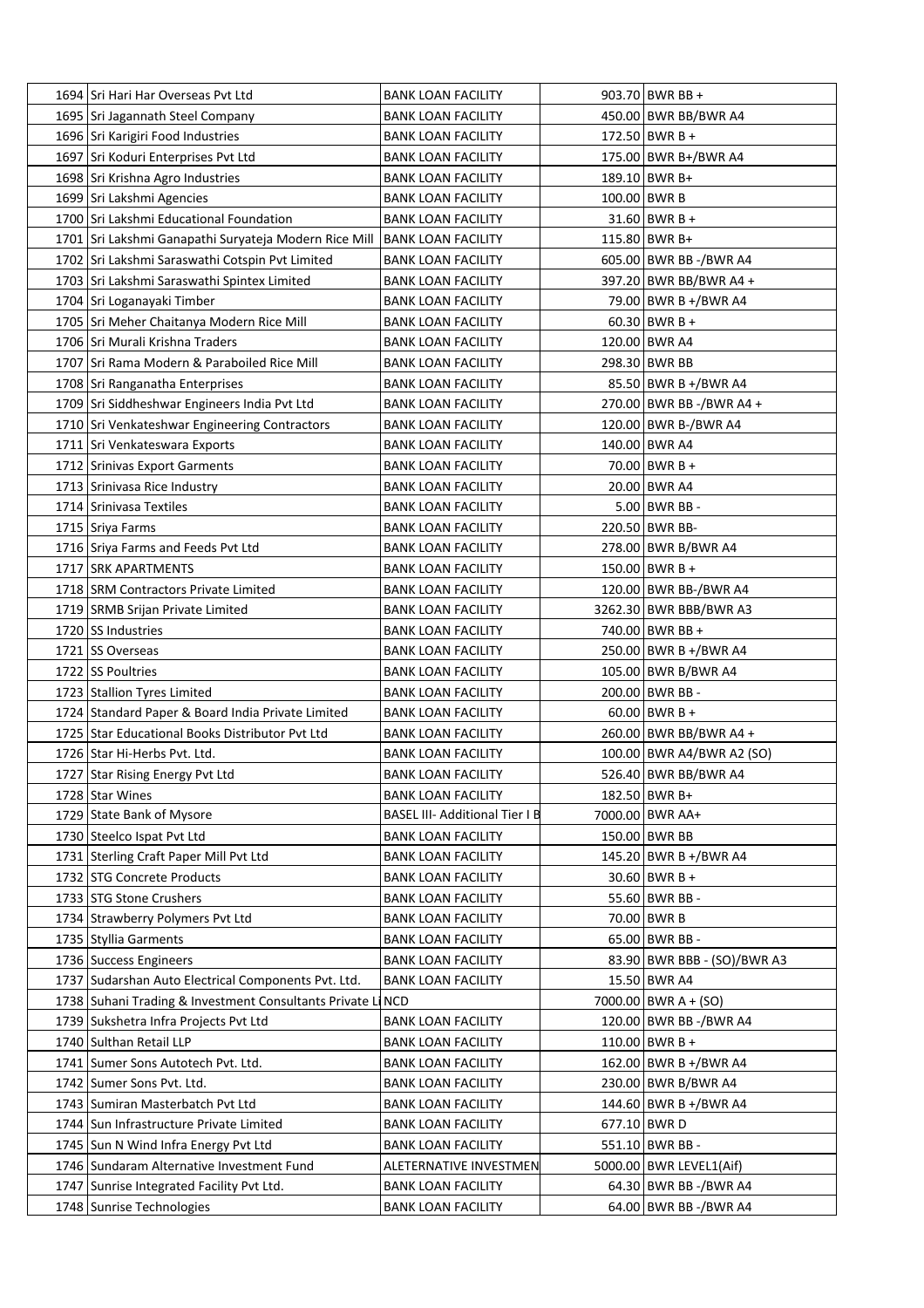| 1749 Sunrise Victuals Pvt Ltd                                            | <b>BANK LOAN FACILITY</b> | 100.00 BWR BB -             |
|--------------------------------------------------------------------------|---------------------------|-----------------------------|
| 1750 Sunshine Builders                                                   | <b>BANK LOAN FACILITY</b> | 67.00 BWR B                 |
| 1751 Suntrack Commerce Pvt Ltd                                           | <b>NCD</b>                | 450.00   BWR AA - (SO)      |
| 1752 Super Hoze Industries Private Limited                               | <b>BANK LOAN FACILITY</b> | $60.00$ BWR BB +/BWR A4 +   |
| 1753 Supermint Exports Pvt. Ltd                                          | <b>BANK LOAN FACILITY</b> | 279.90 BWR BB/BWR A4        |
| 1754 Supertech Limited                                                   | <b>BANK LOAN FACILITY</b> | 18664.40 BWR BB -           |
| 1755 Supple Tek Industries Pvt. Ltd                                      | <b>BANK LOAN FACILITY</b> | 2500.00 BWR BBB +/BWR A2    |
| 1756 Supreme & Company Private Limited                                   | <b>BANK LOAN FACILITY</b> | 3048.00 BWR BBB/BWR A3      |
| 1757 Supreme Paper Mills Ltd                                             | <b>BANK LOAN FACILITY</b> | 135.00 BWR BB +/BWR A4 +    |
| 1758 Supriya Spinning Mills Pvt Ltd                                      | <b>BANK LOAN FACILITY</b> | 748.80 BWR BB/BWR A4        |
| 1759 Surabhi Holiday Inn Pvt Ltd                                         | <b>BANK LOAN FACILITY</b> | 50.00 BWR BB -              |
| 1760 Suraj Viniyog Pvt Ltd                                               | NCD                       | 600.00   BWR AA - (SO)      |
| 1761 Suraksha Asset Reconstruction Private Limited                       | <b>BANK LOAN FACILITY</b> | 4000.00 BWR A -             |
| 1762 Suraksha Realty Limited                                             | <b>BANK LOAN FACILITY</b> | 130.00 BWR BBB (SO)         |
| 1763   Surana Metacast India Pvt Ltd                                     | <b>BANK LOAN FACILITY</b> | 157.50 BWR B +/BWR A4       |
| 1764 Suresh Kumar and Brothers                                           | <b>BANK LOAN FACILITY</b> | 137.00 BWR B +              |
| 1765 Suresh Press Works                                                  | <b>BANK LOAN FACILITY</b> | 50.00 BWR A4+               |
| 1766 Suryakrupa Construction Private Limited                             | <b>BANK LOAN FACILITY</b> | 1900.00 BWR BBB+ (SO)       |
| 1767 Suyambu Projects                                                    | <b>BANK LOAN FACILITY</b> | 150.00 BWR BB -             |
| 1768 SV Agro Foods Pvt. Ltd                                              | <b>BANK LOAN FACILITY</b> | 77.50 BWR B                 |
| 1769 SVM Oil Mills Pvt. Ltd.                                             | <b>BANK LOAN FACILITY</b> | 100.00 BWR B                |
|                                                                          |                           |                             |
| 1770 SVP Global Ventures Limited                                         | <b>BANK LOAN FACILITY</b> | 800.00 BWR BBB -/BWR A3     |
| 1771 SVS Hospitals Pvt. Ltd                                              | <b>BANK LOAN FACILITY</b> | 120.40 BWR BB -             |
| 1772 Swagat Infrastructure Pvt. Ltd                                      | <b>BANK LOAN FACILITY</b> | 650.00   BWR BB+            |
| 1773 Swastik Builders                                                    | <b>BANK LOAN FACILITY</b> | $100.00$ BWR B +            |
| 1774 Swati Menthol & Allied Chemicals Ltd                                | <b>BANK LOAN FACILITY</b> | 2894.20 BWR BBB/BWR A3+     |
| 1775 Swati Sandhya Procon LLP                                            | <b>BANK LOAN FACILITY</b> | 1100.00 BWR BBB -           |
| 1776 Synergy Green Industries Private Limited                            | <b>BANK LOAN FACILITY</b> | 610.40 BWR BB/BWR A4 +      |
| 1777   Systemair India Private Limited                                   | <b>BANK LOAN FACILITY</b> | 120.00 BWR BBB -/BWR A3     |
| 1778 Talampally Rubbers Pvt Ltd                                          | <b>BANK LOAN FACILITY</b> | 60.00 BWR B +/BWR A4        |
| 1779 Talwalkars Better Value Fitness Ltd                                 | NCD                       | 300.00 BWR AA               |
| 1780 Tamil Nadu Transmission Corporation Ltd                             | <b>BANK LOAN FACILITY</b> | $50.00$ BWR A3 +            |
| 1781 Tan Singh Chouhan                                                   | <b>BANK LOAN FACILITY</b> | 295.00 BWR BB -/BWR A4      |
| 1782 Tangent Construction India Pvt Ltd                                  | <b>BANK LOAN FACILITY</b> | 140.00 BWR BB               |
| 1783 Tanglin Developments Ltd.                                           | <b>NCD</b>                | 750.00 BWR A + (SO)         |
| 1784 Tanglin Developments Ltd.                                           | <b>NCD</b>                | $500.00$ BWR A - (SO)       |
| 1785 Tanwar Industries                                                   | <b>BANK LOAN FACILITY</b> | 119.00 BWR BB -/BWR A4      |
| 1786 Tap Engineering                                                     | <b>BANK LOAN FACILITY</b> | 121.90 BWR B+/BWR A4        |
| 1787 Taparia Textiles Pvt Ltd                                            | <b>BANK LOAN FACILITY</b> | $80.20$ BWR B +             |
| 1788 Tara Chand Rice Mills Pvt. Ltd                                      | <b>BANK LOAN FACILITY</b> | 930.00 BWR BBB -/BWR A3     |
| 1789 Tarun Realtors P Ltd.                                               | <b>BANK LOAN FACILITY</b> | 3500.00 BWR BBB             |
| 1790 TBEA Energy (India) Pvt Ltd                                         | <b>BANK LOAN FACILITY</b> | 9000.00 BWR BBB +/BWR A2    |
| 1791 TC Agro Food Industries                                             | <b>BANK LOAN FACILITY</b> | 450.00 BWR BB +             |
| 1792   TDI Infratech Ltd                                                 | <b>BANK LOAN FACILITY</b> | 5851.20 BWR BB -            |
| 1793 Techno India College of Technology                                  | <b>BANK LOAN FACILITY</b> | 1.70 BWR A4                 |
| 1794 Teerthanker Mahaveer Institute of Management & BANK LOAN FACILITY   |                           | 4199.00 BWR BBB +/BWR A3 +  |
| 1795 Teja Builders                                                       | <b>BANK LOAN FACILITY</b> | 50.00 BWR BB -              |
| 1796 Teknow Overseas Pvt Ltd                                             | <b>BANK LOAN FACILITY</b> | 140.00 BWR BB -/BWR A4      |
| 1797 Telangana State Power Generation Corporation Ltd BANK LOAN FACILITY |                           | 23000.00 BWR A + (SO)/BWR A |
| 1798 Telexcell Information System Limited                                | <b>BANK LOAN FACILITY</b> | 300.00 BWR BB +/BWR A4 +    |
| 1799 Tezpur Institute Of Medical Sciences Pvt Ltd                        | <b>BANK LOAN FACILITY</b> | 136.00 BWR BB -             |
| 1800 Thakkarsons Roll Forming Pvt Ltd                                    | <b>BANK LOAN FACILITY</b> | 328.80 BWR BB +/BWR A4 +    |
| 1801 Thames Steels Pvt Ltd                                               | <b>BANK LOAN FACILITY</b> | 440.00 BWR B +/BWR A4       |
| 1802 Thangam Green Energy                                                | <b>BANK LOAN FACILITY</b> | 60.00 BWR B                 |
| 1803 The Government Telecommunication Employees C BANK LOAN FACILITY     |                           | 6900.00 BWR BB +            |
|                                                                          |                           |                             |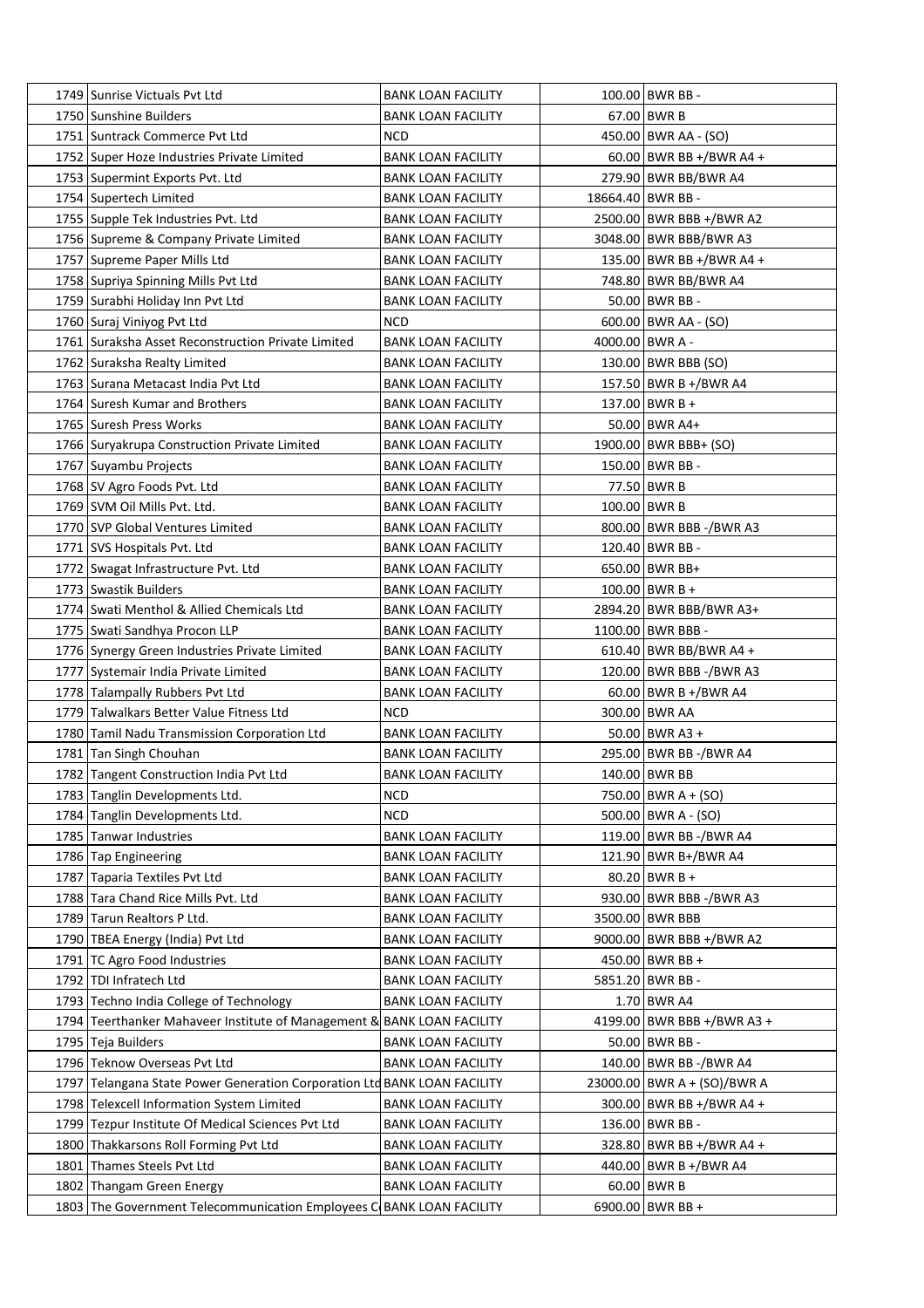| 1804 The Great Eastern Shipping Co. Ltd.            |                                                                             | <b>NCD</b>                            |                 | 6000.00 BWR AAA           |
|-----------------------------------------------------|-----------------------------------------------------------------------------|---------------------------------------|-----------------|---------------------------|
| 1805 The Highland Produce Co Ltd                    |                                                                             | BANK LOAN FACILITY                    |                 | 245.50 BWR BB -/BWR A4    |
| 1806 The Jammu and Kashmir Bank Ltd.                |                                                                             | <b>BASEL III Compliant Tier II B</b>  | 10000.00 BWR AA |                           |
| 1807 The Maitri Metals Pvt. Ltd                     |                                                                             | <b>BANK LOAN FACILITY</b>             |                 | 100.00 BWR BB -/BWR A4    |
| 1808 The Safire Industries                          |                                                                             | <b>BANK LOAN FACILITY</b>             |                 | 60.00 BWR D/BWR D         |
| 1809 The Safire Offset Printers                     |                                                                             | BANK LOAN FACILITY                    |                 | 170.00 BWR D/BWR D        |
| 1810 The Web Knit Fashion                           |                                                                             | BANK LOAN FACILITY                    |                 | $20.00$ BWR B             |
| 1811 Tipson Cycles Pvt. Ltd                         |                                                                             | <b>BANK LOAN FACILITY</b>             |                 | 90.00 BWR A4              |
| 1812 Tirual Bortimon Tea Estate Private Limited     |                                                                             | <b>BANK LOAN FACILITY</b>             |                 | 290.60 BWR D              |
|                                                     | 1813 Tiruchirapalli Engineering and Technology Cluster                      | <b>BANK LOAN FACILITY</b>             |                 | 356.00 BWR D              |
| 1814 Tirupati Build-Con Private Limited             |                                                                             | <b>BANK LOAN FACILITY</b>             |                 | 900.00 BWR BBB/BWR A3     |
| 1815 Tirupati Commodities Impex Private Limited     |                                                                             | <b>BANK LOAN FACILITY</b>             |                 | 591.70 BWR BBB-/BWR A3    |
| 1816 Titanium Vitrified Pvt Ltd                     |                                                                             | <b>BANK LOAN FACILITY</b>             |                 | 250.00 BWR BB-/BWR A4     |
| 1817   TK Engineering Consortium Private Limited    |                                                                             | <b>BANK LOAN FACILITY</b>             |                 | 2800.00 BWR A-/BWR A2+    |
| 1818   TK International Ltd                         |                                                                             | <b>BANK LOAN FACILITY</b>             |                 | 127.10 BWR BB -/BWR A4    |
| 1819 TK Toll Road Private Limited                   |                                                                             | <b>BANK LOAN FACILITY</b>             |                 | 3061.90 BWR BBB           |
| 1820 TMA Infrastructure Private Limited             |                                                                             | <b>BANK LOAN FACILITY</b>             |                 | 150.00 BWR D              |
| 1821 TMI Healthcare Pvt Ltd                         |                                                                             | <b>BANK LOAN FACILITY</b>             |                 | 340.00 BWR BBB -          |
| 1822 Tomar Construction Company                     |                                                                             | <b>BANK LOAN FACILITY</b>             |                 | 280.00 BWR BB -/BWR A4 +  |
| 1823 TOPS People Services Pvt Ltd                   |                                                                             | <b>BANK LOAN FACILITY</b>             |                 | 450.00 BWR BBB-           |
| 1824   Tota Utpannagala Marata Sahakara Sangha N    |                                                                             | <b>BANK LOAN FACILITY</b>             |                 | 80.00 BWR A3              |
| 1825 Total Environment Construction Private Limited |                                                                             | <b>NCD</b>                            |                 | 1350.00 BWR BB            |
| 1826 Tridev Cement & Steel Private Limited          |                                                                             | <b>BANK LOAN FACILITY</b>             |                 | 80.00 BWR B               |
| 1827 Trimula Industries Limited                     |                                                                             | <b>BANK LOAN FACILITY</b>             |                 | 3258.00 BWR BB/BWR A4     |
| 1828 Tripathi Hospital Private Limited              |                                                                             | <b>BANK LOAN FACILITY</b>             |                 | $234.10$ BWR B +          |
| 1829 Tripura Automotives Private Limited            |                                                                             | BANK LOAN FACILITY                    |                 | $55.00$ BWR B +           |
| 1830 Tripurari Agro Private Limited                 |                                                                             | <b>BANK LOAN FACILITY</b>             |                 | 226.10   BWR BB -         |
| 1831 Trishla Cotton & General Mill Pvt Ltd          |                                                                             | <b>BANK LOAN FACILITY</b>             |                 | 60.00 BWR B/BWR A4        |
| 1832 Trishul Exotic Pvt. Ltd                        |                                                                             | <b>BANK LOAN FACILITY</b>             |                 | 205.00 BWR A4 +           |
| 1833 True Value Infrabuild LLP                      |                                                                             | <b>BANK LOAN FACILITY</b>             |                 | 500.00 BWR BB+            |
| 1834 Trumboo Industries Pvt. Ltd                    |                                                                             | BANK LOAN FACILITY                    |                 | 853.10 BWR BB -/BWR A4    |
| 1835 Tulsi Ram & Co                                 |                                                                             | <b>BANK LOAN FACILITY</b>             |                 | 145.00 BWR B/BWR A4       |
| 1836 Tulsun Resources Ltd.                          |                                                                             | <b>BANK LOAN FACILITY</b>             |                 | 150.00 BWR BB/BWR A4 +    |
| 1837 TVS Credit Services Ltd.                       |                                                                             | Innovative Perpetual Debt I           |                 | $1000.00$ BWR A +         |
| 1838 U Phase Infra Projects Private Limited         |                                                                             | <b>NCD</b>                            |                 | 700.00 BWR AA - (SO)      |
| 1839 Uday Shankar Prasad                            |                                                                             | <b>BANK LOAN FACILITY</b>             |                 | $50.00$ BWR B             |
| 1840 Ujjayani Highways Private Limited              |                                                                             | <b>BANK LOAN FACILITY</b>             |                 | 869.40 BWR BBB - (SO)     |
| 1841 UMA Kraftpaper Pvt Ltd.                        |                                                                             | <b>BANK LOAN FACILITY</b>             |                 | 145.10 BWR B/BWR A4       |
| 1842 Umashree Rice Mills Pvt. Ltd.                  |                                                                             | <b>BANK LOAN FACILITY</b>             |                 | 20.00 BWR A4              |
| 1843 Unicon Engineers                               |                                                                             | BANK LOAN FACILITY                    |                 | 129.50 BWR B +/BWR A4     |
| 1844 Unicon Shelters Pvt. Ltd.                      |                                                                             | <b>NCD</b>                            |                 | 450.00 BWR B              |
| 1845 Uniglobal Papers Pvt Ltd                       |                                                                             | <b>BANK LOAN FACILITY</b>             |                 | 185.00 BWR BB/BWR A4      |
| 1846 Unimax Chemicals Pvt Ltd                       |                                                                             | <b>BANK LOAN FACILITY</b>             |                 | 271.10 BWR BB +/BWR A4 +  |
| 1847 Union Bank of India                            |                                                                             | <b>BASEL III- Additional Tier I B</b> |                 | 10000.00 BWR AA+          |
| 1848 Unique Chains Private Limited                  |                                                                             | <b>BANK LOAN FACILITY</b>             |                 | 140.00 BWR BB -/BWR A4    |
| 1849 Unique Infra Engineers & Edifices Pvt Ltd      |                                                                             | <b>BANK LOAN FACILITY</b>             |                 | $60.00$ BWR B             |
| 1850 Unique Multi Films Virudhunagar Pvt Ltd        |                                                                             | <b>BANK LOAN FACILITY</b>             |                 | 192.00 BWR B +/BWR A4     |
| 1851 Unique Polypack                                |                                                                             | <b>BANK LOAN FACILITY</b>             |                 | 85.00 BWR BB-/BWR A4      |
| 1852 Unistar Oils Private Limited                   |                                                                             | <b>BANK LOAN FACILITY</b>             |                 | 400.00 BWR BB -/BWR A4    |
| 1853 United India Insurance Company Limited         |                                                                             | <b>NCD</b>                            |                 | 9000.00 BWR AAA           |
|                                                     | 1854 Universal Hotels Pvt Ltd (Erstwhile Universal Impor BANK LOAN FACILITY |                                       |                 | 1225.70 BWR BB +/BWR A4 + |
| 1855 Universal Seaport Pvt Ltd                      |                                                                             | <b>BANK LOAN FACILITY</b>             |                 | 197.20 BWR B +            |
| 1856 UP Power Corporation Ltd                       |                                                                             | <b>NCD</b>                            |                 | 54930.00 BWR AA - (SO)    |
| 1857 UP Power Corporation Ltd                       |                                                                             | <b>NCD</b>                            |                 | 45000.00 BWR AA - (SO)    |
|                                                     | 1858 Uralungal Labour Contract Co-operative Society Ltd BANK LOAN FACILITY  |                                       |                 | 1500.00 BWR BB +          |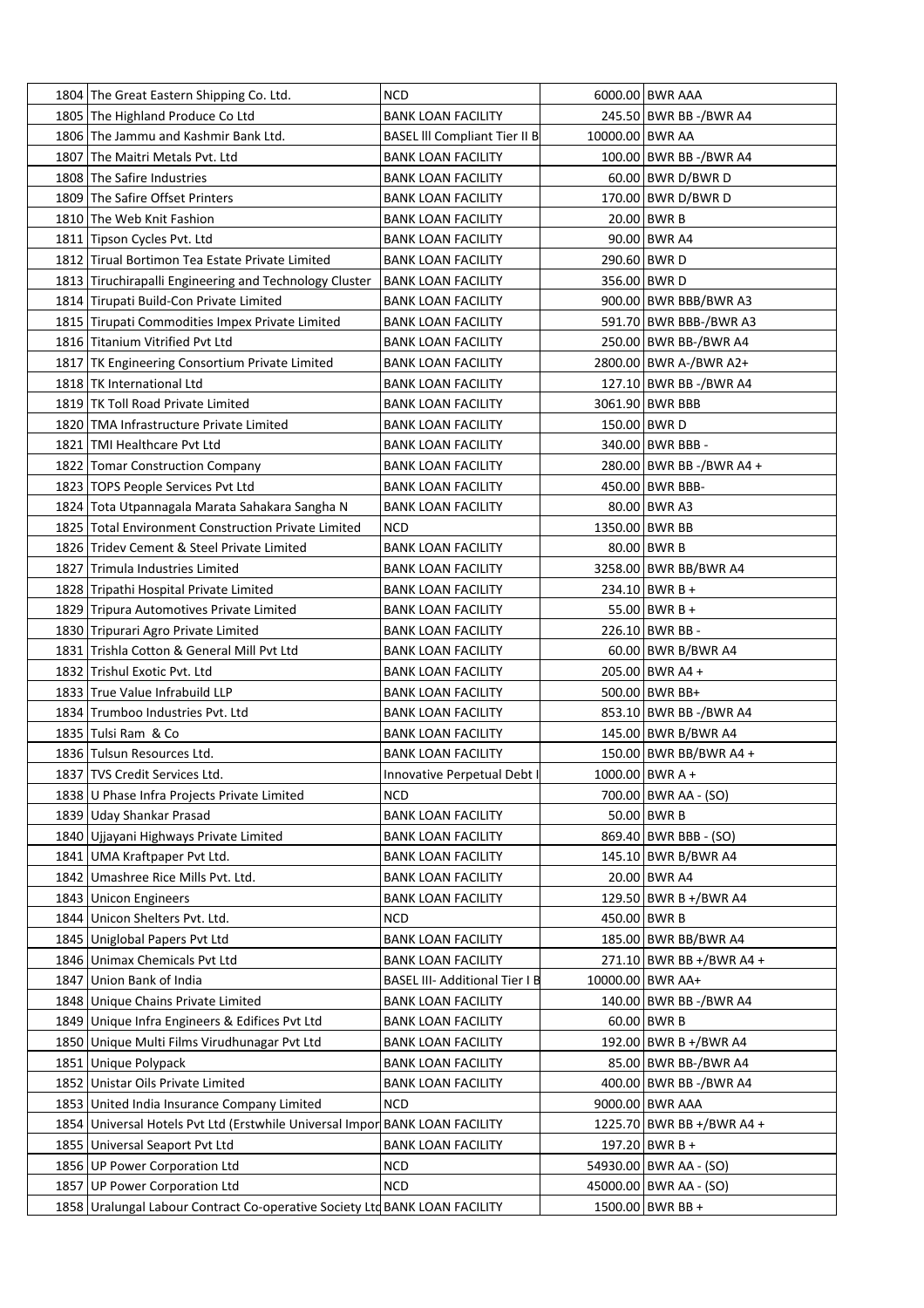|      | 1859 Urban Living Finance Pvt Ltd                                           | BANK LOAN FACILITY                                     |               | 120.00 BWR BB                                   |
|------|-----------------------------------------------------------------------------|--------------------------------------------------------|---------------|-------------------------------------------------|
|      | 1860 Usha Constructions                                                     | BANK LOAN FACILITY                                     |               | 55.00 BWR B/BWR A4                              |
|      | 1861 Usha Motors                                                            | <b>BANK LOAN FACILITY</b>                              |               | 105.00 BWR BB/BWR A4 +                          |
|      | 1862 Usha Shriram Enterprises Private Limited                               | <b>BANK LOAN FACILITY</b>                              |               | 450.00 BWR BB/BWR A4 +                          |
|      | 1863 Usha Spinners                                                          | <b>BANK LOAN FACILITY</b>                              |               | 140.00 BWR BB-                                  |
|      | 1864 Ushasri Cotton & Ginning Mills Pvt. Ltd                                | BANK LOAN FACILITY                                     |               | 70.00 BWR B                                     |
|      | 1865   USK Agro Sciences                                                    | BANK LOAN FACILITY                                     |               | $50.00$ BWR B +                                 |
|      | 1866 Uttarayan Steel Pvt Ltd                                                | <b>BANK LOAN FACILITY</b>                              |               | 85.00 BWR B                                     |
|      | 1867 Uttrayan Financial Services Pvt Ltd                                    | <b>BANK LOAN FACILITY</b>                              |               | 1290.40 BWR BBB                                 |
|      | 1868   V Marc Electricals Private Limited                                   | <b>BANK LOAN FACILITY</b>                              |               | 97.50 BWR BB -                                  |
|      | 1869 V Ram Chandra Iron and Steel Pvt Ltd.                                  | <b>BANK LOAN FACILITY</b>                              |               | 75.00 BWR B +/BWR A4                            |
|      | 1870   V S Engineering Pvt Ltd                                              | <b>BANK LOAN FACILITY</b>                              |               | 150.00 BWR BB/BWR A4                            |
|      | 1871   V.P.N Textiles                                                       | <b>BANK LOAN FACILITY</b>                              |               | 3.20 BWR A4                                     |
|      | 1872   V3 Health Care Private Limited                                       | <b>BANK LOAN FACILITY</b>                              |               | 150.00 BWR BB-                                  |
|      | 1873 VADANTA FOUNDATION SOCIETY                                             | <b>BANK LOAN FACILITY</b>                              |               | $96.30$ BWR B +                                 |
|      | 1874 Vahidkhan Zahurkhan Pathan                                             | BANK LOAN FACILITY                                     |               | 150.00 BWR B                                    |
|      | 1875 Vahini Irrigation Pvt Ltd                                              | <b>BANK LOAN FACILITY</b>                              |               | 734.90 BWR B +/BWR A4                           |
|      | 1876 Vaid Milk Products Pvt. Ltd                                            | <b>BANK LOAN FACILITY</b>                              |               | $92.20$ BWR B+                                  |
|      | 1877 Vakratund Impex Pvt Ltd                                                | BANK LOAN FACILITY                                     |               | 55.00 BWR B +/BWR A4                            |
|      | 1878 Vama Construction Company                                              | BANK LOAN FACILITY                                     |               | 50.00 BWR B/BWR A4                              |
|      | 1879 Vannsh Life Sciences Pvt. Ltd.                                         | BANK LOAN FACILITY                                     |               | $145.00$ BWR B +                                |
|      | 1880 Varam Power Projects Private Limited                                   | <b>BANK LOAN FACILITY</b>                              |               | 80.60 BWR BB-/BWR A4                            |
|      | 1881 Vardaan Exports                                                        | <b>BANK LOAN FACILITY</b>                              |               | 300.20 BWR B +/BWR A4                           |
|      | 1882 Vardhman Extrusions Pvt. Ltd                                           | <b>BANK LOAN FACILITY</b>                              |               | 135.70 BWR B +/BWR A4                           |
|      | 1883 Vardhman Industrial Steel Pvt Ltd                                      | BANK LOAN FACILITY                                     |               | $120.00$ BWR B +                                |
|      | 1884 Vardhman Sales Corporation                                             | BANK LOAN FACILITY                                     |               | $60.00$ BWR B-                                  |
|      | 1885 Vasista Marine                                                         | <b>BANK LOAN FACILITY</b>                              |               | 410.00 BWR BB +/BWR A4 +                        |
|      | 1886 Vastu Housing Finance Corporation Limited                              | <b>BANK LOAN FACILITY</b>                              | 6000.00 BWR A |                                                 |
|      | 1887 Vastu Housing Finance Corporation Limited                              | <b>NCD</b>                                             | 3000.00 BWR A |                                                 |
|      | 1888   Vastum India Limited                                                 | <b>BANK LOAN FACILITY</b>                              |               | 150.00 BWR B                                    |
|      | 1889 Vasundhara Chem Plast Industries                                       | BANK LOAN FACILITY                                     |               | 83.10 BWR B +/BWR A4                            |
|      | 1890 Vazron Industries Pvt Ltd                                              | <b>BANK LOAN FACILITY</b>                              |               | $60.00$ BWR BB -                                |
|      | 1891 VCRM Petrochemicals Pvt Ltd                                            | <b>BANK LOAN FACILITY</b>                              |               | 119.20 BWR B +                                  |
|      | 1892 Veda Biofuel Ltd                                                       | <b>BANK LOAN FACILITY</b>                              |               | 910.70 BWR BB                                   |
|      | 1893 Vedanayaki Construction                                                | <b>BANK LOAN FACILITY</b>                              |               | 50.00 BWR B -/BWR A4                            |
|      | 1894 Vedansh Construction Pvt Ltd                                           |                                                        |               | 151.40 BWR BB -                                 |
|      | 1895 Vedik Ispat Pvt Ltd                                                    | <b>BANK LOAN FACILITY</b>                              |               |                                                 |
|      |                                                                             | <b>BANK LOAN FACILITY</b>                              |               | 692.70 BWR BBB -/BWR A3                         |
|      | 1896 Veer Oil & General Mills                                               | <b>BANK LOAN FACILITY</b>                              |               | 240.00 BWR BB -/BWR A4                          |
|      | 1897 Veer Overseas Ltd.                                                     | <b>BANK LOAN FACILITY</b>                              |               | 2980.00 BWR BB -/BWR A4                         |
|      | 1898 Veera Vahana Udyog Pvt. Ltd.                                           | <b>BANK LOAN FACILITY</b>                              |               | 25.00 BWR A3<br>75.00 BWR B                     |
|      | 1899 Veeraiah Solvents Pvt Ltd                                              | <b>BANK LOAN FACILITY</b>                              |               |                                                 |
|      | 1900 Venkat Estates Pvt. Ltd.                                               | <b>BANK LOAN FACILITY</b>                              |               | 112.20 BWR D                                    |
| 1901 | Venkata Sai Ispat Industries Pvt Ltd                                        | <b>BANK LOAN FACILITY</b>                              |               | 176.70 BWR B -/ BWR A4<br>60.00 BWR BB-         |
|      | 1902 Venkhatasrinivasa Infracon Pvt Ltd                                     | <b>BANK LOAN FACILITY</b>                              |               |                                                 |
|      | 1903 Venmitra Systems                                                       | <b>BANK LOAN FACILITY</b>                              |               | 80.00 BWR BB -/BWR A4                           |
|      | 1904 Venus Enterprises                                                      | <b>BANK LOAN FACILITY</b>                              |               | 46.50 BWR B -                                   |
|      | 1905 Venus India                                                            | <b>BANK LOAN FACILITY</b>                              |               | 203.50 BWR BBB-/BWR A3                          |
|      | 1906 Vestal Manufacturers & Traders                                         | <b>BANK LOAN FACILITY</b>                              |               | 99.10 BWR B +/BWR A4                            |
|      | 1907 Vibrant Dehydro Foods Pvt. Ltd.                                        | <b>BANK LOAN FACILITY</b>                              |               | 50.00 BWR D                                     |
|      | 1908 Viceroy Bangalore Hotels Pvt. Ltd                                      | <b>NCD</b>                                             | 1200.00 BWR B |                                                 |
|      | 1909 Vicon Ceramic Pvt. Ltd                                                 | <b>BANK LOAN FACILITY</b>                              |               | 102.80 BWR BB +/BWR A4 +                        |
|      | 1910 Vidhata Associates                                                     | <b>BANK LOAN FACILITY</b>                              |               | 165.00 BWR BB/BWR A4                            |
|      | 1911   Vidya Bal Mandli Society                                             | <b>BANK LOAN FACILITY</b>                              |               | 145.00 BWR BBB -                                |
|      |                                                                             |                                                        |               |                                                 |
|      | 1912 Vijan Hotels Private Limited<br>1913 Vijay Fire Vehicles and Pumps Ltd | <b>BANK LOAN FACILITY</b><br><b>BANK LOAN FACILITY</b> |               | 206.30   BWR B+/BWR A4<br>129.40 BWR BB/BWR A4+ |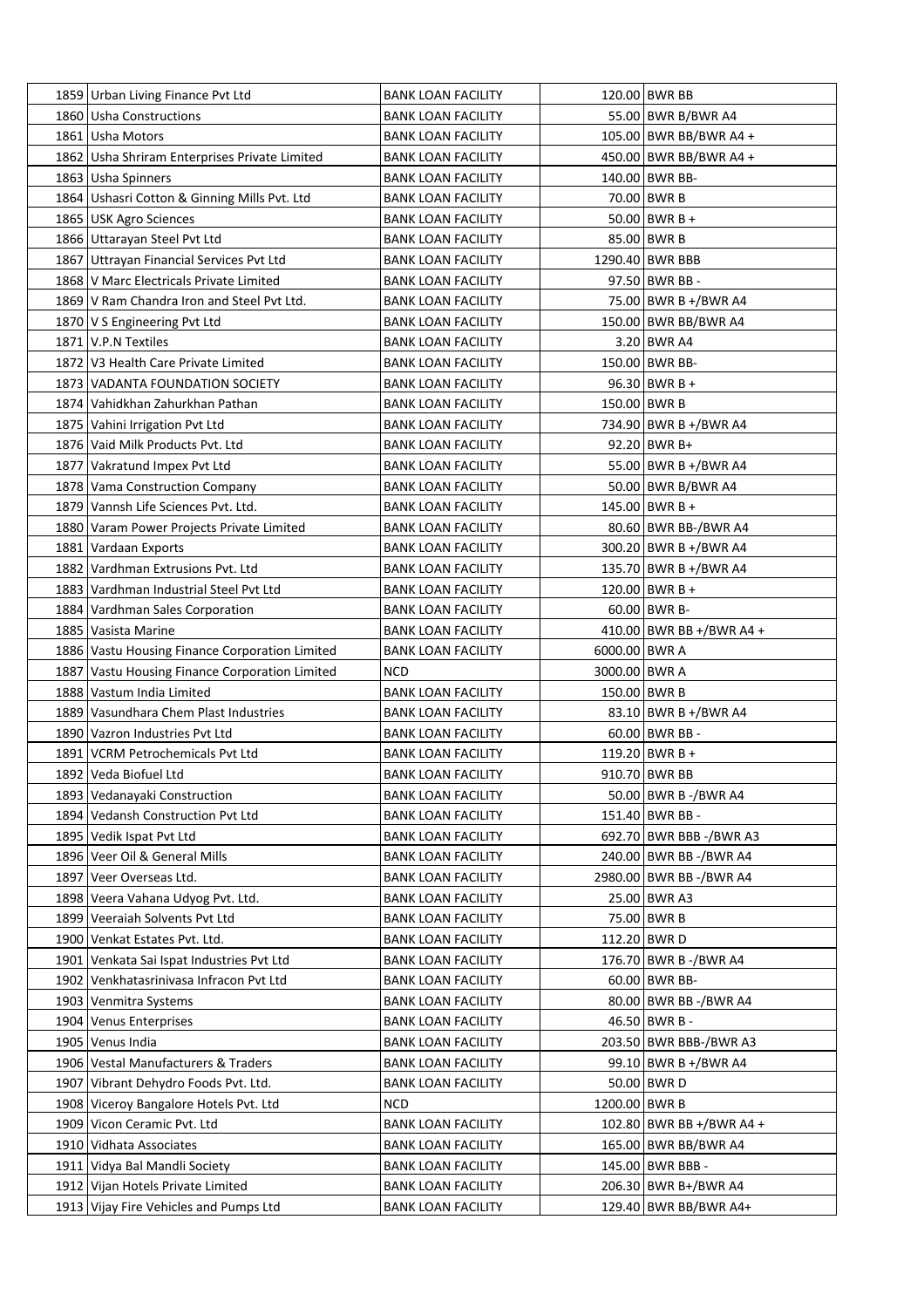|      | 1914 Vijay Suraksha Realty LLP                    | <b>BANK LOAN FACILITY</b>           |                 | 140.00 BWR BB                     |
|------|---------------------------------------------------|-------------------------------------|-----------------|-----------------------------------|
|      | 1915 Vijay Technnocrats Pvt Ltd                   | <b>BANK LOAN FACILITY</b>           |                 | 83.50 BWR BB                      |
|      | 1916 Vijaya Bank                                  | <b>Basel III Compliant Addition</b> | 13000.00 BWR AA |                                   |
|      | 1917   Vijaya Bank                                | <b>Basel III Compliant Addition</b> |                 | 1000.00 BWR AA                    |
|      | 1918 Vijaya Bank                                  | <b>Basel III Compliant Addition</b> |                 | 4000.00 BWR AA                    |
|      | 1919 Vijaya Bank                                  | <b>Basel III Compliant Addition</b> |                 | 5000.00 BWR AA                    |
|      | 1920 Vijaya Bank                                  | <b>Basel III Compliant Addition</b> |                 | 3250.00 BWR AA                    |
|      | 1921 Vijayakrishna Spices Private Limited         | <b>BANK LOAN FACILITY</b>           |                 | 430.00 BWR B+/BWR A4              |
|      | 1922 Vijaykiran Educational Trust                 | <b>BANK LOAN FACILITY</b>           |                 | 330.90 BWR D                      |
|      | 1923 Vijetha Builders                             | <b>BANK LOAN FACILITY</b>           |                 | 66.60   BWR B                     |
|      | 1924 Vikas Organics Private Limited               | <b>BANK LOAN FACILITY</b>           |                 | 60.80 BWR BB-/BWR A4+             |
|      | 1925 Vikas Transport Company                      | <b>BANK LOAN FACILITY</b>           |                 | 158.00 BWR BB -/BWR A4            |
|      | 1926   Vikram Traders                             | <b>BANK LOAN FACILITY</b>           |                 | 633.80 BWR BB +/BWR A4 +          |
|      | 1927 Vikran Engineering & Exim Private Limited    | <b>BANK LOAN FACILITY</b>           |                 | 1000.00 BWR BBB/BWR A3 +          |
|      | 1928 Vimal Construction                           | <b>BANK LOAN FACILITY</b>           |                 | 121.80 BWR BB -/BWR A4            |
|      | 1929 Vimala Paper Company Private Limited         | <b>BANK LOAN FACILITY</b>           |                 | $125.00$ BWR B +                  |
|      | 1930 Vimalscop Product                            | <b>BANK LOAN FACILITY</b>           |                 | 150.00 BWR BB                     |
|      | 1931 Vinay Vishal Healthcare Pvt Ltd              | <b>BANK LOAN FACILITY</b>           |                 | 76.10 BWR B                       |
|      | 1932 Vinayak Agro                                 | <b>BANK LOAN FACILITY</b>           |                 | 380.00 BWR BB +/BWR A4 +          |
|      | 1933 Vinayak Cottex                               | <b>BANK LOAN FACILITY</b>           |                 | 64.10 BWR B                       |
|      |                                                   |                                     |                 |                                   |
|      | 1934 Vinirrmaa Projects Pvt. Ltd                  | <b>BANK LOAN FACILITY</b>           |                 | 180.00 BWR D<br>75.00 BWR B       |
|      | 1935 Vinod Industries                             | <b>BANK LOAN FACILITY</b>           |                 |                                   |
|      | 1936 Vinod Spinners Pvt Ltd                       | <b>BANK LOAN FACILITY</b>           |                 | 500.00 BWR BBB - (SO)/BWR A3      |
|      | 1937 Viraat Fashion                               | <b>BANK LOAN FACILITY</b>           |                 | 106.00 BWR BB -/BWR A4 +          |
|      | 1938 Viroo Mal Mulkh Raj Jain Rice Mills Pvt. Ltd | <b>BANK LOAN FACILITY</b>           |                 | 2000.00 BWR BBB -                 |
|      | 1939 Vishal Manufacturer Pvt Ltd                  | BANK LOAN FACILITY                  |                 | 264.30 BWR BB -/BWR A4            |
|      | 1940 Vishal Nirmiti Pvt Ltd                       | <b>BANK LOAN FACILITY</b>           |                 | 360.00 BWR BB/BWR A4+             |
|      | 1941 Vishnu Education Foundation                  | <b>BANK LOAN FACILITY</b>           |                 | 50.00 BWR BB -                    |
|      | 1942 Vishnu Textiles Corporation                  | <b>BANK LOAN FACILITY</b>           |                 | 60.00 BWR B                       |
|      | 1943   Vishnupriya Cashew Industries              | <b>BANK LOAN FACILITY</b>           |                 | 125.10 BWR B+                     |
|      | 1944 Vishwas Milk Products Pvt. Ltd               | <b>BANK LOAN FACILITY</b>           |                 | 57.30 BWR B+                      |
|      | 1945 Vision Finstock LLP                          | <b>BANK LOAN FACILITY</b>           |                 | 470.00 BWR BB                     |
|      | 1946 Vision Time India Private Limited            | <b>BANK LOAN FACILITY</b>           |                 | 250.00 BWR BBB -                  |
|      | 1947 Vismaya Developers Pvt Ltd                   | <b>NCD</b>                          |                 | 2100.00 BWR BB +                  |
|      | 1948 Vital Chemtech LLP                           | <b>BANK LOAN FACILITY</b>           |                 | 110.00 BWR BB/BWR A4 +            |
|      | 1949 Vitrag Foam Pvt. Ltd                         | <b>BANK LOAN FACILITY</b>           |                 | 125.10 BWR BB/BWR A4              |
|      | 1950 Vivekanand Cotspin LLP                       | <b>BANK LOAN FACILITY</b>           |                 | 678.90 BWR B +/BWR A4             |
|      | 1951 Vivekanand Industries                        | <b>BANK LOAN FACILITY</b>           |                 | 229.90 BWR B+/BWR A4              |
|      | 1952 Viz Experts India Pvt Ltd.                   | <b>BANK LOAN FACILITY</b>           |                 | 150.00 BWR BB -/BWR A4            |
|      | 1953 VM Matere Infrastructure Private Limited     | <b>BANK LOAN FACILITY</b>           |                 | 1533.10 BWR BBB +/BWR A2          |
|      | 1954 Vorka Impex                                  | <b>BANK LOAN FACILITY</b>           |                 | 74.00 BWR A4                      |
|      | 1955   VS Ecoblocks Pvt Ltd                       | <b>BANK LOAN FACILITY</b>           |                 | 108.50 BWR BB -                   |
|      | 1956   VSP Enterprises Pvt. Ltd                   | <b>BANK LOAN FACILITY</b>           |                 | 200.00 BWR BBB -/BWR A3           |
|      | 1957   VSR Infratech Pvt Ltd                      | <b>BANK LOAN FACILITY</b>           |                 | 330.00 BWR BB/BWR A4              |
|      | 1958 Walia Builders                               | <b>BANK LOAN FACILITY</b>           |                 | 62.50 BWR B +                     |
|      | 1959 Walia Construction Co                        | <b>BANK LOAN FACILITY</b>           |                 | 165.00 BWR BB/BWR A4              |
|      | 1960 Wanderers Brewing Pvt Ltd                    | <b>BANK LOAN FACILITY</b>           |                 | $60.00$   BWR B +                 |
| 1961 | Wardha Solar (Maharashtra) Pvt. Ltd               | <b>BANK LOAN FACILITY</b>           |                 | 1050.00 BWR BBB (SO)              |
|      | 1962 Warner International                         | <b>BANK LOAN FACILITY</b>           |                 | 75.00 BWR B/BWR A4                |
|      | 1963 Waryam Steel Castings Pvt Ltd                | <b>BANK LOAN FACILITY</b>           |                 | 220.00 BWR BB -/BWR A4            |
|      | 1964 Waterfront Constructions Pvt Ltd             | <b>BANK LOAN FACILITY</b>           |                 | 496.20 BWR BB +/BWR A4 +          |
|      | 1965   Wayanad Social Service Society             | <b>BANK LOAN FACILITY</b>           |                 | 80.00 BWR BB                      |
|      | 1966 Web Spiders India Pvt Ltd                    | <b>BANK LOAN FACILITY</b>           |                 | 124.10 BWR BBB - (SO)/BWR A3 (SO) |
|      | 1967   West Hill Coffee Pvt Limited               | <b>BANK LOAN FACILITY</b>           |                 | 125.00   BWR B +/BWR A4           |
|      | 1968 Western Electrotrans Pvt Ltd                 | <b>BANK LOAN FACILITY</b>           |                 | 87.50 BWR BB/BWR A4               |